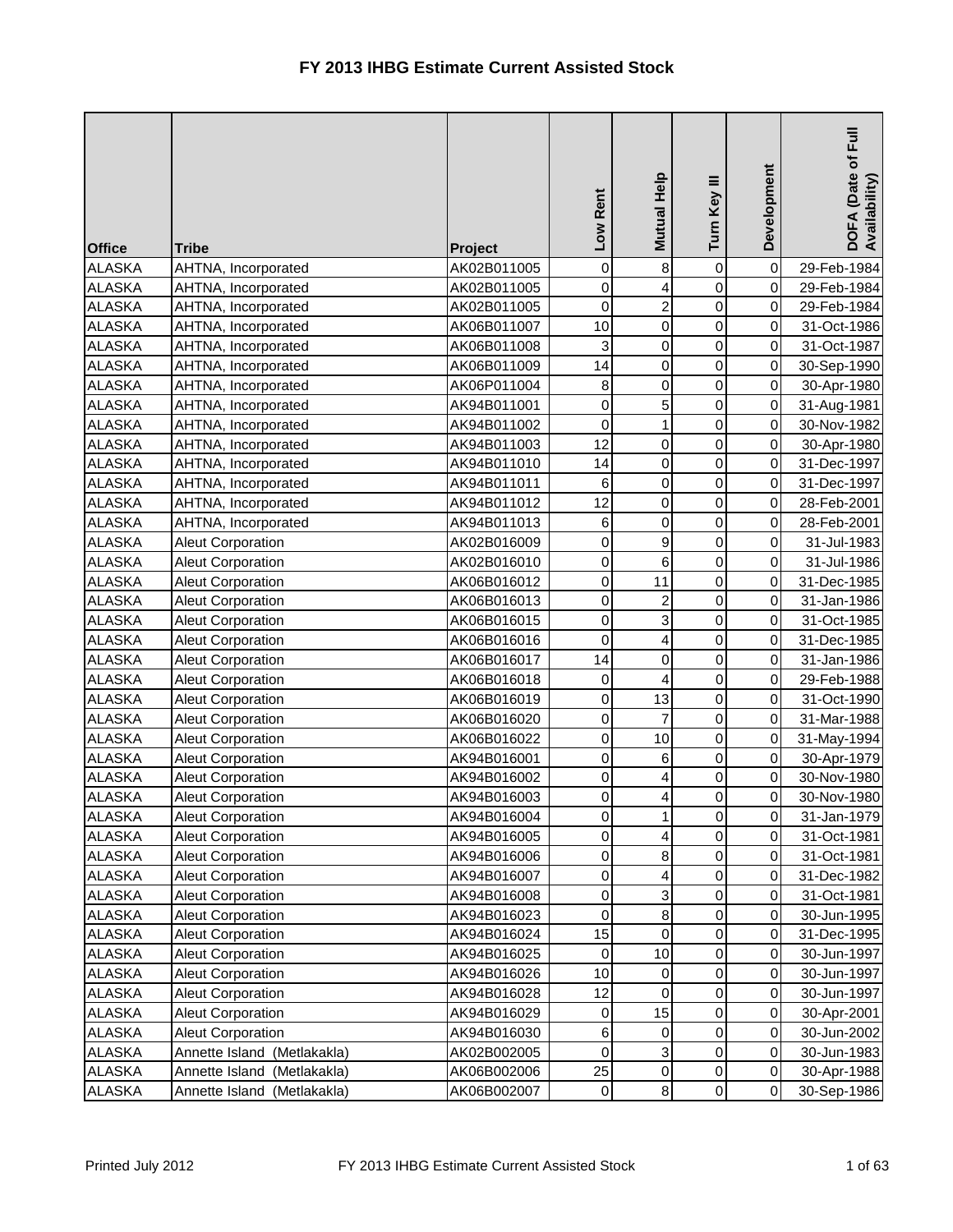| <b>Office</b> | <b>Tribe</b>                             | Project     | Low Rent    | Mutual Help             | Turn Key III   | Development | DOFA (Date of Full<br>Availability) |
|---------------|------------------------------------------|-------------|-------------|-------------------------|----------------|-------------|-------------------------------------|
| <b>ALASKA</b> | Annette Island (Metlakakla)              | AK06B002008 | 15          | $\mathsf 0$             | $\pmb{0}$      | $\pmb{0}$   | 31-Aug-1989                         |
| <b>ALASKA</b> | Annette Island<br>(Metlakakla)           | AK94B002009 | 0           | 28                      | $\mathbf 0$    | $\mathbf 0$ | 30-Sep-1996                         |
| <b>ALASKA</b> | Annette Island (Metlakakla)              | AK94B002011 | 8           | 0                       | $\mathbf 0$    | 0           | 01-Jun-1999                         |
| <b>ALASKA</b> | Annette Island (Metlakakla)              | AK94B002012 | 0           | 20                      | $\mathbf 0$    | 0           | 29-Aug-1997                         |
| <b>ALASKA</b> | <b>Arctic Slope Regional Corporation</b> | AK02B005008 | 0           | 1                       | 0              | 0           | 31-Jul-1981                         |
| <b>ALASKA</b> | Arctic Slope Regional Corporation        | AK02B005009 | 0           | 1                       | $\mathbf 0$    | 0           | 31-Jul-1981                         |
| <b>ALASKA</b> | Arctic Slope Regional Corporation        | AK02B005010 | 0           | $\overline{c}$          | 0              | 0           | 31-Jul-1981                         |
| <b>ALASKA</b> | Arctic Slope Regional Corporation        | AK02B005012 | 0           | $\mathbf{1}$            | $\mathbf 0$    | $\mathbf 0$ | 31-Dec-1983                         |
| <b>ALASKA</b> | Arctic Slope Regional Corporation        | AK02B005013 | $\mathbf 0$ | $\overline{c}$          | 0              | 0           | 31-Dec-1983                         |
| <b>ALASKA</b> | <b>Arctic Slope Regional Corporation</b> | AK06B005001 | 71          | $\pmb{0}$               | 0              | 0           | 01-Feb-1978                         |
| <b>ALASKA</b> | <b>Arctic Slope Regional Corporation</b> | AK06B005014 | 0           | 3                       | $\mathbf 0$    | 0           | 30-Jun-1984                         |
| <b>ALASKA</b> | <b>Arctic Slope Regional Corporation</b> | AK06B005015 | 0           | $\mathbf{1}$            | $\mathbf 0$    | 0           | 30-Jun-1984                         |
| <b>ALASKA</b> | <b>Arctic Slope Regional Corporation</b> | AK06B005016 | 0           | $\overline{c}$          | $\mathbf 0$    | 0           | 30-Jun-1984                         |
| <b>ALASKA</b> | Arctic Slope Regional Corporation        | AK06B005018 | 0           | $\mathbf 1$             | 0              | 0           | 31-Dec-1984                         |
| <b>ALASKA</b> | Arctic Slope Regional Corporation        | AK06B005019 | 0           | $\overline{a}$          | 0              | 0           | 31-Dec-1984                         |
| <b>ALASKA</b> | <b>Arctic Slope Regional Corporation</b> | AK06B005024 | $\mathbf 0$ | $\overline{c}$          | $\mathbf 0$    | 0           | 31-Dec-1985                         |
| <b>ALASKA</b> | Arctic Slope Regional Corporation        | AK06B005025 | 0           | 5                       | 0              | 0           | 31-Dec-1985                         |
| <b>ALASKA</b> | Arctic Slope Regional Corporation        | AK06B005026 | 0           | 3                       | $\mathbf 0$    | 0           | 31-Mar-1986                         |
| <b>ALASKA</b> | Arctic Slope Regional Corporation        | AK06B005027 | 0           | $\mathbf{1}$            | $\mathbf 0$    | 0           | 31-Dec-1985                         |
| <b>ALASKA</b> | <b>Arctic Slope Regional Corporation</b> | AK06B005028 | 0           | 3                       | 0              | 0           | 30-Sep-1986                         |
| <b>ALASKA</b> | <b>Arctic Slope Regional Corporation</b> | AK06B005030 | $\mathbf 0$ | $\boldsymbol{9}$        | $\mathbf 0$    | 0           | 30-Jul-1992                         |
| <b>ALASKA</b> | <b>Arctic Slope Regional Corporation</b> | AK06B005031 | 0           | 3                       | $\mathbf 0$    | 0           | 30-Nov-1988                         |
| <b>ALASKA</b> | <b>Arctic Slope Regional Corporation</b> | AK06B005033 | 0           | $\overline{c}$          | $\mathbf 0$    | 0           | 30-Sep-1987                         |
| <b>ALASKA</b> | Arctic Slope Regional Corporation        | AK06B005034 | 0           | 4                       | $\mathsf 0$    | 0           | 31-Jul-1991                         |
| <b>ALASKA</b> | Arctic Slope Regional Corporation        | AK06B005036 | 0           | 4                       | 0              | 0           | 30-Jul-1992                         |
| <b>ALASKA</b> | Arctic Slope Regional Corporation        | AK94B005003 | 0           | $\overline{c}$          | $\mathbf 0$    | 0           | 30-Apr-1981                         |
| <b>ALASKA</b> | Arctic Slope Regional Corporation        | AK94B005004 | 0           | $\overline{c}$          | 0              | $\mathbf 0$ | 30-Sep-1979                         |
| <b>ALASKA</b> | Arctic Slope Regional Corporation        | AK94B005005 | 0           | $\overline{a}$          | 0              | 0           | 30-Sep-1979                         |
| <b>ALASKA</b> | Arctic Slope Regional Corporation        | AK94B005006 | 0           | $\mathbf{1}$            | $\overline{0}$ | $\mathbf 0$ | 30-Sep-1979                         |
| <b>ALASKA</b> | <b>Arctic Slope Regional Corporation</b> | AK94B005007 | 0           | $\overline{c}$          | 0              | 0           | 31-Mar-1980                         |
| <b>ALASKA</b> | <b>Arctic Slope Regional Corporation</b> | AK94B005037 | 0           | 19                      | $\mathsf 0$    | $\pmb{0}$   | 31-Jul-1997                         |
| <b>ALASKA</b> | <b>Arctic Slope Regional Corporation</b> | AK94B005038 | 0           | 17                      | 0              | 2           | 31-Mar-1999                         |
| <b>ALASKA</b> | Arctic Slope Regional Corporation        | AK94B005039 | 19          | 0                       | $\pmb{0}$      | 0           | 31-Jan-2000                         |
| <b>ALASKA</b> | Arctic Slope Regional Corporation        | AK94B005040 | 17          | $\pmb{0}$               | $\pmb{0}$      | 0           | 31-Jan-2000                         |
| <b>ALASKA</b> | Arctic Slope Regional Corporation        | AK94B005041 | 0           | 17                      | $\pmb{0}$      | 0           | 31-Mar-1999                         |
| <b>ALASKA</b> | <b>Arctic Slope Regional Corporation</b> | AK94B005042 | 0           | $\overline{c}$          | $\pmb{0}$      | 0           | 31-Dec-2002                         |
| ALASKA        | Arctic Slope Regional Corporation        | AK94B005042 | 0           | $\overline{c}$          | $\pmb{0}$      | 0           | 31-Dec-2002                         |
| <b>ALASKA</b> | Arctic Slope Regional Corporation        | AK94B005042 | 0           | $\overline{a}$          | 0              | 0           | 31-Dec-2002                         |
| <b>ALASKA</b> | Arctic Slope Regional Corporation        | AK94B005042 | 0           | 3                       | 0              | 0           | 31-Dec-2002                         |
| <b>ALASKA</b> | <b>Arctic Slope Regional Corporation</b> | AK94B005042 | 0           | $\overline{\mathbf{c}}$ | 0              | 0           | 31-Dec-2002                         |
| <b>ALASKA</b> | Arctic Slope Regional Corporation        | AK94B005042 | 0           | $\mathbf{3}$            | $\pmb{0}$      | 0           | 31-Dec-2002                         |
| <b>ALASKA</b> | Arctic Slope Regional Corporation        | AK94B005042 | 0           | $\overline{c}$          | $\,0\,$        | 0           | 31-Dec-2002                         |
| ALASKA        | Baranof Island Housing Authority         | AK06B017001 | 0           | $\overline{7}$          | $\mathsf 0$    | 0           | 30-Sep-1987                         |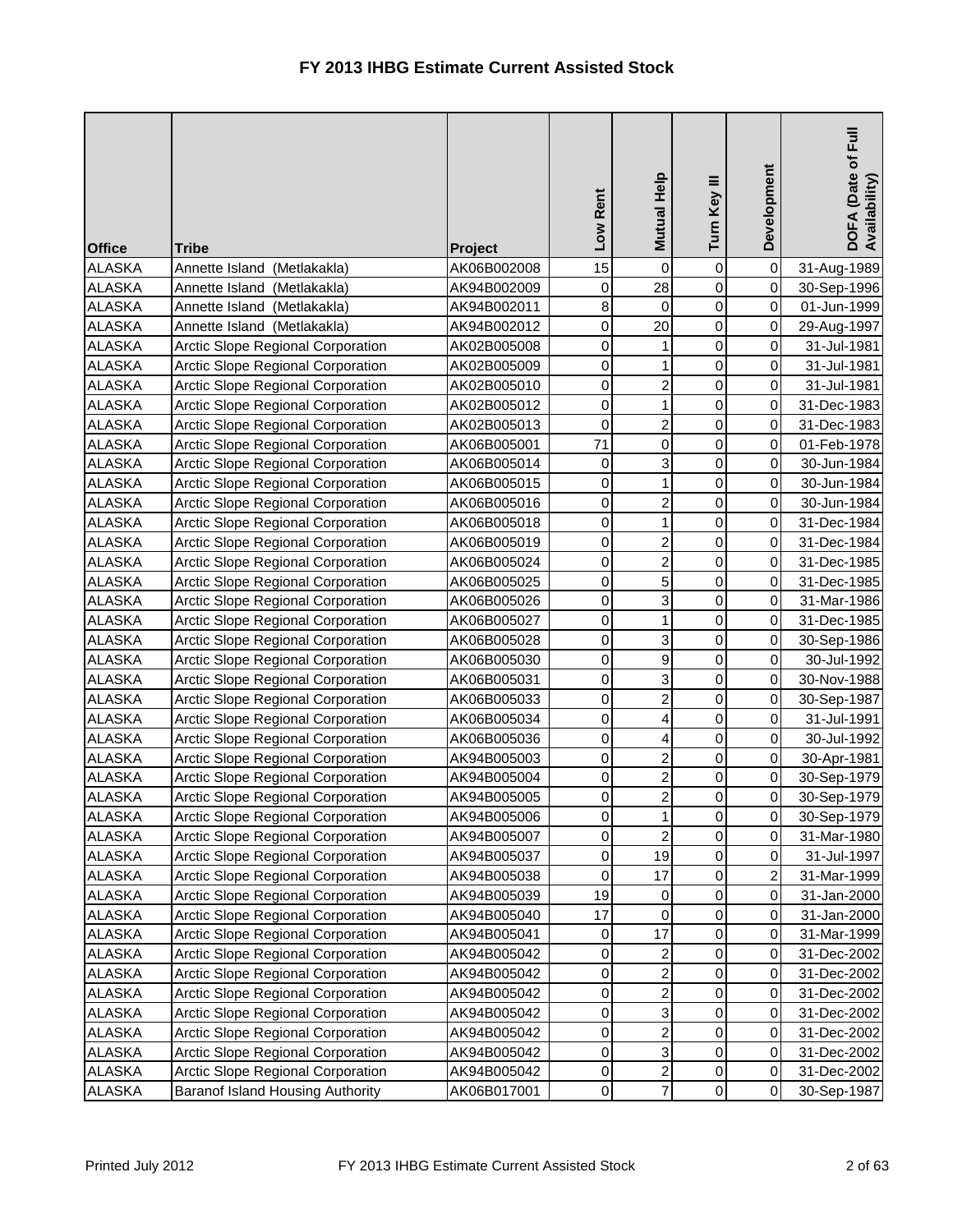| <b>Office</b> | <b>Tribe</b>                               | Project                    | Low Rent | Mutual Help      | Turn Key III   | Development | Eull<br>DOFA (Date of F<br>Availability) |
|---------------|--------------------------------------------|----------------------------|----------|------------------|----------------|-------------|------------------------------------------|
| <b>ALASKA</b> | <b>Baranof Island Housing Authority</b>    | AK06B017002                | 0        | $\mathbf{3}$     | $\pmb{0}$      | $\mathbf 0$ | 31-May-1989                              |
| <b>ALASKA</b> | Baranof Island Housing Authority           | AK94B017003                | 20       | $\pmb{0}$        | $\mathbf 0$    | $\pmb{0}$   | 30-Jun-1996                              |
| <b>ALASKA</b> | Baranof Island Housing Authority           | AK94B017004                | 0        | 21               | 0              | 0           | 30-Jun-1996                              |
| <b>ALASKA</b> | <b>Baranof Island Housing Authority</b>    | AK94B017005                | 0        | 3                | $\mathbf 0$    | 0           | 01-Sep-1999                              |
| <b>ALASKA</b> | <b>Baranof Island Housing Authority</b>    | AK94B017005                | 0        | 1                | 0              | 0           | 01-Mar-2000                              |
| <b>ALASKA</b> | Baranof Island Housing Authority           | AK94B017005                | 0        | 4                | 0              | 0           | 01-Aug-2000                              |
| <b>ALASKA</b> | Baranof Island Housing Authority           | AK94B017005                | 0        | $\bf 8$          | 0              | 0           | 07-Nov-2001                              |
| <b>ALASKA</b> | Baranof Island Housing Authority           | AK94B017005                | 0        | 1                | $\mathbf 0$    | 0           | 31-Dec-2001                              |
| <b>ALASKA</b> | <b>Bering Straits Regional Corporation</b> | AK02B008018                | 0        | 1                | 0              | 0           | 30-Sep-1982                              |
| <b>ALASKA</b> | <b>Bering Straits Regional Corporation</b> | AK02B008019                | 0        | 4                | 0              | 0           | 31-Jan-1983                              |
| <b>ALASKA</b> | <b>Bering Straits Regional Corporation</b> | AK02B008021                | 0        | $\overline{2}$   | $\mathbf 0$    | 0           | 30-Sep-1982                              |
| <b>ALASKA</b> | <b>Bering Straits Regional Corporation</b> | AK06B008023                | 0        | 14               | $\mathbf 0$    | 0           | 28-Feb-1991                              |
| <b>ALASKA</b> | <b>Bering Straits Regional Corporation</b> | AK06B008024                | 0        | 17               | $\mathbf 0$    | 0           | 30-Nov-1988                              |
| <b>ALASKA</b> | <b>Bering Straits Regional Corporation</b> | AK06B008028                | 0        | 13               | 0              | 0           | 29-Feb-1992                              |
| <b>ALASKA</b> | <b>Bering Straits Regional Corporation</b> | AK06B008029                | 0        | 17               | $\mathsf 0$    | 0           | 31-Dec-1992                              |
| <b>ALASKA</b> | <b>Bering Straits Regional Corporation</b> | AK06B008030                | 0        | 14               | $\mathbf 0$    | 0           | 31-Mar-1991                              |
| <b>ALASKA</b> | <b>Bering Straits Regional Corporation</b> | AK06B008031                | 0        | 10               | 0              | 0           | 31-Mar-1991                              |
| <b>ALASKA</b> | <b>Bering Straits Regional Corporation</b> | AK06B008032                | 0        | $\boldsymbol{9}$ | 0              | 0           | 28-Feb-1991                              |
| <b>ALASKA</b> | <b>Bering Straits Regional Corporation</b> | AK06P008009                | 17       | $\pmb{0}$        | $\mathbf 0$    | 0           | 31-Mar-1978                              |
| <b>ALASKA</b> | <b>Bering Straits Regional Corporation</b> | AK94B008006                | 0        | 3                | 0              | 0           | 31-Mar-1977                              |
| <b>ALASKA</b> | <b>Bering Straits Regional Corporation</b> | AK94B008010                | 0        | $\mathbf{1}$     | $\mathbf 0$    | 0           | 31-Mar-1978                              |
| <b>ALASKA</b> | <b>Bering Straits Regional Corporation</b> | AK94B008014                | 0        | $\overline{7}$   | $\mathbf 0$    | 0           | 30-Sep-1980                              |
| <b>ALASKA</b> | <b>Bering Straits Regional Corporation</b> | AK94B008015                | 0        | $\bf8$           | $\mathbf 0$    | 0           | 31-Oct-1980                              |
| <b>ALASKA</b> | <b>Bering Straits Regional Corporation</b> | AK94B008016                | 0        | $\boldsymbol{2}$ | $\mathsf 0$    | 0           | 30-Sep-1980                              |
| <b>ALASKA</b> | <b>Bering Straits Regional Corporation</b> | AK94B008034                | 0        | 11               | 0              | 0           | 31-Aug-1993                              |
| <b>ALASKA</b> | <b>Bering Straits Regional Corporation</b> | AK94B008035                | 0        | 17               | $\mathbf 0$    | 0           | 31-Oct-1992                              |
| <b>ALASKA</b> | <b>Bering Straits Regional Corporation</b> | AK94B008036                | 0        | 23               | $\pmb{0}$      | 0           | 30-Nov-1995                              |
| <b>ALASKA</b> | <b>Bering Straits Regional Corporation</b> | AK94B008037                | 0        | 14               | 0              | 0           | 30-Nov-1995                              |
| <b>ALASKA</b> | Bering Straits Regional Corporation        | AK94B008038                | 0        | 20               | $\overline{0}$ | $\mathbf 0$ | 31-Jan-1997                              |
| <b>ALASKA</b> | Bering Straits Regional Corporation        | AK94B008039                | 0        | 20               | 0              | 0           | 31-Oct-1996                              |
| <b>ALASKA</b> | Bering Straits Regional Corporation        | AK94B008040                | 0        | 19               | $\pmb{0}$      | $\mbox{O}$  | 31-Aug-1997                              |
| <b>ALASKA</b> | Bering Straits Regional Corporation        | AK94B008041                | 0        | 19               | 0              | 0           | 31-Aug-1997                              |
| <b>ALASKA</b> | Bering Straits Regional Corporation        | AK94B008042                | 28       | 0                | 0              | 0           | 31-Oct-1999                              |
| <b>ALASKA</b> | Bering Straits Regional Corporation        | AK94B008043                | 0        | 19               | $\mathbf 0$    | 0           | 31-Dec-1999                              |
| <b>ALASKA</b> | <b>Bering Straits Regional Corporation</b> | AK94B008046                | 0        | $\bf 8$          | 0              | 2           | 30-Sep-1999                              |
| <b>ALASKA</b> | <b>Bering Straits Regional Corporation</b> | AK94B008047                | 0        | 18               | $\pmb{0}$      | 0           | 31-Jan-2000                              |
| ALASKA        | <b>Bristol Bay Native Corporation</b>      | AK02B010012                | 0        | 1                | $\pmb{0}$      | 0           |                                          |
| <b>ALASKA</b> | <b>Bristol Bay Native Corporation</b>      | AK02B010013                | 0        | 1                | 0              | 0           | 31-Aug-1983<br>29-Feb-1984               |
| <b>ALASKA</b> | <b>Bristol Bay Native Corporation</b>      | AK02B010013                | 0        | $\overline{a}$   | 0              | 0           | 29-Feb-1984                              |
| <b>ALASKA</b> | <b>Bristol Bay Native Corporation</b>      |                            | 12       | $\mathbf 0$      | 0              | 0           |                                          |
| <b>ALASKA</b> | <b>Bristol Bay Native Corporation</b>      | AK02P010011<br>AK06B010020 | 0        | $\,6$            | 0              | 0           | 31-Dec-1982                              |
| <b>ALASKA</b> | <b>Bristol Bay Native Corporation</b>      |                            |          | $\boldsymbol{2}$ | $\,0\,$        | $\pmb{0}$   | 30-Jun-1988                              |
| ALASKA        | <b>Bristol Bay Native Corporation</b>      | AK06B010022<br>AK06B010023 | 0<br>15  | $\mathbf 0$      | $\mathsf 0$    | $\pmb{0}$   | 30-Sep-1986                              |
|               |                                            |                            |          |                  |                |             | 31-May-1986                              |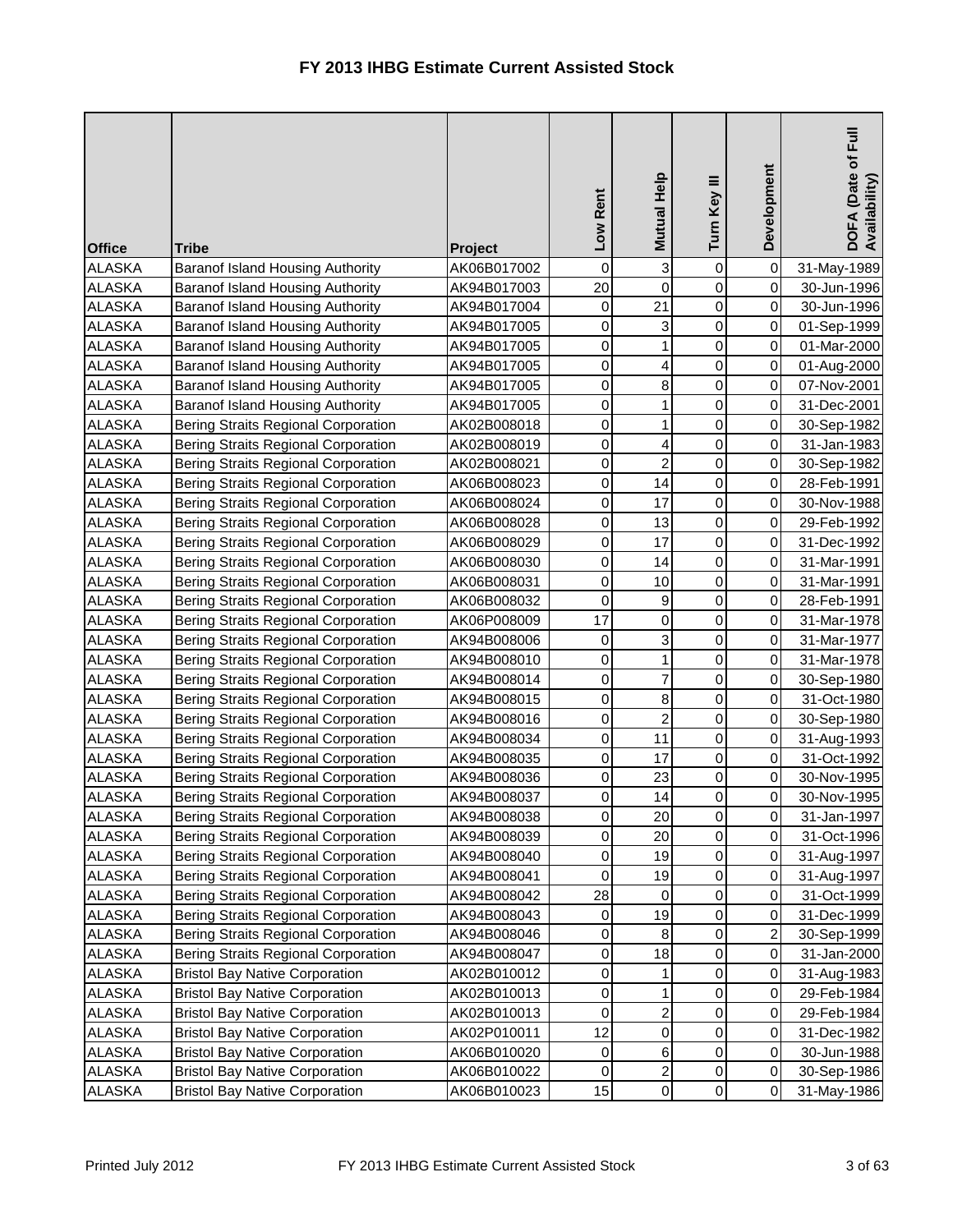| <b>Office</b> | <b>Tribe</b>                          | Project     | Low Rent         | Mutual Help             | Turn Key III   | Development | DOFA (Date of Full<br>Availability) |
|---------------|---------------------------------------|-------------|------------------|-------------------------|----------------|-------------|-------------------------------------|
| <b>ALASKA</b> | <b>Bristol Bay Native Corporation</b> | AK06B010024 | $\boldsymbol{0}$ | $\mathbf{1}$            | 0              | $\pmb{0}$   | 31-Dec-1992                         |
| <b>ALASKA</b> | <b>Bristol Bay Native Corporation</b> | AK06B010025 | 0                | 5                       | 0              | $\pmb{0}$   | 30-Nov-1988                         |
| <b>ALASKA</b> | <b>Bristol Bay Native Corporation</b> | AK06B010026 | $\boldsymbol{0}$ | $\overline{\mathbf{r}}$ | $\mathbf 0$    | $\pmb{0}$   | 30-Jan-1990                         |
| <b>ALASKA</b> | <b>Bristol Bay Native Corporation</b> | AK06B010027 | 0                | 8                       | $\mathsf 0$    | 0           | 30-Nov-1989                         |
| <b>ALASKA</b> | <b>Bristol Bay Native Corporation</b> | AK06B010028 | 0                | $\overline{7}$          | 0              | 0           | 30-Dec-1995                         |
| <b>ALASKA</b> | <b>Bristol Bay Native Corporation</b> | AK06B010029 | 0                | 18                      | 0              | 0           | 30-Nov-1995                         |
| <b>ALASKA</b> | <b>Bristol Bay Native Corporation</b> | AK06B010030 | 0                | $\mathbf{1}$            | $\mathsf 0$    | $\pmb{0}$   | 30-Jun-1995                         |
| <b>ALASKA</b> | <b>Bristol Bay Native Corporation</b> | AK06B010033 | $\mathbf 0$      | $\mathbf{2}$            | $\mathsf 0$    | $\pmb{0}$   | 31-Dec-1992                         |
| <b>ALASKA</b> | <b>Bristol Bay Native Corporation</b> | AK06B010034 | 0                | $\overline{2}$          | $\mathsf 0$    | $\pmb{0}$   | 31-Dec-1992                         |
| <b>ALASKA</b> | <b>Bristol Bay Native Corporation</b> | AK94B010003 | 0                | 3                       | $\mathsf 0$    | 0           | 30-Sep-1979                         |
| <b>ALASKA</b> | <b>Bristol Bay Native Corporation</b> | AK94B010004 | 0                | 3                       | 0              | $\mathbf 0$ | 31-Oct-1979                         |
| <b>ALASKA</b> | <b>Bristol Bay Native Corporation</b> | AK94B010006 | 0                | $\mathbf{1}$            | $\mathsf 0$    | $\pmb{0}$   | 30-Sep-1979                         |
| <b>ALASKA</b> | <b>Bristol Bay Native Corporation</b> | AK94B010035 | 0                | 13                      | $\mathsf 0$    | $\pmb{0}$   | 30-Nov-1995                         |
| <b>ALASKA</b> | <b>Bristol Bay Native Corporation</b> | AK94B010037 | 0                | 8                       | $\mathsf 0$    | 0           | 31-Mar-1998                         |
| <b>ALASKA</b> | <b>Bristol Bay Native Corporation</b> | AK94B010038 | 4                | $\overline{0}$          | $\mathbf 0$    | 0           | 31-May-1998                         |
| <b>ALASKA</b> | <b>Bristol Bay Native Corporation</b> | AK94B010039 | 4                | $\mathbf 0$             | $\mathsf 0$    | $\mathbf 0$ | 31-Mar-1998                         |
| <b>ALASKA</b> | <b>Bristol Bay Native Corporation</b> | AK94B010040 | 0                | $\vert$                 | 0              | $\pmb{0}$   | 31-Mar-1998                         |
| <b>ALASKA</b> | <b>Bristol Bay Native Corporation</b> | AK94B010041 | 8                | $\overline{0}$          | $\mathsf 0$    | $\pmb{0}$   | 31-Dec-1998                         |
| <b>ALASKA</b> | <b>Bristol Bay Native Corporation</b> | AK94B010042 | 0                | 16                      | $\mathsf 0$    | 0           | 31-Mar-1998                         |
| <b>ALASKA</b> | <b>Bristol Bay Native Corporation</b> | AK94B010043 | 0                | 19                      | $\mathsf 0$    | 0           | 01-Jan-2000                         |
| <b>ALASKA</b> | <b>Bristol Bay Native Corporation</b> | AK94B010044 | 6                | $\mathsf{O}\xspace$     | $\mathsf 0$    | $\mathbf 0$ | 01-Jan-2000                         |
| <b>ALASKA</b> | Calista Corporation                   | AK02B009019 | 0                | $\overline{3}$          | 0              | $\mathbf 0$ | 30-Sep-1981                         |
| <b>ALASKA</b> | Calista Corporation                   | AK02B009020 | 0                | $\bf{8}$                | $\mathsf 0$    | 0           | 31-Oct-1986                         |
| <b>ALASKA</b> | Calista Corporation                   | AK02B009024 | 0                | $\mathsf{g}$            | $\mathsf 0$    | 0           | 31-Oct-1986                         |
| <b>ALASKA</b> | Calista Corporation                   | AK02B009025 | 0                | 1                       | 0              | 0           | 31-Oct-1983                         |
| <b>ALASKA</b> | Calista Corporation                   | AK02B009026 | 0                | $\mathbf{1}$            | 0              | $\mathbf 0$ | 31-Oct-1984                         |
| <b>ALASKA</b> | Calista Corporation                   | AK02B009029 | 0                | $\mathbf{1}$            | 0              | 0           | 30-May-1985                         |
| <b>ALASKA</b> | Calista Corporation                   | AK02B009031 | $\mathbf 0$      | 24                      | 0              | 0           | 30-Nov-1986                         |
| <b>ALASKA</b> | Calista Corporation                   | AK02B009040 | 0                | $\vert$                 | $\overline{0}$ | $\mathbf 0$ | 30-Apr-1982                         |
| <b>ALASKA</b> | Calista Corporation                   | AK02B009043 | 0                | $\mathbf{1}$            | 0              | 0           | 31-Aug-1983                         |
| <b>ALASKA</b> | Calista Corporation                   | AK06B009042 | 0                | 15                      | 0              | $\mbox{O}$  | 31-Oct-1986                         |
| <b>ALASKA</b> | Calista Corporation                   | AK06B009044 | 0                | 23                      | 0              | $\mbox{O}$  | 30-Nov-1986                         |
| <b>ALASKA</b> | Calista Corporation                   | AK06B009045 | 0                | 10                      | 0              | 0           | 30-Nov-1986                         |
| <b>ALASKA</b> | Calista Corporation                   | AK06B009046 | 0                | 16                      | 0              | 0           | 30-Nov-1986                         |
| <b>ALASKA</b> | Calista Corporation                   | AK06B009056 | 0                | 6                       | 0              | 0           | 31-Oct-1986                         |
| <b>ALASKA</b> | Calista Corporation                   | AK06B009059 | 0                | 13                      | 0              | 0           | 30-Dec-1987                         |
| <b>ALASKA</b> | Calista Corporation                   | AK06B009060 | 0                | 15                      | 0              | 0           | 30-Dec-1987                         |
| <b>ALASKA</b> | Calista Corporation                   | AK06B009062 | $\boldsymbol{0}$ | 24                      | 0              | $\pmb{0}$   | 28-Feb-1989                         |
| <b>ALASKA</b> | Calista Corporation                   | AK06B009063 | $\boldsymbol{0}$ | 20                      | 0              | 0           | 31-Dec-1988                         |
| <b>ALASKA</b> | Calista Corporation                   | AK06B009064 | 0                | 13                      | 0              | 0           | 28-Feb-1989                         |
| <b>ALASKA</b> | Calista Corporation                   | AK06B009065 | 0                | 16                      | 0              | $\mbox{O}$  | 31-May-1989                         |
| <b>ALASKA</b> | Calista Corporation                   | AK06B009067 | 0                | 5 <sub>l</sub>          | 0              | 0           | 28-Feb-1989                         |
| ALASKA        | Calista Corporation                   | AK06B009068 | $\mathbf 0$      | 15                      | 0              | $\mathbf 0$ | 31-Aug-1991                         |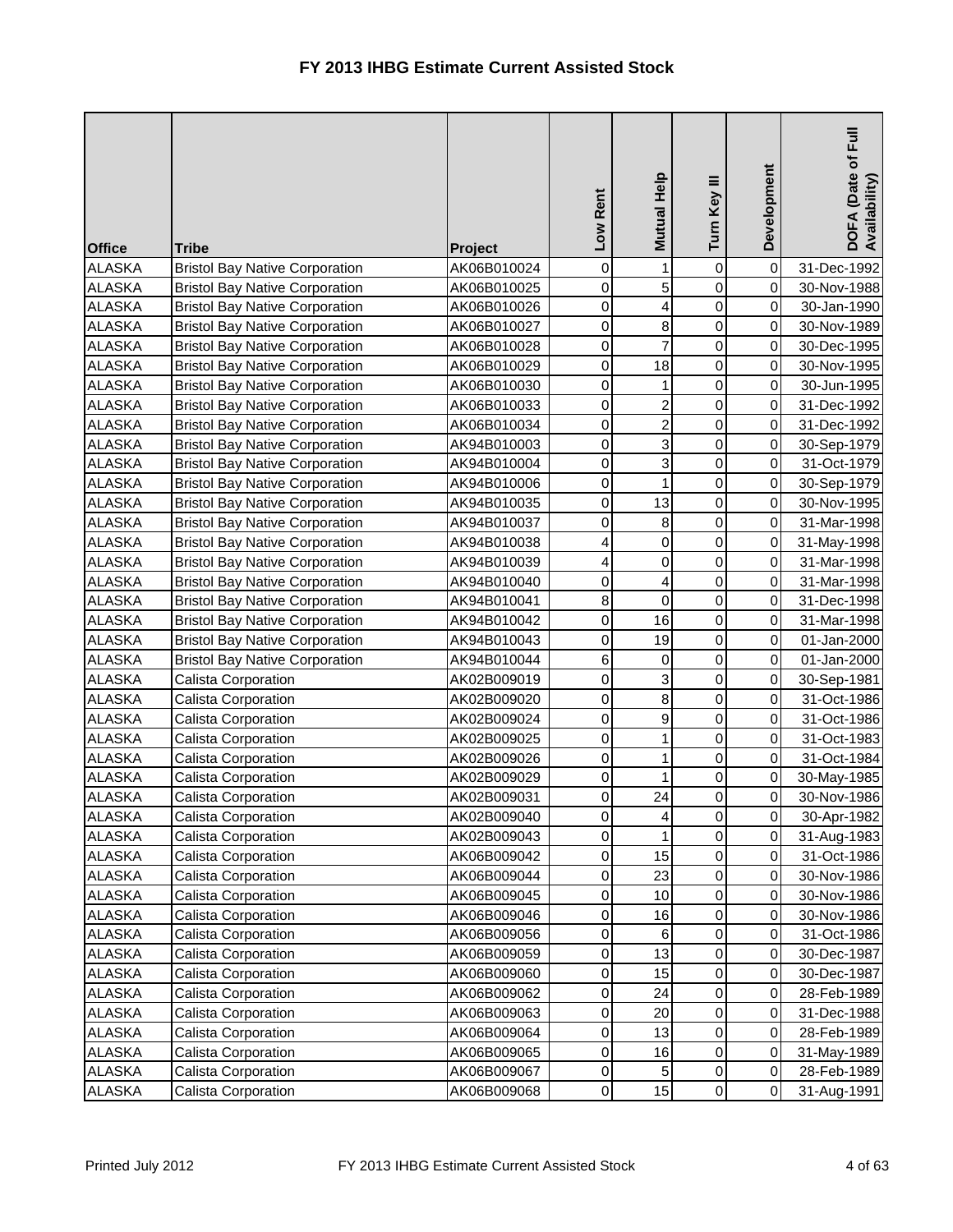| <b>Office</b> | <b>Tribe</b>                           | Project     | Low Rent         | Mutual Help         | Turn Key III        | Development | DOFA (Date of Full<br>Availability) |
|---------------|----------------------------------------|-------------|------------------|---------------------|---------------------|-------------|-------------------------------------|
| <b>ALASKA</b> | Calista Corporation                    | AK06B009069 | 12               | $\mathsf{O}\xspace$ | 0                   | $\mathbf 0$ | 30-Nov-1992                         |
| <b>ALASKA</b> | Calista Corporation                    | AK06B009070 | $\pmb{0}$        | 21                  | 0                   | $\mbox{O}$  | 31-Mar-1991                         |
| <b>ALASKA</b> | Calista Corporation                    | AK06B009072 | $\boldsymbol{0}$ | 22                  | 0                   | $\mathbf 0$ | 31-Jul-1994                         |
| <b>ALASKA</b> | Calista Corporation                    | AK06B009073 | 0                | 6                   | $\mathbf 0$         | $\mathbf 0$ | 31-Jan-1994                         |
| <b>ALASKA</b> | Calista Corporation                    | AK06B009074 | 0                | 5                   | $\mathsf 0$         | 0           | 31-Mar-1991                         |
| <b>ALASKA</b> | Calista Corporation                    | AK06B009075 | 0                | 9                   | 0                   | $\mathbf 0$ | 31-Jan-1992                         |
| <b>ALASKA</b> | Calista Corporation                    | AK06B009076 | $\pmb{0}$        | 19                  | 0                   | $\mathsf 0$ | 31-Jul-1991                         |
| <b>ALASKA</b> | Calista Corporation                    | AK06P00961  | 20               | $\overline{0}$      | $\mathsf 0$         | $\mathbf 0$ | 31-Oct-1988                         |
| <b>ALASKA</b> | Calista Corporation                    | AK94B009004 | $\mathbf 0$      | $\mathbf{1}$        | $\mathsf 0$         | 0           | 31-Mar-1979                         |
| <b>ALASKA</b> | Calista Corporation                    | AK94B009018 | 0                | $\mathbf{1}$        | $\mathsf 0$         | 0           | 31-Oct-1981                         |
| <b>ALASKA</b> | Calista Corporation                    | AK94B009083 | 0                | 16                  | 0                   | $\mathbf 0$ | 31-Dec-1992                         |
| <b>ALASKA</b> | Calista Corporation                    | AK94B009084 | 0                | 9                   | 0                   | $\mathbf 0$ | 30-Nov-1992                         |
| <b>ALASKA</b> | Calista Corporation                    | AK94B009085 | $\mathbf 0$      | $\overline{7}$      | $\mathsf 0$         | $\mathbf 0$ | 28-Feb-1994                         |
| <b>ALASKA</b> | Calista Corporation                    | AK94B009086 | 0                | $\mathbf{g}$        | $\mathsf 0$         | 0           | 28-Feb-1994                         |
| <b>ALASKA</b> | Calista Corporation                    | AK94B009087 | 0                | 21                  | $\mathsf 0$         | 0           | 30-May-1995                         |
| <b>ALASKA</b> | Calista Corporation                    | AK94B009088 | $\mathbf 0$      | 12                  | 0                   | $\mathbf 0$ | 30-May-1995                         |
| <b>ALASKA</b> | Calista Corporation                    | AK94B009089 | 0                | 27                  | 0                   | $\mathbf 0$ | 30-Jun-1995                         |
| <b>ALASKA</b> | Calista Corporation                    | AK94B009090 | $\mathbf 0$      | 25                  | $\mathsf 0$         | $\mathbf 0$ | 30-Apr-1995                         |
| <b>ALASKA</b> | Calista Corporation                    | AK94B009093 | $\mathbf 0$      | 31                  | 0                   | 0           | 30-Sep-1997                         |
| <b>ALASKA</b> | Calista Corporation                    | AK94B009094 | 0                | 30                  | $\mathsf 0$         | 0           | 31-Dec-1996                         |
| <b>ALASKA</b> | Calista Corporation                    | AK94B009095 | 0                | 9                   | 0                   | $\mathbf 0$ | 30-Jun-1997                         |
| <b>ALASKA</b> | Calista Corporation                    | AK94B009096 | $\mathbf 0$      | 23                  | 0                   | $\mathbf 0$ | 31-Jul-1997                         |
| <b>ALASKA</b> | Calista Corporation                    | AK94B009097 | $\mathbf 0$      | 20                  | 0                   | $\pmb{0}$   | 31-Jan-1998                         |
| <b>ALASKA</b> | Calista Corporation                    | AK94B009098 | 0                | 5                   | 0                   | 0           | 28-Feb-2003                         |
| <b>ALASKA</b> | Calista Corporation                    | AK94B009098 | 0                | 19                  | 0                   | $\mathbf 0$ | 31-Dec-1999                         |
| <b>ALASKA</b> | Calista Corporation                    | AK94B009099 | 0                | 18                  | 0                   | $\mathbf 0$ | 30-Nov-1999                         |
| <b>ALASKA</b> | Calista Corporation                    | AK94B009102 | 0                | 18                  | 0                   | 0           | 31-Dec-1999                         |
| <b>ALASKA</b> | Calista Corporation                    | AK94B009103 | $\mathbf 0$      | 20                  | 0                   | 0           | 31-Jul-2000                         |
| <b>ALASKA</b> | Chugach Alaska Corporation             | AK02B015005 | $\mathbf 0$      | 14                  | $\overline{0}$      | $\mathbf 0$ | 31-Dec-1982                         |
| <b>ALASKA</b> | Chugach Alaska Corporation             | AK02B015006 | 0                | 15                  | 0                   | 0           | 30-May-1984                         |
| <b>ALASKA</b> | Chugach Alaska Corporation             | AK02B015016 | 0                | 12                  | $\mathsf{O}\xspace$ | $\mbox{O}$  | 30-May-1984                         |
| ALASKA        | Chugach Alaska Corporation             | AK02P015008 | 23               | 0                   | 0                   | $\pmb{0}$   | 31-Jan-1984                         |
| <b>ALASKA</b> | Chugach Alaska Corporation             | AK06B015007 | 0                | 16                  | 0                   | 0           | 31-Aug-1984                         |
| <b>ALASKA</b> | Chugach Alaska Corporation             | AK06B015011 | 0                | $\overline{7}$      | 0                   | 0           | 31-Oct-1986                         |
| <b>ALASKA</b> | Chugach Alaska Corporation             | AK94B015003 | 0                | 9                   | 0                   | 0           | 28-Feb-1983                         |
| <b>ALASKA</b> | Chugach Alaska Corporation             | AK94B015004 | 0                | 14                  | $\mathsf{O}\xspace$ | 0           | 31-Jan-1983                         |
| <b>ALASKA</b> | Chugach Alaska Corporation             | AK94B015017 | 20               | $\overline{0}$      | 0                   | 0           | 31-Mar-1994                         |
| <b>ALASKA</b> | Chugach Alaska Corporation             | AK94B015018 | 0                | 15                  | 0                   | $\pmb{0}$   | 30-Jun-1998                         |
| <b>ALASKA</b> | Chugach Alaska Corporation             | AK94B015019 | $\overline{7}$   | $\overline{0}$      | 0                   | 0           | 30-Apr-1997                         |
| <b>ALASKA</b> | Chugach Alaska Corporation             | AK94B015020 | 19               | $\overline{0}$      | 0                   | 0           | 30-Sep-1999                         |
| <b>ALASKA</b> | Chugach Alaska Corporation             | AK94B015021 | 15               | $\overline{0}$      | 0                   | $\mbox{O}$  | 30-Aug-2000                         |
| ALASKA        | Cook Inlet Native Regional Corporation | AK02B012010 | 0                | 1                   | 0                   | $\pmb{0}$   | 31-Jan-1981                         |
| ALASKA        | Cook Inlet Native Regional Corporation | AK02B012012 | 24               | $\overline{0}$      | 0                   | $\mathbf 0$ | 28-Feb-1983                         |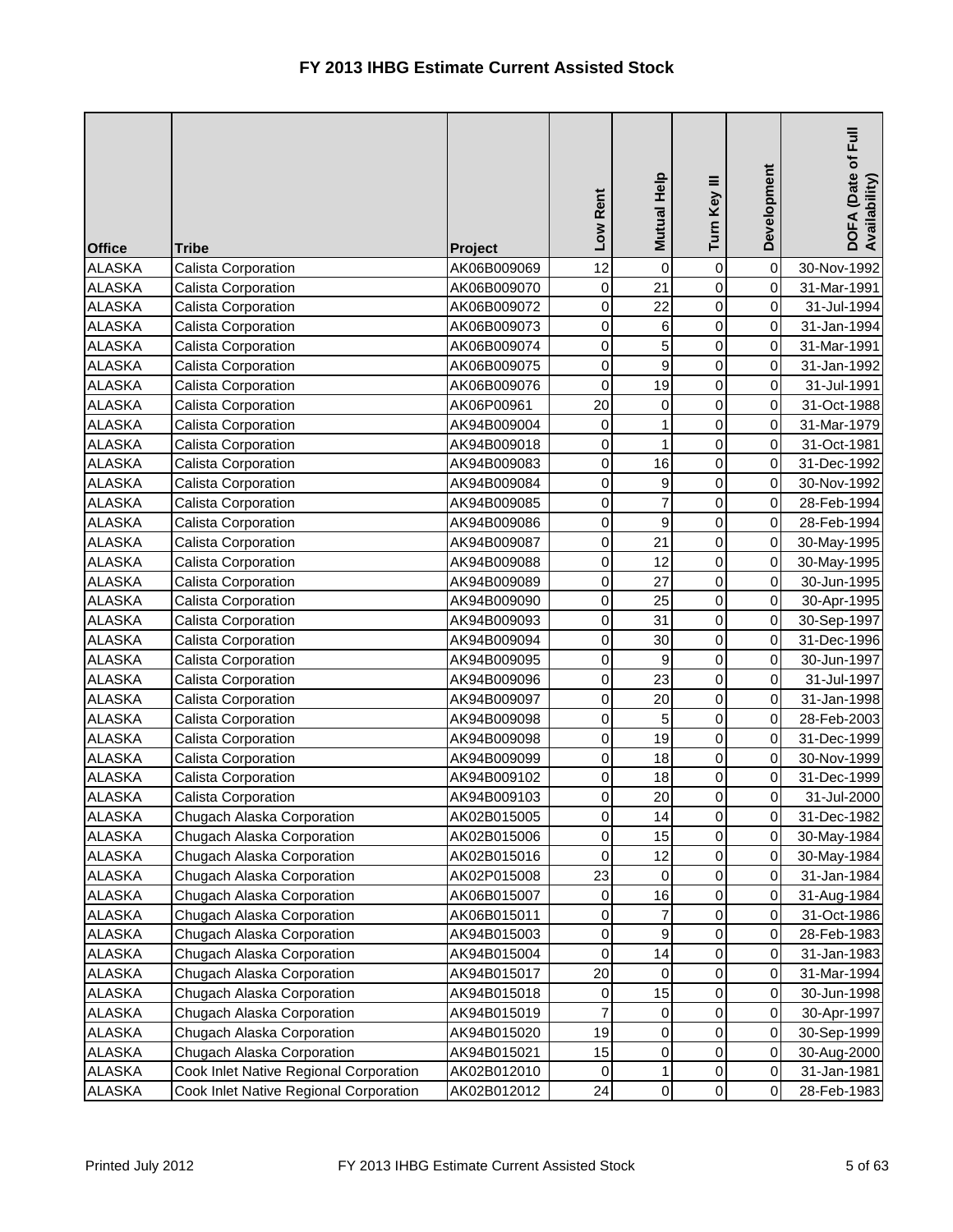| <b>Office</b> | <b>Tribe</b>                           | <b>Project</b> | Low Rent         | Mutual Help    | Turn Key III        | Development | <b>Full</b><br>DOFA (Date of F<br>Availability) |
|---------------|----------------------------------------|----------------|------------------|----------------|---------------------|-------------|-------------------------------------------------|
| <b>ALASKA</b> | Cook Inlet Native Regional Corporation | AK02B012012    | 10               | $\overline{0}$ | 0                   | $\pmb{0}$   | 28-Feb-1983                                     |
| <b>ALASKA</b> | Cook Inlet Native Regional Corporation | AK02B012013    | 60               | $\overline{0}$ | $\mathsf 0$         | $\pmb{0}$   | 30-Jun-1984                                     |
| <b>ALASKA</b> | Cook Inlet Native Regional Corporation | AK06B012017    | 60               | $\overline{0}$ | $\mathbf 0$         | $\pmb{0}$   | 31-Oct-1984                                     |
| <b>ALASKA</b> | Cook Inlet Native Regional Corporation | AK06P012006    | 18               | $\overline{0}$ | $\mathsf 0$         | 0           | 31-Dec-1979                                     |
| <b>ALASKA</b> | Cook Inlet Native Regional Corporation | AK94B012001    | $\mathbf 0$      | $\bf{8}$       | $\mathsf 0$         | $\mathbf 0$ | 31-Aug-1979                                     |
| <b>ALASKA</b> | Cook Inlet Native Regional Corporation | AK94B012030    | 75               | $\overline{0}$ | 0                   | 0           | 31-Mar-1996                                     |
| <b>ALASKA</b> | Cook Inlet Native Regional Corporation | AK94B012031    | $\boldsymbol{0}$ | $\mathbf{1}$   | 0                   | 0           | 31-Dec-1993                                     |
| <b>ALASKA</b> | Cook Inlet Native Regional Corporation | AK94B012034    | $\mathbf 0$      | $\mathbf{g}$   | 0                   | $\pmb{0}$   | 28-Feb-1997                                     |
| <b>ALASKA</b> | Cook Inlet Native Regional Corporation | AK94B012035    | 20               | $\overline{0}$ | 0                   | $\pmb{0}$   | 31-May-1998                                     |
| <b>ALASKA</b> | Doyon, Ltd.                            | AK02B007013    | $\boldsymbol{0}$ | $\overline{3}$ | $\mathsf 0$         | $\pmb{0}$   | 30-Sep-1988                                     |
| <b>ALASKA</b> | Doyon, Ltd.                            | AK02B007016    | 0                | $\overline{2}$ | 0                   | 0           | 30-Nov-1988                                     |
| <b>ALASKA</b> | Doyon, Ltd.                            | AK02B007017    | $\boldsymbol{0}$ | $\mathbf{1}$   | $\mathsf 0$         | $\pmb{0}$   | 31-Dec-1986                                     |
| <b>ALASKA</b> | Doyon, Ltd.                            | AK02B007018    | $\pmb{0}$        | $\mathbf{1}$   | $\mathbf 0$         | $\mathsf 0$ | 30-Apr-1985                                     |
| <b>ALASKA</b> | Doyon, Ltd.                            | AK02B007019    | $\mathbf 0$      | $\mathbf{1}$   | $\mathsf 0$         | $\pmb{0}$   | 31-Dec-1982                                     |
| <b>ALASKA</b> | Doyon, Ltd.                            | AK02B007021    | $\mathbf 0$      | $\overline{3}$ | $\mathsf 0$         | $\mathsf 0$ | 30-Sep-1988                                     |
| <b>ALASKA</b> | Doyon, Ltd.                            | AK06B007031    | 15               | $\overline{0}$ | $\mathsf 0$         | 0           | 30-Nov-1992                                     |
| <b>ALASKA</b> | Doyon, Ltd.                            | AK94B007007    | $\pmb{0}$        | $\overline{a}$ | $\mathsf 0$         | $\mathsf 0$ | 31-Jul-1982                                     |
| <b>ALASKA</b> | Doyon, Ltd.                            | AK94B007033    | $\pmb{0}$        | $\mathbf{1}$   | 0                   | $\pmb{0}$   | 31-May-1993                                     |
| <b>ALASKA</b> | Doyon, Ltd.                            | AK94B007034    | $\mathbf 0$      | $\mathbf{1}$   | $\mathsf 0$         | $\pmb{0}$   | 31-Dec-1994                                     |
| <b>ALASKA</b> | Doyon, Ltd.                            | AK94B007034    | 0                | $\bf{8}$       | $\mathsf 0$         | $\pmb{0}$   | 31-Dec-1994                                     |
| <b>ALASKA</b> | Doyon, Ltd.                            | AK94B007035    | 0                | $\overline{3}$ | $\mathsf 0$         | $\pmb{0}$   | 30-Sep-1994                                     |
| <b>ALASKA</b> | Doyon, Ltd.                            | AK94B007036    | $\mathbf 0$      | $\mathbf{1}$   | 0                   | $\pmb{0}$   | 31-Dec-1994                                     |
| <b>ALASKA</b> | Doyon, Ltd.                            | AK94B007037    | $\mathbf 0$      | $\vert$        | 0                   | $\pmb{0}$   | 30-Jun-1997                                     |
| <b>ALASKA</b> | Doyon, Ltd.                            | AK94B007038    | 0                | 23             | 0                   | $\mathbf 0$ | 31-Oct-1997                                     |
| <b>ALASKA</b> | Doyon, Ltd.                            | AK94B007039    | 0                | $\overline{4}$ | $\mathsf 0$         | 0           | 31-Jul-1997                                     |
| <b>ALASKA</b> | Doyon, Ltd.                            | AK94B007040    | 0                | $6 \mid$       | 0                   | $\pmb{0}$   | 31-Aug-1997                                     |
| <b>ALASKA</b> | Doyon, Ltd.                            | AK94B007041    | 0                | 13             | 0                   | $\mathbf 0$ | 31-Oct-1997                                     |
| <b>ALASKA</b> | Doyon, Ltd.                            | AK94B007044    | 6                | $\overline{0}$ | $\mathsf{O}\xspace$ | $\mathsf 0$ | 31-May-1998                                     |
| <b>ALASKA</b> | Doyon, Ltd.                            | AK94B007045    | $\pmb{0}$        | 9              | $\overline{0}$      | $\mathbf 0$ | 31-May-1998                                     |
| <b>ALASKA</b> | Doyon, Ltd.                            | AK94B007046    | $\mathbf 0$      | 5              | 0                   | $\pmb{0}$   | 31-Jul-1998                                     |
| <b>ALASKA</b> | Doyon, Ltd.                            | AK94B007047    | 0                | $\overline{3}$ | 0                   | $\mathbf 0$ | 30-Jun-1998                                     |
| <b>ALASKA</b> | Doyon, Ltd.                            | AK94B007048    | 0                | $\overline{2}$ | 0                   | $\pmb{0}$   | 30-Sep-2000                                     |
| <b>ALASKA</b> | Doyon, Ltd.                            | AK94B007048    | 0                | $\mathbf{1}$   | 0                   | $\pmb{0}$   | 30-Sep-2000                                     |
| <b>ALASKA</b> | Doyon, Ltd.                            | AK94B007048    | 0                | $\mathbf{2}$   | 0                   | $\mathbf 0$ | 30-Sep-2000                                     |
| <b>ALASKA</b> | Koniag, Incorporated                   | AK02B013010    | 0                | $\mathbf{1}$   | 0                   | 0           | 31-Aug-1982                                     |
| <b>ALASKA</b> | Koniag, Incorporated                   | AK02B013012    | 0                | 5 <sub>l</sub> | 0                   | 0           | 31-Oct-1985                                     |
| <b>ALASKA</b> | Koniag, Incorporated                   | AK02P013011    | 48               | $\overline{0}$ | $\mathsf{O}\xspace$ | 0           | 31-Jul-1983                                     |
| <b>ALASKA</b> | Koniag, Incorporated                   | AK06B013013    | $\boldsymbol{0}$ | 5 <sup>1</sup> | 0                   | $\pmb{0}$   | 31-Jan-1984                                     |
| <b>ALASKA</b> | Koniag, Incorporated                   | AK06B013015    | 0                | $\mathbf{2}$   | 0                   | $\mathbf 0$ | 30-Nov-1987                                     |
| <b>ALASKA</b> | Koniag, Incorporated                   | AK06B013016    | $\mathbf 0$      | $\overline{3}$ | 0                   | 0           | 30-Sep-1987                                     |
| <b>ALASKA</b> | Koniag, Incorporated                   | AK94B013001    | 0                | $\mathbf{1}$   | 0                   | 0           | 30-Sep-1978                                     |
| <b>ALASKA</b> | Koniag, Incorporated                   | AK94B013002    | 0                | $\vert$        | 0                   | $\pmb{0}$   | 30-Nov-1978                                     |
| <b>ALASKA</b> | Koniag, Incorporated                   | AK94B013003    | $\mathbf 0$      | $\overline{6}$ | $\mathsf{O}\xspace$ | $\pmb{0}$   | 30-Sep-1978                                     |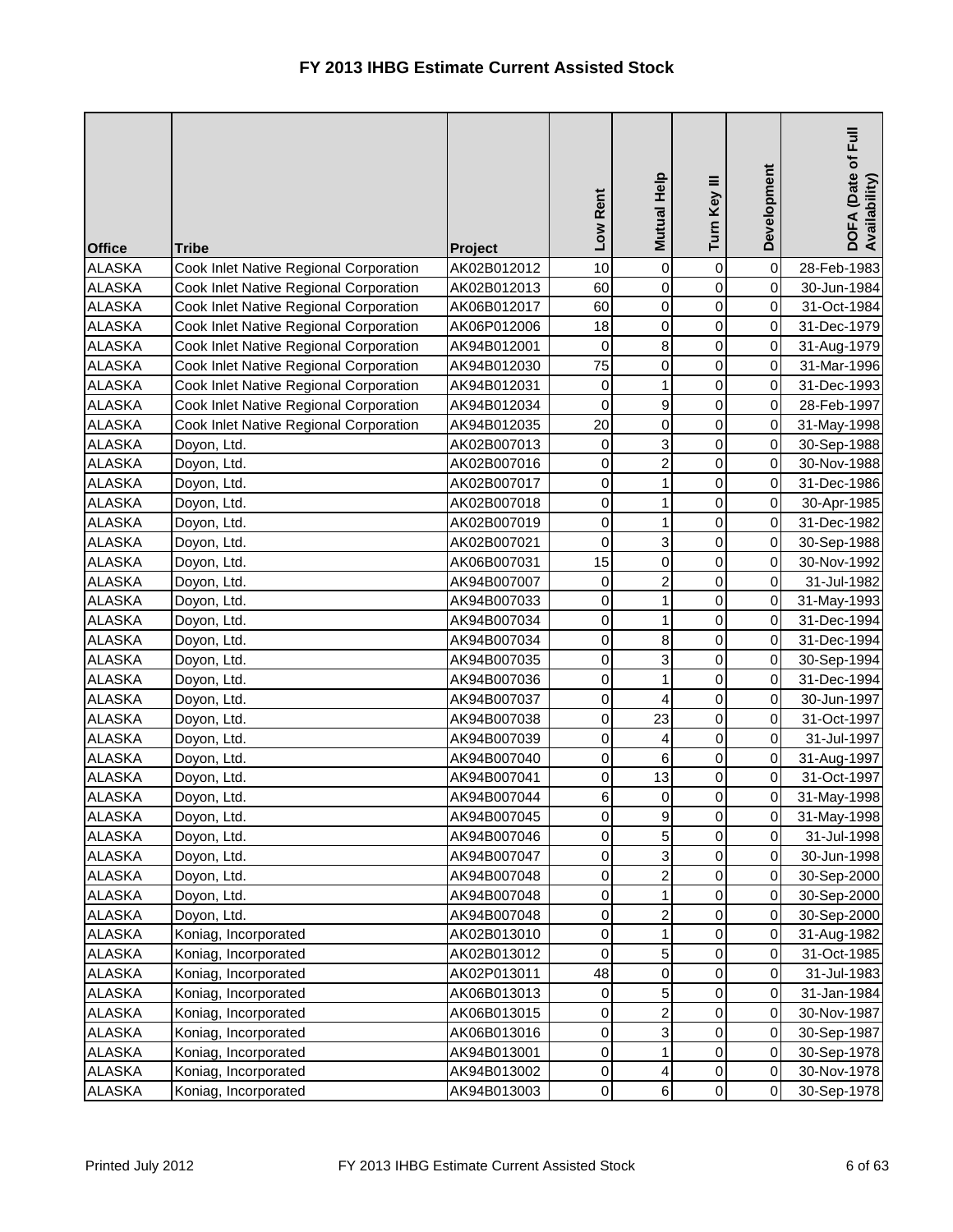| <b>Office</b> | <b>Tribe</b>                         | Project     | Low Rent         | Mutual Help             | Turn Key III   | Development | DOFA (Date of Full<br>Availability) |
|---------------|--------------------------------------|-------------|------------------|-------------------------|----------------|-------------|-------------------------------------|
| <b>ALASKA</b> | Koniag, Incorporated                 | AK94B013004 | 0                | 17                      | 0              | $\mathbf 0$ | 30-Sep-1978                         |
| <b>ALASKA</b> | Koniag, Incorporated                 | AK94B013006 | $\mathbf 0$      | $\overline{\mathbf{r}}$ | 0              | $\mathbf 0$ | 30-Nov-1978                         |
| <b>ALASKA</b> | Koniag, Incorporated                 | AK94B013017 | 15               | $\overline{0}$          | 0              | 0           | 30-Sep-1996                         |
| <b>ALASKA</b> | Koniag, Incorporated                 | AK94B013018 | 20               | $\overline{0}$          | $\mathbf 0$    | 0           | 31-Dec-1996                         |
| <b>ALASKA</b> | Koniag, Incorporated                 | AK94B013019 | 4                | $\mathsf{O}\xspace$     | $\mathsf 0$    | 0           | 30-Sep-1996                         |
| <b>ALASKA</b> | Koniag, Incorporated                 | AK94B013020 | 0                | $\overline{5}$          | 0              | $\mathbf 0$ | 30-Sep-2001                         |
| <b>ALASKA</b> | Koniag, Incorporated                 | AK94B013020 | $\boldsymbol{0}$ | $\overline{5}$          | 0              | $\mathbf 0$ | 30-Sep-2001                         |
| <b>ALASKA</b> | Koniag, Incorporated                 | AK94B013021 | 3                | $\overline{0}$          | $\mathsf 0$    | 0           | 30-Sep-2001                         |
| <b>ALASKA</b> | <b>NANA Corporation</b>              | AK02B006016 | 0                | $\mathbf{1}$            | $\mathbf 0$    | $\pmb{0}$   | 31-Dec-1981                         |
| <b>ALASKA</b> | <b>NANA Corporation</b>              | AK02B006022 | 0                | $\mathbf{1}$            | $\mathsf 0$    | 0           | 30-Nov-1981                         |
| <b>ALASKA</b> | <b>NANA Corporation</b>              | AK02B006023 | $\mathbf 0$      | $\mathbf{1}$            | 0              | $\pmb{0}$   | 31-Oct-1981                         |
| <b>ALASKA</b> | <b>NANA Corporation</b>              | AK02P006017 | 43               | $\overline{0}$          | $\mathsf 0$    | $\mathbf 0$ | 31-Mar-1983                         |
| <b>ALASKA</b> | <b>NANA Corporation</b>              | AK06B006029 | $\mathbf 0$      | $\mathsf{g}$            | $\mathsf 0$    | $\pmb{0}$   | 30-Nov-1986                         |
| <b>ALASKA</b> | <b>NANA Corporation</b>              | AK06B006030 | 0                | $\overline{7}$          | $\mathbf 0$    | 0           | 31-Dec-1986                         |
| <b>ALASKA</b> | <b>NANA Corporation</b>              | AK06B006034 | 0                | 17                      | $\mathsf 0$    | 0           | 28-Feb-1991                         |
| <b>ALASKA</b> | <b>NANA Corporation</b>              | AK06B006038 | $\mathbf 0$      | $\overline{7}$          | $\mathsf 0$    | $\mathbf 0$ | 31-Dec-1991                         |
| <b>ALASKA</b> | <b>NANA Corporation</b>              | AK06B006039 | 0                | 10                      | $\mathsf 0$    | $\pmb{0}$   | 31-Dec-1991                         |
| <b>ALASKA</b> | <b>NANA Corporation</b>              | AK94B006040 | 20               | $\overline{0}$          | $\mathbf 0$    | $\pmb{0}$   | 01-Oct-1994                         |
| <b>ALASKA</b> | <b>NANA Corporation</b>              | AK94B006042 | $\boldsymbol{0}$ | 10                      | $\mathsf 0$    | 0           | 30-Jun-1992                         |
| <b>ALASKA</b> | <b>NANA Corporation</b>              | AK94B006043 | $\mathbf 0$      | $\overline{9}$          | $\mathsf 0$    | $\pmb{0}$   | 31-Mar-1992                         |
| <b>ALASKA</b> | <b>NANA Corporation</b>              | AK94B006044 | 20               | $\overline{0}$          | $\mathsf 0$    | $\pmb{0}$   | 30-Sep-1994                         |
| <b>ALASKA</b> | <b>NANA Corporation</b>              | AK94B006045 | $\mathbf 0$      | 14                      | 0              | $\mathbf 0$ | 30-Apr-1994                         |
| <b>ALASKA</b> | <b>NANA Corporation</b>              | AK94B006046 | 0                | 21                      | $\mathsf 0$    | $\pmb{0}$   | 31-Aug-1995                         |
| <b>ALASKA</b> | <b>NANA Corporation</b>              | AK94B006047 | 0                | 20                      | $\mathsf 0$    | $\pmb{0}$   | 30-Sep-1996                         |
| <b>ALASKA</b> | <b>NANA Corporation</b>              | AK94B006048 | 0                | 5                       | 0              | 0           | 30-Nov-1995                         |
| <b>ALASKA</b> | <b>NANA Corporation</b>              | AK94B006049 | 0                | 18                      | 0              | $\mathsf 0$ | 30-Apr-1998                         |
| <b>ALASKA</b> | <b>NANA Corporation</b>              | AK94B006050 | 0                | $\bf{8}$                | 0              | $\pmb{0}$   | 31-Mar-1998                         |
| <b>ALASKA</b> | <b>NANA Corporation</b>              | AK94B006051 | $\mathbf 0$      | $\overline{7}$          | $\mathsf 0$    | 0           | 31-Jan-2002                         |
| <b>ALASKA</b> | <b>NANA Corporation</b>              | AK94B006052 | $\mathbf 0$      | 16                      | $\overline{0}$ | $\pmb{0}$   | 04-Apr-1998                         |
| <b>ALASKA</b> | <b>NANA Corporation</b>              | AK94B006054 | 0                | 10                      | $\mathsf 0$    | $\pmb{0}$   | 31-May-2002                         |
| <b>ALASKA</b> | <b>NANA Corporation</b>              | AK94B006055 | 0                | 15                      | $\pmb{0}$      | $\pmb{0}$   | 31-Aug-2002                         |
| <b>ALASKA</b> | <b>Tlingit-Haida Central Council</b> | AK06B004024 | 12               | $\overline{0}$          | 0              | $\pmb{0}$   | 31-Jan-1982                         |
| <b>ALASKA</b> | Tlingit-Haida Central Council        | AK06B004025 | 12               | $\overline{0}$          | 0              | $\pmb{0}$   | 31-Jan-1982                         |
| <b>ALASKA</b> | Tlingit-Haida Central Council        | AK06B004026 | 12               | $\overline{0}$          | 0              | $\pmb{0}$   | 31-Jan-1982                         |
| <b>ALASKA</b> | Tlingit-Haida Central Council        | AK06B004027 | 9                | $\overline{0}$          | 0              | 0           | 31-Jan-1982                         |
| <b>ALASKA</b> | Tlingit-Haida Central Council        | AK06B004028 | 12               | $\overline{0}$          | $\pmb{0}$      | $\mathbf 0$ | 31-Jan-1982                         |
| <b>ALASKA</b> | Tlingit-Haida Central Council        | AK06B004029 | 0                | $\overline{3}$          | 0              | 0           | 28-Feb-1986                         |
| <b>ALASKA</b> | Tlingit-Haida Central Council        | AK06B004030 | 0                | 10                      | 0              | $\pmb{0}$   | 31-Jul-1988                         |
| <b>ALASKA</b> | Tlingit-Haida Central Council        | AK06B004031 | 0                | 14                      | 0              | $\pmb{0}$   | 30-Jun-1988                         |
| <b>ALASKA</b> | Tlingit-Haida Central Council        | AK06B004032 | 10               | 0                       | 0              | 0           | 30-Sep-1987                         |
| <b>ALASKA</b> | Tlingit-Haida Central Council        | AK06B004034 | 0                | 23                      | 0              | $\pmb{0}$   | 31-Jul-1991                         |
| ALASKA        | Tlingit-Haida Central Council        | AK06B004040 | 0                | 12                      | 0              | 0           | 29-Feb-1992                         |
| ALASKA        | Tlingit-Haida Central Council        | AK06B004043 | 0                | $6 \mid$                | 0              | $\,0\,$     | 30-Sep-1990                         |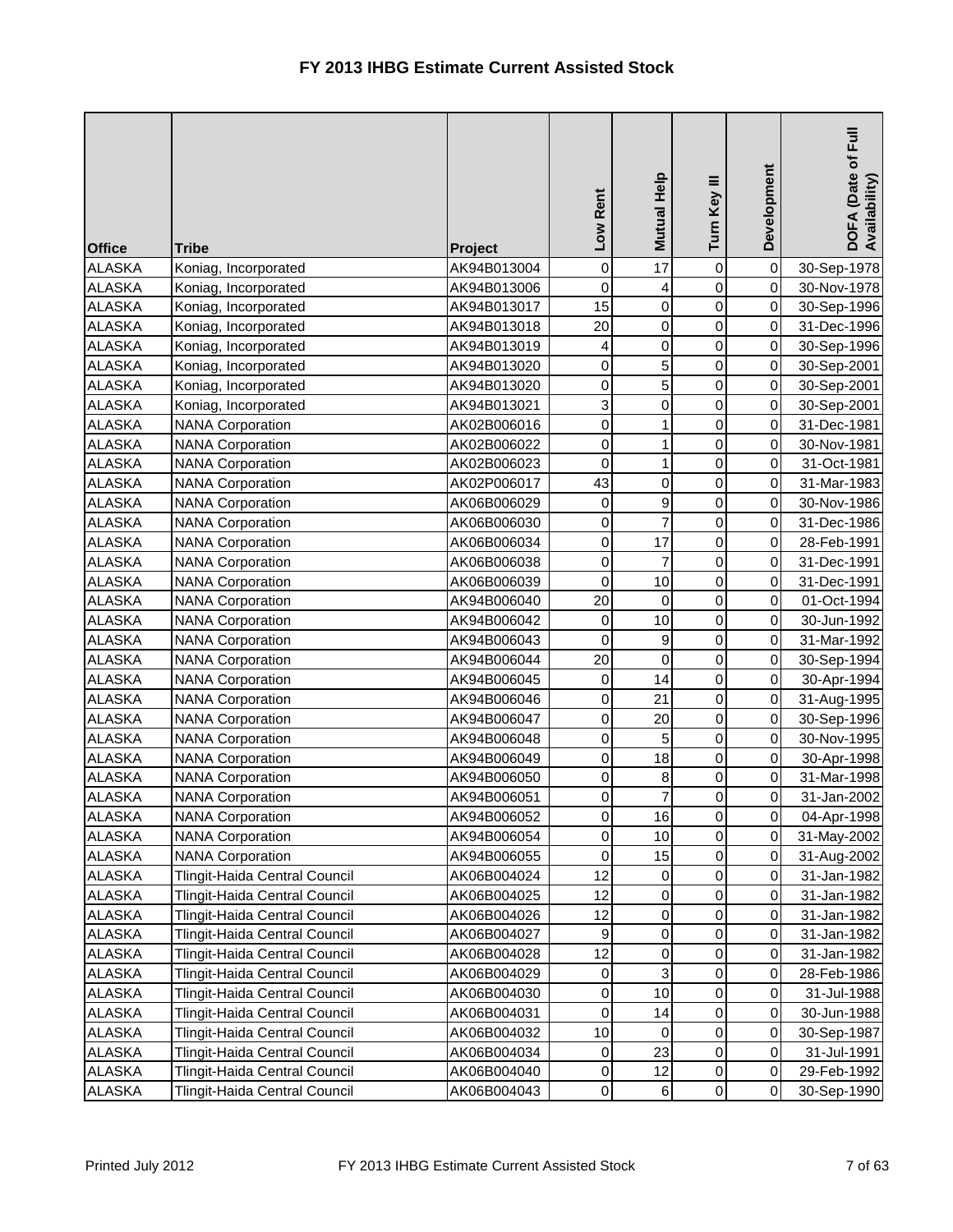| <b>Office</b> | <b>Tribe</b>                         | Project     | Low Rent    | Mutual Help             | Turn Key III   | Development | DOFA (Date of Full<br>Availability) |
|---------------|--------------------------------------|-------------|-------------|-------------------------|----------------|-------------|-------------------------------------|
| <b>ALASKA</b> | Tlingit-Haida Central Council        | AK94B004044 | $\mathbf 0$ | 15                      | 0              | $\mathsf 0$ | 31-Jan-1994                         |
| <b>ALASKA</b> | Tlingit-Haida Central Council        | AK94B004045 | 0           | 9                       | 0              | 0           | 22-Feb-1995                         |
| <b>ALASKA</b> | Tlingit-Haida Central Council        | AK94B004046 | 10          | $\mathbf 0$             | 0              | 0           | 22-Feb-1995                         |
| <b>ALASKA</b> | Tlingit-Haida Central Council        | AK94B004047 | $\mathbf 0$ | 30                      | 0              | 0           | 29-Mar-1997                         |
| <b>ALASKA</b> | Tlingit-Haida Central Council        | AK94B004048 | $\mathbf 0$ | 18                      | 0              | 0           | 29-Oct-1995                         |
| <b>ALASKA</b> | Tlingit-Haida Central Council        | AK94B004049 | 20          | 0                       | 0              | 0           | 29-Mar-1997                         |
| <b>ALASKA</b> | Tlingit-Haida Central Council        | AK94B004051 | $\mathsf 0$ | $\overline{\mathbf{c}}$ | 0              | 0           | 31-Aug-1974                         |
| <b>ALASKA</b> | Tlingit-Haida Central Council        | AK94B004052 | $\mathbf 0$ | $\mathbf{1}$            | 0              | 0           | 30-Apr-1974                         |
| <b>ALASKA</b> | Tlingit-Haida Central Council        | AK94B004053 | $\mathbf 0$ | $\mathbf{3}$            | 0              | $\mathbf 0$ | 31-Dec-1974                         |
| <b>ALASKA</b> | Tlingit-Haida Central Council        | AK94B004054 | $\mathbf 0$ | $\mathbf{1}$            | 0              | $\mathbf 0$ | 31-Jan-1974                         |
| <b>ALASKA</b> | Tlingit-Haida Central Council        | AK94B004055 | $\mathbf 0$ | $\mathbf{1}$            | 0              | 0           | 31-Dec-1973                         |
| <b>ALASKA</b> | Tlingit-Haida Central Council        | AK94B004056 | $\mathbf 0$ | $\overline{c}$          | 0              | 0           | 31-Mar-1975                         |
| <b>ALASKA</b> | Tlingit-Haida Central Council        | AK94B004057 | 0           | 5                       | 0              | 0           | 31-Oct-1975                         |
| <b>ALASKA</b> | Tlingit-Haida Central Council        | AK94B004058 | 0           | 13                      | 0              | 0           | 31-May-1975                         |
| <b>ALASKA</b> | Tlingit-Haida Central Council        | AK94B004059 | $\mathsf 0$ | $\mathbf{1}$            | $\overline{0}$ | $\pmb{0}$   | 31-Aug-1975                         |
| <b>ALASKA</b> | Tlingit-Haida Central Council        | AK94B004060 | $\mathbf 0$ | $\overline{c}$          | $\overline{0}$ | $\pmb{0}$   | 30-Sep-1975                         |
| <b>ALASKA</b> | Tlingit-Haida Central Council        | AK94B004061 | $\mathsf 0$ | 6                       | 0              | $\mathbf 0$ | 30-Sep-1975                         |
| <b>ALASKA</b> | Tlingit-Haida Central Council        | AK94B004062 | $\mathbf 0$ | $\mathbf{1}$            | 0              | 0           | 30-Jun-1975                         |
| <b>ALASKA</b> | <b>Tlingit-Haida Central Council</b> | AK94B004063 | $\mathbf 0$ | $\overline{\mathbf{r}}$ | 0              | 0           | 30-Sep-1975                         |
| <b>ALASKA</b> | Tlingit-Haida Central Council        | AK94B004064 | $\mathbf 0$ | $\overline{c}$          | 0              | 0           | 31-May-1975                         |
| <b>ALASKA</b> | Tlingit-Haida Central Council        | AK94B004065 | $\mathsf 0$ | 20                      | 0              | 0           | 28-Feb-1998                         |
| <b>ALASKA</b> | Tlingit-Haida Central Council        | AK94B004066 | 6           | 0                       | 0              | $\mathbf 0$ | 31-Aug-1997                         |
| <b>ALASKA</b> | Tlingit-Haida Central Council        | AK94B004067 | $\mathbf 0$ | 18                      | 0              | 0           | 30-Apr-1998                         |
| <b>ALASKA</b> | Tlingit-Haida Central Council        | AK94B004068 | 16          | 0                       | 0              | 0           | 31-Aug-1997                         |
| <b>ALASKA</b> | Tlingit-Haida Central Council        | AK94B004069 | 17          | 0                       | 0              | 0           | 31-Jan-1999                         |
| <b>ALASKA</b> | Tlingit-Haida Central Council        | AK94B004070 | 20          | 0                       | 0              | 0           | 31-Aug-1999                         |
| <b>ALASKA</b> | Tlingit-Haida Central Council        | AK94B004071 | 3           | 0                       | 0              | 0           | 31-May-1975                         |
| <b>ALASKA</b> | Tlingit-Haida Central Council        | AK94B004072 | 20          | $\overline{0}$          | 0              | 0           | 30-Jun-2000                         |
| <b>ALASKA</b> | <b>TOTAL</b>                         |             | 1,167       | 2,182                   | $\mathbf 0$    | 4           |                                     |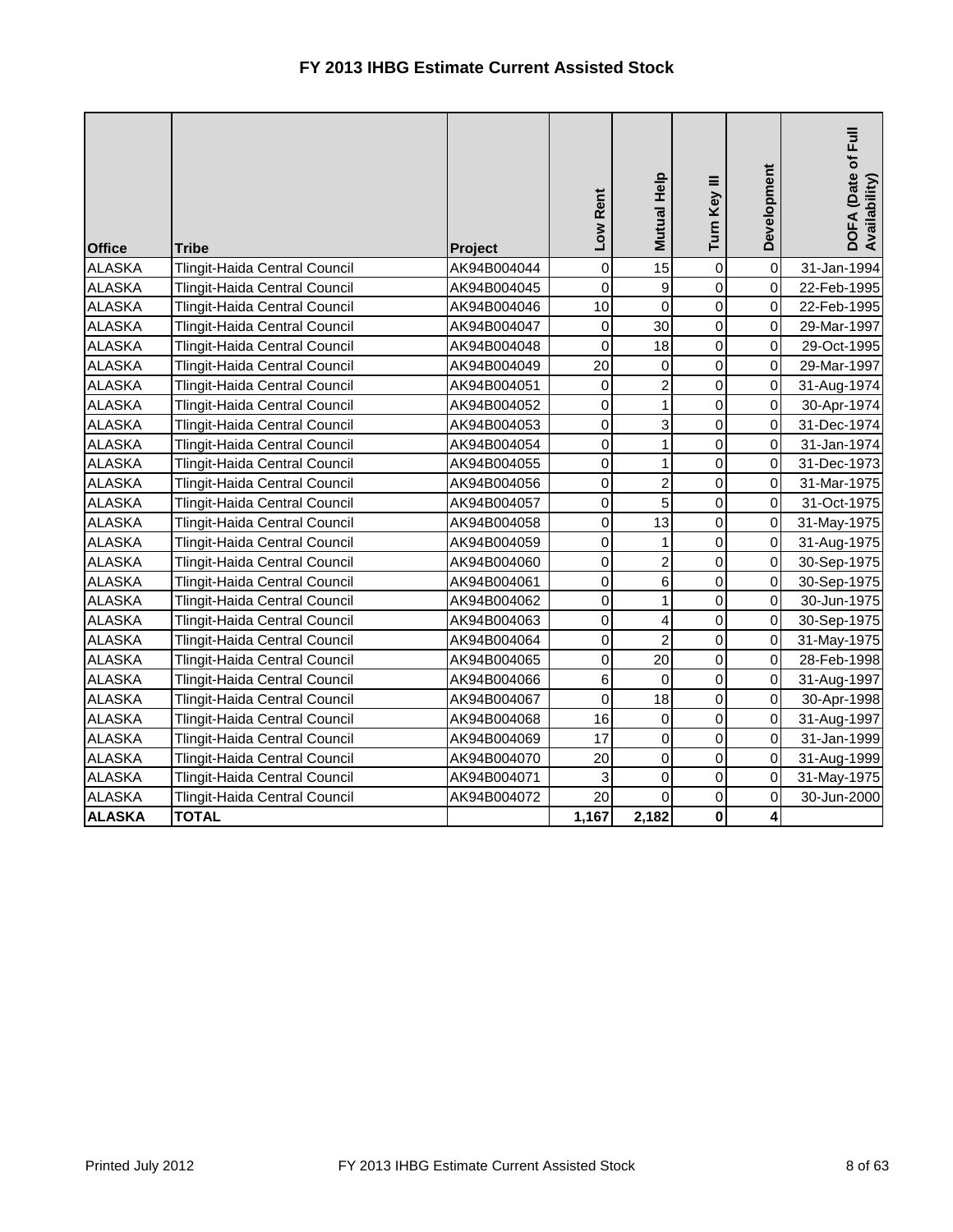| <b>Office</b>  | <b>Tribe</b>                           | Project     | Low Rent    | Mutual Help    | Ξ<br>Turn Key | Development         | DOFA (Date of Full<br>Availability) |
|----------------|----------------------------------------|-------------|-------------|----------------|---------------|---------------------|-------------------------------------|
| <b>CHICAGO</b> | Aroostook Band of Micmac               | ME93B034001 | 60          | $\mathbf 0$    | 0             | $\mathsf{O}\xspace$ | 30-Mar-1997                         |
| <b>CHICAGO</b> | Aroostook Band of Micmac               | ME93B034002 | 0           | 10             | 0             | 0                   | 30-Sep-2002                         |
| <b>CHICAGO</b> | Aroostook Band of Micmac               | ME93B034002 | 0           | $\mathbf{1}$   | $\mathsf 0$   | 0                   | 30-Jun-2003                         |
| <b>CHICAGO</b> | Aroostook Band of Micmac               | ME93B034002 | 0           | $\overline{a}$ | 0             | 0                   | 31-Oct-2001                         |
| <b>CHICAGO</b> | Aroostook Band of Micmac               | ME93B034002 | 0           | 1              | 0             | 0                   | 30-Nov-2001                         |
| <b>CHICAGO</b> | Aroostook Band of Micmac               | ME93B034002 | $\mathbf 0$ | $\overline{4}$ | $\mathsf 0$   | 0                   | 31-Dec-2001                         |
| <b>CHICAGO</b> | Aroostook Band of Micmac               | ME93B034002 | 0           | 1              | $\mathbf 0$   | 0                   | 30-Nov-2002                         |
| <b>CHICAGO</b> | Aroostook Band of Micmac               | ME93B034002 | 0           | $\mathbf{2}$   | 0             | $\overline{7}$      | 30-Dec-2003                         |
| <b>CHICAGO</b> | <b>Bad River Band</b>                  | WI93B012001 | 14          | $\overline{0}$ | $\mathsf 0$   | 0                   | 28-Feb-1967                         |
| <b>CHICAGO</b> | <b>Bad River Band</b>                  | WI93B012004 | 40          | $\overline{0}$ | 0             | 0                   | 31-Oct-1978                         |
| <b>CHICAGO</b> | <b>Bad River Band</b>                  | WI93B012005 | 20          | $\overline{0}$ | $\mathsf 0$   | $\mathbf 0$         | 31-Oct-1985                         |
| <b>CHICAGO</b> | <b>Bad River Band</b>                  | WI93B012006 | 35          | $\overline{0}$ | $\mathbf 0$   | 0                   | 29-Jan-1988                         |
| <b>CHICAGO</b> | <b>Bad River Band</b>                  | WI93B012012 | 20          | $\overline{0}$ | $\mathbf 0$   | 0                   | 31-Aug-1992                         |
| <b>CHICAGO</b> | <b>Bad River Band</b>                  | WI93B012013 | 17          | $\overline{0}$ | 0             | 0                   | 30-Nov-1995                         |
| <b>CHICAGO</b> | <b>Bad River Band</b>                  | WI93B012014 | $\mathbf 0$ | 5              | 0             | 0                   | 30-Nov-1995                         |
| <b>CHICAGO</b> | <b>Bad River Band</b>                  | WI93B012015 | 5           | $\overline{0}$ | $\mathsf 0$   | $\pmb{0}$           | 30-Nov-1995                         |
| <b>CHICAGO</b> | <b>Bad River Band</b>                  | WI93B012016 | 16          | 0              | 0             | 0                   | 31-Dec-1995                         |
| <b>CHICAGO</b> | <b>Bad River Band</b>                  | WI93B012017 | 0           | 5              | $\mathbf 0$   | 0                   | 28-Feb-1998                         |
| <b>CHICAGO</b> | <b>Bad River Band</b>                  | WI93B012018 | 0           | $\mathbf{1}$   | 0             | $\pmb{0}$           | 28-Feb-1998                         |
| <b>CHICAGO</b> | Bay Mills Indian Community             | MI93B062002 | 23          | $\overline{0}$ | 0             | 0                   | 30-Sep-1982                         |
| <b>CHICAGO</b> | Bay Mills Indian Community             | MI93B062004 | 0           | $\overline{7}$ | 0             | $\mathbf 0$         | 28-Sep-1992                         |
| <b>CHICAGO</b> | Bay Mills Indian Community             | MI93B062005 | 0           | 3              | 0             | 0                   | 10-Oct-1993                         |
| <b>CHICAGO</b> | Bay Mills Indian Community             | MI93B062006 | 10          | $\mathbf 0$    | $\mathsf 0$   | 0                   | 30-Jun-1994                         |
| <b>CHICAGO</b> | Bay Mills Indian Community             | MI93B062007 | 0           | $\overline{4}$ | 0             | 0                   | 10-Oct-1994                         |
| <b>CHICAGO</b> | <b>Bay Mills Indian Community</b>      | MI93B062008 | 0           | $\bf 8$        | 0             | 0                   | 29-Feb-1996                         |
| <b>CHICAGO</b> | <b>Bay Mills Indian Community</b>      | MI93B062009 | 20          | $\overline{0}$ | 0             | $\mathbf 0$         | 30-Apr-1997                         |
| <b>CHICAGO</b> | <b>Bay Mills Indian Community</b>      | MI93B062010 | 0           | 19             | 0             | 0                   | 01-Nov-1999                         |
| <b>CHICAGO</b> | Bay Mills Indian Community             | MI93B062011 | 12          | $\overline{0}$ | 0             | 0                   | 31-Dec-1997                         |
| <b>CHICAGO</b> | Bay Mills Indian Community             | MI93B062012 | 0           | 19             | 0             | 0                   | 01-Nov-1999                         |
| <b>CHICAGO</b> | Bay Mills Indian Community             | MI93B062013 | 0           | 19             | 0             | $\mbox{O}$          | 01-Nov-1999                         |
| <b>CHICAGO</b> | Boise Forte Band of Minnesota Chippewa | MN93B081001 | 1           | $\overline{a}$ | 0             | $\mathbf 0$         | 01-Sep-1972                         |
| <b>CHICAGO</b> | Boise Forte Band of Minnesota Chippewa | MN93B081002 | 8           | $\overline{0}$ | 0             | 0                   | 01-May-1974                         |
| <b>CHICAGO</b> | Boise Forte Band of Minnesota Chippewa | MN93B081003 | 5           | $\overline{0}$ | 0             | 0                   | 31-Oct-1974                         |
| <b>CHICAGO</b> | Boise Forte Band of Minnesota Chippewa | MN93B081005 | 26          | 0              | 0             | 0                   | 30-Nov-1979                         |
| <b>CHICAGO</b> | Boise Forte Band of Minnesota Chippewa | MN93B081006 | 8           | $\overline{0}$ | 0             | 0                   | 30-Nov-1996                         |
| <b>CHICAGO</b> | Catawba Indian Tribe                   | SC93B062001 | 24          | $\overline{0}$ | 0             | 0                   | 31-Aug-1998                         |
| <b>CHICAGO</b> | Catawba Indian Tribe                   | SC93B062002 | 0           | 30             | 0             | 0                   | 18-Jul-1998                         |
| <b>CHICAGO</b> | Catawba Indian Tribe                   | SC93B062003 | 10          | 0              | 0             | 0                   | 31-Aug-1998                         |
| <b>CHICAGO</b> | Catawba Indian Tribe                   | SC93B062004 | 0           | 10             | 0             | 0                   | 01-Jul-1998                         |
| <b>CHICAGO</b> | <b>Coharie State Tribe</b>             | NC93B171003 | 20          | 0              | 0             | $\pmb{0}$           | 28-Apr-1993                         |
| <b>CHICAGO</b> | Eastern Cherokee                       | NC93B041001 | 37          | $\overline{0}$ | 0             | $\mbox{O}$          | 31-Dec-1966                         |
| <b>CHICAGO</b> | Eastern Cherokee                       | NC93B041008 | 25          | $\overline{0}$ | 0             | 0                   | 30-Sep-1978                         |
| <b>CHICAGO</b> | Eastern Cherokee                       | NC93B041009 | 0           | $\mathbf{2}$   | 0             | $\pmb{0}$           | 30-Sep-1978                         |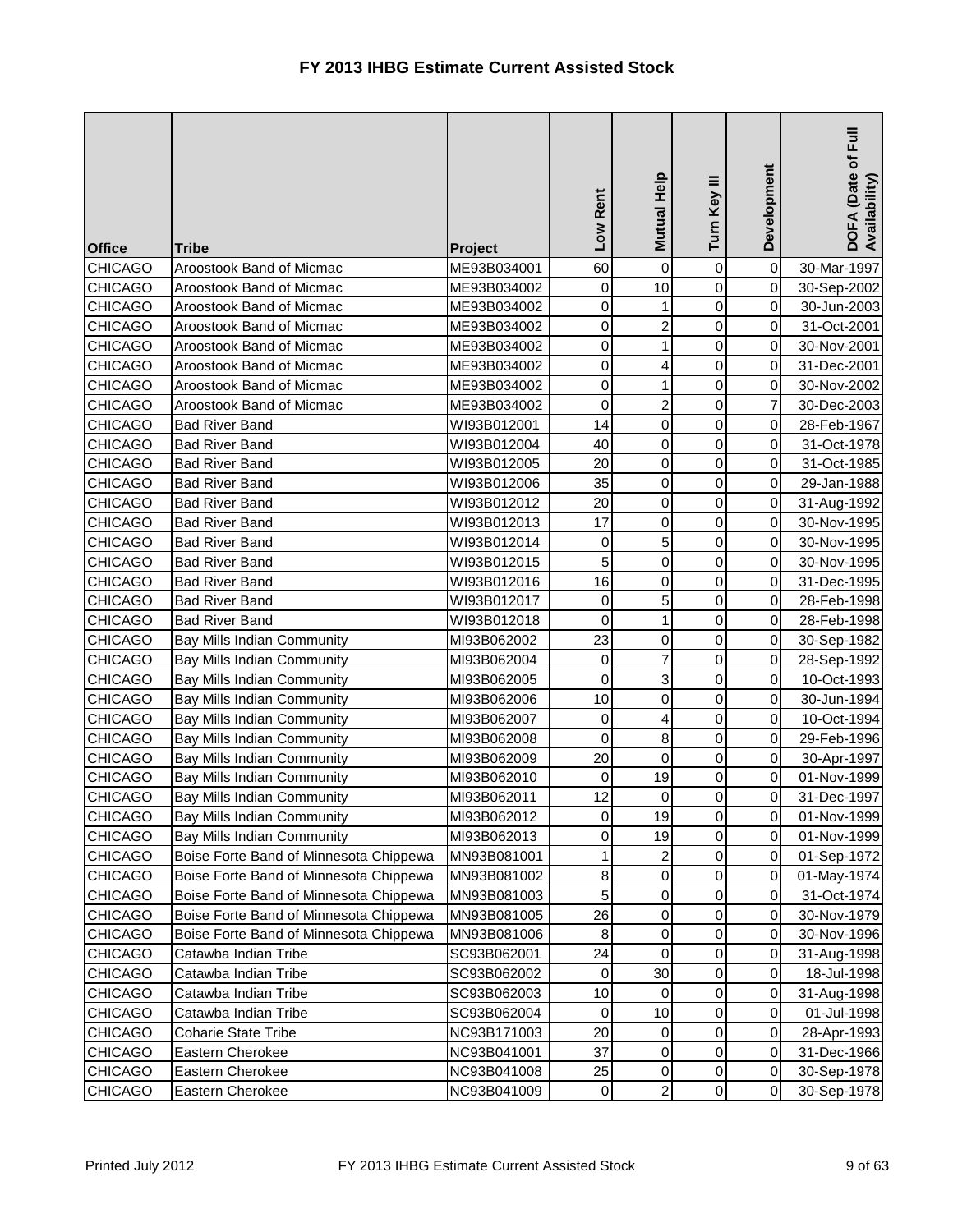| <b>Office</b>  | <b>Tribe</b>                                       | Project     | Low Rent         | Mutual Help    | Turn Key III | Development  | Full<br>DOFA (Date of I<br>Availability) |
|----------------|----------------------------------------------------|-------------|------------------|----------------|--------------|--------------|------------------------------------------|
| <b>CHICAGO</b> | Eastern Cherokee                                   | NC93B041010 | $\pmb{0}$        | 33             | 0            | $\pmb{0}$    | 28-Feb-1982                              |
| <b>CHICAGO</b> | Eastern Cherokee                                   | NC93B041012 | $\mathbf 0$      | 6              | $\mathbf 0$  | $\mathbf 0$  | 31-Aug-1982                              |
| <b>CHICAGO</b> | <b>Eastern Cherokee</b>                            | NC93B041013 | 0                | 3              | 0            | $\mathbf 0$  | 28-Feb-1983                              |
| <b>CHICAGO</b> | Eastern Cherokee                                   | NC93B041014 | 63               | $\overline{0}$ | $\mathbf 0$  | $\mathbf 0$  | 28-Feb-1983                              |
| CHICAGO        | Eastern Cherokee                                   | NC93B041015 | 0                | $\mathbf{1}$   | $\mathsf 0$  | 0            | 30-Sep-1984                              |
| <b>CHICAGO</b> | Eastern Cherokee                                   | NC93B041017 | 0                | $\overline{9}$ | 0            | $\pmb{0}$    | 30-Jun-1987                              |
| <b>CHICAGO</b> | Eastern Cherokee                                   | NC93B041019 | 0                | $\infty$       | 0            | $\mathbf 0$  | 30-Jun-1987                              |
| <b>CHICAGO</b> | Eastern Cherokee                                   | NC93B041020 | 0                | 11             | $\mathsf 0$  | 0            | 30-Sep-1988                              |
| <b>CHICAGO</b> | Eastern Cherokee                                   | NC93B041021 | $\boldsymbol{0}$ | 27             | 0            | $\,0\,$      | 31-Dec-1989                              |
| <b>CHICAGO</b> | Eastern Cherokee                                   | NC93B041022 | $\mathbf 0$      | 24             | 0            | 0            | 31-Oct-1991                              |
| <b>CHICAGO</b> | Eastern Cherokee                                   | NC93B041024 | 0                | 19             | 0            | 0            | 28-Feb-1993                              |
| <b>CHICAGO</b> | Eastern Cherokee                                   | NC93B041025 | $\pmb{0}$        | 14             | 0            | $\mathbf 0$  | 25-Oct-1995                              |
| <b>CHICAGO</b> | Eastern Cherokee                                   | NC93B041026 | 0                | 25             | $\mathsf 0$  | 0            | 30-Apr-2001                              |
| <b>CHICAGO</b> | Eastern Cherokee                                   | NC93B041027 | 15               | 0              | $\mathbf 0$  | $\,6\,$      | 31-Aug-2001                              |
| <b>CHICAGO</b> | Eastern Cherokee                                   | NC93B041027 | 3                | $\mathbf 0$    | $\mathsf 0$  | $\mathbf 0$  | 06-Sep-2006                              |
| <b>CHICAGO</b> | Eastern Cherokee                                   | NC93B041027 | 1                | $\mathbf 0$    | 0            | 0            | 01-Sep-2007                              |
| <b>CHICAGO</b> | Eastern Cherokee                                   | NC93B041028 | $\mathbf 0$      | 23             | 0            | $\mathbf 0$  | 31-Aug-2001                              |
| <b>CHICAGO</b> | Eastern Cherokee                                   | NC93B041029 | $\mathbf 0$      | 22             | $\mathsf 0$  | 0            | 30-Nov-2001                              |
| <b>CHICAGO</b> | Eastern Cherokee                                   | NC93B041030 | $\mathbf 0$      | 24             | $\mathbf 0$  | $\mathbf{1}$ | 29-Oct-2003                              |
| <b>CHICAGO</b> | Eastern Cherokee                                   | NC93B041030 | $\boldsymbol{0}$ | $\mathbf{1}$   | 0            | $\mathbf 0$  | 28-Sep-2007                              |
| <b>CHICAGO</b> | Eastern Cherokee                                   | NC93B041030 | $\mathbf 0$      | $\mathbf{1}$   | 0            | $\mathbf 0$  | 28-Feb-2007                              |
| <b>CHICAGO</b> | Eastern Cherokee                                   | NC93B041030 | $\pmb{0}$        | $\overline{a}$ | 0            | $\mathbf 0$  | 07-Jul-2006                              |
| <b>CHICAGO</b> | Eastern Cherokee                                   | NC93B041030 | 0                | $\mathbf{1}$   | 0            | 0            | 10-Oct-2006                              |
| <b>CHICAGO</b> | <b>Eastern Cherokee</b>                            | NC93B041030 | 0                | $\overline{2}$ | $\mathsf 0$  | $\mathbf 0$  | 31-Jan-2007                              |
| <b>CHICAGO</b> | Eastern Cherokee                                   | NC93B041030 | 0                | $\mathbf{1}$   | 0            | 0            | 22-Dec-2004                              |
| <b>CHICAGO</b> | Eastern Cherokee                                   | NC93B041030 | $\mathbf 0$      | $\overline{7}$ | 0            | 0            | 30-Dec-2005                              |
| <b>CHICAGO</b> | Fond Du Lac Band of Minnesota Chippewa MN93B015001 |             | 25               | $\overline{0}$ | 0            | $\mathbf 0$  | 31-Aug-1967                              |
| <b>CHICAGO</b> | Fond Du Lac Band of Minnesota Chippewa MN93B015003 |             | 35               | $\overline{0}$ | 0            | 0            | 31-Dec-1982                              |
| <b>CHICAGO</b> | Fond Du Lac Band of Minnesota Chippewa MN93B015005 |             | 47               | $\overline{0}$ | 0            | 0            | 30-Nov-1983                              |
| <b>CHICAGO</b> | Fond Du Lac Band of Minnesota Chippewa MN93B015007 |             | 11               | $\overline{0}$ | 0            | 0            | 31-Aug-1984                              |
| <b>CHICAGO</b> | Fond Du Lac Band of Minnesota Chippewa MN93B015008 |             | 20               | $\overline{0}$ | 0            | 0            | 31-Mar-1985                              |
| <b>CHICAGO</b> | Fond Du Lac Band of Minnesota Chippewa             | MN93B015009 | 23               | 0              | 0            | 0            | 31-Dec-1986                              |
| <b>CHICAGO</b> | Fond Du Lac Band of Minnesota Chippewa MN93B015013 |             | 15               | 0              | 0            | 0            | 30-Apr-1987                              |
| <b>CHICAGO</b> | Fond Du Lac Band of Minnesota Chippewa             | MN93B015014 | 0                | 5              | 0            | 0            | 31-Dec-1988                              |
| <b>CHICAGO</b> | Fond Du Lac Band of Minnesota Chippewa MN93B015015 |             | 12               | $\overline{0}$ | 0            | 0            | 31-Dec-1988                              |
| <b>CHICAGO</b> | Fond Du Lac Band of Minnesota Chippewa MN93B015016 |             | 15               | 0              | 0            | 0            | 31-Dec-1991                              |
| <b>CHICAGO</b> | Fond Du Lac Band of Minnesota Chippewa             | MN93B015017 | 0                | 10             | 0            | 0            | 30-Nov-1991                              |
| <b>CHICAGO</b> | Fond Du Lac Band of Minnesota Chippewa             | MN93B015018 | 0                | 8              | 0            | 0            | 28-Feb-1994                              |
| <b>CHICAGO</b> | Fond Du Lac Band of Minnesota Chippewa             | MN93B015019 | 0                | 9              | 0            | 0            | 30-Apr-1996                              |
| <b>CHICAGO</b> | Fond Du Lac Band of Minnesota Chippewa MN93B015020 |             | 0                | 15             | 0            | 0            | 31-Jan-1998                              |
| <b>CHICAGO</b> | Fond Du Lac Band of Minnesota Chippewa MN93B015021 |             | 12               | $\overline{0}$ | 0            | 0            | 31-Jan-1998                              |
| <b>CHICAGO</b> | Fond Du Lac Band of Minnesota Chippewa             | MN93B015022 | 16               | 0              | 0            | 0            | 16-Dec-1996                              |
| <b>CHICAGO</b> | Fond Du Lac Band of Minnesota Chippewa             | MN93B015023 | $\mathbf 0$      | 12             | 0            | 9            | 31-Dec-2000                              |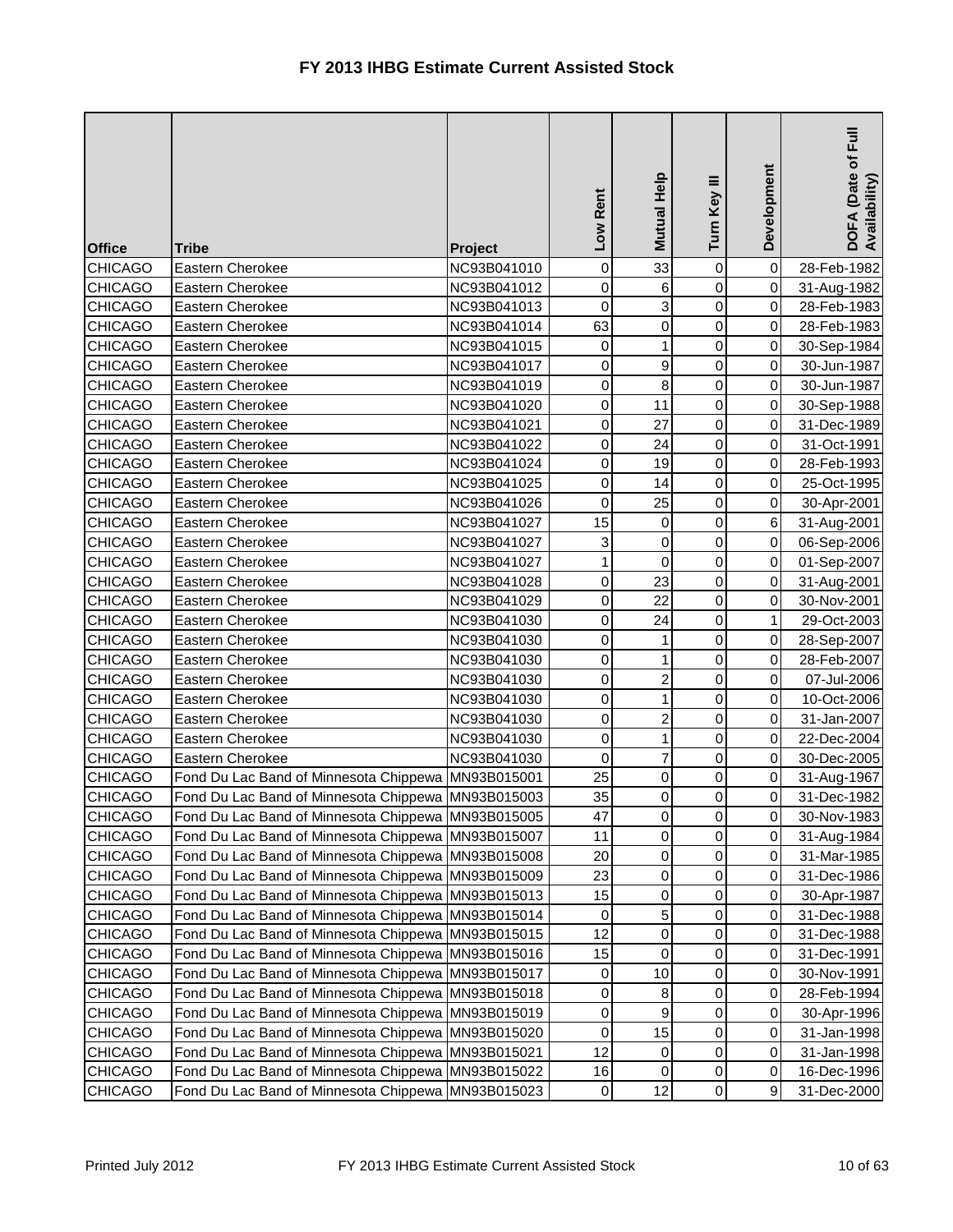| <b>Office</b>  | <b>Tribe</b>                           | Project     | Low Rent         | Mutual Help             | Turn Key III   | Development             | DOFA (Date of Full<br>Availability) |
|----------------|----------------------------------------|-------------|------------------|-------------------------|----------------|-------------------------|-------------------------------------|
| <b>CHICAGO</b> | Fond Du Lac Band of Minnesota Chippewa | MN93B015023 | 0                | 6                       | 0              | $\mathbf 0$             | 31-Dec-2001                         |
| <b>CHICAGO</b> | Forest County Potawatami               | WI93B035001 | $\overline{7}$   | $\overline{0}$          | $\mathsf 0$    | $\pmb{0}$               | 01-Jun-1971                         |
| <b>CHICAGO</b> | Forest County Potawatami               | WI93B035004 | $\pmb{0}$        | 15                      | $\mathbf 0$    | $\pmb{0}$               | 31-May-1995                         |
| <b>CHICAGO</b> | Forest County Potawatami               | WI93B035005 | 0                | $\bf8$                  | $\mathbf 0$    | $\mathbf 0$             | 31-May-1995                         |
| <b>CHICAGO</b> | Forest County Potawatami               | WI93B035006 | 0                | 14                      | 0              | 0                       | 31-Jan-1997                         |
| <b>CHICAGO</b> | Forest County Potawatami               | WI93B035007 | 8                | $\mathsf{O}\xspace$     | $\mathsf 0$    | 0                       | 31-Mar-1998                         |
| <b>CHICAGO</b> | Forest County Potawatami               | WI93B035008 | 6                | $\overline{0}$          | $\mathsf 0$    | $\mathbf 0$             | 31-Jul-1999                         |
| <b>CHICAGO</b> | Forest County Potawatami               | WI93B035009 | 0                | $\overline{\mathbf{r}}$ | 0              | 0                       | 31-Jul-1999                         |
| <b>CHICAGO</b> | Grand Portage Band of Minn. Chippewa   | MN93B175001 | 5                | $\overline{0}$          | 0              | $\pmb{0}$               | 31-Jan-1981                         |
| <b>CHICAGO</b> | Grand Portage Band of Minn. Chippewa   | MN93B175003 | 4                | $\mathsf{O}\xspace$     | 0              | 0                       | 31-Dec-1983                         |
| <b>CHICAGO</b> | Grand Portage Band of Minn. Chippewa   | MN93B175004 | 4                | $\overline{0}$          | $\mathsf 0$    | $\pmb{0}$               | 30-Nov-1986                         |
| <b>CHICAGO</b> | Grand Portage Band of Minn. Chippewa   | MN93B175005 | $\mathbf 0$      | $\bf 8$                 | $\mathsf 0$    | $\mathbf 0$             | 11-Oct-1995                         |
| <b>CHICAGO</b> | <b>Grand Traverse Band</b>             | MI93B197001 | 30               | $\overline{0}$          | $\mathsf 0$    | $\mathbf 0$             | 31-May-1989                         |
| <b>CHICAGO</b> | <b>Grand Traverse Band</b>             | MI93B197002 | 16               | $\overline{0}$          | 0              | 0                       | 31-Aug-1989                         |
| <b>CHICAGO</b> | <b>Grand Traverse Band</b>             | MI93B197003 | 14               | $\mathbf 0$             | $\mathbf 0$    | 0                       | 30-Apr-1995                         |
| <b>CHICAGO</b> | <b>Grand Traverse Band</b>             | MI93B197004 | $\boldsymbol{0}$ | 5                       | $\mathsf 0$    | $\mathbf 0$             | 31-Aug-1998                         |
| <b>CHICAGO</b> | <b>Grand Traverse Band</b>             | MI93B197005 | $\boldsymbol{0}$ | $\overline{4}$          | 0              | 0                       | 31-Aug-1998                         |
| <b>CHICAGO</b> | <b>Grand Traverse Band</b>             | MI93B197006 | $\mathbf 0$      | $\overline{\mathbf{r}}$ | 0              | 0                       | 31-Aug-2000                         |
| <b>CHICAGO</b> | Haliwa-Saponi State Tribe              | NC93B171002 | 30               | $\overline{0}$          | 0              | 0                       | 31-Mar-1991                         |
| <b>CHICAGO</b> | Haliwa-Saponi State Tribe              | NC93B171005 | $\mathbf 0$      | $\mathbf{1}$            | $\mathsf 0$    | 0                       | 31-Aug-1998                         |
| <b>CHICAGO</b> | Hannahville Community                  | MI93B075001 | 15               | $\mathsf{O}\xspace$     | $\mathsf 0$    | $\mathbf 0$             | 01-Jan-1971                         |
| <b>CHICAGO</b> | Hannahville Community                  | MI93B075002 | 0                | $\mathbf{1}$            | 0              | $\mathbf 0$             | 30-Sep-1996                         |
| <b>CHICAGO</b> | Ho-Chunk Nation                        | WI93B238001 | 21               | $\overline{0}$          | $\mathsf 0$    | 0                       | 31-May-1971                         |
| <b>CHICAGO</b> | Ho-Chunk Nation                        | WI93B238002 | 51               | $\mathbf 0$             | 0              | 0                       | 30-Jun-1983                         |
| <b>CHICAGO</b> | <b>Ho-Chunk Nation</b>                 | WI93B238003 | 10               | $\mathbf 0$             | 0              | $\mathbf 0$             | 31-Mar-1973                         |
| <b>CHICAGO</b> | Ho-Chunk Nation                        | WI93B238004 | 39               | $\overline{0}$          | $\mathsf 0$    | $\mathbf 0$             | 31-Mar-1978                         |
| <b>CHICAGO</b> | Ho-Chunk Nation                        | WI93B238005 | 20               | $\overline{0}$          | 0              | 0                       | 31-May-1973                         |
| <b>CHICAGO</b> | <b>Ho-Chunk Nation</b>                 | WI93B238008 | 10               | $\overline{0}$          | 0              | 0                       | 31-Jul-1971                         |
| <b>CHICAGO</b> | <b>Ho-Chunk Nation</b>                 | WI93B238009 | 0                | 5 <sub>l</sub>          | $\overline{0}$ | $\mathbf 0$             | 28-Feb-1999                         |
| <b>CHICAGO</b> | <b>Ho-Chunk Nation</b>                 | WI93B238010 | 0                | $\overline{3}$          | 0              | 0                       | 28-Feb-1999                         |
| <b>CHICAGO</b> | <b>Houlton Band of Maliseets</b>       | ME93B033001 | 40               | $\overline{0}$          | 0              | $\,0\,$                 | 28-Feb-1994                         |
| <b>CHICAGO</b> | <b>Houlton Band of Maliseets</b>       | ME93B033002 | 10               | $\overline{0}$          | 0              | 0                       | 31-Jan-1994                         |
| <b>CHICAGO</b> | <b>Houlton Band of Maliseets</b>       | ME93B033003 | 15               | $\overline{0}$          | 0              | $\pmb{0}$               | 15-Sep-2003                         |
| <b>CHICAGO</b> | <b>Houlton Band of Maliseets</b>       | ME93B033004 | 3                | $\overline{0}$          | 0              | $\overline{\mathbf{c}}$ | 15-Sep-2003                         |
| <b>CHICAGO</b> | <b>Houlton Band of Maliseets</b>       | ME93B033005 | 0                | 9                       | 0              | 6                       | 15-Sep-2003                         |
| <b>CHICAGO</b> | Keweenaw Bay Indian Community          | MI93B065001 | 33               | $\overline{0}$          | 0              | 0                       | 01-Dec-1972                         |
| <b>CHICAGO</b> | Keweenaw Bay Indian Community          | MI93B065002 | 45               | $\overline{0}$          | 0              | 0                       | 30-Jun-1981                         |
| <b>CHICAGO</b> | Keweenaw Bay Indian Community          | MI93B065003 | 50               | $\overline{0}$          | 0              | 0                       | 28-Feb-1983                         |
| <b>CHICAGO</b> | Keweenaw Bay Indian Community          | MI93B065004 | 30               | $\overline{0}$          | 0              | 0                       | 30-Nov-1985                         |
| <b>CHICAGO</b> | Keweenaw Bay Indian Community          | MI93B065005 | 50               | 0                       | 0              | 0                       | 30-Nov-1985                         |
| <b>CHICAGO</b> | Keweenaw Bay Indian Community          | MI93B065009 | 20               | $\overline{0}$          | 0              | $\,0\,$                 | 31-Oct-1993                         |
| <b>CHICAGO</b> | Keweenaw Bay Indian Community          | MI93B065010 | 20               | $\overline{0}$          | 0              | $\,0\,$                 | 31-Oct-1993                         |
| <b>CHICAGO</b> | Lac Courte Oreilles                    | WI93B054001 | 23               | $\overline{0}$          | 0              | $\mathbf 0$             | 01-Oct-1970                         |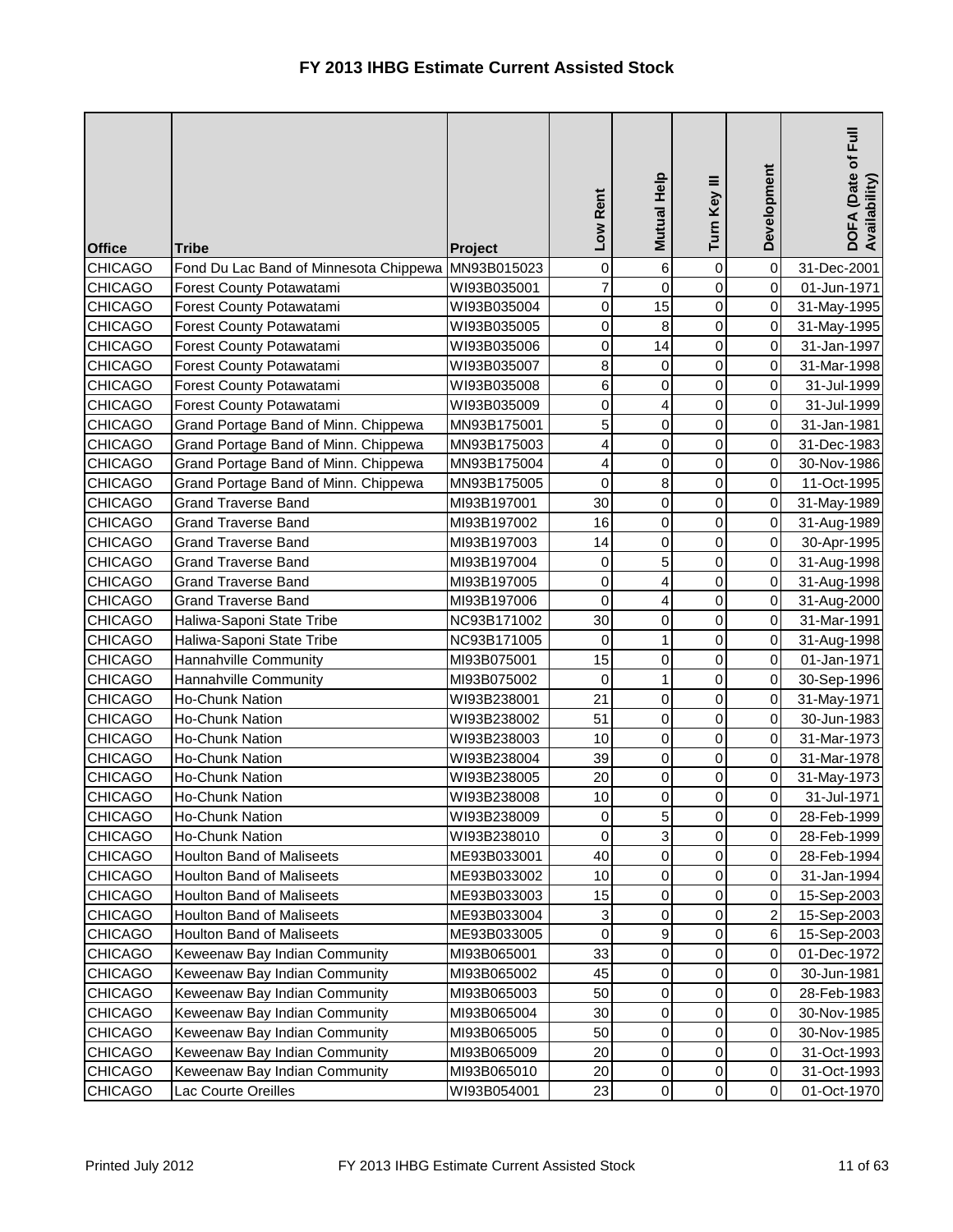| <b>Office</b>  | <b>Tribe</b>                          | Project     | Low Rent       | Mutual Help         | Turn Key III   | Development | 下<br><br>DOFA (Date of I<br>Availability) |
|----------------|---------------------------------------|-------------|----------------|---------------------|----------------|-------------|-------------------------------------------|
| <b>CHICAGO</b> | Lac Courte Oreilles                   | WI93B054003 | 15             | $\mathbf 0$         | 0              | $\mathbf 0$ | 31-Oct-1974                               |
| <b>CHICAGO</b> | Lac Courte Oreilles                   | WI93B054004 | 45             | $\overline{0}$      | 0              | $\mathbf 0$ | 30-Jan-1979                               |
| <b>CHICAGO</b> | Lac Courte Oreilles                   | WI93B054005 | 49             | $\overline{0}$      | 0              | $\,0\,$     | 30-Nov-1980                               |
| <b>CHICAGO</b> | Lac Courte Oreilles                   | WI93B054007 | 34             | $\overline{0}$      | $\mathsf 0$    | 0           | 30-Nov-1982                               |
| <b>CHICAGO</b> | Lac Courte Oreilles                   | WI93B054008 | 24             | $\mathsf{O}\xspace$ | 0              | 0           | 31-Jul-1984                               |
| <b>CHICAGO</b> | Lac Courte Oreilles                   | WI93B054009 | 20             | $\overline{0}$      | 0              | $\mathbf 0$ | 28-Feb-1984                               |
| <b>CHICAGO</b> | Lac Courte Oreilles                   | WI93B054010 | 10             | $\overline{0}$      | 0              | $\mathbf 0$ | 30-Sep-1985                               |
| <b>CHICAGO</b> | Lac Courte Oreilles                   | WI93B054011 | 40             | $\overline{0}$      | 0              | 0           | 31-Aug-1986                               |
| <b>CHICAGO</b> | Lac Courte Oreilles                   | WI93B054012 | 0              | $\mathbf{1}$        | 0              | 0           | 31-Dec-1987                               |
| <b>CHICAGO</b> | Lac Courte Oreilles                   | WI93B054013 | 20             | $\mathbf 0$         | 0              | 0           | 31-Dec-1988                               |
| <b>CHICAGO</b> | Lac Courte Oreilles                   | WI93B054014 | 0              | $\mathbf{1}$        | $\mathsf 0$    | $\mathbf 0$ | 30-Sep-1989                               |
| <b>CHICAGO</b> | Lac Courte Oreilles                   | WI93B054015 | $\mathbf 0$    | $\mathbf{1}$        | 0              | $\mathbf 0$ | 30-Nov-1992                               |
| <b>CHICAGO</b> | Lac Courte Oreilles                   | WI93B054016 | 16             | $\overline{0}$      | 0              | $\mathbf 0$ | 31-Dec-1996                               |
| <b>CHICAGO</b> | Lac Courte Oreilles                   | WI93B054018 | 0              | 6                   | 0              | 0           | 30-Sep-2000                               |
| <b>CHICAGO</b> | Lac Courte Oreilles                   | WI93B054019 | 20             | $\mathsf{O}\xspace$ | $\mathsf 0$    | 0           | 31-Aug-2001                               |
| <b>CHICAGO</b> | Lac Courte Oreilles                   | WI93B054019 | 5              | $\mathsf{O}\xspace$ | 0              | $\mathbf 0$ | 31-Dec-2001                               |
| <b>CHICAGO</b> | Lac Courte Oreilles                   | WI93B054021 | $\mathbf 0$    | $\mathbf{1}$        | 0              | $\,0\,$     | 30-Jan-1979                               |
| <b>CHICAGO</b> | <b>Lac Courte Oreilles</b>            | WI93B054022 | $\overline{7}$ | $\overline{0}$      | 0              | $\mathbf 0$ | 31-Jan-1975                               |
| <b>CHICAGO</b> | Lac Courte Oreilles                   | WI93B054023 | 12             | $\mathsf{O}\xspace$ | $\mathsf 0$    | $\,0\,$     | 11-Mar-1999                               |
| <b>CHICAGO</b> | Lac Courte Oreilles                   | WI93B054024 | 0              | $\mathbf{1}$        | $\mathsf 0$    | $\,0\,$     | 01-Oct-1970                               |
| <b>CHICAGO</b> | Lac Du Flambeau Band                  | WI93B009001 | 20             | $\overline{0}$      | 0              | $\mathbf 0$ | 01-Jul-1966                               |
| <b>CHICAGO</b> | Lac Du Flambeau Band                  | WI93B009004 | 17             | $\overline{0}$      | 0              | $\mathbf 0$ | 30-Jan-1979                               |
| <b>CHICAGO</b> | Lac Du Flambeau Band                  | WI93B009005 | 20             | $\overline{0}$      | $\mathbf 0$    | $\mathbf 0$ | 31-Jan-1980                               |
| <b>CHICAGO</b> | Lac Du Flambeau Band                  | WI93B009006 | 25             | $\mathsf{O}\xspace$ | 0              | 0           | 31-May-1982                               |
| <b>CHICAGO</b> | Lac Du Flambeau Band                  | WI93B009007 | 48             | $\mathsf{O}\xspace$ | 0              | 0           | 29-Feb-1984                               |
| <b>CHICAGO</b> | Lac Du Flambeau Band                  | WI93B009008 | 24             | $\overline{0}$      | 0              | $\mathbf 0$ | 31-Jan-1985                               |
| <b>CHICAGO</b> | Lac Du Flambeau Band                  | WI93B009009 | 17             | $\overline{0}$      | 0              | 0           | 28-Feb-1986                               |
| <b>CHICAGO</b> | Lac Du Flambeau Band                  | WI93B009013 | 0              | 1                   | 0              | 0           | 31-May-1982                               |
| <b>CHICAGO</b> | Lac Du Flambeau Band                  | WI93B009015 | 13             | $\overline{0}$      | $\overline{0}$ | $\pmb{0}$   | 30-Jun-1996                               |
| <b>CHICAGO</b> | Lac Du Flambeau Band                  | WI93B009016 | 0              | $\mathbf{1}$        | 0              | 0           | 30-Jun-1996                               |
| <b>CHICAGO</b> | Lac Du Flambeau Band                  | WI93B009018 | 0              | $\mathbf{1}$        | 0              | $\,0\,$     | 31-Aug-1998                               |
| <b>CHICAGO</b> | Lac Du Flambeau Band                  | WI93B009019 | 2              | 0                   | 0              | 3           | 31-Aug-1998                               |
| <b>CHICAGO</b> | Lac Vieux Desert Band                 | MI93B085001 | 15             | 0                   | 0              | $\pmb{0}$   | 01-Oct-1970                               |
| <b>CHICAGO</b> | Lac Vieux Desert Band                 | MI93B085002 | 20             | 0                   | 0              | 0           | 31-Oct-1983                               |
| <b>CHICAGO</b> | Lac Vieux Desert Band                 | MI93B085003 | 0              | 8                   | 0              | 0           | 30-Sep-1995                               |
| <b>CHICAGO</b> | Leech Lake Band of Minnesota Chippewa | MN93B012002 | 50             | $\overline{0}$      | 0              | 0           | 01-May-1967                               |
| <b>CHICAGO</b> | Leech Lake Band of Minnesota Chippewa | MN93B012005 | 15             | $\overline{0}$      | 0              | 0           | 01-Dec-1967                               |
| <b>CHICAGO</b> | Leech Lake Band of Minnesota Chippewa | MN93B012007 | 45             | 0                   | 0              | 0           | 31-Oct-1978                               |
| <b>CHICAGO</b> | Leech Lake Band of Minnesota Chippewa | MN93B012008 | 0              | 4                   | 0              | 0           | 31-Oct-1978                               |
| <b>CHICAGO</b> | Leech Lake Band of Minnesota Chippewa | MN93B012009 | 52             | 0                   | 0              | 0           | 31-Mar-1983                               |
| <b>CHICAGO</b> | Leech Lake Band of Minnesota Chippewa | MN93B012010 | 0              | 4                   | 0              | $\,0\,$     | 31-Mar-1983                               |
| <b>CHICAGO</b> | Leech Lake Band of Minnesota Chippewa | MN93B012012 | 0              | 21                  | 0              | 0           | 30-Sep-1986                               |
| <b>CHICAGO</b> | Leech Lake Band of Minnesota Chippewa | MN93B012013 | 10             | $\overline{0}$      | 0              | $\,0\,$     | 30-Sep-1985                               |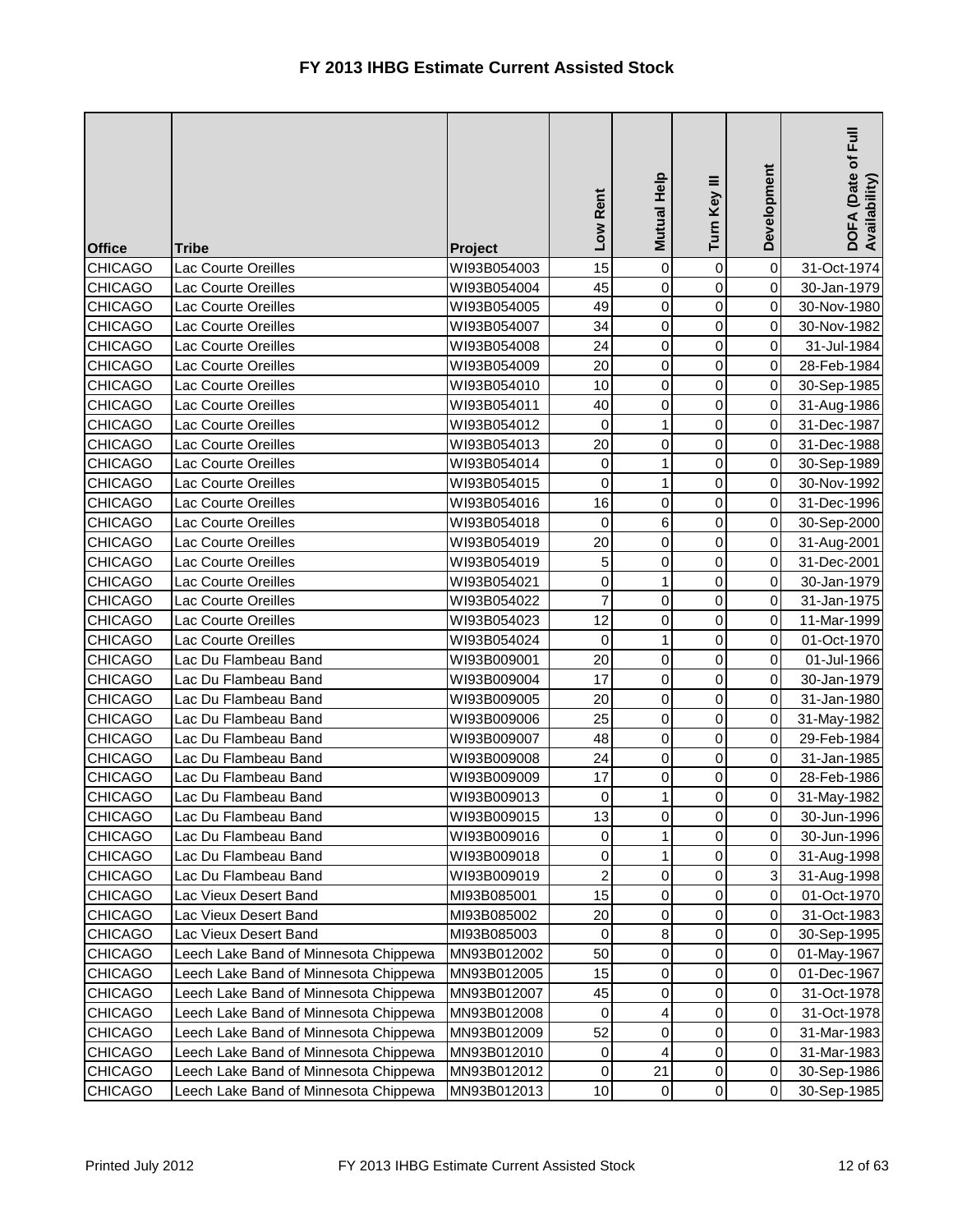| <b>Office</b>  | <b>Tribe</b>                          | Project     | Low Rent  | Mutual Help         | Turn Key III   | Development      | DOFA (Date of Full<br>Availability) |
|----------------|---------------------------------------|-------------|-----------|---------------------|----------------|------------------|-------------------------------------|
| <b>CHICAGO</b> | Leech Lake Band of Minnesota Chippewa | MN93B012015 | 30        | $\mathbf 0$         | $\pmb{0}$      | $\pmb{0}$        | 31-Dec-1987                         |
| <b>CHICAGO</b> | Leech Lake Band of Minnesota Chippewa | MN93B012016 | 41        | $\mathsf 0$         | $\mathbf 0$    | $\mathbf 0$      | 28-Feb-1989                         |
| <b>CHICAGO</b> | Leech Lake Band of Minnesota Chippewa | MN93B012017 | 10        | $\mathbf 0$         | 0              | 0                | 31-Jul-1993                         |
| <b>CHICAGO</b> | Leech Lake Band of Minnesota Chippewa | MN93B012018 | 20        | $\mathsf 0$         | $\mathbf 0$    | 0                | 30-Jun-1994                         |
| <b>CHICAGO</b> | Leech Lake Band of Minnesota Chippewa | MN93B012019 | 20        | 0                   | 0              | 0                | 30-Apr-1996                         |
| <b>CHICAGO</b> | Leech Lake Band of Minnesota Chippewa | MN93B012020 | 0         | 16                  | 0              | $\mathbf 0$      | 30-Apr-1996                         |
| <b>CHICAGO</b> | Leech Lake Band of Minnesota Chippewa | MN93B012021 | 20        | 0                   | 0              | 0                | 27-Feb-1998                         |
| <b>CHICAGO</b> | Leech Lake Band of Minnesota Chippewa | MN93B012022 | 0         | 18                  | 0              | $\mathbf 0$      | 29-May-1998                         |
| <b>CHICAGO</b> | Lower Sioux                           | MN93B207002 | 15        | $\pmb{0}$           | 0              | 0                | 31-Dec-1989                         |
| <b>CHICAGO</b> | Lower Sioux                           | MN93B207003 | 8         | $\pmb{0}$           | 0              | 0                | 31-Dec-1986                         |
| <b>CHICAGO</b> | Lower Sioux                           | MN93B207004 | 9         | $\mathbf 0$         | $\mathbf 0$    | 0                | 31-May-1987                         |
| <b>CHICAGO</b> | Lumbee State Tribe                    | NC93B171001 | 204       | $\mathsf{O}\xspace$ | $\mathbf 0$    | 0                | 29-Feb-1988                         |
| <b>CHICAGO</b> | Menominee Indian Tribe                | WI93B243001 | 147       | $\mathsf 0$         | $\mathbf 0$    | $\mathbf 0$      | 30-Sep-1984                         |
| <b>CHICAGO</b> | Menominee Indian Tribe                | WI93B243004 | 0         | 1                   | 0              | 0                | 30-Sep-1986                         |
| <b>CHICAGO</b> | Menominee Indian Tribe                | WI93B243005 | 0         | 1                   | 0              | 0                | 30-Sep-1986                         |
| <b>CHICAGO</b> | Menominee Indian Tribe                | WI93B243006 | 0         | $\overline{c}$      | 0              | 0                | 30-Jun-1988                         |
| <b>CHICAGO</b> | Menominee Indian Tribe                | WI93B243008 | 0         | $\mathbf 3$         | 0              | 0                | 30-Sep-1990                         |
| <b>CHICAGO</b> | Menominee Indian Tribe                | WI93B243009 | 12        | $\mathsf 0$         | $\mathbf 0$    | 0                | 31-Jul-1990                         |
| <b>CHICAGO</b> | Menominee Indian Tribe                | WI93B243010 | 45        | $\mathsf 0$         | $\mathbf 0$    | $\mathbf 0$      | 30-Apr-1969                         |
| <b>CHICAGO</b> | Menominee Indian Tribe                | WI93B243011 | 60        | $\mathsf 0$         | $\mathbf 0$    | $\pmb{0}$        | 30-Apr-1974                         |
| <b>CHICAGO</b> | Menominee Indian Tribe                | WI93B243014 | 14        | $\mathsf 0$         | $\mathbf 0$    | $\mathbf 0$      | 31-May-1996                         |
| <b>CHICAGO</b> | Menominee Indian Tribe                | WI93B243015 | 0         | $\mathbf{1}$        | $\mathbf 0$    | 0                | 31-Dec-1996                         |
| <b>CHICAGO</b> | Mille Lacs Band of Minnesota Chippewa | MN93B204001 | 29        | 0                   | 0              | $\mathbf 0$      | 31-Mar-1983                         |
| <b>CHICAGO</b> | Mille Lacs Band of Minnesota Chippewa | MN93B204002 | 0         | 5                   | 0              | $\mathbf 0$      | 30-Sep-1986                         |
| <b>CHICAGO</b> | Mille Lacs Band of Minnesota Chippewa | MN93B204003 | 19        | 0                   | 0              | 0                | 31-Aug-1995                         |
| <b>CHICAGO</b> | Mille Lacs Band of Minnesota Chippewa | MN93B204004 | 24        | $\mathsf{O}\xspace$ | 0              | $\mathbf 0$      | 30-Jun-1996                         |
| <b>CHICAGO</b> | Mille Lacs Band of Minnesota Chippewa | MN93B204005 | 37        | 0                   | 0              | 0                | 30-Jun-1997                         |
| <b>CHICAGO</b> | Mississippi Choctaw Tribe             | MS93B092001 | 29        | $\pmb{0}$           | 0              | 0                | 01-Jun-1970                         |
| <b>CHICAGO</b> | Mississippi Choctaw Tribe             | MS93B092005 | 38        | $\overline{0}$      | $\overline{0}$ | $\mathbf 0$      | 01-Apr-1975                         |
| <b>CHICAGO</b> | Mississippi Choctaw Tribe             | MS93B092006 | 39        | 0                   | 0              | 0                | 30-Apr-1977                         |
| <b>CHICAGO</b> | Mississippi Choctaw Tribe             | MS93B092007 | 74        | $\pmb{0}$           | $\pmb{0}$      | $\pmb{0}$        | 31-Mar-1983                         |
| <b>CHICAGO</b> | Mississippi Choctaw Tribe             | MS93B092012 | 0         | $\overline{7}$      | 0              | $\pmb{0}$        | 31-Mar-1987                         |
| <b>CHICAGO</b> | Mississippi Choctaw Tribe             | MS93B092013 | 0         | $\bf8$              | 0              | 0                | 31-May-1988                         |
| <b>CHICAGO</b> | Mississippi Choctaw Tribe             | MS93B092014 | 0         | 21                  | 0              | 0                | 30-Sep-1989                         |
| <b>CHICAGO</b> | Mississippi Choctaw Tribe             | MS93B092015 | 0         | 22                  | $\mathbf 0$    | 0                | 31-Dec-1990                         |
| <b>CHICAGO</b> | Mississippi Choctaw Tribe             | MS93B092016 | 0         | 25                  | $\pmb{0}$      | 0                | 31-Jul-1992                         |
| <b>CHICAGO</b> | Mississippi Choctaw Tribe             | MS93B092017 | 0         | 10                  | $\pmb{0}$      | $\pmb{0}$        | 31-Aug-1993                         |
| <b>CHICAGO</b> | Mississippi Choctaw Tribe             | MS93B092018 | 0         | 17                  | 0              | $\pmb{0}$        | 31-Mar-1995                         |
| <b>CHICAGO</b> | Mississippi Choctaw Tribe             | MS93B092019 | 0         | 11                  | 0              | $\pmb{0}$        | 31-Mar-1995                         |
| <b>CHICAGO</b> | Mississippi Choctaw Tribe             | MS93B092020 | 30        | 0                   | 0              | 0                | 31-Aug-1996                         |
| <b>CHICAGO</b> | Mississippi Choctaw Tribe             | MS93B092021 | 0         | 47                  | $\pmb{0}$      | $\pmb{0}$        | 30-Sep-1996                         |
| <b>CHICAGO</b> | Mississippi Choctaw Tribe             | MS93B092023 | 22        | 0                   | $\pmb{0}$      | $\pmb{0}$        | 30-Sep-1996                         |
| <b>CHICAGO</b> | Mississippi Choctaw Tribe             | MS93B092024 | $\pmb{0}$ | 41                  | $\mathsf 0$    | $\boldsymbol{0}$ | 31-May-1998                         |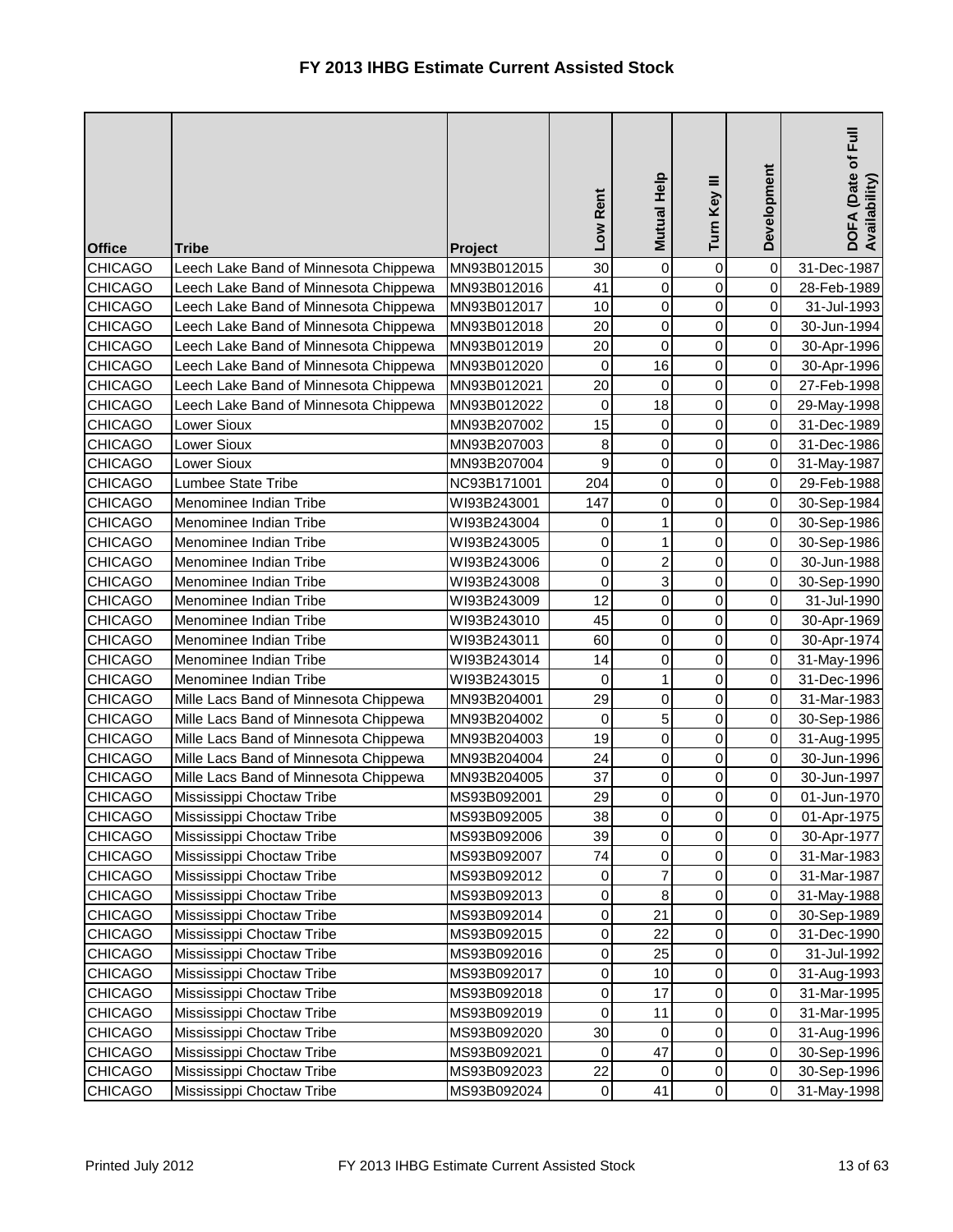| <b>Office</b>  | <b>Tribe</b>                        | Project     | Low Rent       | Mutual Help    | Turn Key III        | Development | DOFA (Date of Full<br>Availability) |
|----------------|-------------------------------------|-------------|----------------|----------------|---------------------|-------------|-------------------------------------|
| <b>CHICAGO</b> | Mississippi Choctaw Tribe           | MS93B092025 | $\mathbf 0$    | 38             | $\pmb{0}$           | $\mathbf 0$ | 30-Apr-2000                         |
| <b>CHICAGO</b> | Mississippi Choctaw Tribe           | MS93B092026 | 33             | 0              | 0                   | 0           | 29-Feb-2000                         |
| <b>CHICAGO</b> | MOWA Band of Choctaw Indians        | AL93B205001 | 30             | $\overline{0}$ | $\mathsf 0$         | $\mathbf 0$ | 31-Dec-1993                         |
| <b>CHICAGO</b> | MOWA Band of Choctaw Indians        | AL93B205002 | 20             | $\mathbf 0$    | $\mathsf 0$         | 0           | 30-Oct-1994                         |
| <b>CHICAGO</b> | <b>MOWA Band of Choctaw Indians</b> | AL93B205003 | 0              | 15             | 0                   | 0           | 30-Jun-1996                         |
| <b>CHICAGO</b> | MOWA Band of Choctaw Indians        | AL93B205004 | $\overline{c}$ | $\overline{0}$ | 0                   | 14          | 09-Aug-1998                         |
| <b>CHICAGO</b> | Narragansett Tribe                  | RI93B028001 | 0              | $\overline{0}$ | 0                   | 12          |                                     |
| <b>CHICAGO</b> | Oneida Nation of New York           | NY93B445001 | 30             | $\overline{0}$ | $\mathsf 0$         | $\,0\,$     | 30-Sep-1994                         |
| <b>CHICAGO</b> | Oneida Tribe                        | WI93B010001 | 24             | $\overline{0}$ | $\mathsf 0$         | 0           | 30-Apr-1967                         |
| <b>CHICAGO</b> | Oneida Tribe                        | WI93B010003 | 40             | $\overline{0}$ | 0                   | 0           | 31-May-1973                         |
| <b>CHICAGO</b> | Oneida Tribe                        | WI93B010004 | 25             | $\overline{0}$ | 0                   | $\mathbf 0$ | 31-May-1976                         |
| <b>CHICAGO</b> | Oneida Tribe                        | WI93B010006 | 30             | $\mathbf 0$    | $\mathsf 0$         | 0           | 30-Sep-1979                         |
| <b>CHICAGO</b> | Oneida Tribe                        | WI93B010008 | 50             | $\overline{0}$ | $\mathsf 0$         | $\mathbf 0$ | 30-Apr-1986                         |
| <b>CHICAGO</b> | Oneida Tribe                        | WI93B010010 | $\mathbf 0$    | $\overline{2}$ | $\mathsf 0$         | 0           | 28-Feb-1993                         |
| <b>CHICAGO</b> | Oneida Tribe                        | WI93B010012 | 0              | $\overline{3}$ | 0                   | 0           | 14-Jan-1997                         |
| <b>CHICAGO</b> | Oneida Tribe                        | WI93B010013 | $\mathbf 0$    | $\overline{3}$ | $\mathsf 0$         | $\mathbf 0$ | 26-Mar-1999                         |
| <b>CHICAGO</b> | Oneida Tribe                        | WI93B010014 | 20             | $\overline{0}$ | 0                   | 0           | 31-Jan-1997                         |
| <b>CHICAGO</b> | Oneida Tribe                        | WI93B010015 | 0              | $\mathbf{1}$   | $\mathsf 0$         | $\mathbf 0$ | 31-Jan-1997                         |
| <b>CHICAGO</b> | Oneida Tribe                        | WI93B010016 | 5              | $\overline{0}$ | 0                   | 0           | 31-May-2000                         |
| <b>CHICAGO</b> | Passamaquody Indian Tribe           | ME93B014002 | $\mathbf 0$    | $\overline{0}$ | 6                   | $\pmb{0}$   | 31-Jul-1977                         |
| <b>CHICAGO</b> | Passamaquody Indian Tribe           | ME93B014003 | 16             | $\overline{0}$ | 0                   | $\mathsf 0$ | 31-May-1979                         |
| <b>CHICAGO</b> | Passamaquody Indian Tribe           | ME93B014004 | 22             | $\overline{0}$ | 0                   | 0           | 30-Sep-1981                         |
| <b>CHICAGO</b> | Passamaquody Indian Tribe           | ME93B014005 | 28             | $\overline{0}$ | 0                   | $\mathbf 0$ | 31-Jan-1983                         |
| <b>CHICAGO</b> | Passamaquody Indian Tribe           | ME93B014008 | 10             | 0              | 0                   | 0           | 30-Nov-1990                         |
| <b>CHICAGO</b> | Passamaquody Indian Tribe           | ME93B014009 | $\pmb{0}$      | 20             | 0                   | $\mathbf 0$ | 30-Nov-1990                         |
| <b>CHICAGO</b> | Passamaquody Indian Tribe           | ME93B014010 | $\mathbf 0$    | 16             | 0                   | $\mathsf 0$ | 30-Apr-1994                         |
| <b>CHICAGO</b> | Passamaquody Indian Tribe           | ME93B014011 | 0              | 12             | 0                   | 0           | 29-Jul-1999                         |
| <b>CHICAGO</b> | Penobscot Tribe                     | ME93B012001 | 4              | $\overline{0}$ | $\overline{7}$      | 0           | 31-Jul-1977                         |
| <b>CHICAGO</b> | Penobscot Tribe                     | ME93B012002 | 8              | $\overline{0}$ | $\overline{0}$      | 0           | 30-Jun-1977                         |
| <b>CHICAGO</b> | Penobscot Tribe                     | ME93B012003 | 0              | $\overline{0}$ | 8                   | $\mathbf 0$ | 30-Apr-1980                         |
| <b>CHICAGO</b> | Penobscot Tribe                     | ME93B012004 | 22             | $\overline{0}$ | 0                   | $\mathbf 0$ | 31-Oct-1985                         |
| <b>CHICAGO</b> | Penobscot Tribe                     | ME93B012006 | 0              | 8 <sup>1</sup> | 0                   | 0           | 31-May-1992                         |
| <b>CHICAGO</b> | Penobscot Tribe                     | ME93B012007 | 10             | $\overline{0}$ | 0                   | 0           | 30-Nov-1993                         |
| <b>CHICAGO</b> | Penobscot Tribe                     | ME93B012008 | 10             | $\overline{0}$ | 0                   | 0           | 31-Jul-1995                         |
| <b>CHICAGO</b> | <b>Pleasant Point</b>               | ME93B013002 | 16             | $\overline{0}$ | 0                   | $\pmb{0}$   | 29-Feb-1976                         |
| <b>CHICAGO</b> | <b>Pleasant Point</b>               | ME93B013008 | $\mathbf 0$    | 17             | 0                   | $\pmb{0}$   | 30-Sep-1992                         |
| <b>CHICAGO</b> | <b>Pleasant Point</b>               | ME93B013009 | 15             | $\overline{0}$ | 0                   | 0           | 31-Jul-1996                         |
| <b>CHICAGO</b> | <b>Pleasant Point</b>               | ME93B013010 | 0              | $\overline{9}$ | 0                   | $\mathbf 0$ | 08-Feb-1995                         |
| <b>CHICAGO</b> | <b>Pleasant Point</b>               | ME93B013011 | 0              | 12             | 0                   | 0           | 30-Nov-1999                         |
| <b>CHICAGO</b> | <b>Pleasant Point</b>               | ME93B013012 | 20             | $\mathbf 0$    | 0                   | $\pmb{0}$   | 31-Aug-1997                         |
| <b>CHICAGO</b> | <b>Pleasant Point</b>               | ME93B013013 | 0              | 13             | 0                   | $\pmb{0}$   | 30-Nov-1999                         |
| <b>CHICAGO</b> | Poarch Band of Creek Indians        | AL93B204001 | 20             | $\overline{0}$ | 0                   | $\pmb{0}$   | 30-Sep-1987                         |
| <b>CHICAGO</b> | Poarch Band of Creek Indians        | AL93B204002 | 30             | $\overline{0}$ | $\mathsf{O}\xspace$ | $\pmb{0}$   | 30-Sep-1987                         |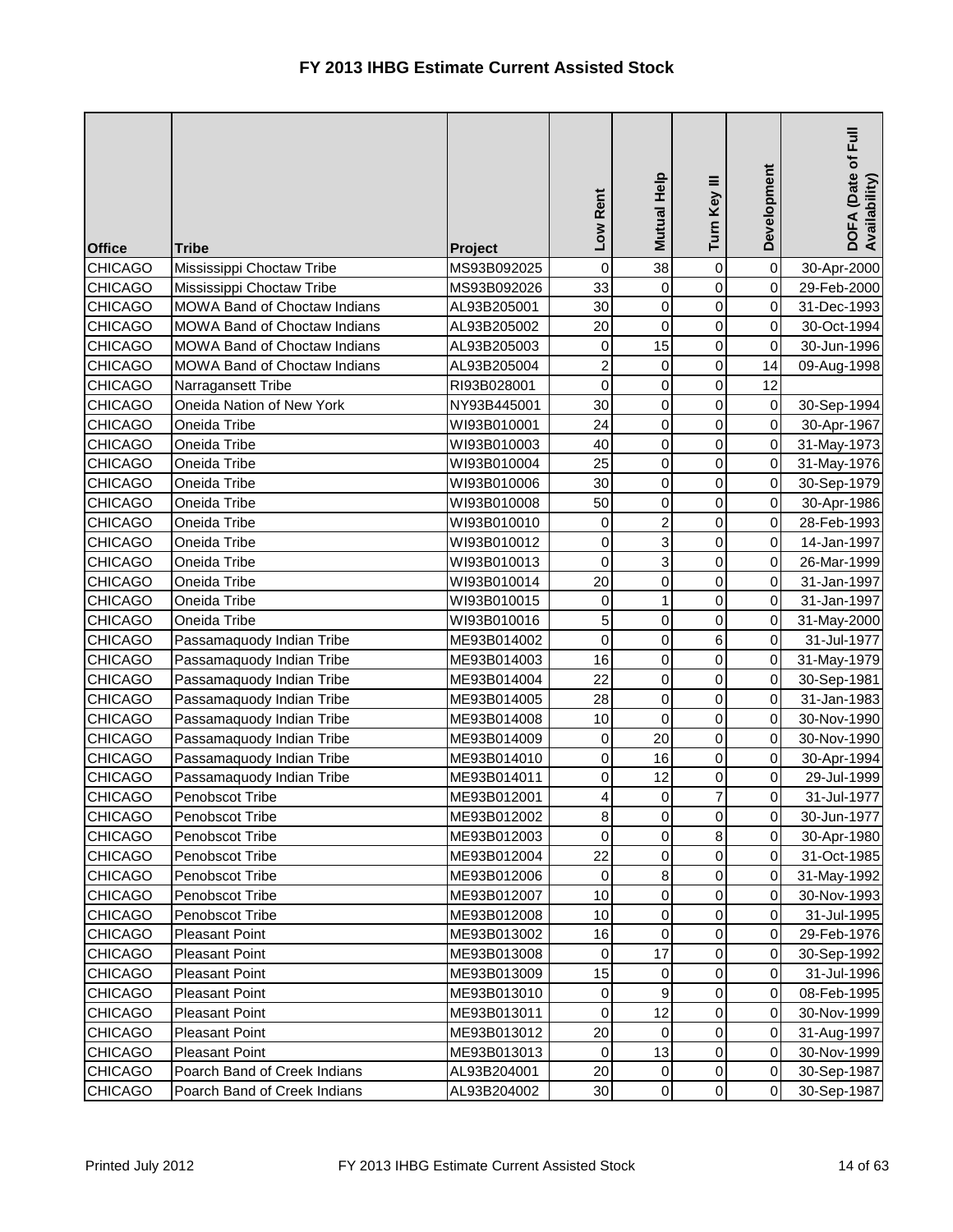| <b>Office</b>  | <b>Tribe</b>                           | Project     | Low Rent                | Mutual Help         | Turn Key III   | Development | Full<br>DOFA (Date of F<br>Availability) |
|----------------|----------------------------------------|-------------|-------------------------|---------------------|----------------|-------------|------------------------------------------|
| <b>CHICAGO</b> | Poarch Band of Creek Indians           | AL93B204004 | 20                      | $\mathsf{O}\xspace$ | 0              | $\mathbf 0$ | 31-Aug-1989                              |
| <b>CHICAGO</b> | Poarch Band of Creek Indians           | AL93B204005 | 15                      | $\overline{0}$      | $\mathsf 0$    | $\mathbf 0$ | 27-Feb-1995                              |
| <b>CHICAGO</b> | Poarch Band of Creek Indians           | AL93B204006 | 10                      | $\overline{0}$      | $\mathsf 0$    | 0           | 27-Feb-1995                              |
| <b>CHICAGO</b> | Poarch Band of Creek Indians           | AL93B204008 | $\mathbf 0$             | $\overline{a}$      | $\mathsf 0$    | 0           | 01-Oct-1998                              |
| <b>CHICAGO</b> | Poarch Band of Creek Indians           | AL93B204009 | 0                       | 8                   | 0              | 0           | 01-Dec-1998                              |
| <b>CHICAGO</b> | Poarch Band of Creek Indians           | AL93B204010 | 0                       | 5                   | $\mathsf 0$    | 0           | 01-Feb-1999                              |
| <b>CHICAGO</b> | Poarch Band of Creek Indians           | AL93B204011 | 0                       | 22                  | 0              | 0           | 01-Sep-1999                              |
| <b>CHICAGO</b> | Pokagon Band of Potawatomi             | MI93B200001 | 0                       | 15                  | 0              | 0           | 31-Aug-2004                              |
| <b>CHICAGO</b> | <b>Prairie Island Sioux</b>            | MN93B207001 | 24                      | $\overline{0}$      | $\mathsf 0$    | 0           | 30-Sep-1985                              |
| <b>CHICAGO</b> | Red Cliff Band of Lake Superior Chippe | WI93B013001 | 20                      | $\mathsf{O}\xspace$ | $\mathsf 0$    | $\mathbf 0$ | 01-Dec-1967                              |
| <b>CHICAGO</b> | Red Cliff Band of Lake Superior Chippe | WI93B013003 | 3                       | $\overline{a}$      | $\mathsf 0$    | $\mathbf 0$ | 30-Nov-1971                              |
| <b>CHICAGO</b> | Red Cliff Band of Lake Superior Chippe | WI93B013004 | 50                      | $\overline{0}$      | $\mathsf 0$    | $\mathbf 0$ | 31-Mar-1979                              |
| <b>CHICAGO</b> | Red Cliff Band of Lake Superior Chippe | WI93B013005 | 26                      | $\mathbf{1}$        | $\mathsf 0$    | $\mathbf 0$ | 31-Oct-1984                              |
| <b>CHICAGO</b> | Red Cliff Band of Lake Superior Chippe | WI93B013007 | $\mathbf 0$             | 1                   | 0              | 0           | 30-Jun-1995                              |
| <b>CHICAGO</b> | Red Cliff Band of Lake Superior Chippe | WI93B013008 | 0                       | $\mathbf{1}$        | 0              | 0           | 31-Aug-1997                              |
| <b>CHICAGO</b> | Red Cliff Band of Lake Superior Chippe | WI93B013009 | 18                      | $\mathbf 0$         | $\mathsf 0$    | $\mathsf 0$ | 31-Mar-1998                              |
| <b>CHICAGO</b> | Red Lake Band of Chippewa              | MN93B016001 | 12                      | $\overline{0}$      | 0              | 0           | 01-Sep-1967                              |
| <b>CHICAGO</b> | Red Lake Band of Chippewa              | MN93B016003 | 10                      | $\overline{0}$      | 0              | 0           | 01-Sep-1966                              |
| <b>CHICAGO</b> | Red Lake Band of Chippewa              | MN93B016004 | 10                      | $\overline{0}$      | 0              | 0           | 01-Mar-1969                              |
| <b>CHICAGO</b> | Red Lake Band of Chippewa              | MN93B016011 | 17                      | $\overline{0}$      | $\mathsf 0$    | 0           | 30-Apr-1980                              |
| <b>CHICAGO</b> | Red Lake Band of Chippewa              | MN93B016013 | 58                      | $\overline{0}$      | 0              | $\mathsf 0$ | 31-Oct-1983                              |
| <b>CHICAGO</b> | Red Lake Band of Chippewa              | MN93B016014 | 20                      | $\overline{0}$      | 0              | $\mathbf 0$ | 30-Aug-1984                              |
| <b>CHICAGO</b> | Red Lake Band of Chippewa              | MN93B016015 | 30                      | $\mathbf 0$         | $\mathsf 0$    | 0           | 31-Dec-1984                              |
| <b>CHICAGO</b> | Red Lake Band of Chippewa              | MN93B016021 | 0                       | 30                  | 0              | 0           | 31-Aug-1988                              |
| CHICAGO        | Red Lake Band of Chippewa              | MN93B016022 | 0                       | 30                  | 0              | 0           | 31-Jan-1989                              |
| <b>CHICAGO</b> | Red Lake Band of Chippewa              | MN93B016023 | 0                       | 20                  | 0              | $\mathsf 0$ | 30-Nov-1990                              |
| <b>CHICAGO</b> | Red Lake Band of Chippewa              | MN93B016024 | 31                      | $\overline{0}$      | 0              | 0           | 30-Sep-1993                              |
| <b>CHICAGO</b> | Red Lake Band of Chippewa              | MN93B016025 | 10                      | $\overline{0}$      | 0              | 0           | 28-Feb-1994                              |
| <b>CHICAGO</b> | Red Lake Band of Chippewa              | MN93B016026 | 12                      | $\overline{0}$      | $\overline{0}$ | $\mathbf 0$ | 30-Sep-1994                              |
| <b>CHICAGO</b> | Red Lake Band of Chippewa              | MN93B016027 | 44                      | 0                   | 0              | 0           | 30-Nov-1995                              |
| <b>CHICAGO</b> | Red Lake Band of Chippewa              | MN93B016028 | 0                       | 20                  | 0              | $\mbox{O}$  | 01-May-1997                              |
| <b>CHICAGO</b> | Red Lake Band of Chippewa              | MN93B016029 | 40                      | 0                   | 0              | $\mbox{O}$  | 01-Oct-1997                              |
| <b>CHICAGO</b> | Sac & Fox Tribe                        | IA93B112001 | 20                      | $\overline{0}$      | 0              | $\pmb{0}$   | 30-Jun-1981                              |
| <b>CHICAGO</b> | Saginaw Chippewa                       | MI93B043002 | 12                      | $\overline{0}$      | 0              | 0           | 30-Sep-1976                              |
| <b>CHICAGO</b> | Saginaw Chippewa                       | MI93B043003 | 19                      | $\overline{0}$      | 0              | 0           | 31-Aug-1980                              |
| <b>CHICAGO</b> | Saginaw Chippewa                       | MI93B043004 | 8                       | $\overline{0}$      | 0              | 0           | 22-Nov-1992                              |
| <b>CHICAGO</b> | Saginaw Chippewa                       | MI93B043007 | 9                       | $\overline{0}$      | 0              | 0           | 30-Jun-1999                              |
| <b>CHICAGO</b> | Saginaw Chippewa                       | MI93B043008 | $\overline{\mathbf{c}}$ | $\overline{0}$      | 0              | 1           | 30-Jun-1999                              |
| <b>CHICAGO</b> | Saint Croix Chippewa                   | WI93B062001 | 24                      | $\overline{0}$      | 0              | 0           | 01-May-1973                              |
| <b>CHICAGO</b> | Saint Croix Chippewa                   | WI93B062003 | 30                      | 0                   | 0              | 0           | 30-Nov-1982                              |
| <b>CHICAGO</b> | Saint Croix Chippewa                   | WI93B062004 | 8                       | $\overline{0}$      | 0              | $\,0\,$     | 30-Jun-1984                              |
| <b>CHICAGO</b> | Saint Croix Chippewa                   | WI93B062005 | 10                      | $\overline{0}$      | 0              | $\,0\,$     | 30-Jun-1984                              |
| <b>CHICAGO</b> | Saint Croix Chippewa                   | WI93B062006 | 10                      | $\overline{0}$      | 0              | $\mathbf 0$ | 31-Aug-1986                              |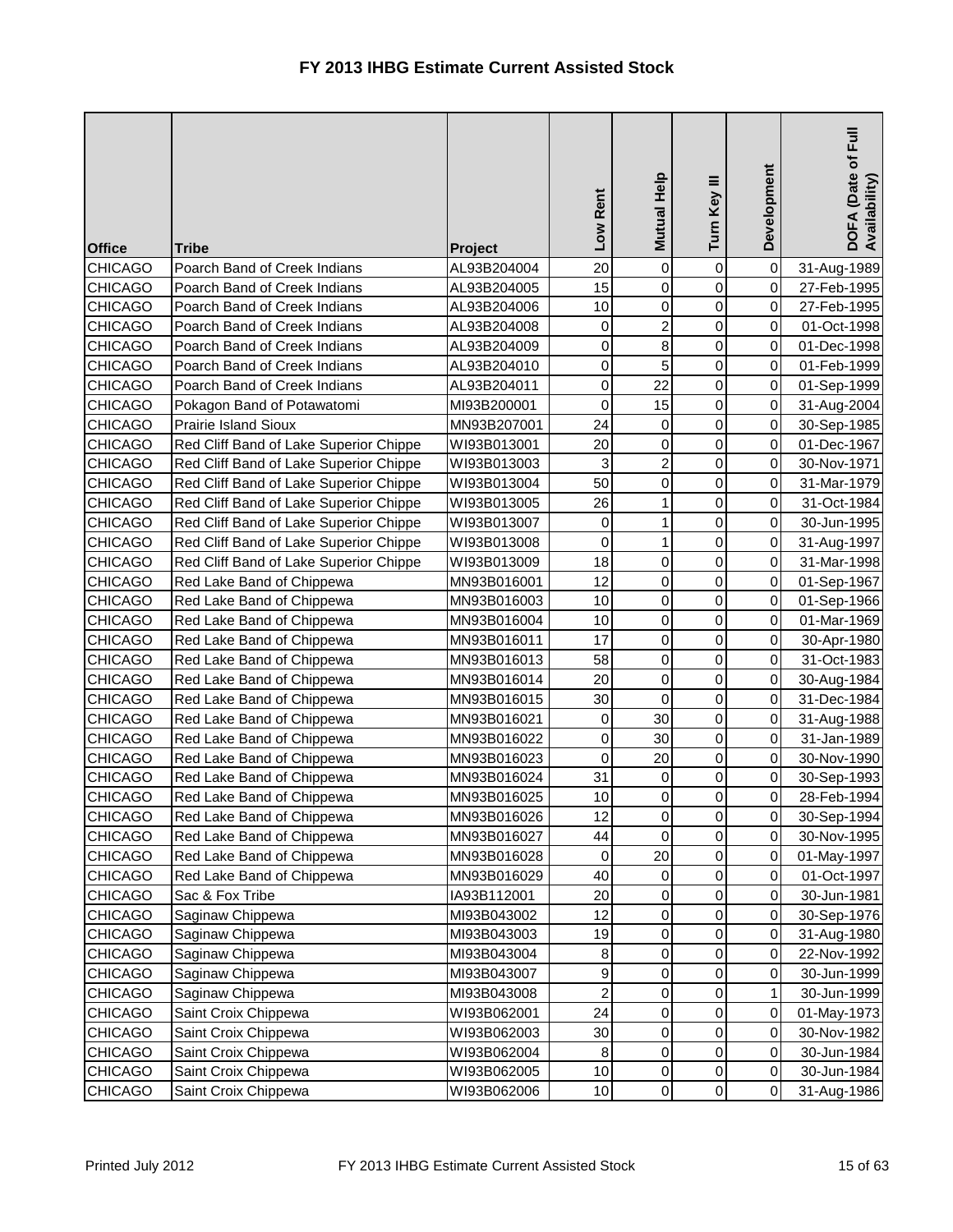| <b>Office</b>  | <b>Tribe</b>              | Project     | Low Rent         | Mutual Help         | Turn Key III   | Development | ĒJ<br>DOFA (Date of I<br>Availability) |
|----------------|---------------------------|-------------|------------------|---------------------|----------------|-------------|----------------------------------------|
| <b>CHICAGO</b> | Saint Croix Chippewa      | WI93B062009 | 20               | $\overline{0}$      | 0              | $\mathbf 0$ | 31-Jan-1992                            |
| <b>CHICAGO</b> | Saint Croix Chippewa      | WI93B062010 | 37               | $\mathsf{O}\xspace$ | $\mathsf 0$    | $\mathbf 0$ | 01-Dec-1973                            |
| <b>CHICAGO</b> | Saint Croix Chippewa      | WI93B062011 | 10               | $\mathbf 0$         | $\mathsf 0$    | 0           | 30-Apr-1994                            |
| <b>CHICAGO</b> | Saint Croix Chippewa      | WI93B062012 | 0                | 10                  | $\mathbf 0$    | $\mathsf 0$ | 30-Sep-1997                            |
| <b>CHICAGO</b> | Saint Croix Chippewa      | WI93B062013 | 21               | 0                   | $\mathsf 0$    | 0           | 30-Apr-1996                            |
| <b>CHICAGO</b> | Saint Croix Chippewa      | WI93B062014 | 0                | 15                  | 0              | $\pmb{0}$   | 30-Apr-1996                            |
| <b>CHICAGO</b> | Sault Ste. Marie Tribe    | MI93B149001 | 48               | $\overline{0}$      | $\mathsf 0$    | $\mathbf 0$ | 31-Mar-1983                            |
| <b>CHICAGO</b> | Sault Ste. Marie Tribe    | MI93B149003 | 40               | $\overline{0}$      | $\mathsf 0$    | $\pmb{0}$   | 31-May-1983                            |
| <b>CHICAGO</b> | Sault Ste. Marie Tribe    | MI93B149005 | 88               | $\overline{0}$      | $\mathsf 0$    | 0           | 30-Sep-1984                            |
| <b>CHICAGO</b> | Sault Ste. Marie Tribe    | MI93B149006 | 25               | $\overline{0}$      | $\mathsf 0$    | $\pmb{0}$   | 30-Nov-1984                            |
| <b>CHICAGO</b> | Sault Ste. Marie Tribe    | MI93B149007 | 12               | $\overline{0}$      | 0              | 0           | 31-Mar-1986                            |
| <b>CHICAGO</b> | Sault Ste. Marie Tribe    | MI93B149008 | 9                | $\overline{0}$      | $\mathsf 0$    | $\mathbf 0$ | 31-Oct-1986                            |
| <b>CHICAGO</b> | Sault Ste. Marie Tribe    | MI93B149009 | 11               | $\mathsf 0$         | $\mathsf 0$    | 0           | 31-Oct-1986                            |
| <b>CHICAGO</b> | Sault Ste. Marie Tribe    | MI93B149010 | $\mathbf 0$      | 17                  | $\mathsf 0$    | $\mathsf 0$ | 31-Mar-1988                            |
| <b>CHICAGO</b> | Sault Ste. Marie Tribe    | MI93B149012 | 20               | $\overline{0}$      | 0              | 0           | 30-Jun-1992                            |
| <b>CHICAGO</b> | Sault Ste. Marie Tribe    | MI93B149013 | 10               | $\overline{0}$      | 0              | 0           | 30-Nov-1992                            |
| <b>CHICAGO</b> | Sault Ste. Marie Tribe    | MI93B149014 | 51               | $\overline{0}$      | $\mathsf 0$    | $\mathsf 0$ | 30-Jun-1997                            |
| <b>CHICAGO</b> | Sault Ste. Marie Tribe    | MI93B149015 | 39               | $\overline{0}$      | 0              | 0           | 30-Jun-1997                            |
| <b>CHICAGO</b> | Sault Ste. Marie Tribe    | MI93B149016 | 45               | $\overline{0}$      | $\mathsf 0$    | $\mathbf 0$ | 30-Aug-1998                            |
| <b>CHICAGO</b> | Sault Ste. Marie Tribe    | MI93B149017 | $\boldsymbol{0}$ | 10                  | $\mathsf 0$    | $\,0\,$     | 30-Sep-1996                            |
| <b>CHICAGO</b> | Sault Ste. Marie Tribe    | MI93B149018 | 0                | 4                   | 0              | $\pmb{0}$   | 01-Jan-1998                            |
| <b>CHICAGO</b> | Sault Ste. Marie Tribe    | MI93B149019 | $\mathbf 0$      | 5                   | $\mathsf 0$    | $\mathbf 0$ | 31-Mar-2002                            |
| <b>CHICAGO</b> | Sault Ste. Marie Tribe    | MI93B149019 | 0                | 11                  | $\mathsf 0$    | 0           | 31-Jul-2002                            |
| <b>CHICAGO</b> | Sault Ste. Marie Tribe    | MI93B149019 | $\mathbf 0$      | $\overline{9}$      | $\mathsf 0$    | $\mathsf 0$ | 31-Oct-2002                            |
| <b>CHICAGO</b> | Seneca Nation of New York | NY93B040001 | 25               | $\overline{0}$      | 0              | 0           | 01-Dec-1964                            |
| <b>CHICAGO</b> | Seneca Nation of New York | NY93B040002 | 17               | $\overline{0}$      | 0              | 0           | 01-May-1967                            |
| <b>CHICAGO</b> | Seneca Nation of New York | NY93B040004 | 0                | $\overline{0}$      | $\overline{c}$ | $\mathbf 0$ | 16-Feb-1979                            |
| <b>CHICAGO</b> | Seneca Nation of New York | NY93B040005 | 40               | $\overline{0}$      | 0              | 0           | 31-Oct-1981                            |
| <b>CHICAGO</b> | Seneca Nation of New York | NY93B040006 | $\pmb{0}$        | $\overline{0}$      | 38             | 0           | 31-May-1982                            |
| <b>CHICAGO</b> | Seneca Nation of New York | NY93B040007 | 51               | $\overline{0}$      | 0              | 0           | 31-Mar-1987                            |
| <b>CHICAGO</b> | Seneca Nation of New York | NY93B040009 | 28               | $\overline{0}$      | 0              | $\pmb{0}$   | 31-Mar-1989                            |
| <b>CHICAGO</b> | Seneca Nation of New York | NY93B040010 | 12               | $\overline{0}$      | 0              | $\mathbf 0$ | 31-Jul-1997                            |
| <b>CHICAGO</b> | Seneca Nation of New York | NY93B040011 | 7                | 0                   | 0              | $\mathbf 0$ | 31-Jul-1997                            |
| <b>CHICAGO</b> | Seneca Nation of New York | NY93B040013 | 0                | 10                  | 0              | 0           | 31-Mar-2001                            |
| <b>CHICAGO</b> | Seneca Nation of New York | NY93B040014 | 1                | $\mathbf{1}$        | 0              | 0           | 01-Jan-1997                            |
| <b>CHICAGO</b> | Seneca Nation of New York | NY93B040015 | 0                | $\overline{0}$      | 0              | 25          |                                        |
| <b>CHICAGO</b> | Seneca Nation of New York | <b>SA16</b> | 10               | $\overline{0}$      | 0              | $\pmb{0}$   | 22-Sep-1997                            |
| <b>CHICAGO</b> | Sokagoan Chippewa Tribe   | WI93B036001 | 14               | $\overline{0}$      | 0              | 0           | 01-Dec-1972                            |
| <b>CHICAGO</b> | Sokagoan Chippewa Tribe   | WI93B036002 | 20               | $\overline{0}$      | 0              | 0           | 30-Jun-1980                            |
| <b>CHICAGO</b> | Sokagoan Chippewa Tribe   | WI93B036003 | 10               | $\overline{0}$      | 0              | 0           | 28-Feb-1986                            |
| <b>CHICAGO</b> | Sokagoan Chippewa Tribe   | WI93B036004 | 30               | 0                   | 0              | 0           | 30-Sep-1987                            |
| <b>CHICAGO</b> | Sokagoan Chippewa Tribe   | WI93B036005 | 0                | 11                  | 0              | $\pmb{0}$   | 31-Dec-1989                            |
| <b>CHICAGO</b> | Sokagoan Chippewa Tribe   | WI93B036006 | 11               | $\overline{0}$      | 0              | 0           | 30-Nov-1989                            |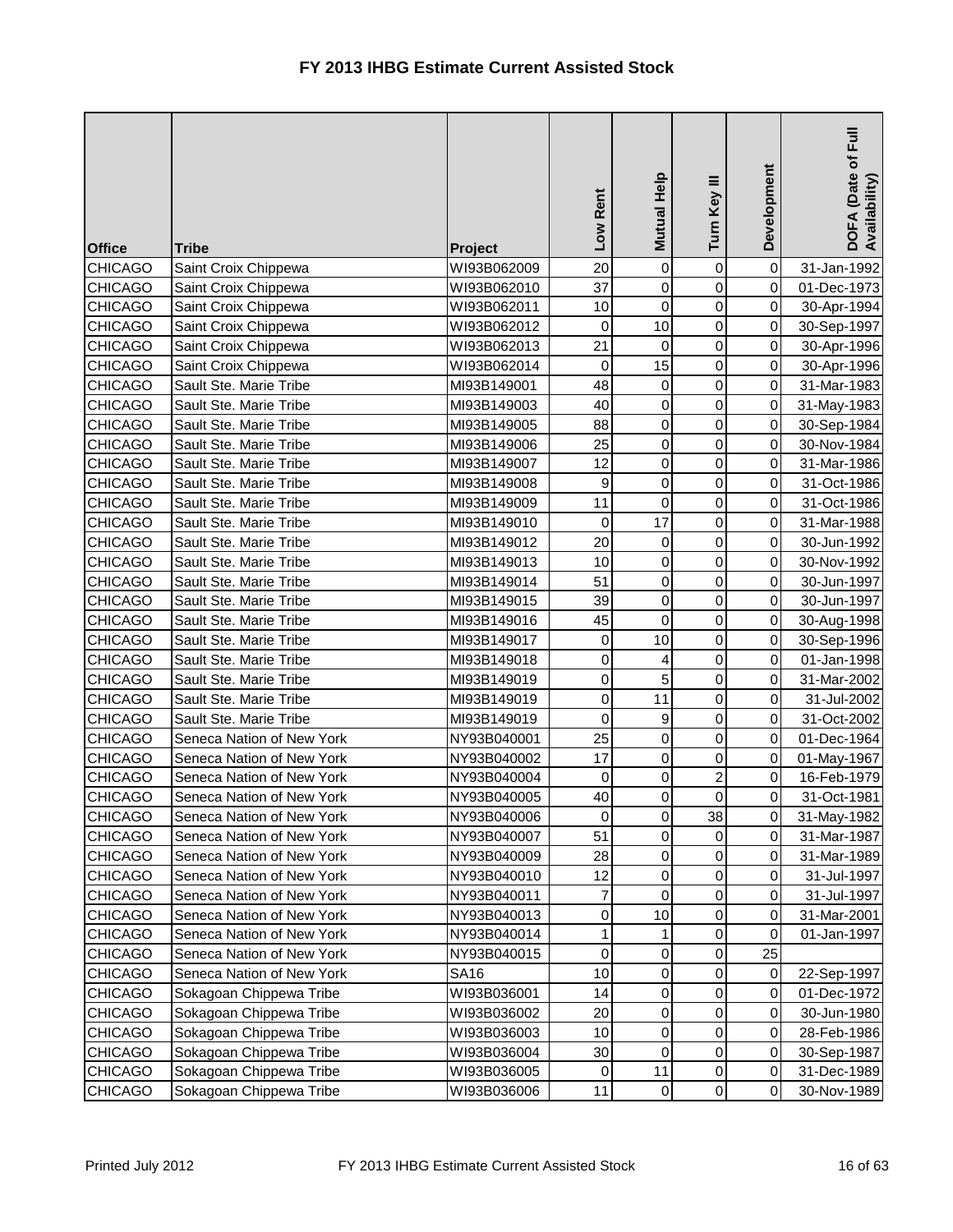| Development<br>Mutual Help<br>Turn Key III<br>Low Rent<br><b>Office</b><br><b>Tribe</b><br>Project                            | DOFA (Date of Full<br>Availability) |
|-------------------------------------------------------------------------------------------------------------------------------|-------------------------------------|
| $\mathsf{O}\xspace$<br>10<br>0<br>$\mathbf 0$<br>Sokagoan Chippewa Tribe<br><b>CHICAGO</b><br>WI93B036007                     | 30-Jan-1994                         |
| $\mathbf 0$<br>0<br>$\mathbf 0$<br>10<br><b>CHICAGO</b><br>Sokagoan Chippewa Tribe<br>WI93B036008                             | 30-Aug-1994                         |
| 15<br>$\mathsf 0$<br>Sokagoan Chippewa Tribe<br>$\pmb{0}$<br><b>CHICAGO</b><br>WI93B036009<br>0                               | 30-Jun-1997                         |
| 15<br>$\mathsf 0$<br>Sokagoan Chippewa Tribe<br>0<br>0<br><b>CHICAGO</b><br>WI93B036010                                       | 31-Aug-2000                         |
| 11<br>0<br><b>CHICAGO</b><br>St. Regis Mohawk Tribe<br>NY93B436001<br>0<br>0                                                  | 30-Sep-1987                         |
| 18<br>0<br><b>CHICAGO</b><br>$\mathbf 0$<br>0<br>St. Regis Mohawk Tribe<br>NY93B436003                                        | 31-Mar-1990                         |
| 0<br>10<br>$\overline{0}$<br>0<br><b>CHICAGO</b><br>St. Regis Mohawk Tribe<br>NY93B436004                                     | 31-Mar-1990                         |
| $\mathbf 0$<br><b>CHICAGO</b><br>0<br>0<br>St. Regis Mohawk Tribe<br>NY93B436005<br>14                                        | 28-Feb-1991                         |
| 10<br>0<br><b>CHICAGO</b><br>St. Regis Mohawk Tribe<br>NY93B436006<br>0<br>0                                                  | 24-Dec-1991                         |
| 15<br>$\mathsf 0$<br>0<br>0<br><b>CHICAGO</b><br>St. Regis Mohawk Tribe<br>NY93B436007                                        | 28-Feb-1994                         |
| 17<br>$\mathbf 0$<br>0<br>$\mathbf 0$<br><b>CHICAGO</b><br>St. Regis Mohawk Tribe<br>NY93B436008                              | 28-Feb-1994                         |
| 13<br>0<br>$\pmb{0}$<br>$\mbox{O}$<br><b>CHICAGO</b><br>St. Regis Mohawk Tribe<br>NY93B436009                                 | 10-May-1995                         |
| 34<br>$\mathsf 0$<br>0<br><b>CHICAGO</b><br>0<br>St. Regis Mohawk Tribe<br>NY93B436010                                        | 28-Feb-1995                         |
| $\mathbf 0$<br>17<br>$\mathsf 0$<br><b>CHICAGO</b><br>St. Regis Mohawk Tribe<br>NY93B436011<br>0                              | 31-Jan-1997                         |
| $\mathsf 0$<br>19<br>0<br>0<br><b>CHICAGO</b><br>St. Regis Mohawk Tribe<br>NY93B436012                                        | 31-Dec-1999                         |
| $\overline{0}$<br>$\mathsf 0$<br>$\mathbf 0$<br><b>CHICAGO</b><br>1<br>St. Regis Mohawk Tribe<br>NY93B436012                  | 31-Dec-2000                         |
| $\overline{0}$<br>29<br>0<br>0<br><b>CHICAGO</b><br>St. Regis Mohawk Tribe<br>NY93B436013                                     | 31-Dec-1999                         |
| $\overline{0}$<br><b>CHICAGO</b><br>3<br>0<br>0<br>St. Regis Mohawk Tribe<br>NY93B436013                                      | 31-Aug-2002                         |
| $\overline{\mathbf{4}}$<br>$\overline{0}$<br>$\mathsf 0$<br>0<br><b>CHICAGO</b><br>St. Regis Mohawk Tribe<br>NY93B436013      | 31-Dec-2000                         |
| $\overline{7}$<br>$\mathbf 0$<br>$\mathsf 0$<br>0<br><b>CHICAGO</b><br>St. Regis Mohawk Tribe<br>NY93B436014                  | 30-Apr-1997                         |
| $\overline{0}$<br>0<br>18<br>$\mathbf 0$<br><b>CHICAGO</b><br>Stockbridge-Munsee Tribe<br>WI93B014001                         | 01-Sep-1967                         |
| $\overline{0}$<br>0<br>6<br>0<br><b>CHICAGO</b><br>Stockbridge-Munsee Tribe<br>WI93B014004                                    | 01-Dec-1972                         |
| $\mathbf 0$<br>$\overline{0}$<br>$\mathsf 0$<br>$\boldsymbol{9}$<br><b>CHICAGO</b><br>Stockbridge-Munsee Tribe<br>WI93B014007 |                                     |
| $\mathbf 0$<br>$\overline{0}$<br>0<br>10<br><b>CHICAGO</b><br>Stockbridge-Munsee Tribe<br>WI93B014009                         |                                     |
| $\overline{c}$<br><b>CHICAGO</b><br>Stockbridge-Munsee Tribe<br>10<br>0<br>0<br>WI93B014010                                   | 01-Jul-1998                         |
| $\mathbf{1}$<br>0<br>$\mathbf 0$<br><b>CHICAGO</b><br>Stockbridge-Munsee Tribe<br>$\pmb{0}$<br>WI93B014011                    | 01-Mar-1998                         |
| <b>Upper Sioux Indian Community</b><br>11<br>0<br>0<br><b>CHICAGO</b><br>MN93B207006<br>0                                     | 01-Dec-1999                         |
| <b>CHICAGO</b><br>0<br>$\vert$<br>0<br>0<br>MN93B207006<br><b>Upper Sioux Indian Community</b>                                | 01-Jan-2001                         |
| 3<br><b>CHICAGO</b><br>Waccamaw Siouan State Tribe<br>NC93B171004<br>$\overline{0}$<br>$\overline{0}$<br>$\pmb{0}$            | 30-Sep-1998                         |
| 18<br>0<br>0<br><b>CHICAGO</b><br>Wampanoag Tribe<br>MA93B176001<br>0                                                         | 31-Mar-1996                         |
| $\overline{7}$<br>0<br>$\mbox{O}$<br><b>CHICAGO</b><br>Wampanoag Tribe<br>MA93B176002<br>0                                    | 31-Dec-2000                         |
| $\overline{0}$<br><b>CHICAGO</b><br>Wampanoag Tribe<br>0<br>0<br>MA93B176003<br>6                                             | 30-Sep-1998                         |
| 2<br>$\overline{0}$<br>Wampanoag Tribe<br>0<br>0<br><b>CHICAGO</b><br>MA93B176003                                             | 31-Oct-2003                         |
| <b>CHICAGO</b><br>White Earth Band of Minnesota Chippewa<br>50<br>$\overline{0}$<br>0<br>0<br>MN93B013001                     | 01-Apr-1968                         |
| <b>CHICAGO</b><br>White Earth Band of Minnesota Chippewa<br>MN93B013005<br>15<br>$\overline{0}$<br>0<br>0                     | 01-Jan-1968                         |
| $\overline{0}$<br>0<br><b>CHICAGO</b><br>White Earth Band of Minnesota Chippewa<br>MN93B013006<br>50<br>0                     | 30-Jul-1979                         |
| $\overline{0}$<br>0<br><b>CHICAGO</b><br>White Earth Band of Minnesota Chippewa<br>MN93B013008<br>0<br>8                      | 31-Oct-1981                         |
| 0<br>White Earth Band of Minnesota Chippewa<br>MN93B013009<br>$\overline{0}$<br><b>CHICAGO</b><br>60<br>0                     | 30-Jun-1984                         |
| $\mathbf{1}$<br>0<br><b>CHICAGO</b><br>White Earth Band of Minnesota Chippewa<br>0<br>MN93B013010<br>0                        | 28-Feb-1987                         |
| <b>CHICAGO</b><br>White Earth Band of Minnesota Chippewa<br>0<br>0<br>0<br>MN93B013015<br>20                                  | 31-Dec-1990                         |
| $\overline{0}$<br>0<br>$\mbox{O}$<br>White Earth Band of Minnesota Chippewa<br>20<br><b>CHICAGO</b><br>MN93B013016            | 31-Jan-1992                         |
| White Earth Band of Minnesota Chippewa<br>MN93B013019<br>0<br>0<br>0<br><b>CHICAGO</b><br>20                                  | 31-Dec-1995                         |
| 22<br>0<br>0<br>White Earth Band of Minnesota Chippewa<br>$\mathbf 0$<br><b>CHICAGO</b><br>MN93B013020                        | 30-Sep-1998                         |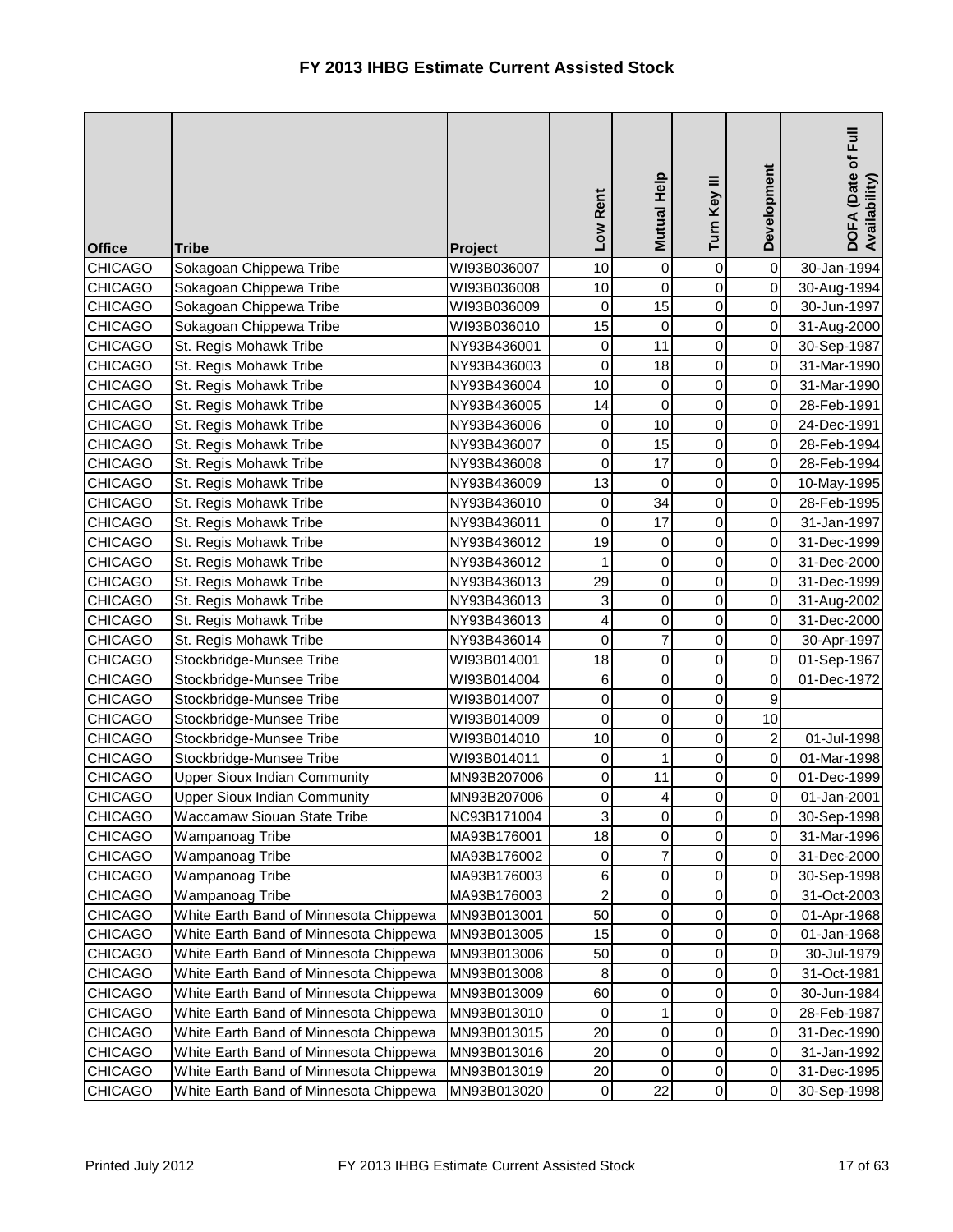## **FY 2013 IHBG Estimate Current Assisted Stock**

| <b>Office</b>  | Tribe                                  | Project     | ent<br>œ<br>š | 음<br>$\overline{\mathbf{c}}$<br>Σ | Key<br>⊢ | だ<br>pmei<br>$\frac{\overline{Q}}{\overline{Q}}$<br>Ö | ৳<br><b>DFA</b> (Date<br>railability)<br>Ă |
|----------------|----------------------------------------|-------------|---------------|-----------------------------------|----------|-------------------------------------------------------|--------------------------------------------|
| <b>CHICAGO</b> | White Earth Band of Minnesota Chippewa | MN93B013021 | 22            |                                   |          |                                                       | 31-Jul-1998                                |
| <b>CHICAGO</b> | White Earth Band of Minnesota Chippewa | MN93B013022 |               |                                   |          | 25 <sub>l</sub>                                       |                                            |
| <b>CHICAGO</b> | <b>TOTAL</b>                           |             | 5,494         | 1,491                             | 61       | 132                                                   |                                            |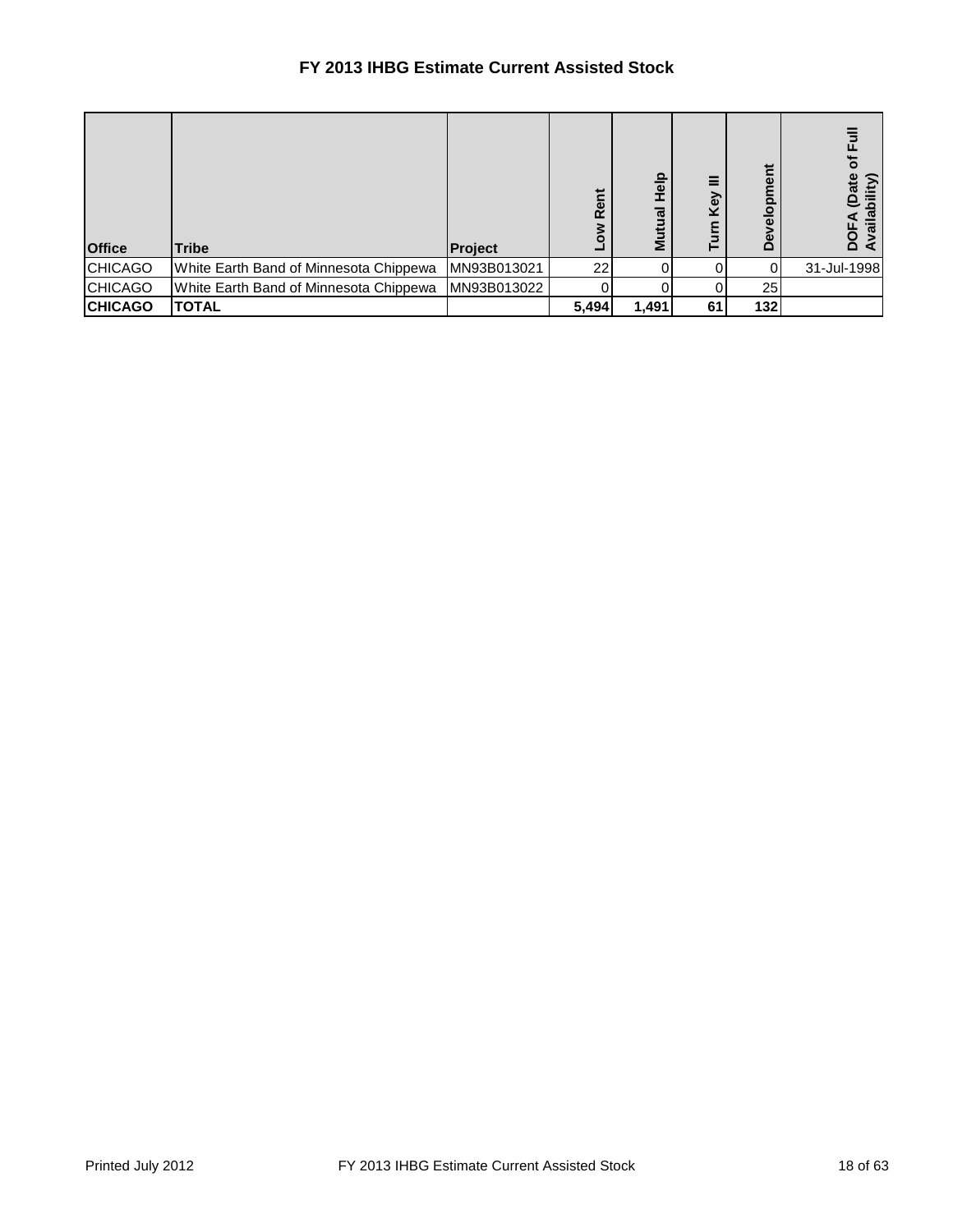| <b>Office</b> | <b>Tribe</b>                | Project     | Low Rent       | Mutual Help    | Turn Key III        | Development | $\bar{E}$<br>DOFA (Date of I<br>Availability) |
|---------------|-----------------------------|-------------|----------------|----------------|---------------------|-------------|-----------------------------------------------|
| <b>DENVER</b> | <b>Blackfeet Tribe</b>      | MT10B008002 | $\pmb{0}$      | $\mathbf{2}$   | 0                   | $\mathbf 0$ | 30-Apr-1972                                   |
| <b>DENVER</b> | <b>Blackfeet Tribe</b>      | MT10B008006 | 55             | $\overline{0}$ | $\mathbf 0$         | $\mathbf 0$ | 31-Mar-1971                                   |
| <b>DENVER</b> | <b>Blackfeet Tribe</b>      | MT10B008007 | 55             | $\overline{0}$ | 0                   | 0           | 31-Dec-1973                                   |
| <b>DENVER</b> | <b>Blackfeet Tribe</b>      | MT10B008008 | $\,6$          | $\overline{0}$ | 0                   | $\mathbf 0$ | 30-Jun-1977                                   |
| <b>DENVER</b> | <b>Blackfeet Tribe</b>      | MT10B008010 | $\overline{0}$ | 3              | 0                   | 0           | 30-Sep-1979                                   |
| <b>DENVER</b> | <b>Blackfeet Tribe</b>      | MT10B008011 | 14             | $\overline{0}$ | 0                   | $\pmb{0}$   | 31-May-1977                                   |
| <b>DENVER</b> | <b>Blackfeet Tribe</b>      | MT10B008012 | 25             | $\overline{0}$ | 0                   | $\mathbf 0$ | 28-Feb-1975                                   |
| <b>DENVER</b> | <b>Blackfeet Tribe</b>      | MT10B008013 | 10             | $\overline{0}$ | $\mathsf 0$         | 0           | 31-May-1975                                   |
| <b>DENVER</b> | <b>Blackfeet Tribe</b>      | MT10B008014 | 43             | $\overline{0}$ | 0                   | $\mbox{O}$  | 30-Sep-1975                                   |
| <b>DENVER</b> | <b>Blackfeet Tribe</b>      | MT10B008015 | $\mathbf 0$    | 71             | 0                   | 0           | 31-Jul-1979                                   |
| <b>DENVER</b> | <b>Blackfeet Tribe</b>      | MT10B008017 | 0              | 53             | 0                   | 0           | 30-Sep-1980                                   |
| <b>DENVER</b> | <b>Blackfeet Tribe</b>      | MT10B008018 | 50             | $\mathbf 0$    | 0                   | $\mathbf 0$ | 31-Aug-1981                                   |
| <b>DENVER</b> | <b>Blackfeet Tribe</b>      | MT10B008019 | 0              | $\overline{a}$ | $\mathsf 0$         | 0           | 31-Jul-1981                                   |
| <b>DENVER</b> | <b>Blackfeet Tribe</b>      | MT10B008020 | 50             | $\overline{0}$ | $\mathbf 0$         | $\mathbf 0$ | 31-Jul-1982                                   |
| <b>DENVER</b> | <b>Blackfeet Tribe</b>      | MT10B008021 | 0              | $\overline{2}$ | $\mathsf 0$         | 0           | 30-Jun-1982                                   |
| <b>DENVER</b> | <b>Blackfeet Tribe</b>      | MT10B008022 | 20             | $\overline{0}$ | 0                   | $\pmb{0}$   | 31-Jan-1984                                   |
| <b>DENVER</b> | <b>Blackfeet Tribe</b>      | MT10B008023 | 20             | $\overline{0}$ | 0                   | $\mathbf 0$ | 31-Mar-1984                                   |
| <b>DENVER</b> | <b>Blackfeet Tribe</b>      | MT10B008024 | 25             | $\overline{0}$ | $\mathsf 0$         | 0           | 30-Nov-1981                                   |
| <b>DENVER</b> | <b>Blackfeet Tribe</b>      | MT10B008036 | 11             | $\overline{0}$ | $\mathsf 0$         | $\mathbf 0$ | 31-Oct-1985                                   |
| <b>DENVER</b> | <b>Blackfeet Tribe</b>      | MT10B008037 | 10             | $\overline{0}$ | 0                   | $\,0\,$     | 30-Sep-1986                                   |
| <b>DENVER</b> | <b>Blackfeet Tribe</b>      | MT10B008045 | 50             | $\overline{0}$ | 0                   | $\pmb{0}$   | 31-Jul-1988                                   |
| <b>DENVER</b> | <b>Blackfeet Tribe</b>      | MT10B008046 | 50             | $\mathbf 0$    | 0                   | $\mbox{O}$  | 30-Sep-1988                                   |
| <b>DENVER</b> | <b>Blackfeet Tribe</b>      | MT91B008047 | 0              | 24             | 0                   | 0           | 31-Jan-1992                                   |
| <b>DENVER</b> | <b>Blackfeet Tribe</b>      | MT91B008048 | 0              | 49             | 0                   | $\mathbf 0$ | 29-Feb-1992                                   |
| <b>DENVER</b> | <b>Blackfeet Tribe</b>      | MT91B008049 | 10             | 0              | 0                   | 0           | 30-Apr-1992                                   |
| <b>DENVER</b> | <b>Blackfeet Tribe</b>      | MT91B008050 | 50             | $\overline{0}$ | 0                   | 0           | 30-Nov-1994                                   |
| <b>DENVER</b> | <b>Blackfeet Tribe</b>      | MT91B008051 | $\mathbf 0$    | 30             | 0                   | $\mathbf 0$ | 30-Jun-1997                                   |
| <b>DENVER</b> | <b>Blackfeet Tribe</b>      | MT91B008052 | 25             | $\overline{0}$ | 0                   | 0           | 30-Jun-1995                                   |
| <b>DENVER</b> | <b>Blackfeet Tribe</b>      | MT91B008053 | $\pmb{0}$      | 49             | $\overline{0}$      | $\pmb{0}$   | 30-Jun-1997                                   |
| <b>DENVER</b> | <b>Blackfeet Tribe</b>      | MT91B008055 | 20             | 0              | 0                   | 0           | 31-Mar-2000                                   |
| <b>DENVER</b> | <b>Cheyenne River Sioux</b> | SD10B005001 | 46             | $\overline{0}$ | 0                   | $\pmb{0}$   | 28-Feb-1966                                   |
| <b>DENVER</b> | Cheyenne River Sioux        | SD10B005002 | 32             | $\overline{0}$ | $\mathsf 0$         | $\mathbf 0$ | 31-Aug-1968                                   |
| <b>DENVER</b> | <b>Cheyenne River Sioux</b> | SD10B005004 | 156            | $\overline{0}$ | 0                   | 0           | 31-Dec-1974                                   |
| <b>DENVER</b> | Cheyenne River Sioux        | SD10B005005 | 68             | $\overline{0}$ | 0                   | 0           | 31-May-1976                                   |
| <b>DENVER</b> | Cheyenne River Sioux        | SD10B005008 | 53             | $\overline{0}$ | 0                   | 0           | 30-Nov-1977                                   |
| <b>DENVER</b> | <b>Cheyenne River Sioux</b> | SD10B005009 | 0              | $\mathbf{1}$   | 0                   | 0           | 30-Sep-1977                                   |
| <b>DENVER</b> | <b>Cheyenne River Sioux</b> | SD10B005012 | 58             | $\overline{0}$ | 0                   | $\,0\,$     | 30-Sep-1981                                   |
| <b>DENVER</b> | <b>Cheyenne River Sioux</b> | SD10B005014 | 56             | $\overline{0}$ | 0                   | 0           | 30-Sep-1980                                   |
| <b>DENVER</b> | Cheyenne River Sioux        | SD10B005016 | 94             | $\overline{0}$ | 0                   | 0           | 31-Dec-1986                                   |
| <b>DENVER</b> | Cheyenne River Sioux        | SD10B005017 | 0              | 44             | 0                   | 0           | 30-Sep-1987                                   |
| <b>DENVER</b> | <b>Cheyenne River Sioux</b> | SD91B005020 | 0              | 33             | 0                   | 0           | 30-Sep-1994                                   |
| <b>DENVER</b> | Cheyenne River Sioux        | SD91B005021 | 15             | 0              | 0                   | $\pmb{0}$   | 30-Jun-1994                                   |
| <b>DENVER</b> | Cheyenne River Sioux        | SD91B005023 | $\overline{c}$ | $\overline{0}$ | $\mathsf{O}\xspace$ | 0           | 31-Aug-1976                                   |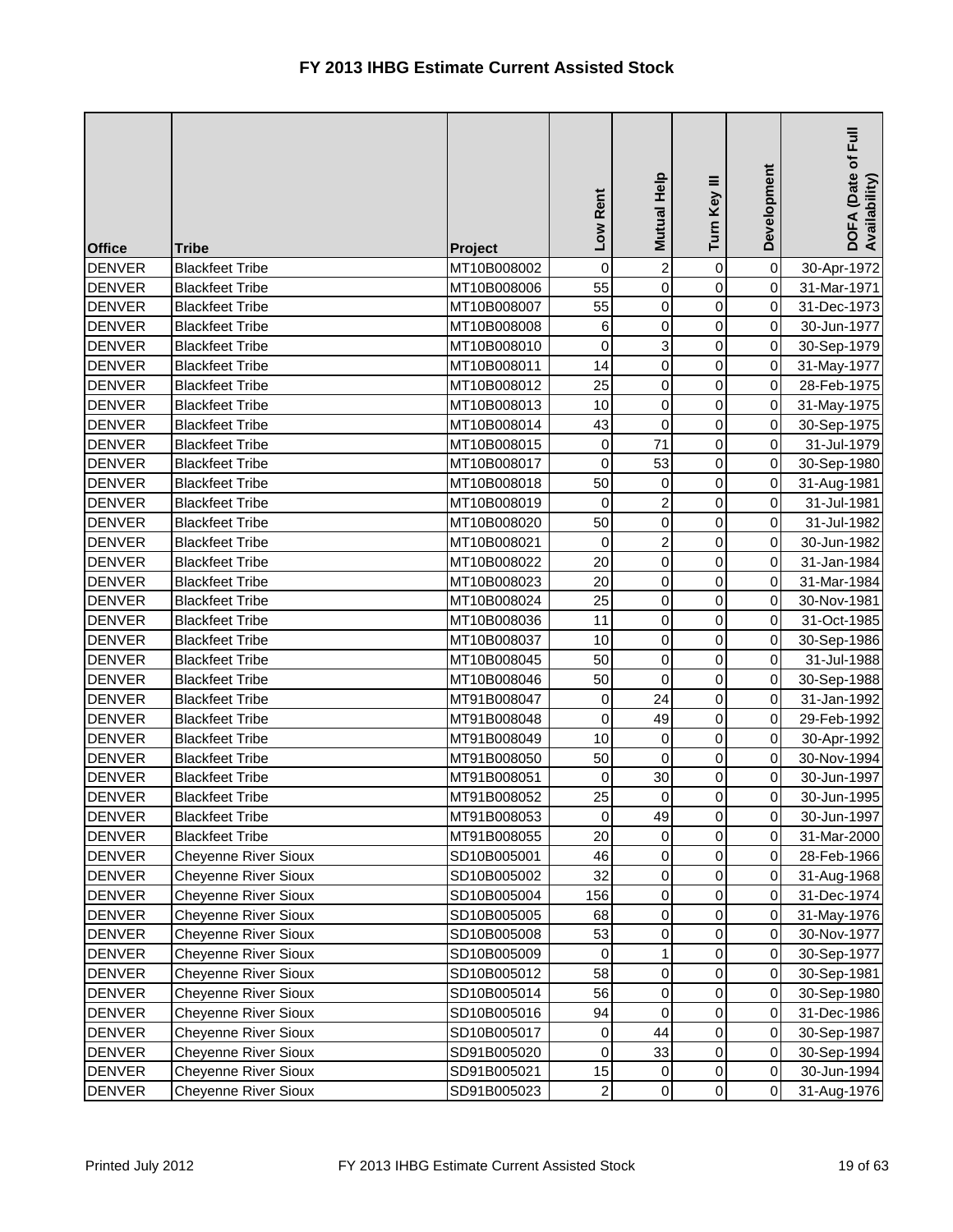| <b>Office</b> | <b>Tribe</b>                  | Project     | Low Rent         | Mutual Help             | Turn Key III        | Development | DOFA (Date of Full<br>Availability) |
|---------------|-------------------------------|-------------|------------------|-------------------------|---------------------|-------------|-------------------------------------|
| <b>DENVER</b> | <b>Cheyenne River Sioux</b>   | SD91B005024 | 91               | 0                       | 0                   | $\mbox{O}$  | 30-Sep-1998                         |
| <b>DENVER</b> | Cheyenne River Sioux          | SD91B005025 | $\pmb{0}$        | 26                      | 0                   | $\mathbf 0$ | 31-Dec-1974                         |
| <b>DENVER</b> | <b>Cheyenne River Sioux</b>   | SD91B005026 | 27               | $\overline{0}$          | $\pmb{0}$           | $\mathbf 0$ | 30-Apr-1999                         |
| <b>DENVER</b> | <b>Crow Creek Sioux</b>       | SD10B004001 | 50               | $\overline{0}$          | 0                   | $\mathbf 0$ | 30-Apr-1966                         |
| <b>DENVER</b> | <b>Crow Creek Sioux</b>       | SD10B004003 | 20               | $\overline{0}$          | 0                   | $\pmb{0}$   | 30-Sep-1969                         |
| <b>DENVER</b> | <b>Crow Creek Sioux</b>       | SD10B004004 | 6                | 0                       | 0                   | $\mathbf 0$ | 31-Aug-1972                         |
| <b>DENVER</b> | <b>Crow Creek Sioux</b>       | SD10B004006 | 36               | $\overline{0}$          | 0                   | $\mathbf 0$ | 31-Dec-1973                         |
| <b>DENVER</b> | <b>Crow Creek Sioux</b>       | SD10B004008 | 15               | $\overline{0}$          | 0                   | 0           | 30-Nov-1976                         |
| <b>DENVER</b> | <b>Crow Creek Sioux</b>       | SD10B004010 | 31               | 0                       | $\mathbf 0$         | 0           | 31-Jan-1981                         |
| <b>DENVER</b> | <b>Crow Creek Sioux</b>       | SD91B004013 | 10               | 0                       | 0                   |             | 30-Nov-1994                         |
| <b>DENVER</b> | <b>Crow Creek Sioux</b>       | SD91B004014 | $\pmb{0}$        | 10                      | 0                   | $\,0\,$     | 30-Apr-1994                         |
| <b>DENVER</b> | <b>Crow Creek Sioux</b>       | SD91B004015 | $\pmb{0}$        | 24                      | 0                   | $\mathbf 0$ | 31-Oct-1995                         |
| <b>DENVER</b> | <b>Crow Creek Sioux</b>       | SD91B004016 | 10               | $\overline{0}$          | 0                   | $\pmb{0}$   | 31-Mar-1997                         |
| <b>DENVER</b> | <b>Crow Creek Sioux</b>       | SD91B004017 | 20               | 0                       | $\mathbf 0$         | $\pmb{0}$   | 30-Jun-1998                         |
| <b>DENVER</b> | Crow Tribe                    | MT10B014001 | $\mathbf 0$      | $\mathbf{1}$            | 0                   | 0           | 30-Sep-1970                         |
| <b>DENVER</b> | Crow Tribe                    | MT10B014002 | $\pmb{0}$        | 0                       | 3                   | $\mathbf 0$ | 28-Feb-1973                         |
| <b>DENVER</b> | Crow Tribe                    | MT10B014003 | $\pmb{0}$        | $\overline{\mathbf{c}}$ | 0                   | $\mathbf 0$ | 31-Dec-1973                         |
| <b>DENVER</b> | Crow Tribe                    | MT10B014004 | 37               | $\overline{0}$          | 0                   | 0           | 31-Dec-1973                         |
| <b>DENVER</b> | <b>Crow Tribe</b>             | MT10B014005 | $\mathbf 0$      | $\mathbf{1}$            | $\mathbf 0$         | $\mathbf 0$ | 31-Dec-1973                         |
| <b>DENVER</b> | Crow Tribe                    | MT10B014006 | 5                | 0                       | 0                   | 0           | 31-Dec-1973                         |
| <b>DENVER</b> | Crow Tribe                    | MT10B014007 | $\mathbf 0$      | $\overline{c}$          | 0                   | $\mathbf 0$ | 30-Nov-1979                         |
| <b>DENVER</b> | Crow Tribe                    | MT10B014008 | 40               | $\overline{0}$          | 0                   | $\mathbf 0$ | 30-Nov-1979                         |
| <b>DENVER</b> | Crow Tribe                    | MT10B014009 | 14               | $\overline{0}$          | 0                   | $\mathbf 0$ | 31-Aug-1981                         |
| <b>DENVER</b> | Crow Tribe                    | MT10B014010 | 44               | $\overline{0}$          | 0                   | $\mathbf 0$ | 31-Jul-1981                         |
| <b>DENVER</b> | <b>Crow Tribe</b>             | MT10B014011 | $\boldsymbol{0}$ | 49                      | 0                   | 0           | 28-Feb-1987                         |
| <b>DENVER</b> | Crow Tribe                    | MT10B014012 | $\overline{4}$   | 0                       | 0                   | $\mathbf 0$ | 30-Sep-1980                         |
| <b>DENVER</b> | Crow Tribe                    | MT10B014019 | 39               | $\overline{0}$          | 0                   | $\pmb{0}$   | 31-Oct-1985                         |
| <b>DENVER</b> | <b>Crow Tribe</b>             | MT10B014022 | $\pmb{0}$        | 29                      | 0                   | $\pmb{0}$   | 28-Feb-1987                         |
| <b>DENVER</b> | Crow Tribe                    | MT91B014024 | 0                | 23                      | $\overline{0}$      | $\mathbf 0$ | 31-Jan-1996                         |
| <b>DENVER</b> | Crow Tribe                    | MT91B014025 | $\mathbf 0$      | 9                       | 0                   | 0           | 30-Nov-1979                         |
| <b>DENVER</b> | Flandreau Santee Sioux        | SD10B049002 | 10               | 0                       | 0                   | $\pmb{0}$   | 31-Dec-1979                         |
| <b>DENVER</b> | <b>Flandreau Santee Sioux</b> | SD10B049003 | 10               | $\overline{0}$          | 0                   | 0           | 31-Dec-1980                         |
| <b>DENVER</b> | Flandreau Santee Sioux        | SD10B049005 | 15               | $\overline{0}$          | 0                   | $\pmb{0}$   | 30-Sep-1985                         |
| <b>DENVER</b> | Flandreau Santee Sioux        | SD91B049007 | 15               | 0                       | 0                   | $\mathbf 0$ | 24-Feb-1993                         |
| <b>DENVER</b> | Fort Belknap Indian Community | MT10B010005 | 47               | 0                       | 0                   | 0           | 31-Aug-1971                         |
| <b>DENVER</b> | Fort Belknap Indian Community | MT10B010009 | 47               | $\overline{0}$          | 0                   | 0           | 31-Dec-1976                         |
| <b>DENVER</b> | Fort Belknap Indian Community | MT10B010012 | 15               | $\overline{0}$          | 0                   | 0           | 30-Nov-1979                         |
| <b>DENVER</b> | Fort Belknap Indian Community | MT10B010014 | 20               | $\overline{0}$          | 0                   | 0           | 30-Sep-1981                         |
| <b>DENVER</b> | Fort Belknap Indian Community | MT10B010015 | 10               | $\overline{0}$          | 0                   | $\mathbf 0$ | 30-Jun-1982                         |
| <b>DENVER</b> | Fort Belknap Indian Community | MT10B010016 | 10               | 0                       | 0                   | $\mathbf 0$ | 30-Jun-1982                         |
| <b>DENVER</b> | Fort Belknap Indian Community | MT10B010019 | 14               | 0                       | 0                   | $\,0\,$     | 30-Nov-1984                         |
| <b>DENVER</b> | Fort Belknap Indian Community | MT10B010020 | 9                | $\overline{0}$          | 0                   | 0           | 30-Nov-1984                         |
| <b>DENVER</b> | Fort Belknap Indian Community | MT10B010021 | $\mathbf 0$      | 1                       | $\mathsf{O}\xspace$ | $\pmb{0}$   | 31-Jul-1986                         |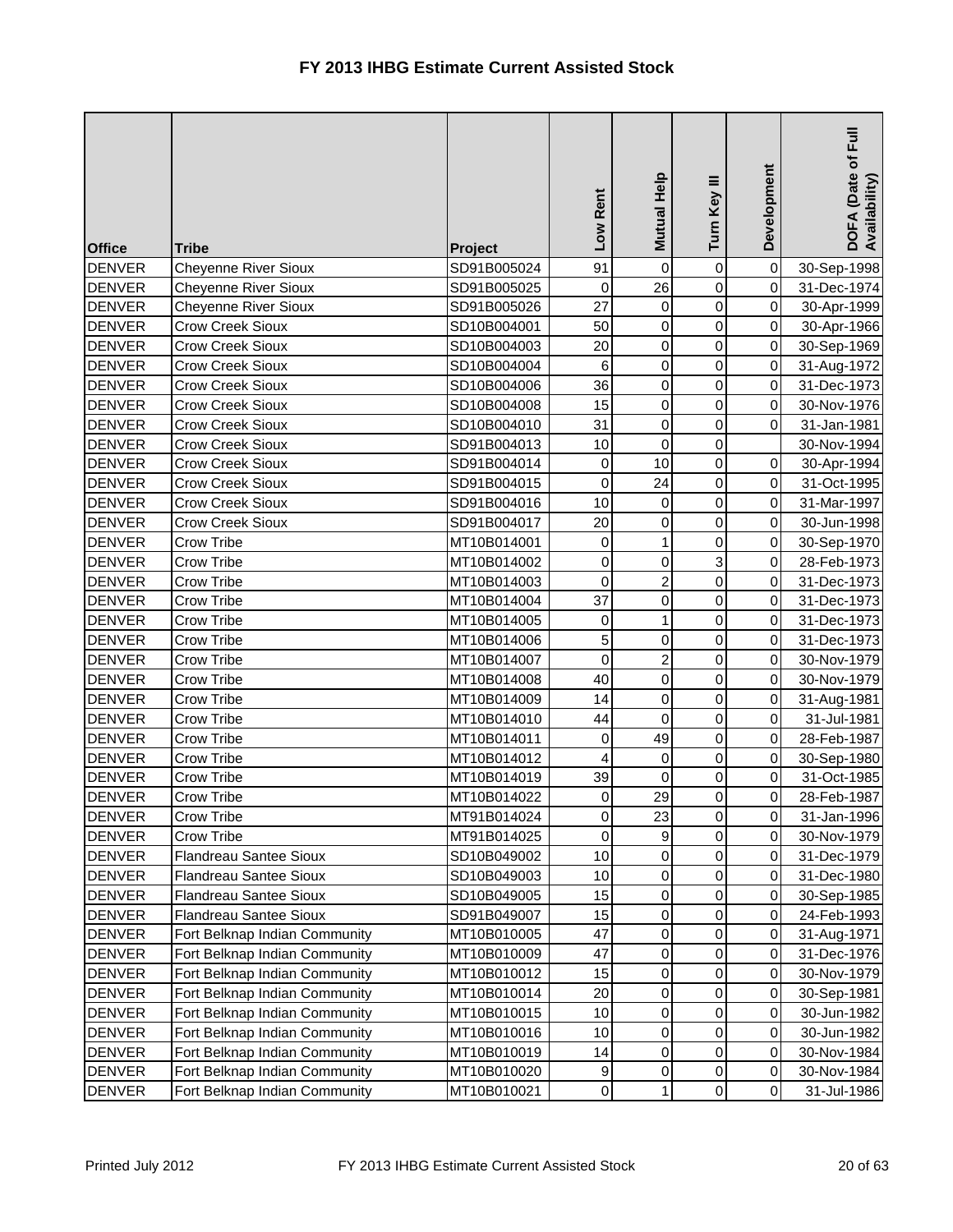| <b>Office</b> | <b>Tribe</b>                    | Project     | Low Rent         | Mutual Help             | Turn Key III   | Development | $E_{\rm{H}}$<br>DOFA (Date of I<br>Availability) |
|---------------|---------------------------------|-------------|------------------|-------------------------|----------------|-------------|--------------------------------------------------|
| <b>DENVER</b> | Fort Belknap Indian Community   | MT10B010022 | $\pmb{0}$        | 33                      | 0              | $\pmb{0}$   | 30-Sep-1987                                      |
| <b>DENVER</b> | Fort Belknap Indian Community   | MT10B010023 | 24               | $\mathbf 0$             | 0              | $\mathbf 0$ | 31-Oct-1987                                      |
| <b>DENVER</b> | Fort Belknap Indian Community   | MT10B010028 | 0                | $\overline{\mathbf{c}}$ | 0              | 0           | 31-Aug-1971                                      |
| <b>DENVER</b> | Fort Belknap Indian Community   | MT10B010029 | 0                | $\overline{a}$          | $\mathbf 0$    | $\mathbf 0$ | 31-Aug-1971                                      |
| <b>DENVER</b> | Fort Belknap Indian Community   | MT91B010024 | $\boldsymbol{0}$ | 24                      | 0              | 0           | 31-Aug-1994                                      |
| <b>DENVER</b> | Fort Belknap Indian Community   | MT91B010025 | $\mathbf 0$      | 24                      | 0              | $\mathbf 0$ | 31-Jul-1994                                      |
| <b>DENVER</b> | Fort Belknap Indian Community   | MT91B010026 | 25               | $\mathsf{O}\xspace$     | $\mathsf 0$    | $\mathbf 0$ | 31-Dec-1995                                      |
| <b>DENVER</b> | Fort Belknap Indian Community   | MT91B010027 | 20               | $\mathbf 0$             | 0              | $\mathbf 0$ | 31-Jan-1996                                      |
| <b>DENVER</b> | Fort Belknap Indian Community   | MT91B010030 | 1                |                         |                |             | 26-Mar-2002                                      |
| <b>DENVER</b> | Fort Peck Assiniboine and Sioux | MT10B009001 | 30               | $\overline{0}$          | 0              | 0           | 31-Jul-1964                                      |
| <b>DENVER</b> | Fort Peck Assiniboine and Sioux | MT10B009002 | 26               | $\overline{0}$          | 0              | 0           | 30-Sep-1964                                      |
| <b>DENVER</b> | Fort Peck Assiniboine and Sioux | MT10B009004 | $\boldsymbol{0}$ | $\mathbf{1}$            | $\mathsf 0$    | $\mathbf 0$ | 31-Jul-1969                                      |
| <b>DENVER</b> | Fort Peck Assiniboine and Sioux | MT10B009006 | 46               | $\overline{0}$          | 0              | 0           | 30-Jun-1970                                      |
| <b>DENVER</b> | Fort Peck Assiniboine and Sioux | MT10B009007 | $\boldsymbol{0}$ | $\overline{0}$          | 1              | $\mathbf 0$ | 31-Aug-1972                                      |
| <b>DENVER</b> | Fort Peck Assiniboine and Sioux | MT10B009008 | 0                | $\overline{0}$          | 1              | 0           | 31-Jan-1974                                      |
| <b>DENVER</b> | Fort Peck Assiniboine and Sioux | MT10B009010 | 10               | $\overline{0}$          | 0              | 0           | 30-Nov-1975                                      |
| <b>DENVER</b> | Fort Peck Assiniboine and Sioux | MT10B009011 | 17               | $\overline{0}$          | $\mathsf 0$    | $\mathbf 0$ | 30-Jun-1978                                      |
| <b>DENVER</b> | Fort Peck Assiniboine and Sioux | MT10B009012 | $\mathbf 0$      | $\mathbf{1}$            | 0              | 0           | 30-Jun-1978                                      |
| <b>DENVER</b> | Fort Peck Assiniboine and Sioux | MT10B009013 | $\mathbf 0$      | $\overline{2}$          | $\mathsf 0$    | $\mathbf 0$ | 30-Sep-1979                                      |
| <b>DENVER</b> | Fort Peck Assiniboine and Sioux | MT10B009014 | 48               | $\overline{0}$          | 0              | $\,0\,$     | 31-May-1979                                      |
| <b>DENVER</b> | Fort Peck Assiniboine and Sioux | MT10B009015 | 47               | $\overline{0}$          | 0              | 0           | 31-Mar-1981                                      |
| <b>DENVER</b> | Fort Peck Assiniboine and Sioux | MT10B009016 | $\boldsymbol{0}$ | 3                       | $\mathsf 0$    | $\mathbf 0$ | 30-May-1980                                      |
| <b>DENVER</b> | Fort Peck Assiniboine and Sioux | MT10B009017 | 0                | $\mathbf{1}$            | 0              | 0           | 31-Mar-1982                                      |
| <b>DENVER</b> | Fort Peck Assiniboine and Sioux | MT10B009018 | 17               | $\mathbf 0$             | $\mathsf 0$    | $\mathbf 0$ | 28-Feb-1982                                      |
| <b>DENVER</b> | Fort Peck Assiniboine and Sioux | MT10B009020 | 16               | $\overline{0}$          | 0              | 0           | 31-Mar-1983                                      |
| <b>DENVER</b> | Fort Peck Assiniboine and Sioux | MT10B009021 | 60               | $\overline{0}$          | 0              | 0           | 30-Jun-1983                                      |
| <b>DENVER</b> | Fort Peck Assiniboine and Sioux | MT10B009022 | $\mathbf 0$      | $\bf8$                  | $\mathsf 0$    | $\mathbf 0$ | 30-Sep-1983                                      |
| <b>DENVER</b> | Fort Peck Assiniboine and Sioux | MT10B009025 | 39               | $\overline{0}$          | 0              | 0           | 31-Dec-1985                                      |
| DENVER        | Fort Peck Assiniboine and Sioux | MT10B009026 | 0                | 17                      | $\overline{0}$ | 0           | 31-May-1986                                      |
| <b>DENVER</b> | Fort Peck Assiniboine and Sioux | MT10B009031 | $\Omega$         | 55                      | 0              | 0           | 30-Jun-1989                                      |
| <b>DENVER</b> | Fort Peck Assiniboine and Sioux | MT10B009032 | 42               | $\overline{0}$          | 0              | $\pmb{0}$   | 31-Jul-1988                                      |
| <b>DENVER</b> | Fort Peck Assiniboine and Sioux | MT91B009033 | 45               | $\mathbf 0$             | 0              | $\mathbf 0$ | 31-Dec-1989                                      |
| <b>DENVER</b> | Fort Peck Assiniboine and Sioux | MT91B009034 | 0                | 35                      | 0              | 0           | 30-Jun-1991                                      |
| <b>DENVER</b> | Fort Peck Assiniboine and Sioux | MT91B009035 | 16               | 0                       | 0              | $\mathbf 0$ | 30-Jun-1993                                      |
| <b>DENVER</b> | Fort Peck Assiniboine and Sioux | MT91B009036 | 23               | 0                       | 0              | 0           | 30-Apr-1994                                      |
| <b>DENVER</b> | Fort Peck Assiniboine and Sioux | MT91B009037 | 10               | $\overline{0}$          | 0              | $\mathbf 0$ | 30-Jun-1995                                      |
| <b>DENVER</b> | Fort Peck Assiniboine and Sioux | MT91B009038 | 0                | 1                       | 0              | 0           | 31-Aug-1972                                      |
| <b>DENVER</b> | Fort Peck Assiniboine and Sioux | MT91B009039 | 22               | 0                       | 0              | 0           | 30-Jun-1995                                      |
| <b>DENVER</b> | Fort Peck Assiniboine and Sioux | MT91B009040 | 0                | $\overline{4}$          | 0              | $\mathbf 0$ | 31-Oct-1980                                      |
| <b>DENVER</b> | Fort Peck Assiniboine and Sioux | MT91B009041 | 0                | 8                       | 0              | 0           | 30-Jun-1978                                      |
| <b>DENVER</b> | Fort Peck Assiniboine and Sioux | MT91B009042 | 0                | $\mathbf{1}$            | 0              | $\mathbf 0$ | 31-Aug-1972                                      |
| <b>DENVER</b> | Fort Peck Assiniboine and Sioux | MT91B009043 | 0                | $\overline{a}$          | 0              | $\mathbf 0$ | 31-Aug-1972                                      |
| <b>DENVER</b> | Fort Peck Assiniboine and Sioux | MT91B009044 | $\boldsymbol{0}$ | 11                      | 0              | 0           | 30-Jun-1970                                      |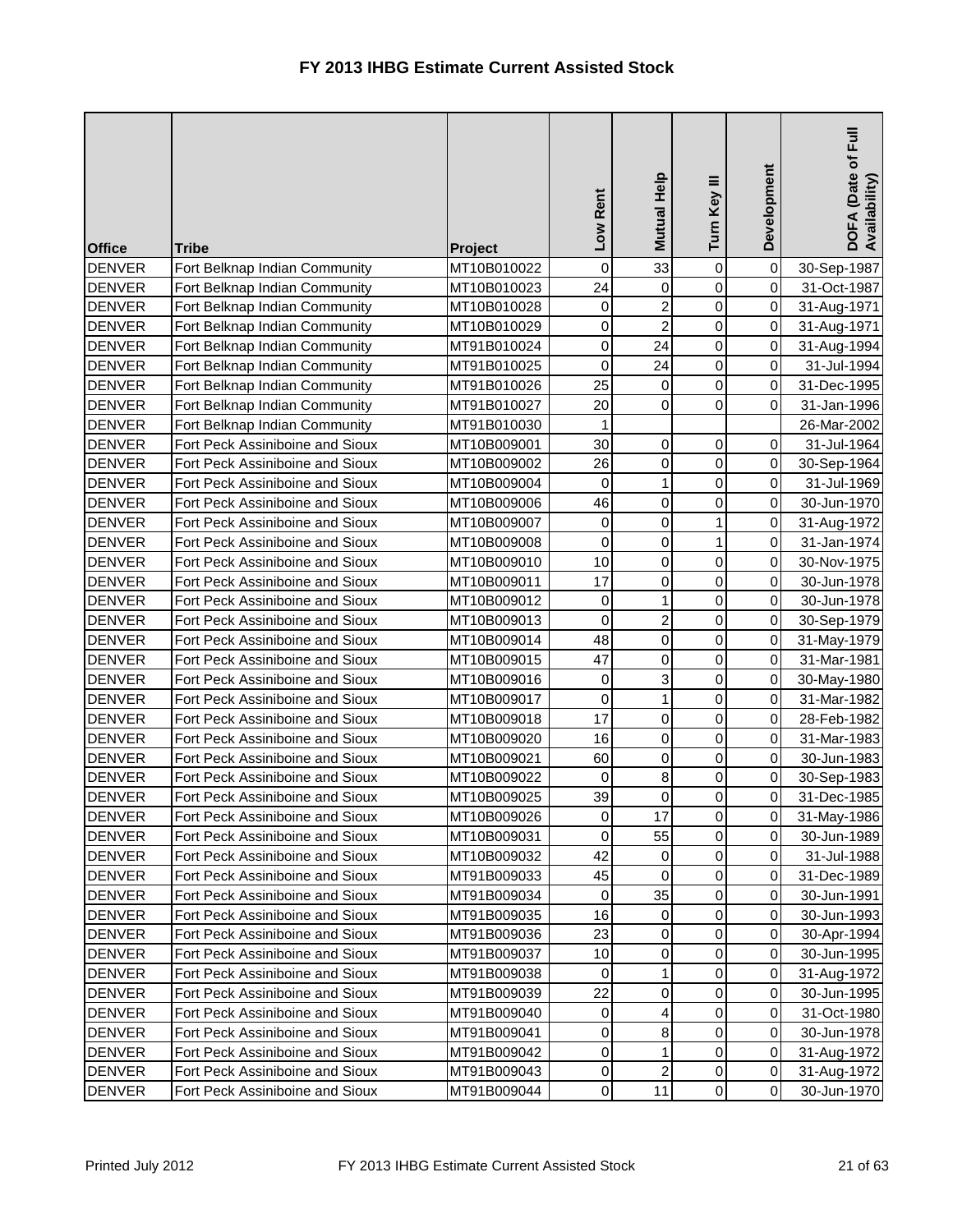| <b>Office</b> | <b>Tribe</b>                    | Project     | Low Rent       | Mutual Help         | Turn Key III   | Development | DOFA (Date of Full<br>Availability) |
|---------------|---------------------------------|-------------|----------------|---------------------|----------------|-------------|-------------------------------------|
| <b>DENVER</b> | Fort Peck Assiniboine and Sioux | MT91B009046 | $\pmb{0}$      | 6                   | 0              | $\mathbf 0$ | 30-Jun-1970                         |
| <b>DENVER</b> | Fort Peck Assiniboine and Sioux | MT91B009048 | 0              | $\vert$             | 0              | $\mathbf 0$ | 30-Jun-1970                         |
| <b>DENVER</b> | Fort Peck Assiniboine and Sioux | MT91B009049 | 20             | $\overline{0}$      | 0              | 0           | 31-Dec-1999                         |
| <b>DENVER</b> | Ft. Berthold Affiliated Tribes  | ND10B005001 | 60             | 0                   | 0              | 0           | 31-Dec-1967                         |
| <b>DENVER</b> | Ft. Berthold Affiliated Tribes  | ND10B005003 | 20             | 0                   | 0              | 0           | 30-Sep-1969                         |
| <b>DENVER</b> | Ft. Berthold Affiliated Tribes  | ND10B005004 | 120            | $\overline{0}$      | 0              | 0           | 30-Dec-1971                         |
| <b>DENVER</b> | Ft. Berthold Affiliated Tribes  | ND10B005009 | 64             | $\overline{0}$      | 0              | $\pmb{0}$   | 30-Jun-1980                         |
| <b>DENVER</b> | Ft. Berthold Affiliated Tribes  | ND10B005010 | 0              | $\mathbf{2}$        | 0              | 0           | 31-Dec-1983                         |
| <b>DENVER</b> | Ft. Berthold Affiliated Tribes  | ND10B005011 | 39             | $\overline{0}$      | 0              | 0           | 31-Dec-1981                         |
| <b>DENVER</b> | Ft. Berthold Affiliated Tribes  | ND10B005013 | 0              | 9                   | 0              | 0           | 31-Oct-1984                         |
| <b>DENVER</b> | Ft. Berthold Affiliated Tribes  | ND10B005015 | 54             | $\mathbf 0$         | 0              | 0           | 30-Jul-1987                         |
| <b>DENVER</b> | Ft. Berthold Affiliated Tribes  | ND10B005019 | 9              | 10                  | $\mathsf 0$    | $\mbox{O}$  | 31-Jan-1987                         |
| <b>DENVER</b> | Ft. Berthold Affiliated Tribes  | ND91B005022 | $\mathbf 0$    | 38                  | 0              | $\pmb{0}$   | 31-Mar-1995                         |
| <b>DENVER</b> | Ft. Berthold Affiliated Tribes  | ND91B005023 | 52             | 0                   | 0              | 0           | 31-Jan-1992                         |
| <b>DENVER</b> | Ft. Berthold Affiliated Tribes  | ND91B005024 | $\mathbf 0$    | 12                  | 0              | 0           | 31-Oct-1990                         |
| <b>DENVER</b> | Ft. Berthold Affiliated Tribes  | ND91B005025 | 0              | 26                  | 0              | 0           | 29-Feb-1992                         |
| <b>DENVER</b> | Ft. Berthold Affiliated Tribes  | ND91B005026 | $\pmb{0}$      | 12                  | 0              | 0           | 31-Mar-1998                         |
| <b>DENVER</b> | Ft. Berthold Affiliated Tribes  | ND91B005027 | 0              | 16                  | 0              | 0           | 31-Mar-1998                         |
| <b>DENVER</b> | Ft. Berthold Affiliated Tribes  | ND91B005028 | $\mathbf 0$    | 14                  | 0              | 0           | 31-Mar-1998                         |
| <b>DENVER</b> | <b>Goshute Reservation</b>      | NV99B015012 | 8              | 0                   | $\mathsf 0$    | 0           | 31-May-1986                         |
| <b>DENVER</b> | <b>Goshute Reservation</b>      | NV99B015016 | 4              | $\mathsf{O}\xspace$ | 0              | 0           | 30-Jun-1995                         |
| <b>DENVER</b> | <b>Goshute Reservation</b>      | UT91B034001 | 15             | $\overline{0}$      | 0              |             | 31-Dec-2000                         |
| <b>DENVER</b> | Lower Brule Sioux               | SD10B003003 | 20             | $\overline{0}$      | 0              | 0           | 31-Dec-1970                         |
| <b>DENVER</b> | Lower Brule Sioux               | SD10B003005 | 10             | $\overline{0}$      | 0              | 0           | 31-Dec-1974                         |
| <b>DENVER</b> | Lower Brule Sioux               | SD10B003007 | 19             | 0                   | 0              | $\mathbf 0$ | 31-Mar-1977                         |
| <b>DENVER</b> | Lower Brule Sioux               | SD10B003009 | 24             | $\overline{0}$      | 0              | 0           | 28-Feb-1980                         |
| <b>DENVER</b> | Lower Brule Sioux               | SD10B003011 | 10             | $\overline{0}$      | 0              | 0           | 30-Sep-1981                         |
| <b>DENVER</b> | Lower Brule Sioux               | SD10B003014 | 12             | $\overline{0}$      | 0              | 0           | 31-Oct-1985                         |
| <b>DENVER</b> | Lower Brule Sioux               | SD91B003017 | 0              | 20                  | $\overline{0}$ | $\mathbf 0$ | 31-Dec-1990                         |
| <b>DENVER</b> | Lower Brule Sioux               | SD91B003018 | 10             | 0                   | 0              | 0           | 31-Jul-1990                         |
| <b>DENVER</b> | Lower Brule Sioux               | SD91B003019 | 29             | $\overline{0}$      | 0              | $\mbox{O}$  | 30-Nov-1995                         |
| <b>DENVER</b> | Lower Brule Sioux               | SD91B003020 | 19             | $\overline{0}$      | 0              | $\mbox{O}$  | 30-Nov-1996                         |
| <b>DENVER</b> | Lower Brule Sioux               | SD91B003021 | 0              | 19                  | 0              | 0           | 31-Dec-1999                         |
| <b>DENVER</b> | Lower Brule Sioux               | SD91B003022 | $\overline{7}$ | $\overline{0}$      | 0              | 0           | 30-Jun-2000                         |
| <b>DENVER</b> | Northern Arapahoe               | WY91B018001 | 0              | 10                  | 0              | 0           | 31-Dec-1996                         |
| <b>DENVER</b> | Northern Arapahoe               | WY91B018002 | 0              | 17                  | $\pmb{0}$      | 0           | 30-Sep-1999                         |
| <b>DENVER</b> | Northern Arapahoe               | WY91B018004 | 42             | $\overline{0}$      | 0              | $\mbox{O}$  | 31-Aug-1972                         |
| <b>DENVER</b> | Northern Arapahoe               | WY91B018010 | 0              | $\mathbf{2}$        | 0              | 0           | 31-May-1988                         |
| <b>DENVER</b> | Northern Arapahoe               | WY91B018014 | 28             | $\overline{0}$      | 0              | 0           | 31-Aug-1978                         |
| <b>DENVER</b> | Northern Arapahoe               | WY91B018015 | 23             | $\overline{0}$      | 0              | 0           | 30-Nov-1983                         |
| <b>DENVER</b> | Northern Arapahoe               | WY91B018016 | 23             | $\overline{0}$      | 0              | $\,0\,$     | 31-Dec-1984                         |
| <b>DENVER</b> | Northern Arapahoe               | WY91B018017 | 40             | $\overline{0}$      | 0              | 0           | 31-Mar-1986                         |
| <b>DENVER</b> | Northern Arapahoe               | WY91B018018 | 10             | $\overline{0}$      | 0              | $\mathbf 0$ | 30-Sep-1991                         |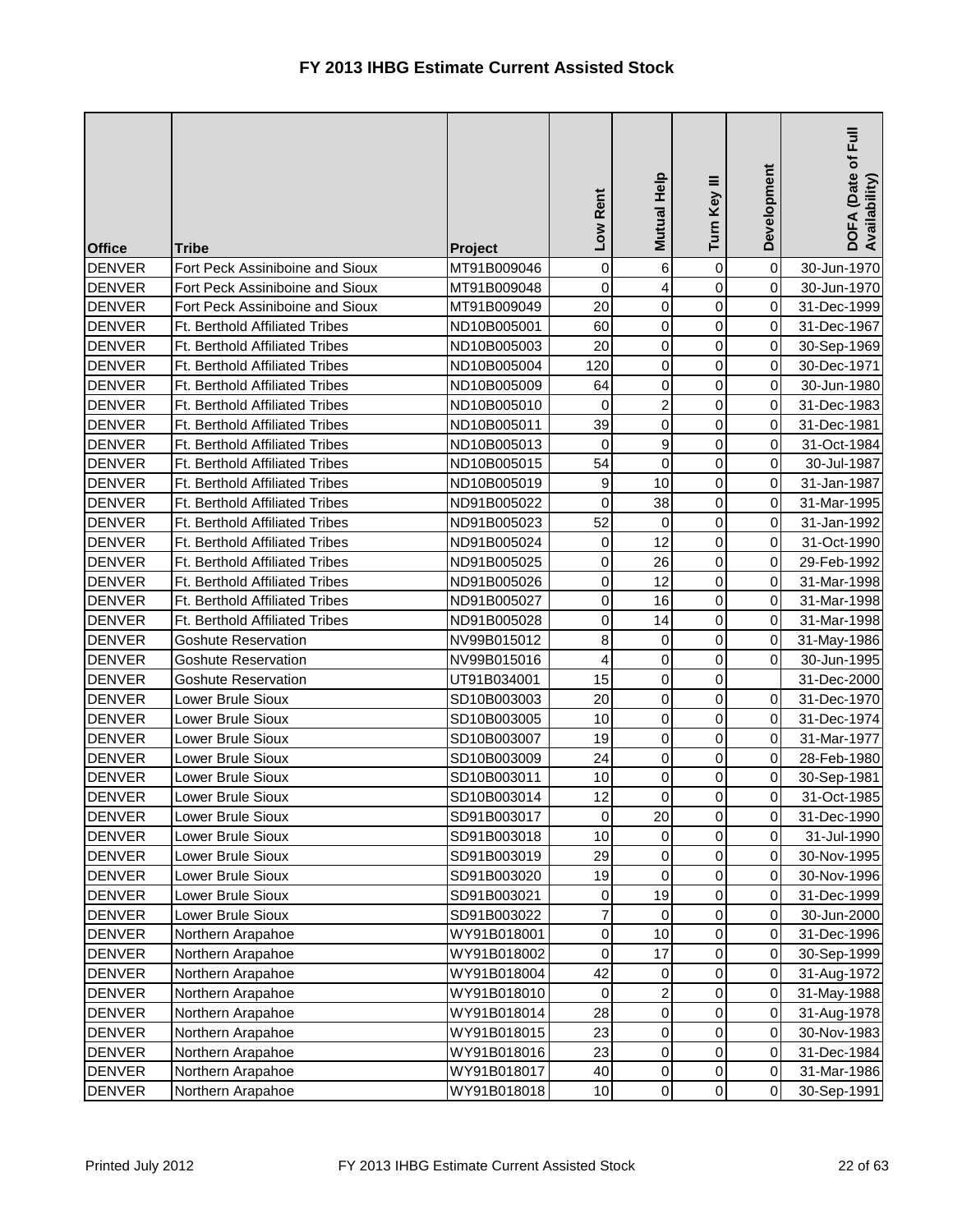| <b>Office</b> | <b>Tribe</b>                           | Project     | Low Rent    | Mutual Help    | Turn Key III        | Development | Full<br>DOFA (Date of I<br>Availability) |
|---------------|----------------------------------------|-------------|-------------|----------------|---------------------|-------------|------------------------------------------|
| <b>DENVER</b> | Northern Cheyenne                      | MT10B012005 | 40          | $\overline{0}$ | 0                   | $\mathbf 0$ | 30-Jun-1973                              |
| <b>DENVER</b> | Northern Cheyenne                      | MT10B012011 | 0           | 5              | $\mathbf 0$         | $\mathbf 0$ | 31-Oct-1979                              |
| <b>DENVER</b> | Northern Cheyenne                      | MT10B012012 | $\mathbf 0$ | $\overline{a}$ | 0                   | 0           | 30-Nov-1979                              |
| <b>DENVER</b> | Northern Cheyenne                      | MT10B012013 | 14          | $\overline{0}$ | $\mathbf 0$         | 0           | 31-May-1981                              |
| <b>DENVER</b> | Northern Cheyenne                      | MT10B012014 | $\mathbf 0$ | $\overline{2}$ | $\mathsf 0$         | 0           | 30-Nov-1981                              |
| <b>DENVER</b> | Northern Cheyenne                      | MT10B012020 | 94          | $\overline{0}$ | 0                   | $\mathbf 0$ | 31-Mar-1984                              |
| <b>DENVER</b> | Northern Cheyenne                      | MT10B012024 | $\mathbf 0$ | $\overline{2}$ | 0                   | $\mathbf 0$ | 31-Aug-1986                              |
| <b>DENVER</b> | Northern Cheyenne                      | MT91B012009 | 35          | $\overline{0}$ | $\mathsf 0$         | 0           | 31-Aug-1978                              |
| <b>DENVER</b> | Northern Cheyenne                      | MT91B012025 | 0           | 29             | 0                   | 0           | 30-Nov-1990                              |
| <b>DENVER</b> | Northern Cheyenne                      | MT91B012026 | 45          | $\overline{0}$ | 0                   | 0           | 30-Nov-1990                              |
| <b>DENVER</b> | Northern Cheyenne                      | MT91B012027 | 0           | 15             | 0                   | 0           | 29-Feb-1996                              |
| <b>DENVER</b> | Northern Cheyenne                      | MT91B012028 | 37          | $\overline{0}$ | 0                   | $\mathbf 0$ | 31-Dec-1991                              |
| <b>DENVER</b> | Northern Cheyenne                      | MT91B012029 | 18          | $\overline{0}$ | $\mathsf 0$         | 0           | 31-May-2001                              |
| <b>DENVER</b> | NW Band of Shoshone Nation             | UT91B033001 | 15          | $\overline{0}$ | 0                   | 0           | 30-Nov-1999                              |
| <b>DENVER</b> | Oglala Sioux of Pine Ridge Reservation | SD10B001001 | 51          | $\overline{0}$ | 0                   | 0           | 30-Sep-1963                              |
| <b>DENVER</b> | Oglala Sioux of Pine Ridge Reservation | SD10B001002 | 23          | $\overline{0}$ | 0                   | 0           | 30-Sep-1964                              |
| <b>DENVER</b> | Oglala Sioux of Pine Ridge Reservation | SD10B001003 | 76          | $\overline{0}$ | 0                   | $\mathbf 0$ | 30-Jun-1966                              |
| <b>DENVER</b> | Oglala Sioux of Pine Ridge Reservation | SD10B001004 | 50          | $\overline{0}$ | 0                   | 0           | 30-Sep-1970                              |
| <b>DENVER</b> | Oglala Sioux of Pine Ridge Reservation | SD10B001005 | 243         | $\overline{0}$ | 0                   | $\mathbf 0$ | 31-Mar-1974                              |
| <b>DENVER</b> | Oglala Sioux of Pine Ridge Reservation | SD10B001006 | 99          | $\overline{0}$ | 0                   | 0           | 31-Dec-1974                              |
| <b>DENVER</b> | Oglala Sioux of Pine Ridge Reservation | SD10B001008 | 195         | $\overline{0}$ | 0                   | 0           | 31-May-1973                              |
| <b>DENVER</b> | Oglala Sioux of Pine Ridge Reservation | SD10B001015 | 20          | $\overline{0}$ | 0                   | $\mathbf 0$ | 31-Mar-1981                              |
| <b>DENVER</b> | Oglala Sioux of Pine Ridge Reservation | SD10B001016 | 50          | $\overline{0}$ | 0                   | 0           | 31-Dec-1979                              |
| <b>DENVER</b> | Oglala Sioux of Pine Ridge Reservation | SD10B001019 | 25          | $\overline{0}$ | 0                   | $\mathsf 0$ | 31-Oct-1987                              |
| <b>DENVER</b> | Oglala Sioux of Pine Ridge Reservation | SD10B001020 | 30          | $\overline{0}$ | 0                   | 0           | 31-May-1988                              |
| <b>DENVER</b> | Oglala Sioux of Pine Ridge Reservation | SD10B001023 | 30          | $\overline{0}$ | 0                   | 0           | 31-May-1988                              |
| <b>DENVER</b> | Oglala Sioux of Pine Ridge Reservation | SD10B001024 | 13          | $\overline{0}$ | 0                   | $\mathbf 0$ | 31-Oct-1978                              |
| <b>DENVER</b> | Oglala Sioux of Pine Ridge Reservation | SD10B001027 | 24          | $\overline{0}$ | 0                   | 0           | 31-Dec-1981                              |
| <b>DENVER</b> | Oglala Sioux of Pine Ridge Reservation | SD91B001028 | 0           | 70             | $\overline{0}$      | 0           | 31-Aug-1991                              |
| <b>DENVER</b> | Oglala Sioux of Pine Ridge Reservation | SD91B001029 | 30          | 0              | 0                   | 0           | 30-Apr-1991                              |
| <b>DENVER</b> | Oglala Sioux of Pine Ridge Reservation | SD91B001030 | 40          | 0              | 0                   | $\pmb{0}$   | 30-Jun-1994                              |
| <b>DENVER</b> | Oglala Sioux of Pine Ridge Reservation | SD91B001031 | 0           | 25             | 0                   | $\mathbf 0$ | 30-Jun-1991                              |
| <b>DENVER</b> | Oglala Sioux of Pine Ridge Reservation | SD91B001032 | 45          | 0              | 0                   | 0           | 31-Mar-1995                              |
| <b>DENVER</b> | Oglala Sioux of Pine Ridge Reservation | SD91B001033 | $\mathbf 0$ | 40             | 0                   | 0           | 31-Jul-1996                              |
| <b>DENVER</b> | Oglala Sioux of Pine Ridge Reservation | SD91B001034 | 0           | 40             | 0                   | 0           | 30-Sep-1998                              |
| <b>DENVER</b> | Oglala Sioux of Pine Ridge Reservation | SD91B001035 | 40          | 0              | $\mathsf{O}\xspace$ | 0           | 30-Jun-1997                              |
| <b>DENVER</b> | Oglala Sioux of Pine Ridge Reservation | SD91B001036 | $\mathbf 0$ | 25             | 0                   | 0           | 31-Aug-1998                              |
| <b>DENVER</b> | Oglala Sioux of Pine Ridge Reservation | SD91B001037 | 20          | 0              | 0                   | 0           | 30-Jun-1997                              |
| <b>DENVER</b> | Oglala Sioux of Pine Ridge Reservation | SD91B001038 | 0           | 18             | 0                   | 0           | 20-Feb-2001                              |
| <b>DENVER</b> | Oglala Sioux of Pine Ridge Reservation | SD91B001039 | 54          | $\overline{0}$ | 0                   | 6           | 31-Dec-2001                              |
| <b>DENVER</b> | Omaha Tribe                            | NE10B013001 | 23          | $\overline{0}$ | 0                   | 0           | 30-Jun-1965                              |
| <b>DENVER</b> | Omaha Tribe                            | NE10B013002 | 33          | $\overline{0}$ | 0                   | $\,0\,$     | 31-May-1971                              |
| <b>DENVER</b> | Omaha Tribe                            | NE10B013003 | 62          | $\overline{0}$ | 0                   | $\,0\,$     | 31-Jul-1974                              |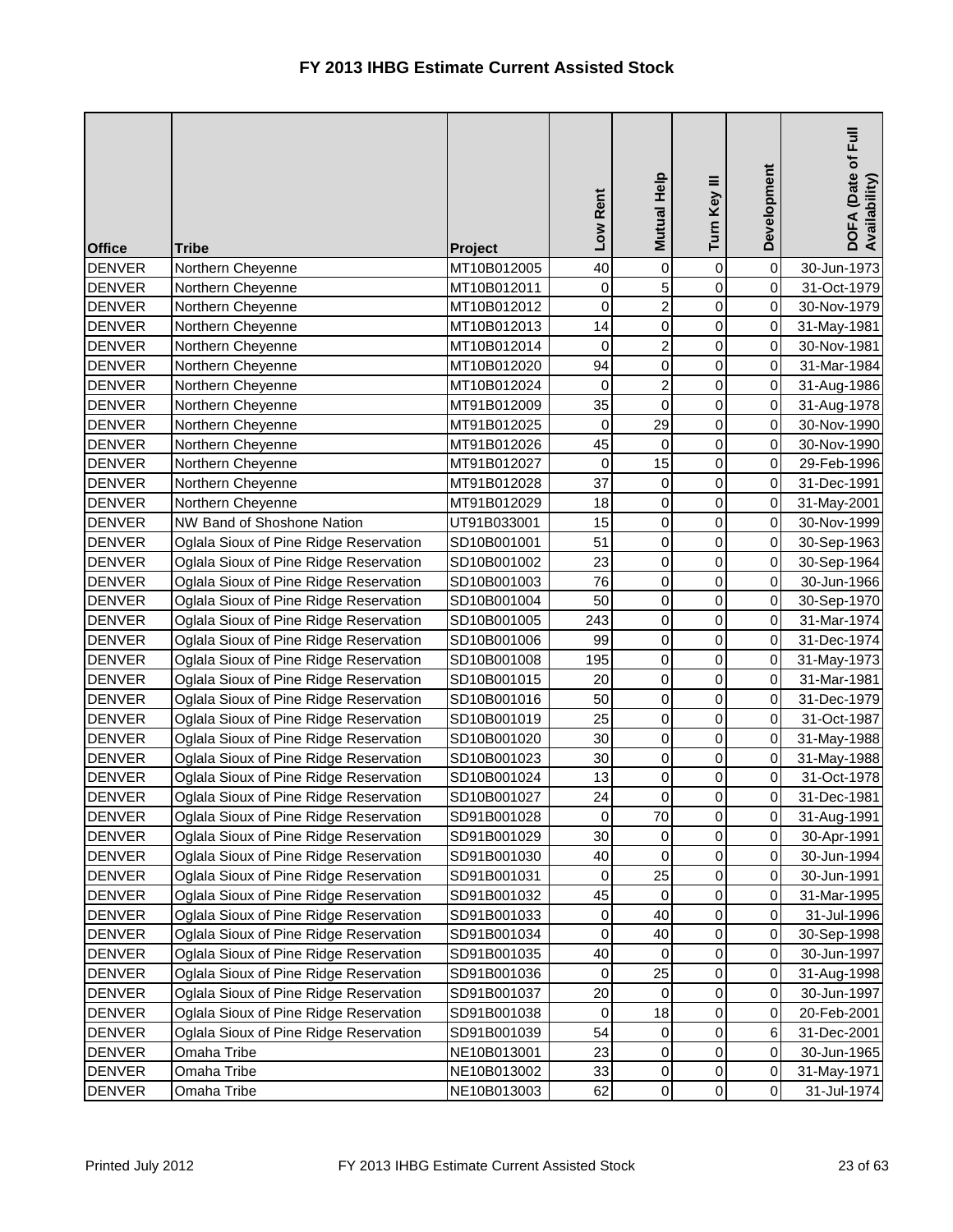| <b>Office</b> | <b>Tribe</b>            | Project     | Low Rent         | Mutual Help         | Turn Key III   | Development | $E_{\rm{H}}$<br>DOFA (Date of F<br>Availability) |
|---------------|-------------------------|-------------|------------------|---------------------|----------------|-------------|--------------------------------------------------|
| <b>DENVER</b> | Omaha Tribe             | NE10B013004 | 66               | $\mathsf{O}\xspace$ | 0              | $\mathbf 0$ | 30-Sep-1980                                      |
| <b>DENVER</b> | Omaha Tribe             | NE10B013005 | $\,0\,$          | $\overline{a}$      | 0              | $\mathbf 0$ | 30-Jun-1981                                      |
| <b>DENVER</b> | Omaha Tribe             | NE10B013006 | $\mathbf 0$      | 1                   | $\mathsf 0$    | $\mathsf 0$ | 30-Apr-1987                                      |
| <b>DENVER</b> | Omaha Tribe             | NE10B013007 | $\mathbf 0$      | 5                   | $\mathsf 0$    | 0           | 30-Apr-1988                                      |
| <b>DENVER</b> | Ponca Tribe of Nebraska | NE91B183001 | 12               | $\overline{0}$      | 0              | 0           | 30-Jun-1997                                      |
| <b>DENVER</b> | Ponca Tribe of Nebraska | NE91B183002 | $\pmb{0}$        | 6                   | 0              | 0           | 31-Dec-1996                                      |
| <b>DENVER</b> | Ponca Tribe of Nebraska | NE91B183003 | 4                | $\overline{0}$      | 0              | $\mathbf 0$ | 30-Jun-1997                                      |
| <b>DENVER</b> | Ponca Tribe of Nebraska | NE91B183004 | 0                | 11                  | $\mathsf 0$    | 0           | 31-Dec-1996                                      |
| <b>DENVER</b> | Ponca Tribe of Nebraska | NE91B183005 | 22               | $\overline{0}$      | 0              | 0           | 31-Dec-1996                                      |
| <b>DENVER</b> | Ponca Tribe of Nebraska | NE91B183006 | 0                | 18                  | $\mathsf 0$    | 0           | 31-Dec-1996                                      |
| <b>DENVER</b> | Rocky Boy Chippewa-Cree | MT10B011001 | 0                | 6                   | 0              | $\pmb{0}$   | 31-May-1969                                      |
| <b>DENVER</b> | Rocky Boy Chippewa-Cree | MT10B011002 | 0                | $\overline{a}$      | 0              | $\pmb{0}$   | 31-Dec-1967                                      |
| <b>DENVER</b> | Rocky Boy Chippewa-Cree | MT10B011003 | 0                | $6 \mid$            | $\mathsf 0$    | $\mathbf 0$ | 30-Sep-1971                                      |
| <b>DENVER</b> | Rocky Boy Chippewa-Cree | MT10B011004 | $\mathbf 0$      | $\mathbf{g}$        | $\mathsf 0$    | 0           | 31-May-1972                                      |
| <b>DENVER</b> | Rocky Boy Chippewa-Cree | MT10B011005 | 0                | $\overline{2}$      | $\mathsf 0$    | 0           | 30-Nov-1971                                      |
| <b>DENVER</b> | Rocky Boy Chippewa-Cree | MT10B011006 | 0                | ვ                   | 0              | $\mathbf 0$ | 31-Oct-1970                                      |
| <b>DENVER</b> | Rocky Boy Chippewa-Cree | MT10B011007 | 30               | $\overline{0}$      | 0              | 0           | 31-Dec-1971                                      |
| <b>DENVER</b> | Rocky Boy Chippewa-Cree | MT10B011008 | $\mathbf 0$      | 26                  | $\mathsf 0$    | 0           | 31-Oct-1974                                      |
| <b>DENVER</b> | Rocky Boy Chippewa-Cree | MT10B011009 | $\boldsymbol{0}$ | 12                  | 0              | 0           | 30-Nov-1974                                      |
| <b>DENVER</b> | Rocky Boy Chippewa-Cree | MT10B011010 | $\mathbf 0$      | $\overline{7}$      | $\mathsf 0$    | 0           | 30-May-1976                                      |
| <b>DENVER</b> | Rocky Boy Chippewa-Cree | MT10B011011 | 0                | $\mathbf{g}$        | 0              | $\mathbf 0$ | 31-Jul-1977                                      |
| <b>DENVER</b> | Rocky Boy Chippewa-Cree | MT10B011012 | 40               | $\overline{0}$      | 0              | $\mathbf 0$ | 30-Jan-1980                                      |
| <b>DENVER</b> | Rocky Boy Chippewa-Cree | MT10B011013 | 36               | $\overline{0}$      | $\mathsf 0$    | 0           | 31-May-1986                                      |
| <b>DENVER</b> | Rocky Boy Chippewa-Cree | MT91B011021 | 43               | $\mathbf 0$         | 0              | 0           | 30-Sep-1990                                      |
| <b>DENVER</b> | Rocky Boy Chippewa-Cree | MT91B011022 | 0                | 22                  | 0              | $\mathbf 0$ | 30-Sep-1990                                      |
| <b>DENVER</b> | Rocky Boy Chippewa-Cree | MT91B011023 | 15               | $\overline{0}$      | 0              | $\mathbf 0$ | 30-Aug-1994                                      |
| <b>DENVER</b> | Rocky Boy Chippewa-Cree | MT91B011024 | 45               | $\overline{0}$      | 0              | 0           | 31-Oct-1995                                      |
| <b>DENVER</b> | Rocky Boy Chippewa-Cree | MT91B011025 | 20               | $\overline{0}$      | 0              | 0           | 31-Oct-1995                                      |
| <b>DENVER</b> | Rocky Boy Chippewa-Cree | MT91B011026 | 40               | $\overline{0}$      | $\overline{0}$ | $\mathbf 0$ | 31-Dec-1996                                      |
| <b>DENVER</b> | Rocky Boy Chippewa-Cree | MT91B011027 | 5                | $\mathbf 0$         | 0              | 0           | 30-Aug-1994                                      |
| <b>DENVER</b> | Rocky Boy Chippewa-Cree | MT91B011028 | 22               | $\overline{0}$      | 0              | $\pmb{0}$   | 31-Mar-1999                                      |
| <b>DENVER</b> | Rosebud Sioux           | SD10B002001 | 38               | $\overline{0}$      | 0              | $\mbox{O}$  | 31-Dec-1966                                      |
| <b>DENVER</b> | Rosebud Sioux           | SD10B002002 | 14               | $\overline{0}$      | 0              | $\pmb{0}$   | 31-Dec-1966                                      |
| <b>DENVER</b> | Rosebud Sioux           | SD10B002003 | 26               | $\overline{0}$      | 0              | 0           | 31-Dec-1966                                      |
| <b>DENVER</b> | Rosebud Sioux           | SD10B002004 | 14               | $\overline{0}$      | 0              | 0           | 31-Dec-1966                                      |
| <b>DENVER</b> | Rosebud Sioux           | SD10B002007 | 62               | $\overline{0}$      | 0              | 0           | 30-Nov-1978                                      |
| <b>DENVER</b> | Rosebud Sioux           | SD10B002008 | 0                | $\overline{a}$      | 0              | 0           | 30-Nov-1978                                      |
| <b>DENVER</b> | Rosebud Sioux           | SD10B002009 | 90               | $\overline{0}$      | 0              | 0           | 30-Sep-1978                                      |
| <b>DENVER</b> | Rosebud Sioux           | SD10B002011 | 80               | $\overline{0}$      | 0              | 0           | 30-Sep-1979                                      |
| <b>DENVER</b> | Rosebud Sioux           | SD10B002012 | 0                | 1                   | 0              | $\mathbf 0$ | 30-Apr-1980                                      |
| <b>DENVER</b> | Rosebud Sioux           | SD10B002013 | 60               | $\overline{0}$      | 0              | $\pmb{0}$   | 30-Sep-1980                                      |
| <b>DENVER</b> | Rosebud Sioux           | SD10B002014 | 120              | $\overline{0}$      | 0              | 0           | 31-Dec-1979                                      |
| <b>DENVER</b> | Rosebud Sioux           | SD10B002015 | $\boldsymbol{0}$ | $\overline{3}$      | 0              | $\mathbf 0$ | 31-Dec-1979                                      |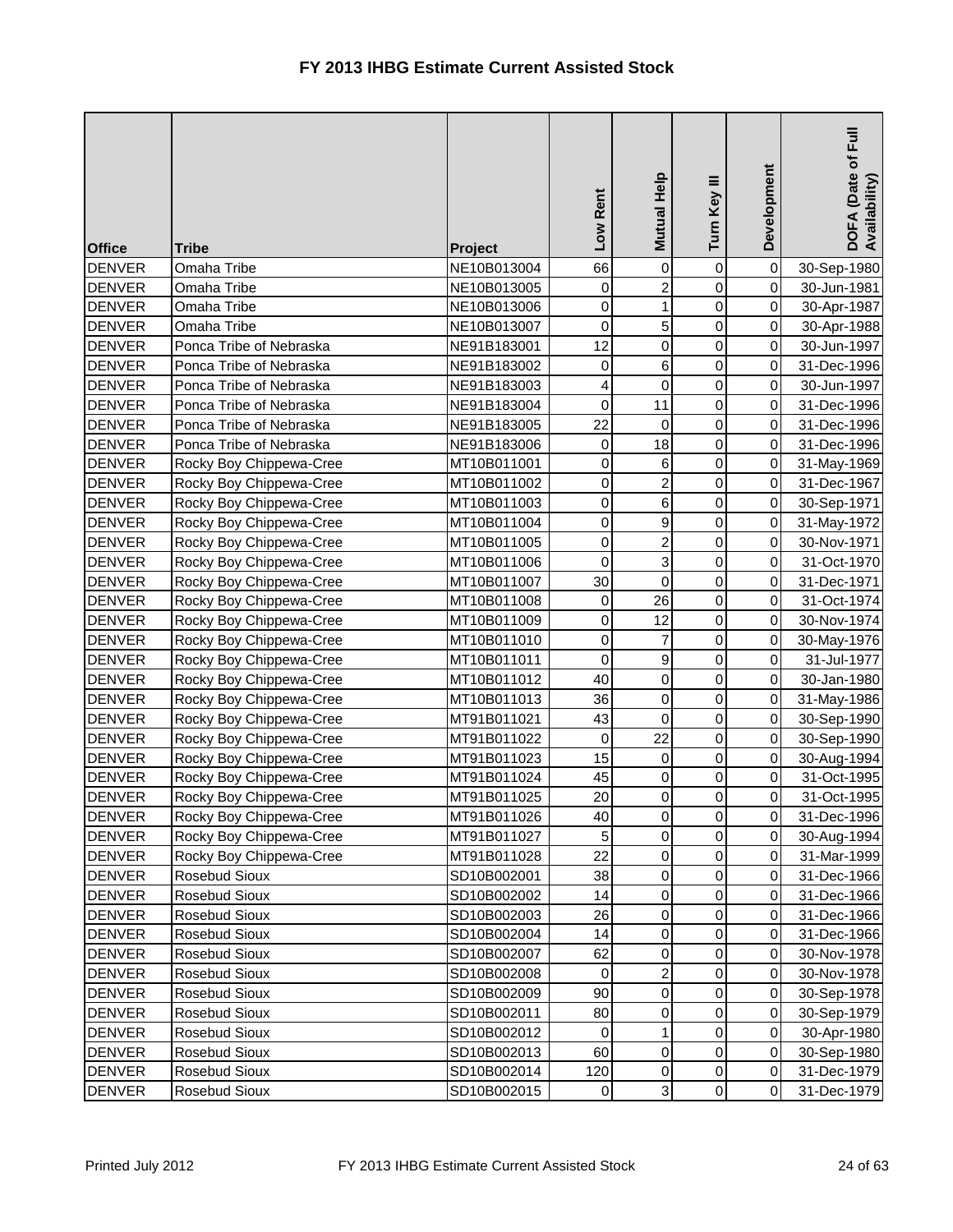| <b>Office</b> | <b>Tribe</b>               | Project     | Low Rent         | Mutual Help         | Turn Key III   | Development | DOFA (Date of Full<br>Availability) |
|---------------|----------------------------|-------------|------------------|---------------------|----------------|-------------|-------------------------------------|
| <b>DENVER</b> | Rosebud Sioux              | SD10B002016 | 31               | $\mathsf{O}\xspace$ | 0              | $\mathbf 0$ | 31-Aug-1985                         |
| <b>DENVER</b> | Rosebud Sioux              | SD10B002017 | 48               | $\overline{0}$      | 0              | $\mathbf 0$ | 30-Sep-1985                         |
| <b>DENVER</b> | Rosebud Sioux              | SD10B002018 | 0                | $\mathbf{1}$        | 0              | $\pmb{0}$   | 31-Jul-1986                         |
| <b>DENVER</b> | Rosebud Sioux              | SD10B002019 | 0                | 3                   | $\mathsf 0$    | $\mathbf 0$ | 31-Aug-1986                         |
| <b>DENVER</b> | Rosebud Sioux              | SD10B002020 | 132              | $\mathbf 0$         | 0              | 0           | 28-Feb-1986                         |
| <b>DENVER</b> | Rosebud Sioux              | SD10B002021 | 0                | 11                  | 0              | $\mathbf 0$ | 30-Sep-1986                         |
| <b>DENVER</b> | Rosebud Sioux              | SD91B002026 | $\boldsymbol{0}$ | 33                  | 0              | $\mathbf 0$ | 30-Sep-1989                         |
| <b>DENVER</b> | <b>Rosebud Sioux</b>       | SD91B002027 | 70               | 0                   | 0              | 0           | 31-Mar-1990                         |
| <b>DENVER</b> | Rosebud Sioux              | SD91B002028 | 0                | 22                  | 0              | 0           | 31-Jan-1990                         |
| <b>DENVER</b> | Rosebud Sioux              | SD91B002029 | $\mathbf 0$      | 20                  | 0              | 0           | 30-Jun-1993                         |
| <b>DENVER</b> | Rosebud Sioux              | SD91B002030 | 20               | $\pmb{0}$           | 0              | $\mathbf 0$ | 31-May-1992                         |
| <b>DENVER</b> | Rosebud Sioux              | SD91B002031 | $\pmb{0}$        | 20                  | 0              | $\,0\,$     | 31-Aug-1996                         |
| <b>DENVER</b> | Rosebud Sioux              | SD91B002032 | 0                | 28                  | 0              | $\mathbf 0$ | 31-Aug-1999                         |
| <b>DENVER</b> | Rosebud Sioux              | SD91B002033 | 13               | 0                   | $\mathsf 0$    | 0           | 30-Sep-1999                         |
| <b>DENVER</b> | Rosebud Sioux              | SD91B002034 | 0                | 10                  | $\mathsf 0$    | 0           | 30-Sep-1999                         |
| <b>DENVER</b> | Salish and Kootenai Tribes | MT10B013003 | 40               | $\mathsf{O}\xspace$ | 0              | $\mathbf 0$ | 30-Nov-1974                         |
| <b>DENVER</b> | Salish and Kootenai Tribes | MT10B013005 | $\overline{7}$   | $\overline{0}$      | 0              | 0           | 30-Jun-1976                         |
| <b>DENVER</b> | Salish and Kootenai Tribes | MT10B013006 | $\overline{7}$   | $\overline{0}$      | 0              | $\mathbf 0$ | 31-Aug-1976                         |
| <b>DENVER</b> | Salish and Kootenai Tribes | MT10B013007 | 22               | $\overline{0}$      | 0              | 0           | 31-Oct-1976                         |
| <b>DENVER</b> | Salish and Kootenai Tribes | MT10B013008 | 9                | $\overline{0}$      | $\mathsf 0$    | 0           | 30-Jun-1977                         |
| <b>DENVER</b> | Salish and Kootenai Tribes | MT10B013009 | 20               | $\overline{0}$      | 0              | $\mathbf 0$ | 30-Sep-1977                         |
| <b>DENVER</b> | Salish and Kootenai Tribes | MT10B013010 | 35               | $\overline{0}$      | 0              | $\mathbf 0$ | 31-Aug-1978                         |
| <b>DENVER</b> | Salish and Kootenai Tribes | MT10B013013 | 0                | $\mathbf{1}$        | 0              | $\mathbf 0$ | 30-Sep-1979                         |
| <b>DENVER</b> | Salish and Kootenai Tribes | MT10B013014 | 10               | 0                   | 0              | 0           | 30-May-1979                         |
| <b>DENVER</b> | Salish and Kootenai Tribes | MT10B013017 | $\mathbf 0$      | $\mathbf{1}$        | 0              | $\mathbf 0$ | 28-Feb-1981                         |
| <b>DENVER</b> | Salish and Kootenai Tribes | MT10B013018 | 40               | $\overline{0}$      | 0              | $\mathbf 0$ | 28-Feb-1981                         |
| <b>DENVER</b> | Salish and Kootenai Tribes | MT10B013019 | 6                | $\overline{0}$      | 0              | 0           | 30-Jun-1981                         |
| <b>DENVER</b> | Salish and Kootenai Tribes | MT10B013020 | 27               | $\overline{0}$      | 0              | 0           | 30-Nov-1981                         |
| <b>DENVER</b> | Salish and Kootenai Tribes | MT10B013022 | 4                | $\overline{0}$      | $\overline{0}$ | $\mathbf 0$ | 31-Aug-1982                         |
| <b>DENVER</b> | Salish and Kootenai Tribes | MT10B013023 | 57               | $\mathbf 0$         | 0              | 0           | 30-Nov-1983                         |
| <b>DENVER</b> | Salish and Kootenai Tribes | MT10B013024 | 0                | $\mathbf{1}$        | 0              | $\pmb{0}$   | 30-Nov-1985                         |
| <b>DENVER</b> | Salish and Kootenai Tribes | MT10B013025 | 20               | $\overline{0}$      | 0              | $\mbox{O}$  | 31-Oct-1984                         |
| <b>DENVER</b> | Salish and Kootenai Tribes | MT10B013026 | 0                | $\overline{3}$      | 0              | $\pmb{0}$   | 31-Oct-1986                         |
| <b>DENVER</b> | Salish and Kootenai Tribes | MT10B013027 | 5                | $\overline{0}$      | 0              | $\mathbf 0$ | 30-Apr-1987                         |
| <b>DENVER</b> | Salish and Kootenai Tribes | MT10B013028 | 31               | 0                   | 0              | 0           | 30-Jun-1986                         |
| <b>DENVER</b> | Salish and Kootenai Tribes | MT10B013029 | 0                | $\overline{a}$      | 0              | $\pmb{0}$   | 31-Mar-1989                         |
| <b>DENVER</b> | Salish and Kootenai Tribes | MT91B013030 | 28               | $\overline{0}$      | 0              | 0           | 30-Jun-1989                         |
| <b>DENVER</b> | Salish and Kootenai Tribes | MT91B013031 | 36               | 0                   | 0              | $\pmb{0}$   | 30-Jun-1990                         |
| <b>DENVER</b> | Salish and Kootenai Tribes | MT91B013032 | 0                | $\mathbf{2}$        | 0              | 0           | 31-Jan-1991                         |
| <b>DENVER</b> | Salish and Kootenai Tribes | MT91B013033 | 0                | 4                   | 0              | 0           | 31-Dec-1991                         |
| <b>DENVER</b> | Salish and Kootenai Tribes | MT91B013034 | 0                | 3                   | 0              | $\pmb{0}$   | 02-Oct-1996                         |
| <b>DENVER</b> | Salish and Kootenai Tribes | MT91B013037 | 0                | $\overline{9}$      | 0              | $\pmb{0}$   | 30-Sep-1998                         |
| <b>DENVER</b> | Salish and Kootenai Tribes | MT91B013038 | 10               | $\overline{0}$      | 0              | $\mathbf 0$ | 30-Sep-1998                         |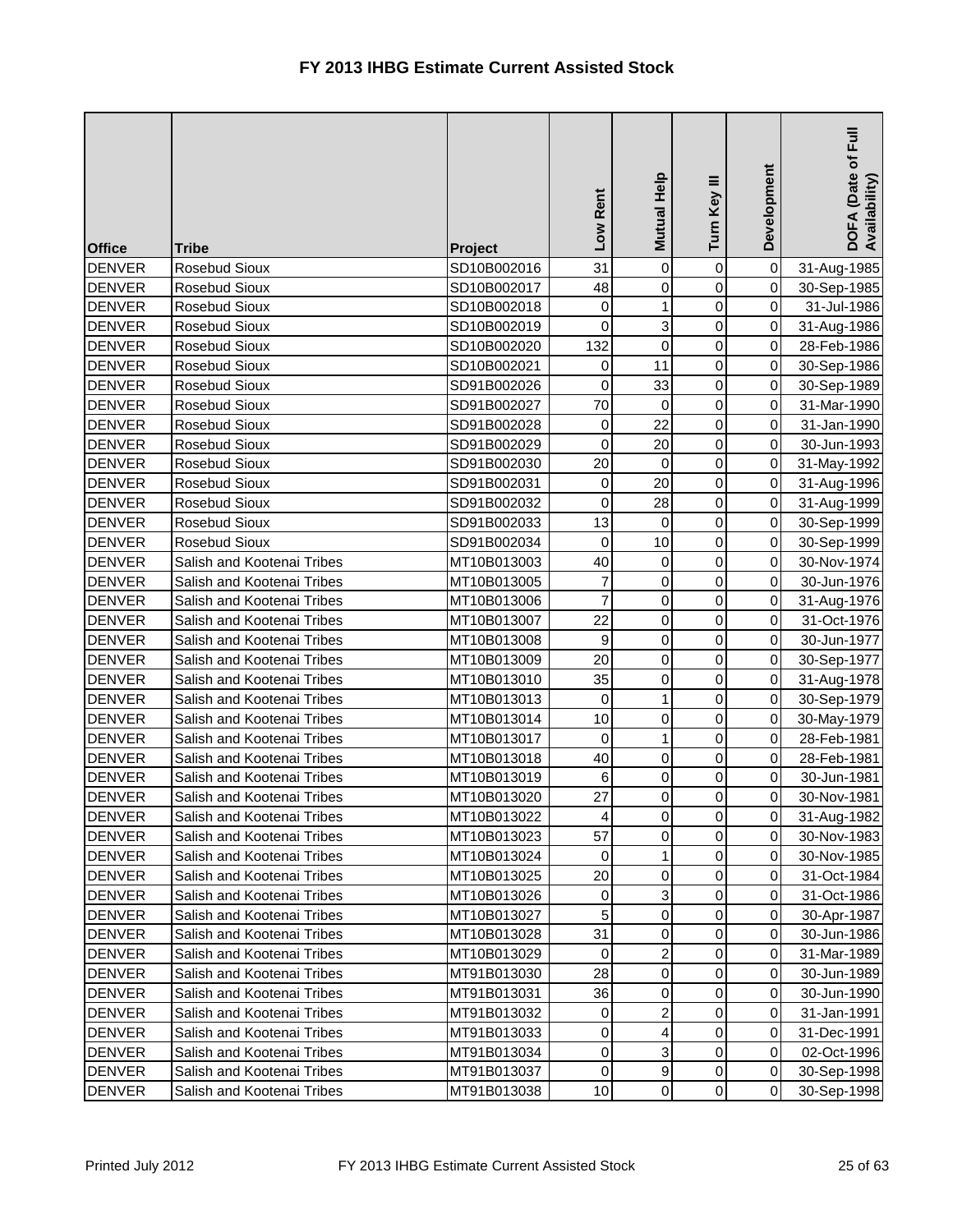| <b>Office</b> | <b>Tribe</b>                           | Project     | Low Rent    | Mutual Help         | Turn Key III   | Development | DOFA (Date of Full<br>Availability) |
|---------------|----------------------------------------|-------------|-------------|---------------------|----------------|-------------|-------------------------------------|
| <b>DENVER</b> | Santee Sioux Tribe                     | NE10B105001 | 36          | $\mathsf{O}\xspace$ | $\pmb{0}$      | $\pmb{0}$   | 31-Oct-1971                         |
| <b>DENVER</b> | <b>Santee Sioux Tribe</b>              | NE10B105002 | 30          | $\pmb{0}$           | $\mathbf 0$    | $\mathbf 0$ | 31-Jan-1974                         |
| <b>DENVER</b> | <b>Santee Sioux Tribe</b>              | NE10B105003 | 10          | $\pmb{0}$           | $\pmb{0}$      | 0           | 30-Sep-1977                         |
| <b>DENVER</b> | <b>Santee Sioux Tribe</b>              | NE10B105005 | 10          | $\mathsf 0$         | $\mathbf 0$    | 0           | 31-Oct-1984                         |
| <b>DENVER</b> | Santee Sioux Tribe                     | NE91B105006 | 15          | $\pmb{0}$           | $\pmb{0}$      | 0           | 30-Jun-1994                         |
| <b>DENVER</b> | Santee Sioux Tribe                     | NE91B105007 | 0           | $\overline{5}$      | $\pmb{0}$      | 0           | 01-Jul-1995                         |
| <b>DENVER</b> | Santee Sioux Tribe                     | NE91B105008 | 0           | 15                  | $\pmb{0}$      | 0           | 30-Jun-1999                         |
| <b>DENVER</b> | Shoshone Tribe of the Wind River Reser | WY91B019003 | 0           | $\overline{c}$      | 0              | $\mathbf 0$ | 31-Dec-1979                         |
| <b>DENVER</b> | Shoshone Tribe of the Wind River Reser | WY91B019005 | 0           | 12                  | 0              | 0           | 30-Sep-1987                         |
| <b>DENVER</b> | Shoshone Tribe of the Wind River Reser | WY91B019006 | 0           | 22                  | $\pmb{0}$      | 0           | 30-Jun-1988                         |
| <b>DENVER</b> | Shoshone Tribe of the Wind River Reser | WY91B019007 | 0           | 10                  | $\mathsf 0$    | $\pmb{0}$   | 31-Jul-1990                         |
| <b>DENVER</b> | Shoshone Tribe of the Wind River Reser | WY91B019008 | 0           | 9                   | $\mathbf 0$    | $\pmb{0}$   | 30-Jun-1995                         |
| <b>DENVER</b> | Shoshone Tribe of the Wind River Reser | WY91B019009 | 19          | $\mathsf{O}\xspace$ | $\mathbf 0$    | $\mathbf 0$ | 31-Mar-1967                         |
| <b>DENVER</b> | Shoshone Tribe of the Wind River Reser | WY91B019010 | 19          | $\pmb{0}$           | 0              | 0           | 31-Aug-1972                         |
| <b>DENVER</b> | Shoshone Tribe of the Wind River Reser | WY91B019011 | 28          | $\pmb{0}$           | 0              | 0           | 31-Aug-1978                         |
| <b>DENVER</b> | Shoshone Tribe of the Wind River Reser | WY91B019012 | 22          | $\mathsf{O}\xspace$ | $\mathsf 0$    | $\mathbf 0$ | 31-Oct-1983                         |
| <b>DENVER</b> | Shoshone Tribe of the Wind River Reser | WY91B019013 | 35          | $\pmb{0}$           | $\pmb{0}$      | 0           | 31-Mar-1986                         |
| <b>DENVER</b> | Shoshone Tribe of the Wind River Reser | WY91B019014 | 10          | $\mathsf 0$         | 0              | 0           | 30-Sep-1991                         |
| <b>DENVER</b> | Shoshone Tribe of the Wind River Reser | WY91B019015 | $\mathbf 0$ | 28                  | 0              | 0           | 31-Aug-2000                         |
| <b>DENVER</b> | Shoshone Tribe of the Wind River Reser | WY91B019016 | 0           | 15                  | $\pmb{0}$      | 0           | 30-Apr-2002                         |
| <b>DENVER</b> | Sisseton-Wahpeton Sioux                | SD10B015001 | 100         | $\mathsf 0$         | $\mathbf 0$    | $\mathbf 0$ | 30-Jun-1971                         |
| <b>DENVER</b> | Sisseton-Wahpeton Sioux                | SD10B015002 | 80          | $\pmb{0}$           | $\mathbf 0$    | $\pmb{0}$   | 31-Jul-1972                         |
| <b>DENVER</b> | Sisseton-Wahpeton Sioux                | SD10B015003 | 60          | $\pmb{0}$           | 0              | $\mathbf 0$ | 31-Jul-1973                         |
| <b>DENVER</b> | Sisseton-Wahpeton Sioux                | SD10B015004 | 35          | $\pmb{0}$           | 0              | $\mathbf 0$ | 31-Mar-1976                         |
| <b>DENVER</b> | Sisseton-Wahpeton Sioux                | SD10B015007 | 90          | $\pmb{0}$           | $\mathbf 0$    | $\mathbf 0$ | 31-Oct-1978                         |
| <b>DENVER</b> | Sisseton-Wahpeton Sioux                | SD10B015008 | 55          | $\mathbf 0$         | $\mathbf 0$    | $\mathbf 0$ | 30-Sep-1979                         |
| <b>DENVER</b> | Sisseton-Wahpeton Sioux                | SD10B015010 | 58          | 0                   | $\mathbf 0$    | $\mathbf 0$ | 30-Oct-1980                         |
| <b>DENVER</b> | Sisseton-Wahpeton Sioux                | SD91B015018 | 0           | 20                  | 0              | $\mathbf 0$ | 31-Dec-1992                         |
| <b>DENVER</b> | Sisseton-Wahpeton Sioux                | SD91B015019 | $\pmb{0}$   | 27                  | $\overline{O}$ | $\sqrt{3}$  | 31-May-1997                         |
| <b>DENVER</b> | Southern Ute Tribe                     | CO10B010003 | 25          | $\pmb{0}$           | 0              | 0           | 31-Aug-1970                         |
| <b>DENVER</b> | Southern Ute Tribe                     | CO10B010004 | 40          | $\pmb{0}$           | $\pmb{0}$      | $\pmb{0}$   | 28-Feb-1977                         |
| <b>DENVER</b> | Southern Ute Tribe                     | CO10B010006 | 16          | $\pmb{0}$           | 0              | $\pmb{0}$   | 30-Jun-1978                         |
| <b>DENVER</b> | Southern Ute Tribe                     | CO10B010008 | 20          | $\pmb{0}$           | $\mathbf 0$    | $\mathbf 0$ | 31-Oct-1981                         |
| <b>DENVER</b> | Southern Ute Tribe                     | CO10B010009 | $\mathbf 0$ | $\mathbf{1}$        | $\mathbf 0$    | $\mathbf 0$ | 28-Feb-1986                         |
| <b>DENVER</b> | Southern Ute Tribe                     | CO10B010010 | 0           | 11                  | $\mathbf 0$    | 0           | 31-Dec-1987                         |
| <b>DENVER</b> | Southern Ute Tribe                     | CO91B010011 | 10          | $\mathbf 0$         | $\pmb{0}$      | $\mathbf 0$ | 31-Oct-1990                         |
| <b>DENVER</b> | Southern Ute Tribe                     | CO91B010012 | $\pmb{0}$   | 14                  | $\pmb{0}$      | $\mathbf 0$ | 31-Oct-1990                         |
| <b>DENVER</b> | Southern Ute Tribe                     | CO91B010013 | 0           | 13                  | $\mathbf 0$    | $\mathbf 0$ | 31-Aug-1994                         |
| <b>DENVER</b> | Southern Ute Tribe                     | CO91B010014 | 0           | 20                  | $\pmb{0}$      | $\mathbf 0$ | 30-Sep-1995                         |
| <b>DENVER</b> | Spirit Lake Sioux Tribe                | ND10B008001 | 60          | 0                   | $\mathbf 0$    | $\mathbf 0$ | 31-Oct-1968                         |
| <b>DENVER</b> | Spirit Lake Sioux Tribe                | ND10B008004 | 48          | $\pmb{0}$           | $\pmb{0}$      | $\pmb{0}$   | 31-Aug-1974                         |
| <b>DENVER</b> | Spirit Lake Sioux Tribe                | ND10B008005 | 27          | $\pmb{0}$           | $\pmb{0}$      | $\pmb{0}$   | 31-May-1972                         |
| DENVER        | Spirit Lake Sioux Tribe                | ND10B008007 | 20          | $\mathsf{O}\xspace$ | $\mathsf 0$    | 0           | 30-Nov-1977                         |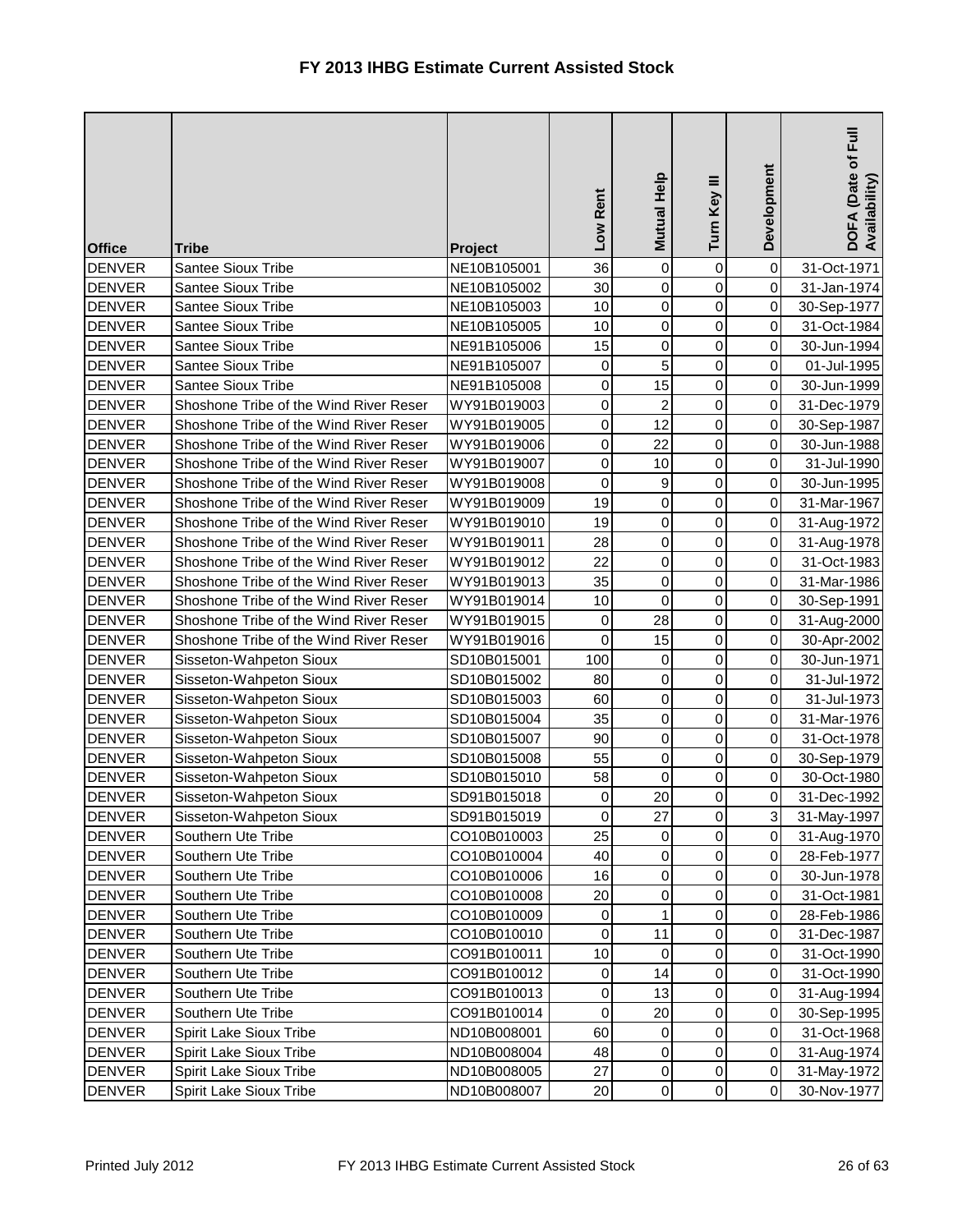| <b>Office</b> | <b>Tribe</b>                     | Project     | Low Rent     | Mutual Help    | Turn Key III        | Development  | $E_{\rm{H}}$<br>DOFA (Date of I<br>Availability) |
|---------------|----------------------------------|-------------|--------------|----------------|---------------------|--------------|--------------------------------------------------|
| <b>DENVER</b> | Spirit Lake Sioux Tribe          | ND10B008008 | 50           | $\overline{0}$ | 0                   | $\mathbf 0$  | 31-Aug-1979                                      |
| <b>DENVER</b> | Spirit Lake Sioux Tribe          | ND10B008009 | 50           | $\overline{0}$ | 0                   | $\mathbf 0$  | 30-Jun-1981                                      |
| <b>DENVER</b> | Spirit Lake Sioux Tribe          | ND10B008010 | 14           | $\overline{0}$ | $\pmb{0}$           | $\pmb{0}$    | 31-Jan-1985                                      |
| <b>DENVER</b> | Spirit Lake Sioux Tribe          | ND10B008011 | 14           | $\overline{0}$ | $\mathbf 0$         | $\mathbf 0$  | 31-Jan-1985                                      |
| <b>DENVER</b> | Spirit Lake Sioux Tribe          | ND10B008012 | 25           | 0              | $\mathbf 0$         | 0            | 31-Jul-1987                                      |
| <b>DENVER</b> | Spirit Lake Sioux Tribe          | ND10B008013 | $\mathbf 0$  | 40             | 0                   | $\mathbf 0$  | 31-Aug-1987                                      |
| <b>DENVER</b> | Spirit Lake Sioux Tribe          | ND91B008014 | 20           | $\overline{0}$ | 0                   | $\pmb{0}$    | 31-Jan-1993                                      |
| <b>DENVER</b> | Spirit Lake Sioux Tribe          | ND91B008015 | $\pmb{0}$    | 14             | 0                   | $\mathbf{1}$ | 29-Sep-1997                                      |
| <b>DENVER</b> | <b>Standing Rock Sioux</b>       | SD10B006001 | 56           | $\overline{0}$ | $\mathbf 0$         | $\pmb{0}$    | 31-Jan-1965                                      |
| <b>DENVER</b> | <b>Standing Rock Sioux</b>       | SD10B006002 | 109          | $\overline{0}$ | $\mathbf 0$         | 0            | 31-Aug-1971                                      |
| <b>DENVER</b> | <b>Standing Rock Sioux</b>       | SD10B006003 | 10           | $\overline{0}$ | 0                   | $\mathbf 0$  | 31-Aug-1974                                      |
| <b>DENVER</b> | <b>Standing Rock Sioux</b>       | SD10B006005 | 85           | $\overline{0}$ | 0                   | $\mathbf 0$  | 30-Nov-1974                                      |
| <b>DENVER</b> | <b>Standing Rock Sioux</b>       | SD10B006007 | 64           | $\overline{0}$ | 0                   | $\pmb{0}$    | 31-Dec-1975                                      |
| <b>DENVER</b> | <b>Standing Rock Sioux</b>       | SD10B006008 | 84           | $\overline{0}$ | $\mathbf 0$         | $\pmb{0}$    | 30-Sep-1973                                      |
| <b>DENVER</b> | <b>Standing Rock Sioux</b>       | SD10B006009 | 10           | $\overline{0}$ | 0                   | 0            | 28-Feb-1977                                      |
| <b>DENVER</b> | <b>Standing Rock Sioux</b>       | SD10B006012 | 50           | $\overline{0}$ | 0                   | $\mathbf 0$  | 31-May-1979                                      |
| <b>DENVER</b> | <b>Standing Rock Sioux</b>       | SD10B006013 | 15           | $\overline{0}$ | 0                   | $\mathbf 0$  | 30-Oct-1981                                      |
| <b>DENVER</b> | <b>Standing Rock Sioux</b>       | SD10B006014 | 19           | $\overline{0}$ | 0                   | 0            | 31-Dec-1980                                      |
| <b>DENVER</b> | <b>Standing Rock Sioux</b>       | SD10B006016 | 5            | $\overline{0}$ | $\mathbf 0$         | $\mathbf 0$  | 30-Jun-1985                                      |
| <b>DENVER</b> | <b>Standing Rock Sioux</b>       | SD10B006021 | 39           | $\overline{0}$ | 0                   | 0            | 30-Sep-1986                                      |
| <b>DENVER</b> | <b>Standing Rock Sioux</b>       | SD10B006022 | 26           | 0              | 0                   | $\mathbf 0$  | 31-Jul-1987                                      |
| <b>DENVER</b> | <b>Standing Rock Sioux</b>       | SD10B006023 | $\pmb{0}$    | 38             | 0                   | $\mathbf 0$  | 29-Feb-1988                                      |
| <b>DENVER</b> | <b>Standing Rock Sioux</b>       | SD91B006024 | 0            | 28             | 0                   | $\mbox{O}$   | 31-Dec-1990                                      |
| <b>DENVER</b> | <b>Standing Rock Sioux</b>       | SD91B006025 | $\pmb{0}$    | 20             | 0                   | $\mathbf 0$  | 31-Mar-1995                                      |
| <b>DENVER</b> | <b>Standing Rock Sioux</b>       | SD91B006026 | $\pmb{0}$    | 40             | 0                   | 0            | 31-Dec-1999                                      |
| <b>DENVER</b> | <b>Standing Rock Sioux</b>       | SD91B006028 | $\mathbf 0$  | 0              | 0                   | 24           |                                                  |
| <b>DENVER</b> | <b>Standing Rock Sioux</b>       | SD91B006029 | 24           | $\overline{0}$ | 0                   | $\pmb{0}$    | 31-Oct-1997                                      |
| <b>DENVER</b> | <b>Standing Rock Sioux</b>       | SD91B006030 | $\pmb{0}$    | 20             | $\pmb{0}$           | $\pmb{0}$    | 31-Dec-1999                                      |
| <b>DENVER</b> | <b>Standing Rock Sioux</b>       | SD91B006031 | $\mathbf{1}$ | $\overline{0}$ | $\overline{0}$      | $\mathbf 0$  | 31-Jan-1997                                      |
| <b>DENVER</b> | <b>Standing Rock Sioux</b>       | SD91B006032 | 0            | 40             | 0                   | 0            | 31-Dec-1997                                      |
| <b>DENVER</b> | <b>Standing Rock Sioux</b>       | SD91B006033 | $\pmb{0}$    | 19             | 0                   | $\mbox{O}$   | 30-Mar-1999                                      |
| <b>DENVER</b> | <b>Standing Rock Sioux</b>       | SD91B006034 | 0            | 0              | 0                   | 6            |                                                  |
| <b>DENVER</b> | <b>Standing Rock Sioux</b>       | SD91B006035 | 0            | 17             | 0                   | 16           | 30-Jun-1999                                      |
| <b>DENVER</b> | <b>Standing Rock Sioux</b>       | SD91B006036 | 0            | $\overline{0}$ | 0                   | 33           |                                                  |
| <b>DENVER</b> | Turtle Mountain Band of Chippewa | ND10B006001 | 57           | $\overline{0}$ | 0                   | 0            | 31-Aug-1967                                      |
| <b>DENVER</b> | Turtle Mountain Band of Chippewa | ND10B006002 | 40           | $\overline{0}$ | 0                   | 0            | 31-Oct-1967                                      |
| <b>DENVER</b> | Turtle Mountain Band of Chippewa | ND10B006003 | 28           | $\overline{0}$ | 0                   | 0            | 31-Dec-1968                                      |
| <b>DENVER</b> | Turtle Mountain Band of Chippewa | ND10B006006 | 70           | $\overline{0}$ | 0                   | 0            | 30-Nov-1974                                      |
| <b>DENVER</b> | Turtle Mountain Band of Chippewa | ND10B006008 | 47           | 1              | 0                   | 0            | 30-Apr-1977                                      |
| <b>DENVER</b> | Turtle Mountain Band of Chippewa | ND10B006010 | 49           | $\overline{0}$ | 0                   | 0            | 30-Sep-1978                                      |
| <b>DENVER</b> | Turtle Mountain Band of Chippewa | ND10B006012 | 41           | 0              | 0                   | $\,0\,$      | 31-Mar-1980                                      |
| <b>DENVER</b> | Turtle Mountain Band of Chippewa | ND10B006013 | 50           | $\overline{0}$ | 0                   | $\pmb{0}$    | 31-Jul-1981                                      |
| <b>DENVER</b> | Turtle Mountain Band of Chippewa | ND10B006014 | 19           | $\overline{0}$ | $\mathsf{O}\xspace$ | $\pmb{0}$    | 30-Apr-1982                                      |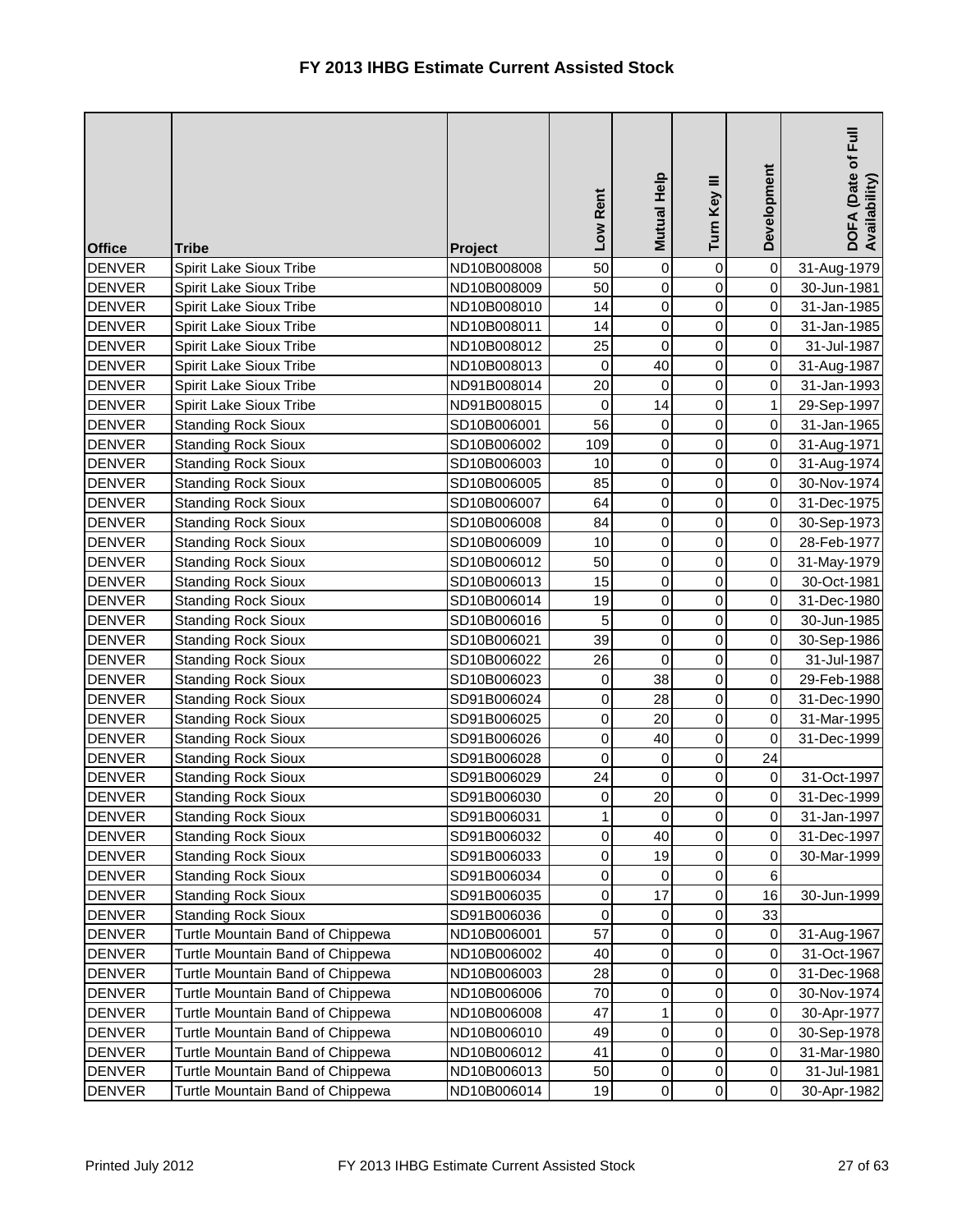| <b>Office</b> | <b>Tribe</b>                     | Project     | Low Rent                | Mutual Help    | Turn Key III        | Development  | DOFA (Date of Full<br>Availability) |
|---------------|----------------------------------|-------------|-------------------------|----------------|---------------------|--------------|-------------------------------------|
| <b>DENVER</b> | Turtle Mountain Band of Chippewa | ND10B006015 | 30                      | 0              | 0                   | $\mathbf 0$  | 31-Dec-1983                         |
| <b>DENVER</b> | Turtle Mountain Band of Chippewa | ND10B006017 | 72                      | $\overline{0}$ | $\mathbf 0$         | $\mathbf 0$  | 30-Sep-1983                         |
| <b>DENVER</b> | Turtle Mountain Band of Chippewa | ND10B006022 | 37                      | 0              | $\mathbf 0$         | 0            | 30-Sep-1985                         |
| <b>DENVER</b> | Turtle Mountain Band of Chippewa | ND10B006023 | $\mathbf 0$             | $\mathbf{1}$   | $\mathbf 0$         | $\mathsf 0$  | 30-Jun-1986                         |
| <b>DENVER</b> | Turtle Mountain Band of Chippewa | ND10B006024 | 24                      | 0              | 0                   | 0            | 31-Oct-1986                         |
| <b>DENVER</b> | Turtle Mountain Band of Chippewa | ND10B006027 | 0                       | $\overline{7}$ | $\mathbf 0$         | $\mathsf 0$  | 31-Oct-1987                         |
| <b>DENVER</b> | Turtle Mountain Band of Chippewa | ND10B006028 | 88                      | $\overline{0}$ | 0                   | 0            | 31-Dec-1987                         |
| <b>DENVER</b> | Turtle Mountain Band of Chippewa | ND10B006030 | $\mathbf 0$             | 5 <sup>1</sup> | 0                   | 0            | 30-Sep-1987                         |
| <b>DENVER</b> | Turtle Mountain Band of Chippewa | ND10B006031 | 40                      | $\mathbf 0$    | $\mathbf 0$         | 0            | 31-Jan-1989                         |
| <b>DENVER</b> | Turtle Mountain Band of Chippewa | ND10B006032 | 0                       | 28             | $\mathbf 0$         | 0            | 31-Mar-1989                         |
| <b>DENVER</b> | Turtle Mountain Band of Chippewa | ND10B006034 | 0                       | 3              | $\mathbf 0$         | $\mathsf 0$  | 30-Apr-1982                         |
| <b>DENVER</b> | Turtle Mountain Band of Chippewa | ND10B042001 | $\overline{\mathbf{c}}$ | $\overline{0}$ | $\mathbf 0$         | $\mathbf 0$  | 30-Sep-1976                         |
| <b>DENVER</b> | Turtle Mountain Band of Chippewa | ND10B042003 | 4                       | 0              | $\mathbf 0$         | $\,0\,$      | 30-Jun-1977                         |
| <b>DENVER</b> | Turtle Mountain Band of Chippewa | ND10B042004 | 0                       | $\mathbf{1}$   | $\mathbf 0$         | $\mathsf 0$  | 30-Jun-1977                         |
| <b>DENVER</b> | Turtle Mountain Band of Chippewa | ND10B068001 | 7                       | 0              | 0                   | 0            | 31-Jul-1980                         |
| <b>DENVER</b> | Turtle Mountain Band of Chippewa | ND10B068002 | 0                       | $\mathbf{1}$   | $\mathbf 0$         | $\mathsf 0$  | 31-Jul-1980                         |
| <b>DENVER</b> | Turtle Mountain Band of Chippewa | ND10B068003 | 10                      | $\overline{0}$ | $\mathbf 0$         | 0            | 31-Jul-1980                         |
| <b>DENVER</b> | Turtle Mountain Band of Chippewa | ND10B068004 | $\boldsymbol{0}$        | 1              | 0                   | 0            | 31-Jul-1980                         |
| <b>DENVER</b> | Turtle Mountain Band of Chippewa | ND10B068005 | 5                       | 0              | $\mathbf 0$         | $\mathsf 0$  | 30-Sep-1981                         |
| <b>DENVER</b> | Turtle Mountain Band of Chippewa | ND10B068006 | $\mathbf 0$             | $\mathbf{1}$   | $\mathbf 0$         | 0            | 31-Dec-1981                         |
| <b>DENVER</b> | Turtle Mountain Band of Chippewa | ND10B068007 | 20                      | 0              | $\mathbf 0$         | $\mathsf 0$  | 28-Feb-1985                         |
| <b>DENVER</b> | Turtle Mountain Band of Chippewa | ND10B068008 | 0                       | $\mathbf{1}$   | $\mathbf 0$         | $\mathbf 0$  | 31-Mar-1985                         |
| <b>DENVER</b> | Turtle Mountain Band of Chippewa | ND91B006033 | $\boldsymbol{0}$        | 38             | $\boldsymbol{0}$    | 0            | 30-Nov-1989                         |
| <b>DENVER</b> | Turtle Mountain Band of Chippewa | ND91B006035 | $\mathbf 0$             | 1              | $\mathbf 0$         | 0            | 31-May-1994                         |
| <b>DENVER</b> | Turtle Mountain Band of Chippewa | ND91B006036 | 17                      | 0              | 0                   | 0            | 30-Sep-1993                         |
| <b>DENVER</b> | Turtle Mountain Band of Chippewa | ND91B006038 | 30                      | 0              | $\mathbf 0$         | $\mathsf 0$  | 31-May-1996                         |
| <b>DENVER</b> | Turtle Mountain Band of Chippewa | ND91B006041 | 1                       | 9              | 0                   | 0            | 30-Sep-1978                         |
| <b>DENVER</b> | Turtle Mountain Band of Chippewa | ND91B006042 | 5                       | $\overline{0}$ | 0                   | 0            | 31-Jul-1997                         |
| <b>DENVER</b> | Turtle Mountain Band of Chippewa | ND91B006043 | 0                       | 1              | $\overline{0}$      | $\mathbf 0$  | 31-Aug-1995                         |
| <b>DENVER</b> | Turtle Mountain Band of Chippewa | ND91B006044 | 1                       | $\mathbf{1}$   | 0                   | 0            | 31-May-1996                         |
| <b>DENVER</b> | Turtle Mountain Band of Chippewa | ND91B006045 | $\boldsymbol{0}$        | 16             | 0                   | $\mathbf{1}$ | 30-Jun-2001                         |
| <b>DENVER</b> | Turtle Mountain Band of Chippewa | ND91B006046 | 3                       | 0              | 0                   | $\mbox{O}$   | 31-May-1996                         |
| <b>DENVER</b> | Uintah & Ouray Ute Indian Tribe  | UT10B001006 | 40                      | $\overline{0}$ | 0                   | $\mathbf 0$  | 30-Nov-1974                         |
| <b>DENVER</b> | Uintah & Ouray Ute Indian Tribe  | UT10B001008 | 30                      | $\overline{0}$ | 0                   | 0            | 30-Sep-1978                         |
| <b>DENVER</b> | Uintah & Ouray Ute Indian Tribe  | UT10B001010 | 20                      | 0              | 0                   | 0            | 30-Sep-1982                         |
| <b>DENVER</b> | Uintah & Ouray Ute Indian Tribe  | UT10B001012 | 0                       | 3              | 0                   | $\pmb{0}$    | 30-Apr-1985                         |
| <b>DENVER</b> | Uintah & Ouray Ute Indian Tribe  | UT91B001015 | 0                       | 24             | 0                   | $\mathbf 0$  | 31-Jul-1990                         |
| <b>DENVER</b> | Uintah & Ouray Ute Indian Tribe  | UT91B001016 | 19                      | $\overline{0}$ | 0                   | $\pmb{0}$    | 30-Sep-1995                         |
| <b>DENVER</b> | Uintah & Ouray Ute Indian Tribe  | UT91B001017 | $\mathbf 0$             | 14             | 0                   | 0            | 31-Dec-1995                         |
| <b>DENVER</b> | Utah Paiute Tribe                | UT10B010005 | 0                       | $\mathbf{2}$   | 0                   | 0            | 31-Dec-1980                         |
| <b>DENVER</b> | Utah Paiute Tribe                | UT10B010006 | 24                      | $\overline{0}$ | 0                   | $\mbox{O}$   | 31-Dec-1988                         |
| <b>DENVER</b> | Utah Paiute Tribe                | UT91B010007 | 32                      | $\overline{0}$ | 0                   | $\pmb{0}$    | 31-Jul-1988                         |
| <b>DENVER</b> | Utah Paiute Tribe                | UT91B010008 | 20                      | $\overline{0}$ | $\mathsf{O}\xspace$ | $\pmb{0}$    | 30-Nov-1992                         |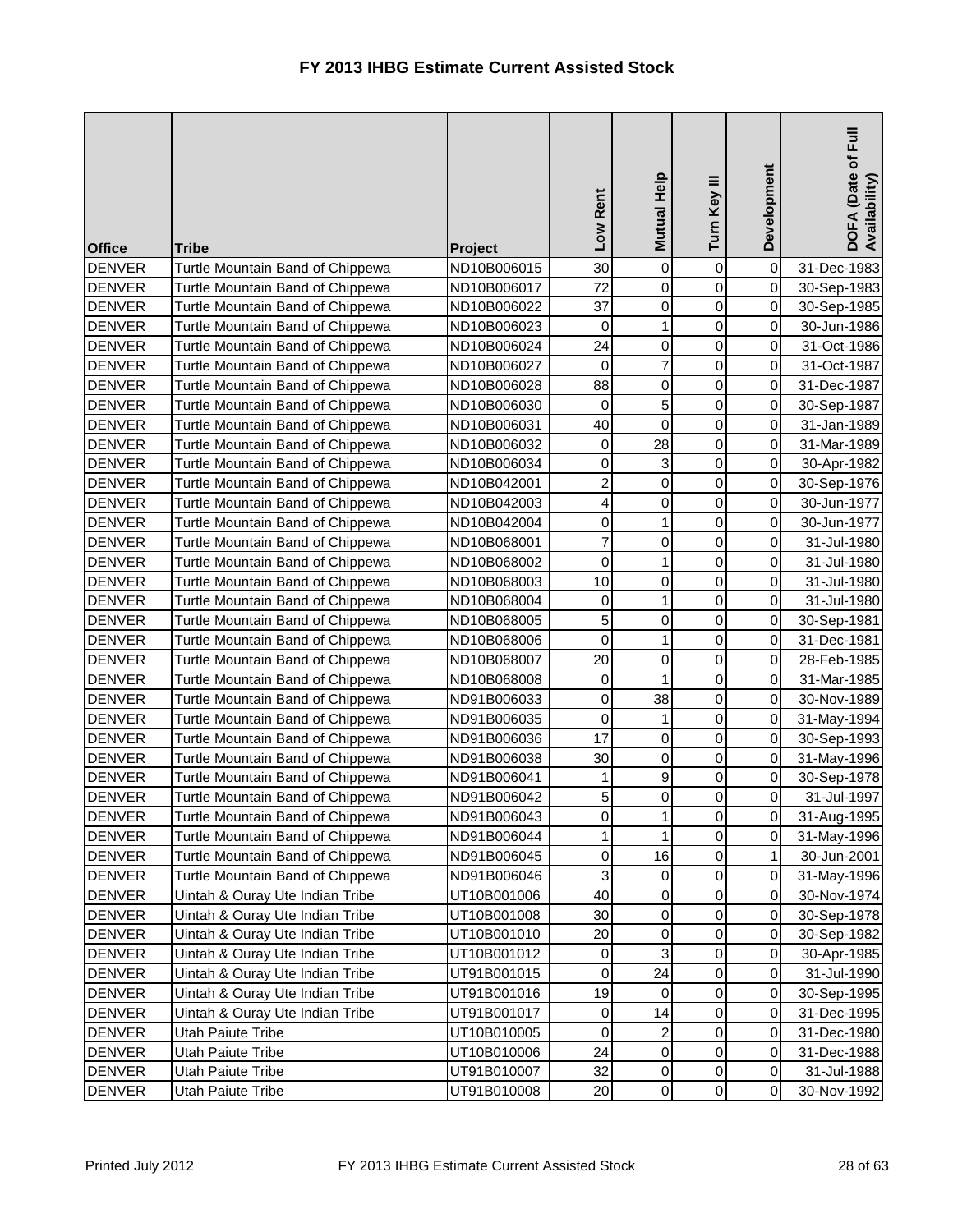| <b>Office</b> | <b>Tribe</b>              | Project     | Low Rent       | Mutual Help    | Turn Key III    | Development    | $E_{\rm HI}$<br>DOFA (Date of F<br>Availability) |
|---------------|---------------------------|-------------|----------------|----------------|-----------------|----------------|--------------------------------------------------|
| <b>DENVER</b> | Utah Paiute Tribe         | UT91B010010 | 18             | $\overline{0}$ | 0               | $\mathbf 0$    | 30-Sep-1993                                      |
| <b>DENVER</b> | Utah Paiute Tribe         | UT91B010011 | 14             | $\overline{0}$ | 0               | $\mathbf 0$    | 30-Sep-1995                                      |
| <b>DENVER</b> | Utah Paiute Tribe         | UT91B010012 | 13             | $\overline{0}$ | $\mathbf 0$     | 0              | 01-Dec-1996                                      |
| <b>DENVER</b> | Utah Paiute Tribe         | UT91B010013 | 1              | $\overline{0}$ | $\pmb{0}$       | $\mathsf 0$    | 31-Dec-1980                                      |
| <b>DENVER</b> | Utah Paiute Tribe         | UT91B010015 | 1              | $\overline{0}$ | 0               | $\pmb{0}$      | 31-Oct-1976                                      |
| <b>DENVER</b> | Utah Paiute Tribe         | UT91B010017 | 5              | $\overline{0}$ | 0               | $\mathbf 0$    | 31-Oct-1999                                      |
| <b>DENVER</b> | Utah Paiute Tribe         | UT91B010017 | 11             | $\overline{0}$ | 0               | $\mathbf 0$    | 30-Sep-1997                                      |
| <b>DENVER</b> | Utah Paiute Tribe         | UT91B010020 | 1              | $\overline{0}$ | 0               | $\pmb{0}$      | 31-Jul-1988                                      |
| <b>DENVER</b> | Utah Paiute Tribe         | UT91B010021 | 20             | $\overline{0}$ | 0               | $\mathbf 0$    | 30-Sep-2002                                      |
| <b>DENVER</b> | Ute Mountain Tribe        | CO10B047003 | 16             | $\overline{0}$ | 0               | $\pmb{0}$      | 31-Oct-1978                                      |
| <b>DENVER</b> | Ute Mountain Tribe        | CO10B047004 | 15             | $\overline{0}$ | 0               | $\pmb{0}$      | 30-Jun-1979                                      |
| <b>DENVER</b> | Ute Mountain Tribe        | CO10B047007 | $\pmb{0}$      | 10             | 0               | $\mathbf 0$    | 30-Nov-1987                                      |
| <b>DENVER</b> | Ute Mountain Tribe        | CO91B047008 | $\mathbf 0$    | $\bf{8}$       | 0               | 0              | 30-Jun-1989                                      |
| <b>DENVER</b> | Ute Mountain Tribe        | CO91B047009 | 10             | $\overline{0}$ | $\pmb{0}$       | 0              | 31-Jul-1990                                      |
| <b>DENVER</b> | Ute Mountain Tribe        | CO91B047010 | 20             | $\overline{0}$ | 0               | $\pmb{0}$      | 31-Jul-1990                                      |
| <b>DENVER</b> | Ute Mountain Tribe        | CO91B047011 | $\mathbf 0$    | $\overline{7}$ | 0               | $\mathbf 0$    | 31-Oct-1991                                      |
| <b>DENVER</b> | Ute Mountain Tribe        | CO91B047012 | 16             | $\overline{0}$ | $\mathbf 0$     | $\pmb{0}$      | 31-Oct-1991                                      |
| <b>DENVER</b> | <b>Ute Mountain Tribe</b> | CO91B047013 | 20             | $\overline{0}$ | 0               | 0              | 31-Dec-1992                                      |
| DENVER        | Ute Mountain Tribe        | CO91B047014 | 20             | $\overline{0}$ | 0               | $\mathbf 0$    | 30-Nov-1993                                      |
| <b>DENVER</b> | Ute Mountain Tribe        | CO91B047015 | $\pmb{0}$      | $\bf{8}$       | 0               | 0              | 30-Nov-1993                                      |
| <b>DENVER</b> | Ute Mountain Tribe        | CO91B047016 | 13             | $\overline{0}$ | 0               | $\pmb{0}$      | 30-Nov-1994                                      |
| <b>DENVER</b> | Ute Mountain Tribe        | CO91B047017 | 20             | $\overline{0}$ | 0               | $\mathsf 0$    | 31-Jul-1996                                      |
| <b>DENVER</b> | Winnebago Tribe           | NE10B045001 | 30             | $\overline{0}$ | 0               | 0              | 28-Feb-1966                                      |
| <b>DENVER</b> | Winnebago Tribe           | NE10B045003 | 77             | $\overline{0}$ | $\mathbf 0$     | $\mathbf 0$    | 31-Jan-1974                                      |
| <b>DENVER</b> | Winnebago Tribe           | NE10B045007 | $\mathbf 0$    | 3              | 0               | $\pmb{0}$      | 31-Jan-1980                                      |
| <b>DENVER</b> | Winnebago Tribe           | NE10B045008 | 35             | $\overline{0}$ | 0               | $\mathbf 0$    | 31-Aug-1980                                      |
| <b>DENVER</b> | Winnebago Tribe           | NE10B045009 | $\mathbf 0$    | 20             | 0               | $\pmb{0}$      | 30-Jun-1987                                      |
| <b>DENVER</b> | Winnebago Tribe           | NE10B045011 | 21             | $\overline{0}$ | 0               | 0              | 31-May-1989                                      |
| <b>DENVER</b> | Winnebago Tribe           | NE91B045012 | $\pmb{0}$      | 10             | $\overline{0}$  | $\overline{0}$ | 31-Jul-1991                                      |
| <b>DENVER</b> | Winnebago Tribe           | NE91B045013 | $\overline{7}$ | 0              | 0               | $\mathbf 0$    | 31-Jan-1991                                      |
| <b>DENVER</b> | Winnebago Tribe           | NE91B045015 | 15             | $\overline{0}$ | 0               | $\pmb{0}$      | 31-Jan-1999                                      |
| <b>DENVER</b> | <b>Yankton Sioux</b>      | SD10B012001 | 100            | $\overline{0}$ | 0               | $\mathbf 0$    | 31-Dec-1971                                      |
| <b>DENVER</b> | <b>Yankton Sioux</b>      | SD10B012002 | 30             | $\overline{0}$ | 0               | $\mathbf 0$    | 31-Jul-1976                                      |
| <b>DENVER</b> | Yankton Sioux             | SD10B012004 | 21             | $\overline{0}$ | 0               | $\pmb{0}$      | 30-Sep-1979                                      |
| <b>DENVER</b> | Yankton Sioux             | SD10B012007 | 24             | $\overline{0}$ | 0               | $\mathbf 0$    | 31-Dec-1980                                      |
| <b>DENVER</b> | <b>Yankton Sioux</b>      | SD10B012008 | 17             | $\overline{0}$ | 0               | $\pmb{0}$      | 31-Jul-1981                                      |
| <b>DENVER</b> | <b>Yankton Sioux</b>      | SD91B012013 | 18             | $\overline{0}$ | 0               | $\mathbf 0$    | 31-Mar-1993                                      |
| <b>DENVER</b> | <b>Yankton Sioux</b>      | SD91B012014 | 18             | $\overline{0}$ | 0               | $\mathbf 0$    | 31-Jul-1994                                      |
| <b>DENVER</b> | <b>Yankton Sioux</b>      | SD91B012015 | 0              | 20             | 0               | $\mathbf 0$    | 28-Feb-1995                                      |
| <b>DENVER</b> | Yankton Sioux             | SD91B012016 | 0              | 27             | 0               | 0              | 08-Sep-1997                                      |
| <b>DENVER</b> | Yankton Sioux             | SD91B012017 | 23             | $\overline{0}$ | 0               | $\mathbf 0$    | 10-Nov-1997                                      |
| <b>DENVER</b> | Yankton Sioux             | SD91B012018 | $\pmb{0}$      | 1              | 0               | 0              | 08-Sep-1997                                      |
| <b>DENVER</b> | <b>TOTAL</b>              |             | 9,881          | 2,365          | $5\phantom{.0}$ | 90             |                                                  |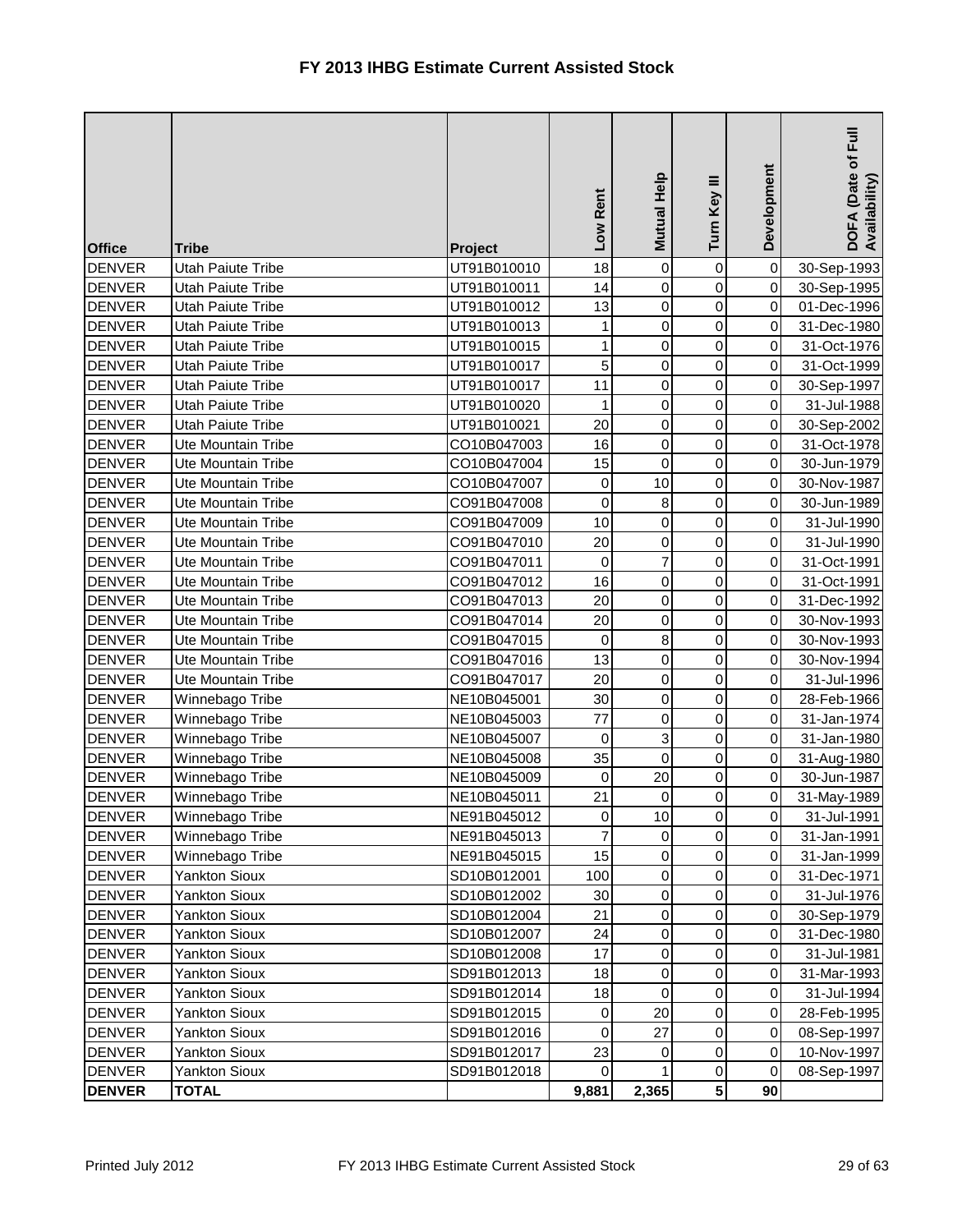| <b>Office</b>        | <b>Tribe</b>               | Project     | Low Rent         | Mutual Help    | Turn Key III   | Development | Ful<br>DOFA (Date of I<br>Availability) |
|----------------------|----------------------------|-------------|------------------|----------------|----------------|-------------|-----------------------------------------|
| <b>OKLAHOMA</b>      | Absentee-Shawnee           | OK56B091011 | $\pmb{0}$        | 6              | 0              | $\mathbf 0$ | 31-Mar-1982                             |
|                      | OKLAHOMA Absentee-Shawnee  | OK56B091012 | 25               | $\overline{0}$ | 0              | $\mathbf 0$ | 30-Jun-1981                             |
|                      | OKLAHOMA Absentee-Shawnee  | OK56B091013 | $\pmb{0}$        | 14             | 0              | $\mathbf 0$ | 31-Oct-1981                             |
|                      | OKLAHOMA Absentee-Shawnee  | OK56B091015 | 25               | $\overline{0}$ | 0              | $\mathbf 0$ | 30-Apr-1982                             |
|                      | OKLAHOMA Absentee-Shawnee  | OK95B091006 | 73               | 0              | 0              | 0           | 31-Mar-1979                             |
|                      | OKLAHOMA Absentee-Shawnee  | OK95B091007 | $\pmb{0}$        | $\overline{a}$ | 0              | $\mathbf 0$ | 30-Oct-1979                             |
|                      | OKLAHOMA Absentee-Shawnee  | OK95B091008 | $\pmb{0}$        | 12             | 0              | $\pmb{0}$   | 30-Sep-1982                             |
|                      | OKLAHOMA Absentee-Shawnee  | OK95B091009 | $\pmb{0}$        | 5 <sup>1</sup> | 0              | $\pmb{0}$   | 31-Dec-1980                             |
|                      | OKLAHOMA Absentee-Shawnee  | OK95B091010 | 25               | $\overline{0}$ | $\mathbf 0$    | $\pmb{0}$   | 30-Sep-1979                             |
|                      | OKLAHOMA Absentee-Shawnee  | OK95B091014 | 25               | 0              | 0              | $\pmb{0}$   | 31-Aug-1982                             |
|                      | OKLAHOMA Absentee-Shawnee  | OK95B091016 | $\boldsymbol{0}$ | 12             | 0              | $\mathbf 0$ | 31-Mar-1984                             |
|                      | OKLAHOMA Absentee-Shawnee  | OK95B091017 | 0                | $\bf{8}$       | 0              | $\mathbf 0$ | 30-Jun-1984                             |
|                      | OKLAHOMA Absentee-Shawnee  | OK95B091019 | $\boldsymbol{0}$ | $6 \mid$       | 0              | $\pmb{0}$   | 30-Nov-1984                             |
|                      | OKLAHOMA Absentee-Shawnee  | OK95B091020 | 0                | $\mathbf{2}$   | 0              | 0           | 31-Jul-1984                             |
|                      | OKLAHOMA Absentee-Shawnee  | OK95B091021 | $\mathbf 0$      | $\overline{7}$ | 0              | $\pmb{0}$   | 30-Sep-1987                             |
|                      | OKLAHOMA Absentee-Shawnee  | OK95B091024 | 0                | 10             | 0              | $\mathbf 0$ | 31-May-1987                             |
|                      | OKLAHOMA Absentee-Shawnee  | OK95B091025 | 0                | $\bf{8}$       | 0              | $\mathbf 0$ | 31-Mar-1989                             |
|                      | OKLAHOMA Absentee-Shawnee  | OK95B091026 | $\pmb{0}$        | 10             | 0              | $\pmb{0}$   | 30-Nov-1989                             |
|                      | OKLAHOMA Absentee-Shawnee  | OK95B091027 | 0                | 5              | $\mathbf 0$    | $\mathbf 0$ | 31-Mar-1990                             |
|                      | OKLAHOMA Absentee-Shawnee  | OK95B091028 | $\pmb{0}$        | 5              | 0              | 0           | 31-Dec-1990                             |
|                      | OKLAHOMA Absentee-Shawnee  | OK95B091029 | 0                | 12             | 0              | $\mathsf 0$ | 31-Jul-1992                             |
|                      | OKLAHOMA Absentee-Shawnee  | OK95B091030 | 0                | 14             | 0              | $\pmb{0}$   | 31-Jul-1995                             |
|                      | OKLAHOMA Absentee-Shawnee  | OK95B091031 | 0                | 10             | 0              | $\pmb{0}$   | 31-Dec-1993                             |
|                      | OKLAHOMA Absentee-Shawnee  | OK95B091032 | 20               | $\overline{7}$ | 0              | 0           | 30-Nov-1995                             |
|                      | OKLAHOMA Absentee-Shawnee  | OK95B091033 | 0                | 11             | 0              | 0           | 30-Nov-1996                             |
|                      | OKLAHOMA Absentee-Shawnee  | OK95B091034 | 0                | 13             | 0              | $\mathsf 0$ | 31-Jan-1995                             |
|                      | OKLAHOMA Absentee-Shawnee  | OK95B091035 | 0                | 16             | 0              | $\pmb{0}$   | 31-Oct-1995                             |
|                      | OKLAHOMA Absentee-Shawnee  | OK95B091036 | 0                | 22             | 0              | 0           | 30-Jan-1999                             |
|                      | OKLAHOMA Absentee-Shawnee  | OK95B091037 | $\pmb{0}$        | 24             | $\overline{O}$ | $\mathbf 0$ | 31-Mar-2000                             |
|                      | OKLAHOMA Absentee-Shawnee  | OK95B091038 | 0                | 23             | 0              | $\pmb{0}$   | 30-Apr-1999                             |
|                      | OKLAHOMA Absentee-Shawnee  | OK95B091039 | 0                | 22             | 0              | $\pmb{0}$   | 30-Apr-2001                             |
|                      | OKLAHOMA Absentee-Shawnee  | OK95B091040 | 0                | 23             | 0              | $\pmb{0}$   | 30-Apr-1999                             |
|                      | OKLAHOMA Alabama-Coushatta | TX95B338005 | 0                | 10             | 0              | $\mathbf 0$ | 28-Feb-1993                             |
|                      | OKLAHOMA Alabama-Coushatta | TX95B338006 | 0                | 10             | 0              | $\mathbf 0$ | 30-Jun-1995                             |
|                      | OKLAHOMA Alabama-Coushatta | TX95B338007 | 0                | 30             | 0              | $\mathbf 0$ | 31-Dec-1998                             |
|                      | OKLAHOMA Apache Tribe      | OK95B128002 | $\pmb{0}$        | 19             | 0              | $\pmb{0}$   | 30-Apr-1991                             |
|                      | OKLAHOMA Apache Tribe      | OK95B128003 | 0                | 9              | 0              | $\mathbf 0$ | 30-Nov-1990                             |
|                      | OKLAHOMA Apache Tribe      | OK95B128004 | 0                | $\overline{9}$ | 0              | $\mathbf 0$ | 30-Nov-1991                             |
|                      | OKLAHOMA Apache Tribe      | OK95B128005 | 0                | 19             | 0              | $\mathbf 0$ | 30-Sep-1987                             |
|                      | OKLAHOMA Apache Tribe      | OK95B128006 | 0                | 20             | 0              | $\mathbf 0$ | 30-Sep-1994                             |
|                      | OKLAHOMA Apache Tribe      | OK95B128010 | 0                | 36             | 0              | $\pmb{0}$   | 31-Mar-1998                             |
|                      | OKLAHOMA Apache Tribe      | OK95B128011 | $\mathbf 0$      | 18             | 0              | $\pmb{0}$   | 30-Nov-1996                             |
| OKLAHOMA Caddo Tribe |                            | OK95B077002 | 20               | $\overline{0}$ | 0              | $\pmb{0}$   | 31-May-1972                             |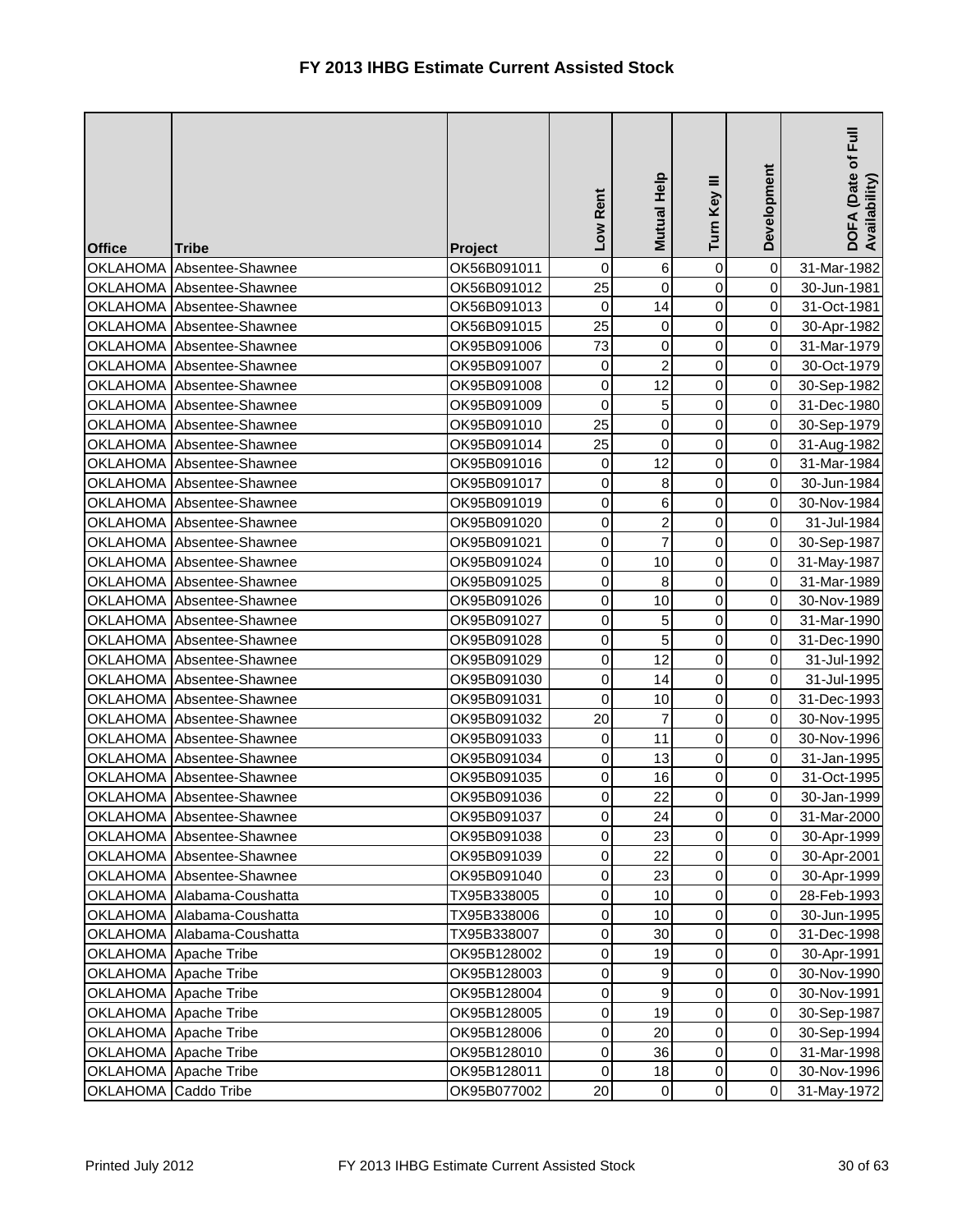| <b>Office</b>        | <b>Tribe</b>                    | Project     | Low Rent    | Mutual Help      | Turn Key III   | Development      | $\bar{E}$<br>DOFA (Date of F<br>Availability) |
|----------------------|---------------------------------|-------------|-------------|------------------|----------------|------------------|-----------------------------------------------|
| <b>OKLAHOMA</b>      | Caddo Tribe                     | OK95B077007 | $\pmb{0}$   | $\mathbf{1}$     | $\mathbf 0$    | $\pmb{0}$        | 31-Oct-1987                                   |
| OKLAHOMA Caddo Tribe |                                 | OK95B077008 | 0           | $\mathbf{1}$     | $\mathbf 0$    | $\mathbf 0$      | 31-Jan-1991                                   |
| OKLAHOMA Caddo Tribe |                                 | OK95B077010 | 0           | $\pmb{0}$        | $\pmb{0}$      | 9                |                                               |
|                      | OKLAHOMA Cherokee Nation        | OK56B045041 | 50          | $\mathbf 0$      | $\mathbf 0$    | $\mathbf 0$      | 31-Jul-1982                                   |
|                      | OKLAHOMA Cherokee Nation        | OK56B045047 | 32          | $\pmb{0}$        | $\pmb{0}$      | 0                | 31-Mar-1981                                   |
|                      | OKLAHOMA Cherokee Nation        | OK56B045048 | 40          | $\mathbf 0$      | $\pmb{0}$      | 0                | 31-Dec-1981                                   |
|                      | OKLAHOMA Cherokee Nation        | OK56B045050 | $\pmb{0}$   | $\boldsymbol{9}$ | $\pmb{0}$      | $\pmb{0}$        | 31-Mar-1983                                   |
|                      | OKLAHOMA Cherokee Nation        | OK56B045052 | 25          | $\pmb{0}$        | 0              | 0                | 30-Nov-1981                                   |
|                      | OKLAHOMA Cherokee Nation        | OK56B045054 | 50          | $\pmb{0}$        | 0              | 0                | 31-Jan-1983                                   |
|                      | OKLAHOMA Cherokee Nation        | OK56B045055 | 50          | $\pmb{0}$        | 0              | 0                | 31-Oct-1981                                   |
|                      | OKLAHOMA Cherokee Nation        | OK56B045056 | 0           | $\,6$            | $\mathsf 0$    | 0                | 31-Jan-1983                                   |
|                      | OKLAHOMA Cherokee Nation        | OK56B045057 | 0           | 4                | $\mathbf 0$    | $\pmb{0}$        | 31-Jan-1983                                   |
|                      | OKLAHOMA Cherokee Nation        | OK56B045058 | 0           | $\sqrt{5}$       | 0              | 0                | 30-Sep-1982                                   |
|                      | OKLAHOMA Cherokee Nation        | OK95B045001 | 24          | $\pmb{0}$        | 0              | $\pmb{0}$        | 30-Jun-1968                                   |
|                      | OKLAHOMA Cherokee Nation        | OK95B045002 | 16          | $\mathbf 0$      | $\pmb{0}$      | $\pmb{0}$        | 31-Aug-1969                                   |
|                      | OKLAHOMA Cherokee Nation        | OK95B045005 | 40          | $\mathbf 0$      | $\mathsf 0$    | $\mathbf 0$      | 30-Jun-1971                                   |
|                      | OKLAHOMA Cherokee Nation        | OK95B045016 | 80          | $\mathbf 0$      | $\pmb{0}$      | $\pmb{0}$        | 31-Aug-1972                                   |
|                      | OKLAHOMA Cherokee Nation        | OK95B045024 | 29          | $\pmb{0}$        | $\mathbf 0$    | 0                | 31-Jul-1974                                   |
|                      | OKLAHOMA Cherokee Nation        | OK95B045025 | 19          | $\mathbf 0$      | 0              | 0                | 30-Nov-1974                                   |
|                      | OKLAHOMA Cherokee Nation        | OK95B045026 | 19          | $\mathbf 0$      | $\pmb{0}$      | $\pmb{0}$        | 30-Nov-1974                                   |
|                      | OKLAHOMA Cherokee Nation        | OK95B045030 | 50          | $\mathbf 0$      | $\mathsf 0$    | $\mathbf 0$      | 30-Sep-1977                                   |
|                      | OKLAHOMA Cherokee Nation        | OK95B045032 | 20          | $\mathbf 0$      | $\mathbf 0$    | $\pmb{0}$        | 31-Jan-1978                                   |
|                      | OKLAHOMA Cherokee Nation        | OK95B045033 | $\mathbf 0$ | 5                | 0              | $\boldsymbol{0}$ | 31-Dec-1977                                   |
|                      | OKLAHOMA Cherokee Nation        | OK95B045034 | 0           | $\mathbf{1}$     | 0              | 0                | 31-Dec-1979                                   |
|                      | OKLAHOMA Cherokee Nation        | OK95B045035 | 50          | $\pmb{0}$        | $\pmb{0}$      | 0                | 30-Sep-1977                                   |
|                      | OKLAHOMA Cherokee Nation        | OK95B045036 | 0           | $\mathbf{1}$     | $\pmb{0}$      | $\mathbf 0$      | 31-Dec-1979                                   |
|                      | OKLAHOMA Cherokee Nation        | OK95B045037 | 25          | $\pmb{0}$        | $\mathbf 0$    | $\mathbf 0$      | 31-Dec-1978                                   |
|                      | OKLAHOMA Cherokee Nation        | OK95B045038 | 25          | $\pmb{0}$        | 0              | 0                | 31-Dec-1979                                   |
|                      | OKLAHOMA Cherokee Nation        | OK95B045039 | 30          | $\overline{0}$   | $\overline{0}$ | $\mathbf 0$      | 31-Jan-1981                                   |
|                      | OKLAHOMA Cherokee Nation        | OK95B045040 | 46          | 0                | 0              | 0                | 31-Mar-1981                                   |
|                      | OKLAHOMA Cherokee Nation        | OK95B045042 | 25          | $\pmb{0}$        | $\mathbf 0$    | $\pmb{0}$        | 31-Oct-1980                                   |
|                      | OKLAHOMA Cherokee Nation        | OK95B045043 | 50          | $\mathbf 0$      | 0              | $\mathbf 0$      | 31-Aug-1980                                   |
|                      | <b>OKLAHOMA</b> Cherokee Nation | OK95B045044 | 49          | $\pmb{0}$        | 0              | $\mathbf 0$      | 30-Nov-1980                                   |
|                      | <b>OKLAHOMA</b> Cherokee Nation | OK95B045045 | 24          | $\mathbf 0$      | 0              | $\mathbf 0$      | 31-Aug-1980                                   |
|                      | OKLAHOMA Cherokee Nation        | OK95B045046 | 60          | $\mathbf 0$      | 0              | 0                | 31-Jan-1981                                   |
|                      | OKLAHOMA Cherokee Nation        | OK95B045049 | 0           | 4                | $\mathbf 0$    | $\mathbf 0$      | 31-Oct-1980                                   |
|                      | OKLAHOMA Cherokee Nation        | OK95B045053 | 0           | 22               | 0              | $\mathbf 0$      | 30-Sep-1981                                   |
|                      | OKLAHOMA Cherokee Nation        | OK95B045059 | 0           | 15               | 0              | 0                | 31-Oct-1984                                   |
| OKLAHOMA             | <b>Cherokee Nation</b>          | OK95B045060 | 0           | 4                | 0              | $\mathbf 0$      | 28-Feb-1986                                   |
|                      | OKLAHOMA Cherokee Nation        | OK95B045061 | 0           | 2                | 0              | $\mathbf 0$      | 30-Sep-1986                                   |
|                      | OKLAHOMA Cherokee Nation        | OK95B045062 | 0           | 4                | $\mathbf 0$    | $\pmb{0}$        | 30-Nov-1986                                   |
|                      | OKLAHOMA Cherokee Nation        | OK95B045063 | 0           | $\boldsymbol{2}$ | $\mathbf 0$    | 0                | 30-Sep-1986                                   |
|                      | OKLAHOMA Cherokee Nation        | OK95B045064 | 0           | 10               | $\pmb{0}$      | $\pmb{0}$        | 31-Oct-1987                                   |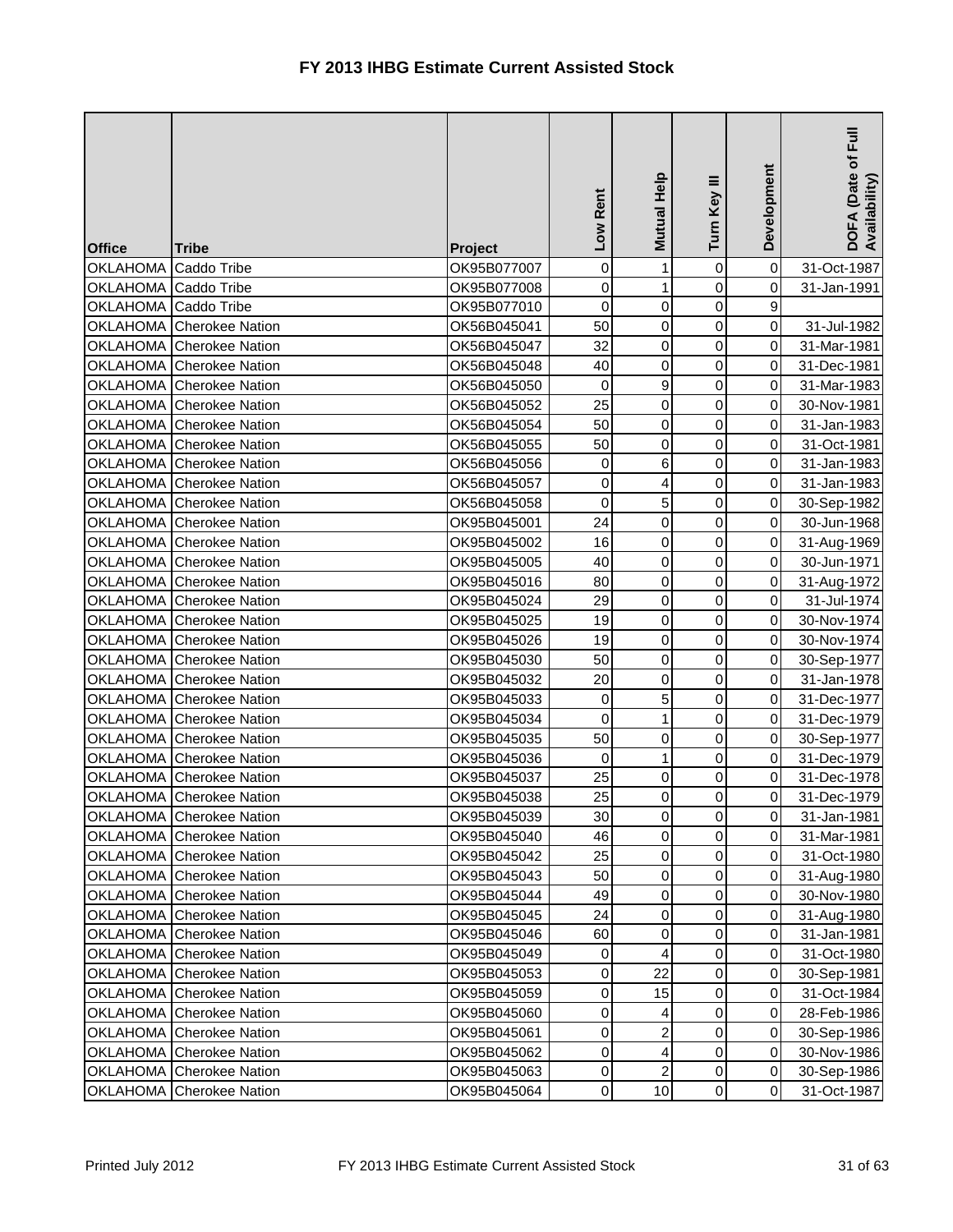| <b>Office</b>   | <b>Tribe</b>                     | Project     | Low Rent         | Mutual Help             | Turn Key III   | Development | $\bar{E}$<br>DOFA (Date of I<br>Availability) |
|-----------------|----------------------------------|-------------|------------------|-------------------------|----------------|-------------|-----------------------------------------------|
| <b>OKLAHOMA</b> | <b>Cherokee Nation</b>           | OK95B045065 | 0                | 3                       | 0              | $\mathbf 0$ | 31-Oct-1984                                   |
|                 | OKLAHOMA Cherokee Nation         | OK95B045066 | 0                | $\overline{7}$          | 0              | $\pmb{0}$   | 28-Feb-1987                                   |
|                 | OKLAHOMA Cherokee Nation         | OK95B045067 | $\pmb{0}$        | 12                      | 0              | $\pmb{0}$   | 29-Feb-1988                                   |
|                 | OKLAHOMA Cherokee Nation         | OK95B045068 | 0                | 15                      | 0              | $\pmb{0}$   | 31-Mar-1988                                   |
|                 | OKLAHOMA Cherokee Nation         | OK95B045069 | 0                | 5                       | 0              | 0           | 31-Mar-1988                                   |
|                 | OKLAHOMA Cherokee Nation         | OK95B045072 | 0                | 14                      | 0              | $\mathbf 0$ | 30-Sep-1988                                   |
|                 | OKLAHOMA Cherokee Nation         | OK95B045073 | $\pmb{0}$        | 15                      | 0              | $\mathbf 0$ | 30-Sep-1988                                   |
|                 | OKLAHOMA Cherokee Nation         | OK95B045074 | $\mathbf 0$      | $\overline{\mathbf{r}}$ | 0              | $\pmb{0}$   | 30-Sep-1988                                   |
| <b>OKLAHOMA</b> | <b>Cherokee Nation</b>           | OK95B045075 | $\boldsymbol{0}$ | 31                      | 0              | $\pmb{0}$   | 30-Sep-1989                                   |
| <b>OKLAHOMA</b> | <b>Cherokee Nation</b>           | OK95B045076 | 0                | 56                      | 0              | 0           | 30-Apr-1992                                   |
| <b>OKLAHOMA</b> | <b>Cherokee Nation</b>           | OK95B045077 | 0                | $\overline{a}$          | 0              | $\mathbf 0$ | 30-Apr-1990                                   |
| <b>OKLAHOMA</b> | <b>Cherokee Nation</b>           | OK95B045078 | 0                | 33                      | 0              | $\mathbf 0$ | 31-Dec-1993                                   |
|                 | OKLAHOMA Cherokee Nation         | OK95B045079 | 0                | 28                      | 0              | $\mathbf 0$ | 31-Oct-1993                                   |
| <b>OKLAHOMA</b> | <b>Cherokee Nation</b>           | OK95B045080 | 0                | 16                      | 0              | $\pmb{0}$   | 30-Apr-1994                                   |
|                 | OKLAHOMA Cherokee Nation         | OK95B045081 | 0                | 21                      | $\mathsf 0$    | 0           | 31-May-1994                                   |
|                 | OKLAHOMA Cherokee Nation         | OK95B045082 | 0                | 98                      | 0              | $\mathbf 0$ | 30-Apr-1995                                   |
|                 | OKLAHOMA Cherokee Nation         | OK95B045083 | 49               | $\overline{0}$          | 0              | $\pmb{0}$   | 30-Nov-1995                                   |
|                 | OKLAHOMA Cherokee Nation         | OK95B045085 | $\pmb{0}$        | 105                     | 0              | $\pmb{0}$   | 30-Apr-1996                                   |
| <b>OKLAHOMA</b> | <b>Cherokee Nation</b>           | OK95B045086 | $\boldsymbol{0}$ | 142                     | 0              | $\pmb{0}$   | 25-Mar-1998                                   |
| <b>OKLAHOMA</b> | <b>Cherokee Nation</b>           | OK95B045087 | 0                | 15                      | 0              | 0           | 31-Dec-1999                                   |
|                 | OKLAHOMA Cherokee Nation         | OK95B045088 | $\mathbf 0$      | 47                      | 0              | $\mathbf 0$ | 31-Dec-2000                                   |
|                 | OKLAHOMA Cherokee Nation         | OK95B144001 | 25               | $\overline{0}$          | 0              | $\mathbf 0$ | 30-Sep-1980                                   |
|                 | OKLAHOMA Cherokee Nation         | OK95B144002 | 0                | $\overline{7}$          | 0              | $\mathbf 0$ | 31-Jan-1981                                   |
| <b>OKLAHOMA</b> | <b>Cherokee Nation</b>           | OK95B144003 | $\mathbf 0$      | $\overline{4}$          | 0              | $\pmb{0}$   | 30-Apr-1990                                   |
|                 | OKLAHOMA Cherokee Nation         | OK95B144004 | 0                | 6                       | 0              | 0           | 31-Aug-1989                                   |
|                 | OKLAHOMA Cherokee Nation         | OK95B144006 | 0                | $\mathbf{1}$            | 0              | $\mathbf 0$ | 31-May-1990                                   |
|                 | OKLAHOMA Cherokee Nation         | OK95B144007 | 0                | $\overline{3}$          | 0              | $\pmb{0}$   | 30-Jun-1993                                   |
|                 | OKLAHOMA Cherokee Nation         | OK95B144008 | 0                | 8 <sup>1</sup>          | $\pmb{0}$      | 0           | 30-Sep-1993                                   |
|                 | OKLAHOMA Cherokee Nation         | OK95B144009 | 0                | 8 <sup>1</sup>          | $\overline{0}$ | $\mathbf 0$ | 30-Sep-1995                                   |
| <b>OKLAHOMA</b> | <b>Cherokee Nation</b>           | OK95B144010 | 0                | 11                      | 0              | 0           | 20-Jul-1997                                   |
|                 | OKLAHOMA Cherokee Nation         | OK95B144011 | 16               | 0                       | 0              | $\,0\,$     | 20-Nov-1997                                   |
|                 | OKLAHOMA Cherokee Nation         | OK95B144012 | 36               | 0                       | 0              | $\,0\,$     | 30-Sep-1998                                   |
|                 | OKLAHOMA Cheyenne-Arapaho Tribes | OK95B100001 | 0                | 11                      | 0              | 0           | 28-Feb-1975                                   |
| <b>OKLAHOMA</b> | Cheyenne-Arapaho Tribes          | OK95B100002 | 0                | 12                      | 0              | 0           | 28-Feb-1975                                   |
| <b>OKLAHOMA</b> | Cheyenne-Arapaho Tribes          | OK95B100003 | 0                | 69                      | 0              | 0           | 30-Sep-1979                                   |
|                 | OKLAHOMA Cheyenne-Arapaho Tribes | OK95B100004 | 0                | $\overline{7}$          | 0              | $\pmb{0}$   | 31-Jul-1981                                   |
|                 | OKLAHOMA Cheyenne-Arapaho Tribes | OK95B100005 | 0                | 23                      | 0              | 0           | 30-Oct-1987                                   |
|                 | OKLAHOMA Cheyenne-Arapaho Tribes | OK95B100006 | 0                | 25                      | 0              | 0           | 31-Aug-1989                                   |
| <b>OKLAHOMA</b> | Cheyenne-Arapaho Tribes          | OK95B100007 | 0                | 20                      | 0              | 0           | 30-Apr-1992                                   |
| <b>OKLAHOMA</b> | Cheyenne-Arapaho Tribes          | OK95B100008 | 0                | 9                       | 0              | $\pmb{0}$   | 31-Jul-1993                                   |
| <b>OKLAHOMA</b> | Cheyenne-Arapaho Tribes          | OK95B100009 | 0                | 10                      | 0              | $\,0\,$     | 13-May-1996                                   |
| OKLAHOMA        | Cheyenne-Arapaho Tribes          | OK95B100010 | 0                | 21                      | 0              | 0           | 30-Dec-1997                                   |
| OKLAHOMA        | Cheyenne-Arapaho Tribes          | OK95B100012 | $\pmb{0}$        | 30                      | 0              | $\,0\,$     | 28-Feb-1999                                   |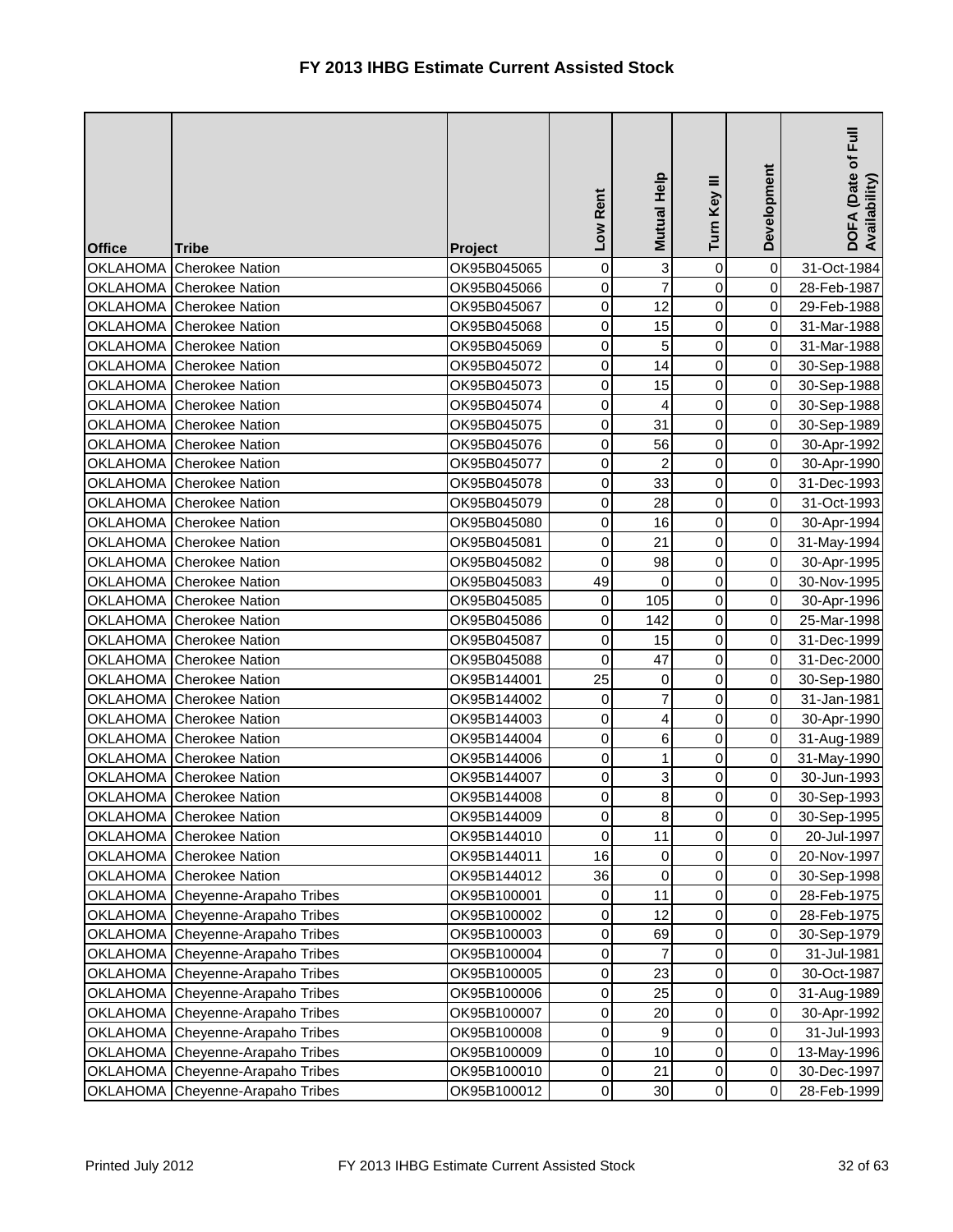| <b>Office</b>      | <b>Tribe</b> | Project     | Low Rent    | <b>Mutual Help</b>      | Ξ<br>Turn Key       | Development | E<br>DOFA (Date of I<br>Availability) |
|--------------------|--------------|-------------|-------------|-------------------------|---------------------|-------------|---------------------------------------|
| <b>OKLAHOMA</b>    | Chickasaw    | OK56B047041 | $\mathbf 0$ | $\overline{2}$          | 0                   | $\pmb{0}$   | 31-Oct-1982                           |
| <b>OKLAHOMA</b>    | Chickasaw    | OK56B047042 | 0           | $\overline{\mathbf{r}}$ | 0                   | $\mathbf 0$ | 30-Apr-1982                           |
| <b>OKLAHOMA</b>    | Chickasaw    | OK56B047044 | $\mathbf 0$ | $\mathbf{9}$            | 0                   | $\mathbf 0$ | 31-May-1985                           |
| <b>OKLAHOMA</b>    | Chickasaw    | OK56B047045 | 0           | 3                       | 0                   | 0           | 30-Sep-1984                           |
| OKLAHOMA Chickasaw |              | OK95B047002 | 24          | $\overline{0}$          | 0                   | 0           | 30-Nov-1970                           |
| <b>OKLAHOMA</b>    | Chickasaw    | OK95B047004 | 64          | $\overline{0}$          | 0                   | $\mathbf 0$ | 31-Dec-1971                           |
| <b>OKLAHOMA</b>    | Chickasaw    | OK95B047006 | 100         | $\overline{0}$          | $\mathsf 0$         | 0           | 31-Oct-1971                           |
| <b>OKLAHOMA</b>    | Chickasaw    | OK95B047008 | 97          | $\overline{0}$          | 0                   | 0           | 28-Feb-1975                           |
| <b>OKLAHOMA</b>    | Chickasaw    | OK95B047010 | 100         | $\overline{0}$          | 0                   | 0           | 28-Feb-1973                           |
| <b>OKLAHOMA</b>    | Chickasaw    | OK95B047011 | 25          | $\overline{0}$          | 0                   | 0           | 30-Jun-1973                           |
| <b>OKLAHOMA</b>    | Chickasaw    | OK95B047013 | 30          | $\overline{0}$          | 0                   | $\mathbf 0$ | 31-Oct-1972                           |
| <b>OKLAHOMA</b>    | Chickasaw    | OK95B047014 | 22          | $\mathbf 0$             | $\mathsf 0$         | 0           | 31-Oct-1972                           |
| <b>OKLAHOMA</b>    | Chickasaw    | OK95B047029 | 0           | $\mathbf{9}$            | 0                   | 0           | 31-Dec-1980                           |
| <b>OKLAHOMA</b>    | Chickasaw    | OK95B047031 | 0           | $\mathbf{1}$            | 0                   | 0           | 28-Feb-1979                           |
| <b>OKLAHOMA</b>    | Chickasaw    | OK95B047032 | 0           | $\mathbf{1}$            | 0                   | $\pmb{0}$   | 31-Aug-1979                           |
| <b>OKLAHOMA</b>    | Chickasaw    | OK95B047033 | 40          | $\overline{0}$          | 0                   | $\pmb{0}$   | 31-May-1979                           |
| <b>OKLAHOMA</b>    | Chickasaw    | OK95B047034 | 0           | $\overline{3}$          | 0                   | $\pmb{0}$   | 30-Apr-1981                           |
| <b>OKLAHOMA</b>    | Chickasaw    | OK95B047035 | $\mathbf 0$ | $\overline{7}$          | 0                   | 0           | 31-Dec-1980                           |
| <b>OKLAHOMA</b>    | Chickasaw    | OK95B047036 | 90          | $\overline{0}$          | 0                   | 0           | 30-Sep-1981                           |
| <b>OKLAHOMA</b>    | Chickasaw    | OK95B047037 | 60          | $\overline{0}$          | 0                   | $\mathbf 0$ | 30-Sep-1980                           |
| <b>OKLAHOMA</b>    | Chickasaw    | OK95B047038 | 50          | $\overline{0}$          | 0                   | $\mathsf 0$ | 30-Jun-1983                           |
| <b>OKLAHOMA</b>    | Chickasaw    | OK95B047039 | 0           | 3                       | 0                   | $\pmb{0}$   | 30-Apr-1980                           |
| <b>OKLAHOMA</b>    | Chickasaw    | OK95B047040 | 0           | 10                      | 0                   | $\mathbf 0$ | 31-May-1984                           |
| <b>OKLAHOMA</b>    | Chickasaw    | OK95B047046 | 0           | 6                       | 0                   | 0           | 30-Sep-1986                           |
| OKLAHOMA Chickasaw |              | OK95B047047 | 0           | 6                       | $\mathsf{O}\xspace$ | $\mathbf 0$ | 31-Jul-1986                           |
| <b>OKLAHOMA</b>    | Chickasaw    | OK95B047048 | $\mathbf 0$ | $\mathbf{g}$            | $\mathsf{O}\xspace$ | $\pmb{0}$   | 30-Sep-1986                           |
| <b>OKLAHOMA</b>    | Chickasaw    | OK95B047049 | 0           | 12                      | 0                   | 0           | 30-Apr-1987                           |
| <b>OKLAHOMA</b>    | Chickasaw    | OK95B047052 | 0           | $\overline{3}$          | 0                   | 0           | 31-Aug-1984                           |
| OKLAHOMA Chickasaw |              | OK95B047053 | 0           | 10                      | $\overline{0}$      | 0           | 31-May-1987                           |
| OKLAHOMA Chickasaw |              | OK95B047054 | 0           | 13                      | 0                   | $\pmb{0}$   | 31-Aug-1987                           |
| OKLAHOMA Chickasaw |              | OK95B047055 | 0           | $\overline{7}$          | 0                   | $\mathbf 0$ | 31-Aug-1987                           |
| OKLAHOMA Chickasaw |              | OK95B047056 | 0           | $\overline{3}$          | 0                   | $\mathbf 0$ | 31-Aug-1987                           |
| OKLAHOMA Chickasaw |              | OK95B047057 | 0           | 5 <sup>1</sup>          | 0                   | $\mathbf 0$ | 31-Jul-1986                           |
| OKLAHOMA Chickasaw |              | OK95B047058 | 0           | 13                      | 0                   | 0           | 30-Sep-1988                           |
| OKLAHOMA Chickasaw |              | OK95B047059 | 0           | 24                      | 0                   | $\pmb{0}$   | 30-Apr-1989                           |
| OKLAHOMA Chickasaw |              | OK95B047060 | $\pmb{0}$   | 13                      | 0                   | $\pmb{0}$   | 30-Apr-1990                           |
| OKLAHOMA Chickasaw |              | OK95B047061 | 0           | 11                      | 0                   | $\mathbf 0$ | 31-Mar-1991                           |
| OKLAHOMA Chickasaw |              | OK95B047062 | 0           | 10                      | 0                   | $\pmb{0}$   | 31-Dec-1989                           |
| <b>OKLAHOMA</b>    | Chickasaw    | OK95B047063 | 0           | 19                      | 0                   | $\mathbf 0$ | 31-Jan-1992                           |
| OKLAHOMA Chickasaw |              | OK95B047064 | 0           | 22                      | 0                   | $\pmb{0}$   | 31-Oct-1992                           |
| <b>OKLAHOMA</b>    | Chickasaw    | OK95B047065 | 0           | $\overline{7}$          | 0                   | $\pmb{0}$   | 30-Apr-1992                           |
| <b>OKLAHOMA</b>    | Chickasaw    | OK95B047066 | 0           | 14                      | 0                   | $\pmb{0}$   | 30-Jun-1995                           |
| <b>OKLAHOMA</b>    | Chickasaw    | OK95B047067 | 0           | 8 <sup>1</sup>          | $\mathsf{O}\xspace$ | $\pmb{0}$   | 31-Mar-1993                           |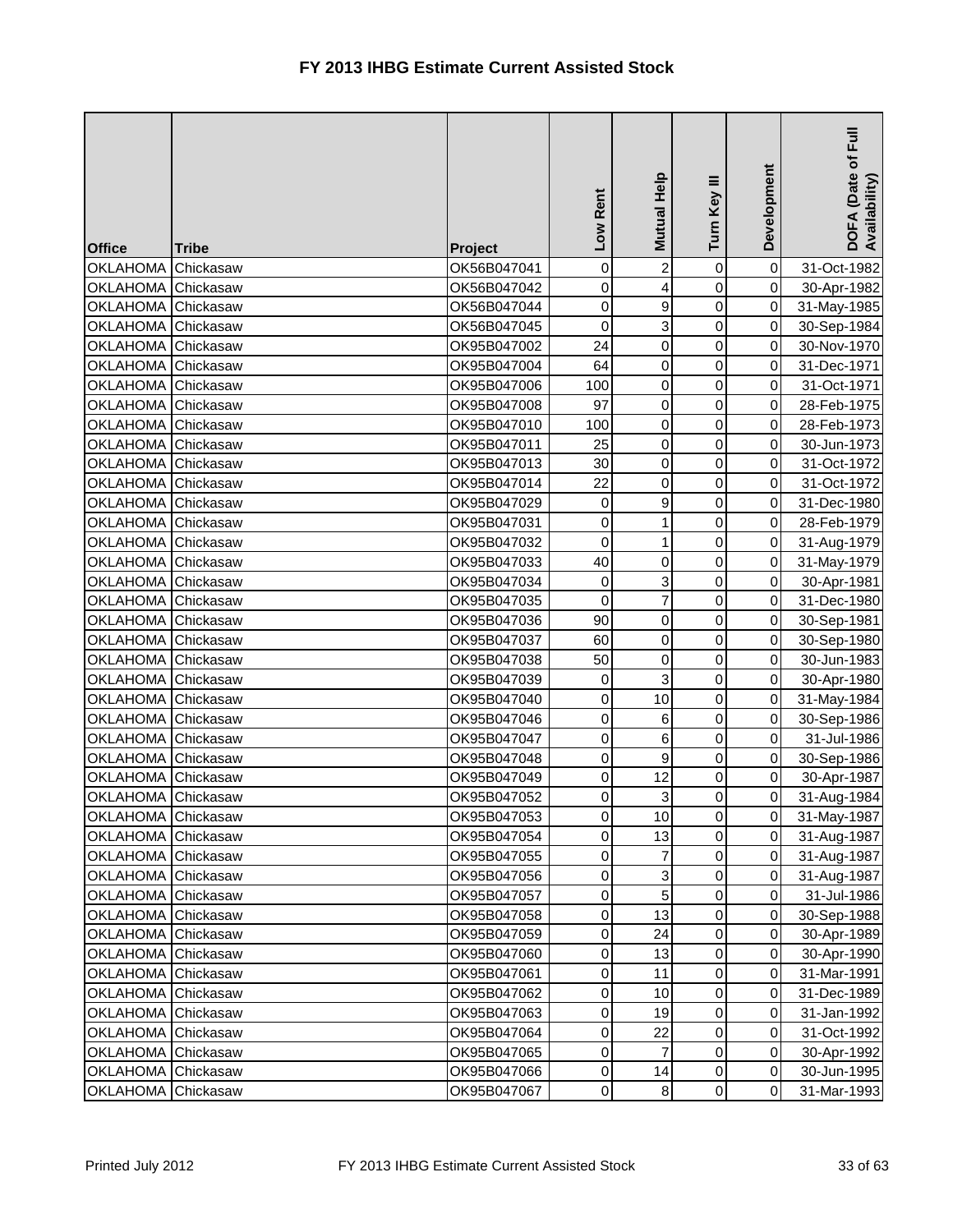| <b>Office</b>      | <b>Tribe</b>                   | Project     | Low Rent         | Mutual Help         | Turn Key III   | Development | $\bar{E}$<br>DOFA (Date of I<br>Availability) |
|--------------------|--------------------------------|-------------|------------------|---------------------|----------------|-------------|-----------------------------------------------|
| <b>OKLAHOMA</b>    | Chickasaw                      | OK95B047068 | 0                | 18                  | 0              | $\mathbf 0$ | 25-Mar-1996                                   |
| <b>OKLAHOMA</b>    | Chickasaw                      | OK95B047069 | 0                | 24                  | 0              | $\pmb{0}$   | 31-Oct-1995                                   |
| <b>OKLAHOMA</b>    | Chickasaw                      | OK95B047070 | $\pmb{0}$        | 23                  | 0              | $\pmb{0}$   | 31-Mar-1996                                   |
| <b>OKLAHOMA</b>    | Chickasaw                      | OK95B047071 | 0                | 20                  | 0              | 0           | 31-Mar-1996                                   |
| OKLAHOMA Chickasaw |                                | OK95B047072 | 0                | 21                  | 0              | 0           | 29-Feb-1996                                   |
| OKLAHOMA Chickasaw |                                | OK95B047073 | 0                | $\mathsf{O}\xspace$ | 19             | $\mathbf 0$ | 30-Jun-1997                                   |
| <b>OKLAHOMA</b>    | Chickasaw                      | OK95B047074 | $\pmb{0}$        | 17                  | 0              | $\mathbf 0$ | 30-Nov-1996                                   |
| <b>OKLAHOMA</b>    | Chickasaw                      | OK95B047075 | $\mathbf 0$      | 23                  | 0              | 0           | 28-Feb-1997                                   |
| <b>OKLAHOMA</b>    | Chickasaw                      | OK95B047076 | $\mathbf 0$      | $\overline{4}$      | 0              | 0           | 30-Jun-1983                                   |
| <b>OKLAHOMA</b>    | Chickasaw                      | OK95B047077 | 0                | $\overline{7}$      | 0              | 0           | 31-Mar-1998                                   |
| <b>OKLAHOMA</b>    | Chitimacha Tribe               | LA95B244002 | 0                | $\overline{4}$      | 0              | $\mathbf 0$ | 31-Jul-1992                                   |
| <b>OKLAHOMA</b>    | Chitimacha Tribe               | LA95B244003 | $\pmb{0}$        | 5 <sup>1</sup>      | 0              | $\mathbf 0$ | 31-Mar-1994                                   |
| <b>OKLAHOMA</b>    | Chitimacha Tribe               | LA95B244004 | 0                | $\bf8$              | $\mathsf 0$    | 0           | 31-Dec-1995                                   |
| <b>OKLAHOMA</b>    | <b>Choctaw Nation</b>          | OK56B049050 | 0                | $\mathbf{1}$        | 0              | 0           | 31-Mar-1983                                   |
| <b>OKLAHOMA</b>    | <b>Choctaw Nation</b>          | OK56B049055 | 0                | 3                   | 0              | 0           | 30-Sep-1983                                   |
| <b>OKLAHOMA</b>    | <b>Choctaw Nation</b>          | OK56B049056 | 0                | $\mathbf{1}$        | 0              | $\mathbf 0$ | 31-Oct-1983                                   |
| <b>OKLAHOMA</b>    | <b>Choctaw Nation</b>          | OK56B049057 | 0                | 5 <sub>l</sub>      | 0              | $\pmb{0}$   | 31-May-1984                                   |
|                    | OKLAHOMA Choctaw Nation        | OK56B049058 | $\mathbf 0$      | $\overline{3}$      | 0              | 0           | 30-Jun-1983                                   |
| <b>OKLAHOMA</b>    | <b>Choctaw Nation</b>          | OK95B049002 | 30               | $\overline{0}$      | 0              | 0           | 31-Dec-1969                                   |
| <b>OKLAHOMA</b>    | <b>Choctaw Nation</b>          | OK95B049009 | 14               | $\overline{0}$      | 0              | 0           | 28-Feb-1971                                   |
| <b>OKLAHOMA</b>    | <b>Choctaw Nation</b>          | OK95B049010 | 20               | $\overline{0}$      | 0              | $\mathbf 0$ | 31-Aug-1971                                   |
| <b>OKLAHOMA</b>    | <b>Choctaw Nation</b>          | OK95B049011 | 12               | $\overline{0}$      | 0              | $\mathbf 0$ | 31-Dec-1971                                   |
| <b>OKLAHOMA</b>    | <b>Choctaw Nation</b>          | OK95B049014 | 24               | $\overline{0}$      | 0              | $\pmb{0}$   | 31-Jul-1971                                   |
| <b>OKLAHOMA</b>    | <b>Choctaw Nation</b>          | OK95B049016 | 16               | $\overline{0}$      | 0              | 0           | 31-Dec-1971                                   |
| <b>OKLAHOMA</b>    | <b>Choctaw Nation</b>          | OK95B049020 | 30               | $\mathsf{O}\xspace$ | 0              | 0           | 30-Apr-1974                                   |
| <b>OKLAHOMA</b>    | <b>Choctaw Nation</b>          | OK95B049034 | $\boldsymbol{0}$ | $\mathbf{1}$        | 0              | $\mathbf 0$ | 30-Jun-1979                                   |
| <b>OKLAHOMA</b>    | <b>Choctaw Nation</b>          | OK95B049059 | 0                | $\overline{3}$      | 0              | 0           | 31-May-1985                                   |
|                    | <b>OKLAHOMA</b> Choctaw Nation | OK95B049060 | 0                | 1                   | $\mathbf 0$    | 0           | 30-Sep-1986                                   |
|                    | OKLAHOMA Choctaw Nation        | OK95B049061 | $\pmb{0}$        | 8                   | $\overline{0}$ | $\mathbf 0$ | 31-Dec-1986                                   |
| <b>OKLAHOMA</b>    | <b>Choctaw Nation</b>          | OK95B049062 | 0                | 3                   | 0              | $\mathbf 0$ | 31-Jul-1985                                   |
|                    | OKLAHOMA Choctaw Nation        | OK95B049064 | 0                | $\overline{3}$      | 0              | $\pmb{0}$   | 31-Jan-1987                                   |
|                    | <b>OKLAHOMA</b> Choctaw Nation | OK95B049065 | 0                | $\mathbf{2}$        | 0              | $\pmb{0}$   | 31-Jan-1987                                   |
|                    | <b>OKLAHOMA</b> Choctaw Nation | OK95B049067 | 0                | 5 <sub>l</sub>      | 0              | $\mathbf 0$ | 30-Nov-1987                                   |
|                    | <b>OKLAHOMA</b> Choctaw Nation | OK95B049068 | 0                | 6                   | 0              | 0           | 31-Dec-1987                                   |
|                    | OKLAHOMA Choctaw Nation        | OK95B049069 | 0                | 11                  | 0              | 0           | 31-Jul-1988                                   |
|                    | OKLAHOMA Choctaw Nation        | OK95B049071 | 0                | $\bf8$              | 0              | $\mathbf 0$ | 30-Sep-1988                                   |
|                    | <b>OKLAHOMA</b> Choctaw Nation | OK95B049072 | 0                | $\overline{7}$      | 0              | $\mathbf 0$ | 30-Sep-1988                                   |
|                    | OKLAHOMA Choctaw Nation        | OK95B049073 | 0                | 8                   | 0              | 0           | 31-Dec-1988                                   |
| <b>OKLAHOMA</b>    | <b>Choctaw Nation</b>          | OK95B049074 | 0                | $\overline{3}$      | 0              | $\mathbf 0$ | 31-Jan-1989                                   |
| <b>OKLAHOMA</b>    | <b>Choctaw Nation</b>          | OK95B049075 | 0                | 11                  | 0              | $\mathbf 0$ | 30-Apr-1989                                   |
| OKLAHOMA           | <b>Choctaw Nation</b>          | OK95B049076 | 0                | 15                  | 0              | $\pmb{0}$   | 30-Sep-1989                                   |
| OKLAHOMA           | <b>Choctaw Nation</b>          | OK95B049077 | 0                | 11                  | 0              | $\pmb{0}$   | 31-Dec-1989                                   |
| OKLAHOMA           | <b>Choctaw Nation</b>          | OK95B049078 | 0                | 14                  | 0              | $\pmb{0}$   | 31-Aug-1990                                   |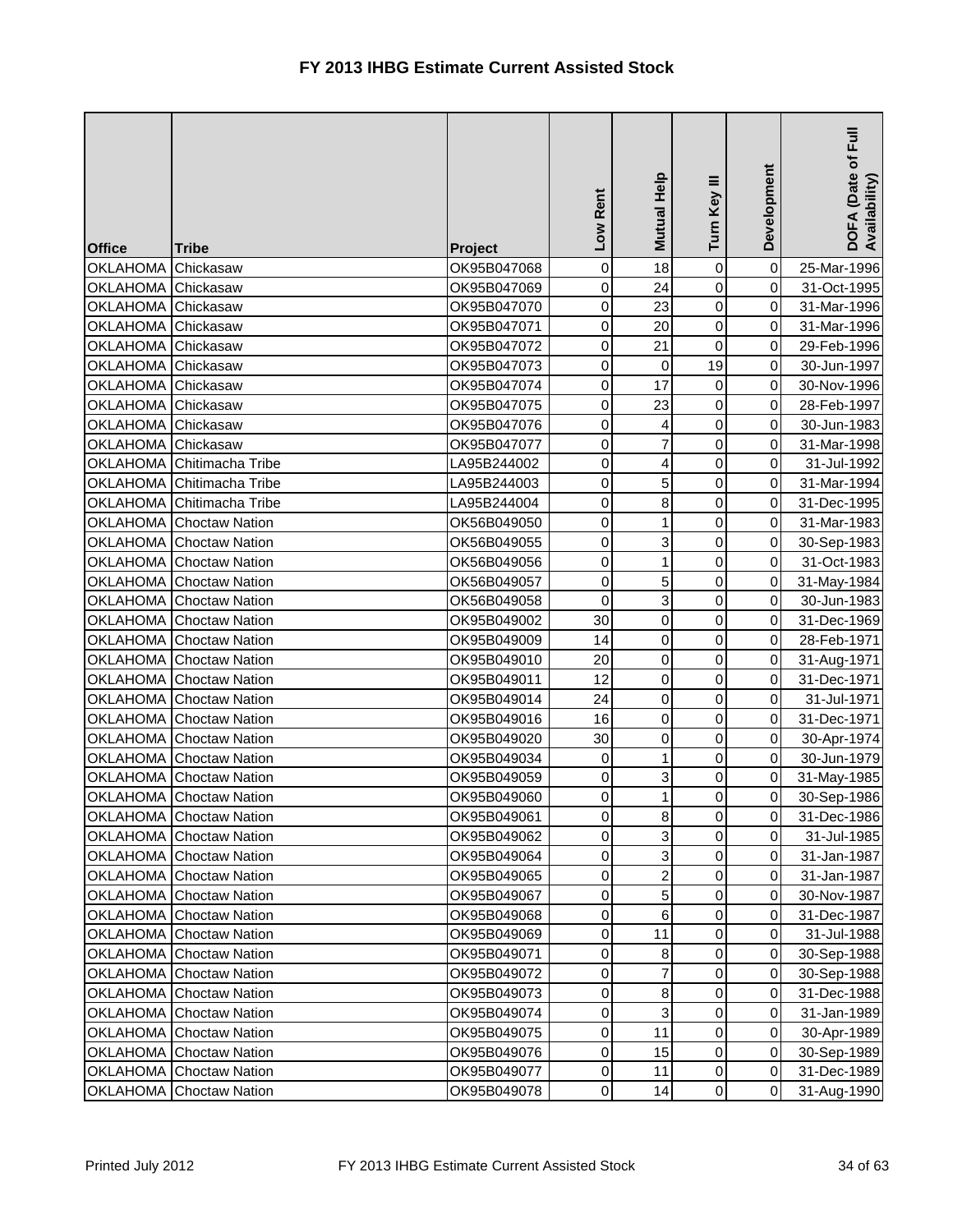| <b>Office</b>      | <b>Tribe</b>                                  | Project     | Low Rent         | <b>Mutual Help</b>      | Turn Key III        | Development    | DOFA (Date of Full<br>Availability) |
|--------------------|-----------------------------------------------|-------------|------------------|-------------------------|---------------------|----------------|-------------------------------------|
| OKLAHOMA           | <b>Choctaw Nation</b>                         | OK95B049079 | $\mathbf 0$      | 11                      | 0                   | $\overline{0}$ | 30-Jun-1990                         |
| <b>OKLAHOMA</b>    | <b>Choctaw Nation</b>                         | OK95B049080 | $\boldsymbol{0}$ | 15                      | 0                   | 0              | 30-Nov-1990                         |
| <b>OKLAHOMA</b>    | <b>Choctaw Nation</b>                         | OK95B049081 | 0                | 12                      | 0                   | $\mathbf 0$    | 31-May-1991                         |
| <b>OKLAHOMA</b>    | <b>Choctaw Nation</b>                         | OK95B049082 | 0                | 6                       | 0                   | 0              | 30-Sep-1991                         |
|                    | OKLAHOMA Choctaw Nation                       | OK95B049083 | 0                | 16                      | 0                   | 0              | 31-May-1992                         |
| <b>OKLAHOMA</b>    | <b>Choctaw Nation</b>                         | OK95B049084 | $\mathbf 0$      | 15                      | 0                   | $\mathbf 0$    | 31-Mar-1993                         |
| <b>OKLAHOMA</b>    | <b>Choctaw Nation</b>                         | OK95B049085 | 0                | 69                      | $\mathsf 0$         | 0              | 30-Apr-1995                         |
| <b>OKLAHOMA</b>    | <b>Choctaw Nation</b>                         | OK95B049086 | 0                | 40                      | 0                   | $\pmb{0}$      | 31-Aug-1996                         |
| <b>OKLAHOMA</b>    | <b>Choctaw Nation</b>                         | OK95B049087 | $\mathbf 0$      | 36                      | 0                   | 0              | 31-Mar-1997                         |
| <b>OKLAHOMA</b>    | <b>Choctaw Nation</b>                         | OK95B049088 | 0                | 37                      | 0                   | $\pmb{0}$      | 31-Jul-1997                         |
| <b>OKLAHOMA</b>    | <b>Choctaw Nation</b>                         | OK95B049089 | $\mathbf 0$      | 15                      | 0                   | $\mathbf 0$    | 30-Sep-1997                         |
| <b>OKLAHOMA</b>    | <b>Choctaw Nation</b>                         | OK95B049090 | 0                | 41                      | $\mathsf 0$         | 0              | 31-Mar-1998                         |
| <b>OKLAHOMA</b>    | <b>Choctaw Nation</b>                         | OK95B049091 | 0                | 39                      | $\mathsf 0$         | $\mathbf 0$    | 28-Feb-1999                         |
| <b>OKLAHOMA</b>    | <b>Choctaw Nation</b>                         | OK95B049092 | 0                | 42                      | 0                   | 0              | 28-Feb-1999                         |
|                    | OKLAHOMA Choctaw Nation                       | OK95B049093 | 0                | 49                      | 0                   | 0              | 31-Dec-1999                         |
|                    | OKLAHOMA Choctaw Nation                       | OK95B049094 | $\mathbf 0$      | 46                      | 0                   | $\pmb{0}$      | 30-Apr-2000                         |
|                    | OKLAHOMA Choctaw Nation                       | OK95B049095 | 0                | 33                      | 0                   | 0              | 31-Aug-2000                         |
|                    | <b>OKLAHOMA Citizen Band Potawatomi Tribe</b> | OK95B091022 | 25               | $\overline{0}$          | $\mathsf 0$         | $\mathbf 0$    | 31-Jul-1987                         |
| <b>OKLAHOMA</b>    | Comanche Tribe                                | OK95B110006 | $\pmb{0}$        | 9                       | 0                   | 0              | 30-Apr-1980                         |
|                    | OKLAHOMA Comanche Tribe                       | OK95B110007 | $\pmb{0}$        | 15                      | 0                   | $\mathbf 0$    | 30-Nov-1982                         |
|                    | OKLAHOMA Comanche Tribe                       | OK95B110008 | $\mathbf 0$      | 8                       | 0                   | $\mathsf 0$    | 31-Jul-1983                         |
|                    | OKLAHOMA Comanche Tribe                       | OK95B110009 | 0                | $\overline{\mathbf{r}}$ | 0                   | $\pmb{0}$      | 30-Jun-1982                         |
|                    | OKLAHOMA Comanche Tribe                       | OK95B110011 | 0                | 20                      | 0                   | $\mathbf 0$    | 30-Nov-1987                         |
| <b>OKLAHOMA</b>    | Comanche Tribe                                | OK95B110012 | 0                | 10                      | 0                   | 0              | 30-Jun-1990                         |
|                    | OKLAHOMA Comanche Tribe                       | OK95B110013 | 0                | 9                       | 0                   | $\mathbf 0$    | 31-Jul-1991                         |
|                    | OKLAHOMA Comanche Tribe                       | OK95B110014 | 55               | $\overline{0}$          | 0                   | $\pmb{0}$      | 30-Apr-1997                         |
| <b>OKLAHOMA</b>    | Comanche Tribe                                | OK95B110015 | 0                | 36                      | 0                   | 0              | 31-Dec-1998                         |
|                    | OKLAHOMA Comanche Tribe                       | OK95B110016 | 0                | 44                      | 0                   | 1              | 30-Sep-1998                         |
|                    | OKLAHOMA Comanche Tribe                       | OK95B110017 | 45               | $\overline{0}$          | $\overline{0}$      | $\mathbf 0$    | 30-Jun-1999                         |
|                    | OKLAHOMA Comanche Tribe                       | OK95B110018 | 40               | $\Omega$                | 0                   | $\mathbf 0$    | 30-Jun-1999                         |
|                    | OKLAHOMA Coushatta Tribe                      | LA95B260001 | 0                | 16                      | $\mathsf{O}\xspace$ | $\mathbf 0$    | 30-Jun-1995                         |
|                    | OKLAHOMA Coushatta Tribe                      | LA95B260002 | 0                | $\overline{0}$          | 0                   | 19             |                                     |
|                    | OKLAHOMA Delaware Nation of West Oklahoma     | OK95B170001 | 0                | 13                      | 0                   | $\mathbf 0$    | 09-Sep-2004                         |
|                    | OKLAHOMA Eastern Shawnee Tribe                | OK95B167001 | 0                | 12                      | 0                   | 0              | 30-Mar-2000                         |
|                    | OKLAHOMA Fort Sill Apache Tribe               | OK95B159001 | 0                | 15                      | 0                   | $\pmb{0}$      | 31-Aug-2000                         |
|                    | OKLAHOMA lowa Tribe of Kansas and Nebraska    | KS95B067003 | 46               | $\overline{0}$          | 0                   | $\pmb{0}$      | 31-Mar-1980                         |
|                    | OKLAHOMA lowa Tribe of Kansas and Nebraska    | KS95B067006 | 0                | 10                      | 0                   | 0              | 29-Feb-2000                         |
|                    | OKLAHOMA lowa Tribe of Oklahoma               | OK95B161001 | 0                | $\overline{2}$          | 0                   | $\mathbf 0$    | 15-Jul-1997                         |
| OKLAHOMA Kaw Tribe |                                               | OK95B145001 | 0                | 14                      | 0                   | 0              | 31-Aug-1985                         |
| OKLAHOMA Kaw Tribe |                                               | OK95B145002 | 0                | 9                       | 0                   | $\pmb{0}$      | 30-Sep-1988                         |
| OKLAHOMA Kaw Tribe |                                               | OK95B145003 | 0                | $\overline{7}$          | 0                   | $\pmb{0}$      | 30-Sep-1990                         |
| OKLAHOMA Kaw Tribe |                                               | OK95B145004 | 0                | $\overline{7}$          | 0                   | $\pmb{0}$      | 29-Feb-1992                         |
| OKLAHOMA Kaw Tribe |                                               | OK95B145005 | 0                | $\,$ 6 $\,$             | $\mathsf{O}\xspace$ | $\pmb{0}$      | 30-Jun-1993                         |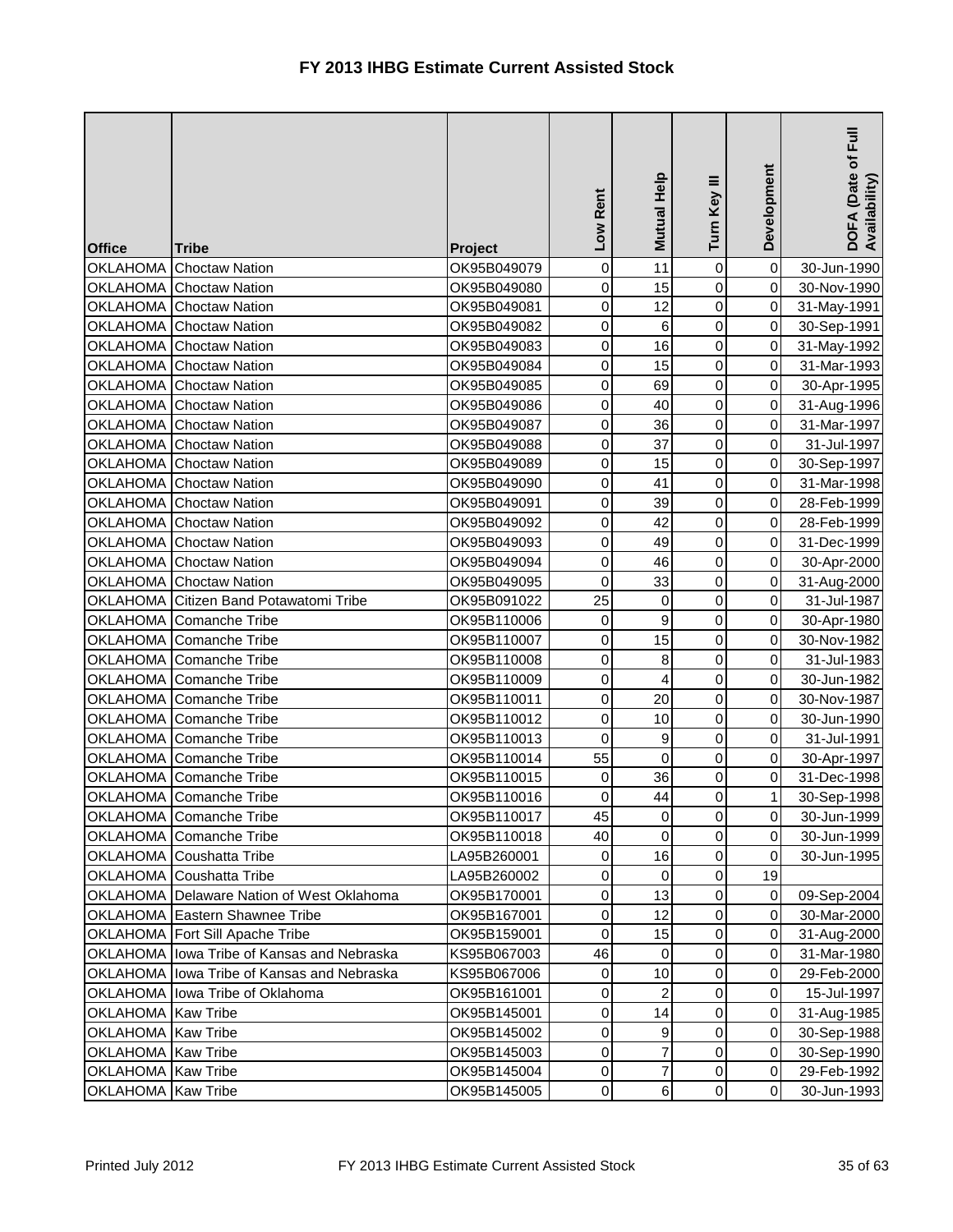| <b>Office</b>        | <b>Tribe</b>                        | Project     | Low Rent         | <b>Mutual Help</b> | Turn Key III        | Development | $\bar{E}$<br>DOFA (Date of F<br>Availability) |
|----------------------|-------------------------------------|-------------|------------------|--------------------|---------------------|-------------|-----------------------------------------------|
| OKLAHOMA Kaw Tribe   |                                     | OK95B145006 | $\mathbf 0$      | 18                 | $\mathsf{O}\xspace$ | $\mathbf 0$ | 31-Mar-1995                                   |
| OKLAHOMA Kaw Tribe   |                                     | OK95B145007 | 0                | 10                 | 0                   | $\pmb{0}$   | 31-Mar-1999                                   |
|                      | OKLAHOMA Kickapoo Tribe             | KS95B048003 | 41               | $\overline{0}$     | 0                   | 0           | 30-Jun-1980                                   |
|                      | OKLAHOMA Kickapoo Tribe             | KS95B048004 | 25               | $\overline{0}$     | 0                   | 0           | 30-Jun-1980                                   |
|                      | OKLAHOMA Kickapoo Tribe             | KS95B048006 | 0                | $\mathbf{1}$       | 0                   | $\pmb{0}$   | 28-Feb-2000                                   |
|                      | OKLAHOMA Kickapoo Tribe of Oklahoma | OK95B158001 | 9                | $\overline{0}$     | 0                   | 6           | 01-Sep-2004                                   |
|                      | OKLAHOMA Kickapoo Tribe of Oklahoma | OK95B158002 | $\boldsymbol{9}$ | $\overline{0}$     | 0                   | 6           | 01-Sep-2004                                   |
| OKLAHOMA Kiowa Tribe |                                     | OK95B098006 | $\pmb{0}$        | 13                 | 0                   | $\pmb{0}$   | 30-Sep-1987                                   |
| OKLAHOMA Kiowa Tribe |                                     | OK95B098007 | $\pmb{0}$        | 11                 | 0                   | $\pmb{0}$   | 31-Jul-1991                                   |
| OKLAHOMA Kiowa Tribe |                                     | OK95B098008 | 0                | 14                 | 0                   | $\pmb{0}$   | 31-Jul-1991                                   |
| OKLAHOMA Kiowa Tribe |                                     | OK95B098009 | $\mathbf 0$      | $\bf{8}$           | 0                   | $\mathbf 0$ | 30-Apr-1994                                   |
| OKLAHOMA Kiowa Tribe |                                     | OK95B098010 | 0                | $\overline{7}$     | $\mathsf 0$         | 0           | 26-Feb-1993                                   |
| OKLAHOMA Kiowa Tribe |                                     | OK95B098011 | $\mathbf 0$      | 14                 | 0                   | $\mathbf 0$ | 30-Sep-1996                                   |
| OKLAHOMA Kiowa Tribe |                                     | OK95B098012 | 21               | $\overline{0}$     | 0                   | $\pmb{0}$   | 30-Apr-1997                                   |
| OKLAHOMA Modoc Tribe |                                     | OK95B165001 | 15               | $\overline{0}$     | 0                   | $\pmb{0}$   | 30-Sep-1998                                   |
|                      | OKLAHOMA Muscogee (Creek) Nation    | OK56B051031 | $\mathbf 0$      | $\mathbf{1}$       | 0                   | $\pmb{0}$   | 31-Mar-1981                                   |
|                      | OKLAHOMA Muscogee (Creek) Nation    | OK56B051032 | 0                | $\overline{4}$     | 0                   | $\pmb{0}$   | 31-Jan-1981                                   |
|                      | OKLAHOMA Muscogee (Creek) Nation    | OK56B051035 | 0                | $\mathbf{2}$       | 0                   | $\mathbf 0$ | 30-Sep-1981                                   |
|                      | OKLAHOMA Muscogee (Creek) Nation    | OK56B051037 | $\mathbf 0$      | 1                  | 0                   | $\pmb{0}$   | 30-Jun-1982                                   |
|                      | OKLAHOMA Muscogee (Creek) Nation    | OK95B051001 | 20               | $\overline{0}$     | 0                   | $\mathbf 0$ | 30-May-1969                                   |
|                      | OKLAHOMA Muscogee (Creek) Nation    | OK95B051006 | 28               | $\overline{0}$     | $\mathbf 0$         | $\mathsf 0$ | 30-Jun-1971                                   |
|                      | OKLAHOMA Muscogee (Creek) Nation    | OK95B051007 | 30               | $\overline{0}$     | 0                   | $\pmb{0}$   | 30-Apr-1973                                   |
|                      | OKLAHOMA Muscogee (Creek) Nation    | OK95B051008 | 70               | $\overline{0}$     | 0                   | $\mathsf 0$ | 30-Apr-1973                                   |
|                      | OKLAHOMA Muscogee (Creek) Nation    | OK95B051012 | 70               | 0                  | 0                   | 0           | 31-Jul-1974                                   |
|                      | OKLAHOMA Muscogee (Creek) Nation    | OK95B051017 | $\pmb{0}$        | $\mathbf{1}$       | $\mathsf{O}\xspace$ | $\mathbf 0$ | 31-Aug-1978                                   |
|                      | OKLAHOMA Muscogee (Creek) Nation    | OK95B051018 | $\mathbf 0$      | $\mathbf{1}$       | $\mathsf{O}\xspace$ | $\pmb{0}$   | 31-Oct-1977                                   |
|                      | OKLAHOMA Muscogee (Creek) Nation    | OK95B051019 | 50               | $\overline{0}$     | 0                   | $\pmb{0}$   | 31-Jan-1980                                   |
|                      | OKLAHOMA Muscogee (Creek) Nation    | OK95B051020 | 0                | $\overline{3}$     | 0                   | 0           | 31-Jan-1980                                   |
|                      | OKLAHOMA Muscogee (Creek) Nation    | OK95B051021 | 0                | $\overline{3}$     | $\overline{0}$      | 0           | 31-Oct-1979                                   |
|                      | OKLAHOMA Muscogee (Creek) Nation    | OK95B051022 | 0                | 13                 | 0                   | 0           | 29-Feb-1980                                   |
|                      | OKLAHOMA Muscogee (Creek) Nation    | OK95B051023 | 50               | $\overline{0}$     | $\mathsf{O}\xspace$ | $\mathbf 0$ | 30-Jun-1980                                   |
|                      | OKLAHOMA Muscogee (Creek) Nation    | OK95B051024 | 0                | $\mathbf{1}$       | 0                   | $\mathbf 0$ | 31-Jul-1980                                   |
|                      | OKLAHOMA Muscogee (Creek) Nation    | OK95B051025 | 0                | $\mathbf{2}$       | 0                   | $\mathbf 0$ | 30-Nov-1980                                   |
|                      | OKLAHOMA Muscogee (Creek) Nation    | OK95B051026 | 0                | $\mathbf{2}$       | 0                   | 0           | 31-Oct-1980                                   |
|                      | OKLAHOMA Muscogee (Creek) Nation    | OK95B051041 | 0                | $\overline{a}$     | 0                   | $\mathbf 0$ | 31-Dec-1984                                   |
|                      | OKLAHOMA Muscogee (Creek) Nation    | OK95B051042 | 0                | $\overline{3}$     | 0                   | $\mathbf 0$ | 31-Jan-1985                                   |
|                      | OKLAHOMA Muscogee (Creek) Nation    | OK95B051043 | 0                | $\mathbf{1}$       | 0                   | 0           | 30-Sep-1985                                   |
|                      | OKLAHOMA Muscogee (Creek) Nation    | OK95B051044 | 0                | $\mathbf{2}$       | 0                   | 0           | 30-Sep-1985                                   |
|                      | OKLAHOMA Muscogee (Creek) Nation    | OK95B051045 | 0                | $\mathbf{2}$       | 0                   | $\mathbf 0$ | 30-Jun-1986                                   |
|                      | OKLAHOMA Muscogee (Creek) Nation    | OK95B051046 | 0                | $\overline{a}$     | 0                   | $\pmb{0}$   | 30-Sep-1986                                   |
|                      | OKLAHOMA Muscogee (Creek) Nation    | OK95B051047 | 0                | $\overline{3}$     | 0                   | $\pmb{0}$   | 31-Aug-1987                                   |
|                      | OKLAHOMA Muscogee (Creek) Nation    | OK95B051048 | 0                | 5 <sup>1</sup>     | 0                   | $\pmb{0}$   | 31-Aug-1987                                   |
|                      | OKLAHOMA Muscogee (Creek) Nation    | OK95B051049 | 0                | $\bf{8}$           | $\mathsf{O}\xspace$ | $\pmb{0}$   | 31-Jan-1988                                   |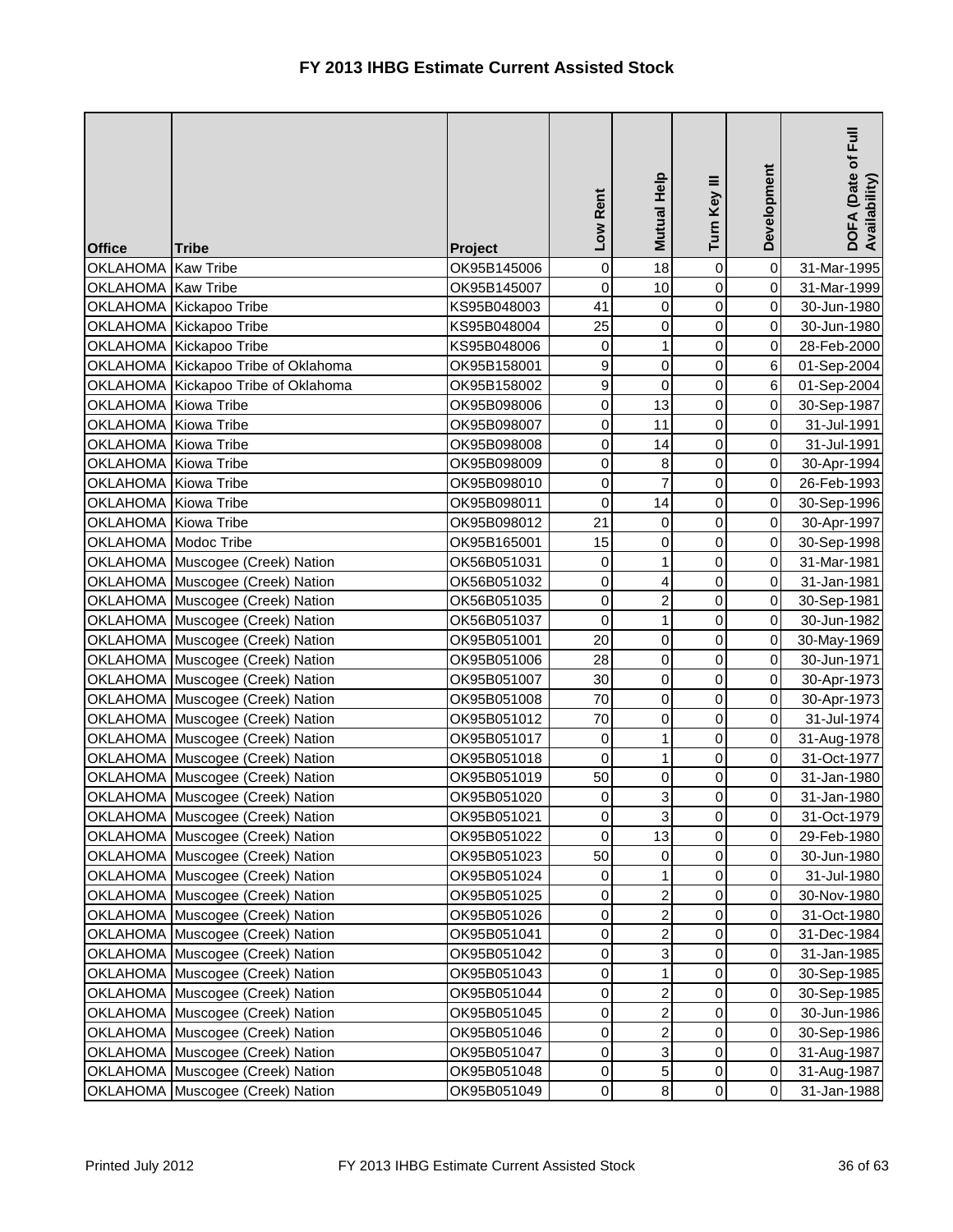| OKLAHOMA Muscogee (Creek) Nation<br>0<br>$\pmb{0}$<br>$\bf8$<br>$\pmb{0}$<br>OKLAHOMA Muscogee (Creek) Nation<br>OK95B051051<br>31-Dec-1987<br>11<br>0<br>OKLAHOMA Muscogee (Creek) Nation<br>0<br>$\pmb{0}$<br>OK95B051052<br>31-Aug-1988<br>$\mathbf 0$<br>$\boldsymbol{0}$<br>$\mathbf 0$<br>18<br>OKLAHOMA Muscogee (Creek) Nation<br>OK95B051053<br>31-Jul-1989<br>13<br>0<br>0<br>0<br>OKLAHOMA Muscogee (Creek) Nation<br>OK95B051054<br>31-Jul-1989<br>6<br>0<br>$\mathbf 0$<br>OKLAHOMA Muscogee (Creek) Nation<br>0<br>OK95B051055<br>31-Jan-1989<br>$\overline{a}$<br>0<br>$\mathbf 0$<br>OKLAHOMA Muscogee (Creek) Nation<br>$\pmb{0}$<br>OK95B051056<br>31-Jan-1986<br>5 <sup>1</sup><br>0<br>OKLAHOMA Muscogee (Creek) Nation<br>$\mathbf 0$<br>$\pmb{0}$<br>OK95B051057<br>30-Sep-1986<br>$\bf{8}$<br>$\boldsymbol{0}$<br>0<br>$\pmb{0}$<br>OKLAHOMA Muscogee (Creek) Nation<br>OK95B051058<br>31-Mar-1991<br>$\overline{7}$<br>$\mathsf 0$<br>0<br>0<br>OKLAHOMA Muscogee (Creek) Nation<br>OK95B051059<br>30-Sep-1989<br>$\overline{3}$<br>0<br>0<br>$\mathbf 0$<br>OKLAHOMA Muscogee (Creek) Nation<br>OK95B051060<br>30-Oct-1989<br>$\infty$<br>$\mathbf 0$<br>0<br>$\mathbf 0$<br>OKLAHOMA Muscogee (Creek) Nation<br>OK95B051061<br>31-Oct-1991<br>14<br>0<br>$\mathbf 0$<br>0<br>OKLAHOMA Muscogee (Creek) Nation<br>OK95B051062<br>30-Nov-1993<br>0<br>0<br>10<br>$\pmb{0}$<br>OKLAHOMA Muscogee (Creek) Nation<br>OK95B051063<br>31-Aug-1993<br>5<br>0<br>0<br>0<br>OKLAHOMA Muscogee (Creek) Nation<br>OK95B051064<br>31-Jan-1991<br>0<br>10<br>0<br>$\mathbf 0$<br>OKLAHOMA Muscogee (Creek) Nation<br>OK95B051065<br>30-Jun-1994<br>$\mathbf 0$<br>32<br>0<br>OKLAHOMA Muscogee (Creek) Nation<br>$\pmb{0}$<br>OK95B051066<br>30-Jun-1995<br>0<br>$\mathbf 0$<br>OKLAHOMA Muscogee (Creek) Nation<br>OK95B051067<br>$\pmb{0}$<br>40<br>31-Jul-1996<br>$\mathbf 0$<br>0<br>OKLAHOMA Muscogee (Creek) Nation<br>41<br>$\pmb{0}$<br>OK95B051068<br>30-Sep-1997<br>17<br>0<br>OKLAHOMA Muscogee (Creek) Nation<br>$\pmb{0}$<br>0<br>OK95B051069<br>31-Aug-1996<br>9<br>0<br>0<br>$\mathbf 0$<br>OKLAHOMA Muscogee (Creek) Nation<br>OK95B051070<br>30-Sep-1999<br>$\overline{5}$<br>0<br>$\mathbf 0$<br>$\pmb{0}$<br>OKLAHOMA Osage Tribe<br>OK56B127006<br>31-Mar-1984<br>$\overline{2}$<br>0<br>$\mathbf 0$<br>OKLAHOMA Osage Tribe<br>0<br>OK95B127003<br>31-Mar-1982<br>0<br>24<br>0<br>$\pmb{0}$<br>OKLAHOMA Osage Tribe<br>OK95B127004<br>30-Jun-1982<br>5<br>OKLAHOMA Osage Tribe<br>OK95B127007<br>0<br>0<br>$\pmb{0}$<br>30-Sep-1985<br>17<br>0<br>0<br>$\mathbf 0$<br>OKLAHOMA Osage Tribe<br>OK95B127008<br>31-Dec-1986<br>OKLAHOMA Osage Tribe<br>9<br>0<br>$\pmb{0}$<br>OK95B127009<br>0<br>30-Sep-1987<br>27<br>$\mathsf{O}\xspace$<br>OKLAHOMA Osage Tribe<br>$\pmb{0}$<br>$\pmb{0}$<br>OK95B127010<br>30-Apr-1989<br>$\mathbf 0$<br>OKLAHOMA Osage Tribe<br>OK95B127011<br>20<br>$\overline{0}$<br>$\mathbf 0$<br>31-Jul-1989<br>$\overline{7}$<br>0<br>0<br>$\pmb{0}$<br>OKLAHOMA Osage Tribe<br>OK95B127012<br>31-May-1989<br>$\overline{2}$<br>0<br>0<br>$\pmb{0}$<br>OKLAHOMA Osage Tribe<br>OK95B127013<br>31-Jul-1992<br>$6 \mid$<br>0<br>$\pmb{0}$<br>OKLAHOMA Osage Tribe<br>OK95B127014<br>0<br>31-Mar-1994<br>5 <sub>l</sub><br>OKLAHOMA Osage Tribe<br>0<br>0<br>$\mathbf 0$<br>OK95B127015<br>30-Jun-1995<br>$\vert$<br>OKLAHOMA Osage Tribe<br>OK95B127016<br>0<br>0<br>$\mathbf 0$<br>31-Dec-1993<br>OKLAHOMA Osage Tribe<br>OK95B127017<br>9<br>0<br>0<br>$\mathbf 0$<br>30-Jun-1999<br>$\overline{0}$<br>0<br>$\pmb{0}$<br>OKLAHOMA Otoe-Missouria Tribe<br>OK95B114002<br>49<br>30-Apr-1981<br>$\overline{0}$<br>0<br>OKLAHOMA Pawnee Tribe<br>OK56B094004<br>25<br>$\mathbf 0$<br>30-Jun-1982<br>$\mathbf{1}$<br>0<br>OKLAHOMA Pawnee Tribe<br>$\mathbf 0$<br>OK95B094009<br>0<br>31-Mar-1996<br>$\boldsymbol{0}$<br>$6 \mid$<br>0<br>OKLAHOMA Peoria Tribe<br>$\mathbf 0$<br>OK56B143004<br>31-Mar-1984<br>123<br>$\mathbf 0$<br>OKLAHOMA Peoria Tribe<br>OK95B143001<br>0<br>0<br>29-Feb-1980<br>0<br>18<br>0<br>OKLAHOMA Peoria Tribe<br>OK95B143002<br>0<br>28-Feb-1981<br>$\mathbf{3}$<br>0<br>OKLAHOMA Peoria Tribe<br>OK95B143003<br>$\,0\,$<br>0<br>30-Nov-1982<br>5 <sup>1</sup><br>0<br>$\mathbf 0$<br>0<br>OKLAHOMA Peoria Tribe<br>OK95B143005<br>30-Apr-1986 | <b>Office</b> | <b>Tribe</b> | Project     | Low Rent  | Mutual Help | Turn Key III | Development | $E_{\rm HI}$<br>DOFA (Date of I<br>Availability) |
|------------------------------------------------------------------------------------------------------------------------------------------------------------------------------------------------------------------------------------------------------------------------------------------------------------------------------------------------------------------------------------------------------------------------------------------------------------------------------------------------------------------------------------------------------------------------------------------------------------------------------------------------------------------------------------------------------------------------------------------------------------------------------------------------------------------------------------------------------------------------------------------------------------------------------------------------------------------------------------------------------------------------------------------------------------------------------------------------------------------------------------------------------------------------------------------------------------------------------------------------------------------------------------------------------------------------------------------------------------------------------------------------------------------------------------------------------------------------------------------------------------------------------------------------------------------------------------------------------------------------------------------------------------------------------------------------------------------------------------------------------------------------------------------------------------------------------------------------------------------------------------------------------------------------------------------------------------------------------------------------------------------------------------------------------------------------------------------------------------------------------------------------------------------------------------------------------------------------------------------------------------------------------------------------------------------------------------------------------------------------------------------------------------------------------------------------------------------------------------------------------------------------------------------------------------------------------------------------------------------------------------------------------------------------------------------------------------------------------------------------------------------------------------------------------------------------------------------------------------------------------------------------------------------------------------------------------------------------------------------------------------------------------------------------------------------------------------------------------------------------------------------------------------------------------------------------------------------------------------------------------------------------------------------------------------------------------------------------------------------------------------------------------------------------------------------------------------------------------------------------------------------------------------------------------------------------------------------------------------------------------------------------------------------------------------------------------------------------------------------------------------------------------------------------------------------------------------------------------------------------------------------------------------------------------------------------------------------------------------------------------------------------------------------------------------------------------------------------------------------------------------------------------------------------------------------------------------------------------------------------------------------------------------------------------------------------------------|---------------|--------------|-------------|-----------|-------------|--------------|-------------|--------------------------------------------------|
|                                                                                                                                                                                                                                                                                                                                                                                                                                                                                                                                                                                                                                                                                                                                                                                                                                                                                                                                                                                                                                                                                                                                                                                                                                                                                                                                                                                                                                                                                                                                                                                                                                                                                                                                                                                                                                                                                                                                                                                                                                                                                                                                                                                                                                                                                                                                                                                                                                                                                                                                                                                                                                                                                                                                                                                                                                                                                                                                                                                                                                                                                                                                                                                                                                                                                                                                                                                                                                                                                                                                                                                                                                                                                                                                                                                                                                                                                                                                                                                                                                                                                                                                                                                                                                                                                                                                    |               |              | OK95B051050 | $\pmb{0}$ | 17          | $\pmb{0}$    | $\pmb{0}$   | 31-Mar-1988                                      |
|                                                                                                                                                                                                                                                                                                                                                                                                                                                                                                                                                                                                                                                                                                                                                                                                                                                                                                                                                                                                                                                                                                                                                                                                                                                                                                                                                                                                                                                                                                                                                                                                                                                                                                                                                                                                                                                                                                                                                                                                                                                                                                                                                                                                                                                                                                                                                                                                                                                                                                                                                                                                                                                                                                                                                                                                                                                                                                                                                                                                                                                                                                                                                                                                                                                                                                                                                                                                                                                                                                                                                                                                                                                                                                                                                                                                                                                                                                                                                                                                                                                                                                                                                                                                                                                                                                                                    |               |              |             |           |             |              |             |                                                  |
|                                                                                                                                                                                                                                                                                                                                                                                                                                                                                                                                                                                                                                                                                                                                                                                                                                                                                                                                                                                                                                                                                                                                                                                                                                                                                                                                                                                                                                                                                                                                                                                                                                                                                                                                                                                                                                                                                                                                                                                                                                                                                                                                                                                                                                                                                                                                                                                                                                                                                                                                                                                                                                                                                                                                                                                                                                                                                                                                                                                                                                                                                                                                                                                                                                                                                                                                                                                                                                                                                                                                                                                                                                                                                                                                                                                                                                                                                                                                                                                                                                                                                                                                                                                                                                                                                                                                    |               |              |             |           |             |              |             |                                                  |
|                                                                                                                                                                                                                                                                                                                                                                                                                                                                                                                                                                                                                                                                                                                                                                                                                                                                                                                                                                                                                                                                                                                                                                                                                                                                                                                                                                                                                                                                                                                                                                                                                                                                                                                                                                                                                                                                                                                                                                                                                                                                                                                                                                                                                                                                                                                                                                                                                                                                                                                                                                                                                                                                                                                                                                                                                                                                                                                                                                                                                                                                                                                                                                                                                                                                                                                                                                                                                                                                                                                                                                                                                                                                                                                                                                                                                                                                                                                                                                                                                                                                                                                                                                                                                                                                                                                                    |               |              |             |           |             |              |             |                                                  |
|                                                                                                                                                                                                                                                                                                                                                                                                                                                                                                                                                                                                                                                                                                                                                                                                                                                                                                                                                                                                                                                                                                                                                                                                                                                                                                                                                                                                                                                                                                                                                                                                                                                                                                                                                                                                                                                                                                                                                                                                                                                                                                                                                                                                                                                                                                                                                                                                                                                                                                                                                                                                                                                                                                                                                                                                                                                                                                                                                                                                                                                                                                                                                                                                                                                                                                                                                                                                                                                                                                                                                                                                                                                                                                                                                                                                                                                                                                                                                                                                                                                                                                                                                                                                                                                                                                                                    |               |              |             |           |             |              |             |                                                  |
|                                                                                                                                                                                                                                                                                                                                                                                                                                                                                                                                                                                                                                                                                                                                                                                                                                                                                                                                                                                                                                                                                                                                                                                                                                                                                                                                                                                                                                                                                                                                                                                                                                                                                                                                                                                                                                                                                                                                                                                                                                                                                                                                                                                                                                                                                                                                                                                                                                                                                                                                                                                                                                                                                                                                                                                                                                                                                                                                                                                                                                                                                                                                                                                                                                                                                                                                                                                                                                                                                                                                                                                                                                                                                                                                                                                                                                                                                                                                                                                                                                                                                                                                                                                                                                                                                                                                    |               |              |             |           |             |              |             |                                                  |
|                                                                                                                                                                                                                                                                                                                                                                                                                                                                                                                                                                                                                                                                                                                                                                                                                                                                                                                                                                                                                                                                                                                                                                                                                                                                                                                                                                                                                                                                                                                                                                                                                                                                                                                                                                                                                                                                                                                                                                                                                                                                                                                                                                                                                                                                                                                                                                                                                                                                                                                                                                                                                                                                                                                                                                                                                                                                                                                                                                                                                                                                                                                                                                                                                                                                                                                                                                                                                                                                                                                                                                                                                                                                                                                                                                                                                                                                                                                                                                                                                                                                                                                                                                                                                                                                                                                                    |               |              |             |           |             |              |             |                                                  |
|                                                                                                                                                                                                                                                                                                                                                                                                                                                                                                                                                                                                                                                                                                                                                                                                                                                                                                                                                                                                                                                                                                                                                                                                                                                                                                                                                                                                                                                                                                                                                                                                                                                                                                                                                                                                                                                                                                                                                                                                                                                                                                                                                                                                                                                                                                                                                                                                                                                                                                                                                                                                                                                                                                                                                                                                                                                                                                                                                                                                                                                                                                                                                                                                                                                                                                                                                                                                                                                                                                                                                                                                                                                                                                                                                                                                                                                                                                                                                                                                                                                                                                                                                                                                                                                                                                                                    |               |              |             |           |             |              |             |                                                  |
|                                                                                                                                                                                                                                                                                                                                                                                                                                                                                                                                                                                                                                                                                                                                                                                                                                                                                                                                                                                                                                                                                                                                                                                                                                                                                                                                                                                                                                                                                                                                                                                                                                                                                                                                                                                                                                                                                                                                                                                                                                                                                                                                                                                                                                                                                                                                                                                                                                                                                                                                                                                                                                                                                                                                                                                                                                                                                                                                                                                                                                                                                                                                                                                                                                                                                                                                                                                                                                                                                                                                                                                                                                                                                                                                                                                                                                                                                                                                                                                                                                                                                                                                                                                                                                                                                                                                    |               |              |             |           |             |              |             |                                                  |
|                                                                                                                                                                                                                                                                                                                                                                                                                                                                                                                                                                                                                                                                                                                                                                                                                                                                                                                                                                                                                                                                                                                                                                                                                                                                                                                                                                                                                                                                                                                                                                                                                                                                                                                                                                                                                                                                                                                                                                                                                                                                                                                                                                                                                                                                                                                                                                                                                                                                                                                                                                                                                                                                                                                                                                                                                                                                                                                                                                                                                                                                                                                                                                                                                                                                                                                                                                                                                                                                                                                                                                                                                                                                                                                                                                                                                                                                                                                                                                                                                                                                                                                                                                                                                                                                                                                                    |               |              |             |           |             |              |             |                                                  |
|                                                                                                                                                                                                                                                                                                                                                                                                                                                                                                                                                                                                                                                                                                                                                                                                                                                                                                                                                                                                                                                                                                                                                                                                                                                                                                                                                                                                                                                                                                                                                                                                                                                                                                                                                                                                                                                                                                                                                                                                                                                                                                                                                                                                                                                                                                                                                                                                                                                                                                                                                                                                                                                                                                                                                                                                                                                                                                                                                                                                                                                                                                                                                                                                                                                                                                                                                                                                                                                                                                                                                                                                                                                                                                                                                                                                                                                                                                                                                                                                                                                                                                                                                                                                                                                                                                                                    |               |              |             |           |             |              |             |                                                  |
|                                                                                                                                                                                                                                                                                                                                                                                                                                                                                                                                                                                                                                                                                                                                                                                                                                                                                                                                                                                                                                                                                                                                                                                                                                                                                                                                                                                                                                                                                                                                                                                                                                                                                                                                                                                                                                                                                                                                                                                                                                                                                                                                                                                                                                                                                                                                                                                                                                                                                                                                                                                                                                                                                                                                                                                                                                                                                                                                                                                                                                                                                                                                                                                                                                                                                                                                                                                                                                                                                                                                                                                                                                                                                                                                                                                                                                                                                                                                                                                                                                                                                                                                                                                                                                                                                                                                    |               |              |             |           |             |              |             |                                                  |
|                                                                                                                                                                                                                                                                                                                                                                                                                                                                                                                                                                                                                                                                                                                                                                                                                                                                                                                                                                                                                                                                                                                                                                                                                                                                                                                                                                                                                                                                                                                                                                                                                                                                                                                                                                                                                                                                                                                                                                                                                                                                                                                                                                                                                                                                                                                                                                                                                                                                                                                                                                                                                                                                                                                                                                                                                                                                                                                                                                                                                                                                                                                                                                                                                                                                                                                                                                                                                                                                                                                                                                                                                                                                                                                                                                                                                                                                                                                                                                                                                                                                                                                                                                                                                                                                                                                                    |               |              |             |           |             |              |             |                                                  |
|                                                                                                                                                                                                                                                                                                                                                                                                                                                                                                                                                                                                                                                                                                                                                                                                                                                                                                                                                                                                                                                                                                                                                                                                                                                                                                                                                                                                                                                                                                                                                                                                                                                                                                                                                                                                                                                                                                                                                                                                                                                                                                                                                                                                                                                                                                                                                                                                                                                                                                                                                                                                                                                                                                                                                                                                                                                                                                                                                                                                                                                                                                                                                                                                                                                                                                                                                                                                                                                                                                                                                                                                                                                                                                                                                                                                                                                                                                                                                                                                                                                                                                                                                                                                                                                                                                                                    |               |              |             |           |             |              |             |                                                  |
|                                                                                                                                                                                                                                                                                                                                                                                                                                                                                                                                                                                                                                                                                                                                                                                                                                                                                                                                                                                                                                                                                                                                                                                                                                                                                                                                                                                                                                                                                                                                                                                                                                                                                                                                                                                                                                                                                                                                                                                                                                                                                                                                                                                                                                                                                                                                                                                                                                                                                                                                                                                                                                                                                                                                                                                                                                                                                                                                                                                                                                                                                                                                                                                                                                                                                                                                                                                                                                                                                                                                                                                                                                                                                                                                                                                                                                                                                                                                                                                                                                                                                                                                                                                                                                                                                                                                    |               |              |             |           |             |              |             |                                                  |
|                                                                                                                                                                                                                                                                                                                                                                                                                                                                                                                                                                                                                                                                                                                                                                                                                                                                                                                                                                                                                                                                                                                                                                                                                                                                                                                                                                                                                                                                                                                                                                                                                                                                                                                                                                                                                                                                                                                                                                                                                                                                                                                                                                                                                                                                                                                                                                                                                                                                                                                                                                                                                                                                                                                                                                                                                                                                                                                                                                                                                                                                                                                                                                                                                                                                                                                                                                                                                                                                                                                                                                                                                                                                                                                                                                                                                                                                                                                                                                                                                                                                                                                                                                                                                                                                                                                                    |               |              |             |           |             |              |             |                                                  |
|                                                                                                                                                                                                                                                                                                                                                                                                                                                                                                                                                                                                                                                                                                                                                                                                                                                                                                                                                                                                                                                                                                                                                                                                                                                                                                                                                                                                                                                                                                                                                                                                                                                                                                                                                                                                                                                                                                                                                                                                                                                                                                                                                                                                                                                                                                                                                                                                                                                                                                                                                                                                                                                                                                                                                                                                                                                                                                                                                                                                                                                                                                                                                                                                                                                                                                                                                                                                                                                                                                                                                                                                                                                                                                                                                                                                                                                                                                                                                                                                                                                                                                                                                                                                                                                                                                                                    |               |              |             |           |             |              |             |                                                  |
|                                                                                                                                                                                                                                                                                                                                                                                                                                                                                                                                                                                                                                                                                                                                                                                                                                                                                                                                                                                                                                                                                                                                                                                                                                                                                                                                                                                                                                                                                                                                                                                                                                                                                                                                                                                                                                                                                                                                                                                                                                                                                                                                                                                                                                                                                                                                                                                                                                                                                                                                                                                                                                                                                                                                                                                                                                                                                                                                                                                                                                                                                                                                                                                                                                                                                                                                                                                                                                                                                                                                                                                                                                                                                                                                                                                                                                                                                                                                                                                                                                                                                                                                                                                                                                                                                                                                    |               |              |             |           |             |              |             |                                                  |
|                                                                                                                                                                                                                                                                                                                                                                                                                                                                                                                                                                                                                                                                                                                                                                                                                                                                                                                                                                                                                                                                                                                                                                                                                                                                                                                                                                                                                                                                                                                                                                                                                                                                                                                                                                                                                                                                                                                                                                                                                                                                                                                                                                                                                                                                                                                                                                                                                                                                                                                                                                                                                                                                                                                                                                                                                                                                                                                                                                                                                                                                                                                                                                                                                                                                                                                                                                                                                                                                                                                                                                                                                                                                                                                                                                                                                                                                                                                                                                                                                                                                                                                                                                                                                                                                                                                                    |               |              |             |           |             |              |             |                                                  |
|                                                                                                                                                                                                                                                                                                                                                                                                                                                                                                                                                                                                                                                                                                                                                                                                                                                                                                                                                                                                                                                                                                                                                                                                                                                                                                                                                                                                                                                                                                                                                                                                                                                                                                                                                                                                                                                                                                                                                                                                                                                                                                                                                                                                                                                                                                                                                                                                                                                                                                                                                                                                                                                                                                                                                                                                                                                                                                                                                                                                                                                                                                                                                                                                                                                                                                                                                                                                                                                                                                                                                                                                                                                                                                                                                                                                                                                                                                                                                                                                                                                                                                                                                                                                                                                                                                                                    |               |              |             |           |             |              |             |                                                  |
|                                                                                                                                                                                                                                                                                                                                                                                                                                                                                                                                                                                                                                                                                                                                                                                                                                                                                                                                                                                                                                                                                                                                                                                                                                                                                                                                                                                                                                                                                                                                                                                                                                                                                                                                                                                                                                                                                                                                                                                                                                                                                                                                                                                                                                                                                                                                                                                                                                                                                                                                                                                                                                                                                                                                                                                                                                                                                                                                                                                                                                                                                                                                                                                                                                                                                                                                                                                                                                                                                                                                                                                                                                                                                                                                                                                                                                                                                                                                                                                                                                                                                                                                                                                                                                                                                                                                    |               |              |             |           |             |              |             |                                                  |
|                                                                                                                                                                                                                                                                                                                                                                                                                                                                                                                                                                                                                                                                                                                                                                                                                                                                                                                                                                                                                                                                                                                                                                                                                                                                                                                                                                                                                                                                                                                                                                                                                                                                                                                                                                                                                                                                                                                                                                                                                                                                                                                                                                                                                                                                                                                                                                                                                                                                                                                                                                                                                                                                                                                                                                                                                                                                                                                                                                                                                                                                                                                                                                                                                                                                                                                                                                                                                                                                                                                                                                                                                                                                                                                                                                                                                                                                                                                                                                                                                                                                                                                                                                                                                                                                                                                                    |               |              |             |           |             |              |             |                                                  |
|                                                                                                                                                                                                                                                                                                                                                                                                                                                                                                                                                                                                                                                                                                                                                                                                                                                                                                                                                                                                                                                                                                                                                                                                                                                                                                                                                                                                                                                                                                                                                                                                                                                                                                                                                                                                                                                                                                                                                                                                                                                                                                                                                                                                                                                                                                                                                                                                                                                                                                                                                                                                                                                                                                                                                                                                                                                                                                                                                                                                                                                                                                                                                                                                                                                                                                                                                                                                                                                                                                                                                                                                                                                                                                                                                                                                                                                                                                                                                                                                                                                                                                                                                                                                                                                                                                                                    |               |              |             |           |             |              |             |                                                  |
|                                                                                                                                                                                                                                                                                                                                                                                                                                                                                                                                                                                                                                                                                                                                                                                                                                                                                                                                                                                                                                                                                                                                                                                                                                                                                                                                                                                                                                                                                                                                                                                                                                                                                                                                                                                                                                                                                                                                                                                                                                                                                                                                                                                                                                                                                                                                                                                                                                                                                                                                                                                                                                                                                                                                                                                                                                                                                                                                                                                                                                                                                                                                                                                                                                                                                                                                                                                                                                                                                                                                                                                                                                                                                                                                                                                                                                                                                                                                                                                                                                                                                                                                                                                                                                                                                                                                    |               |              |             |           |             |              |             |                                                  |
|                                                                                                                                                                                                                                                                                                                                                                                                                                                                                                                                                                                                                                                                                                                                                                                                                                                                                                                                                                                                                                                                                                                                                                                                                                                                                                                                                                                                                                                                                                                                                                                                                                                                                                                                                                                                                                                                                                                                                                                                                                                                                                                                                                                                                                                                                                                                                                                                                                                                                                                                                                                                                                                                                                                                                                                                                                                                                                                                                                                                                                                                                                                                                                                                                                                                                                                                                                                                                                                                                                                                                                                                                                                                                                                                                                                                                                                                                                                                                                                                                                                                                                                                                                                                                                                                                                                                    |               |              |             |           |             |              |             |                                                  |
|                                                                                                                                                                                                                                                                                                                                                                                                                                                                                                                                                                                                                                                                                                                                                                                                                                                                                                                                                                                                                                                                                                                                                                                                                                                                                                                                                                                                                                                                                                                                                                                                                                                                                                                                                                                                                                                                                                                                                                                                                                                                                                                                                                                                                                                                                                                                                                                                                                                                                                                                                                                                                                                                                                                                                                                                                                                                                                                                                                                                                                                                                                                                                                                                                                                                                                                                                                                                                                                                                                                                                                                                                                                                                                                                                                                                                                                                                                                                                                                                                                                                                                                                                                                                                                                                                                                                    |               |              |             |           |             |              |             |                                                  |
|                                                                                                                                                                                                                                                                                                                                                                                                                                                                                                                                                                                                                                                                                                                                                                                                                                                                                                                                                                                                                                                                                                                                                                                                                                                                                                                                                                                                                                                                                                                                                                                                                                                                                                                                                                                                                                                                                                                                                                                                                                                                                                                                                                                                                                                                                                                                                                                                                                                                                                                                                                                                                                                                                                                                                                                                                                                                                                                                                                                                                                                                                                                                                                                                                                                                                                                                                                                                                                                                                                                                                                                                                                                                                                                                                                                                                                                                                                                                                                                                                                                                                                                                                                                                                                                                                                                                    |               |              |             |           |             |              |             |                                                  |
|                                                                                                                                                                                                                                                                                                                                                                                                                                                                                                                                                                                                                                                                                                                                                                                                                                                                                                                                                                                                                                                                                                                                                                                                                                                                                                                                                                                                                                                                                                                                                                                                                                                                                                                                                                                                                                                                                                                                                                                                                                                                                                                                                                                                                                                                                                                                                                                                                                                                                                                                                                                                                                                                                                                                                                                                                                                                                                                                                                                                                                                                                                                                                                                                                                                                                                                                                                                                                                                                                                                                                                                                                                                                                                                                                                                                                                                                                                                                                                                                                                                                                                                                                                                                                                                                                                                                    |               |              |             |           |             |              |             |                                                  |
|                                                                                                                                                                                                                                                                                                                                                                                                                                                                                                                                                                                                                                                                                                                                                                                                                                                                                                                                                                                                                                                                                                                                                                                                                                                                                                                                                                                                                                                                                                                                                                                                                                                                                                                                                                                                                                                                                                                                                                                                                                                                                                                                                                                                                                                                                                                                                                                                                                                                                                                                                                                                                                                                                                                                                                                                                                                                                                                                                                                                                                                                                                                                                                                                                                                                                                                                                                                                                                                                                                                                                                                                                                                                                                                                                                                                                                                                                                                                                                                                                                                                                                                                                                                                                                                                                                                                    |               |              |             |           |             |              |             |                                                  |
|                                                                                                                                                                                                                                                                                                                                                                                                                                                                                                                                                                                                                                                                                                                                                                                                                                                                                                                                                                                                                                                                                                                                                                                                                                                                                                                                                                                                                                                                                                                                                                                                                                                                                                                                                                                                                                                                                                                                                                                                                                                                                                                                                                                                                                                                                                                                                                                                                                                                                                                                                                                                                                                                                                                                                                                                                                                                                                                                                                                                                                                                                                                                                                                                                                                                                                                                                                                                                                                                                                                                                                                                                                                                                                                                                                                                                                                                                                                                                                                                                                                                                                                                                                                                                                                                                                                                    |               |              |             |           |             |              |             |                                                  |
|                                                                                                                                                                                                                                                                                                                                                                                                                                                                                                                                                                                                                                                                                                                                                                                                                                                                                                                                                                                                                                                                                                                                                                                                                                                                                                                                                                                                                                                                                                                                                                                                                                                                                                                                                                                                                                                                                                                                                                                                                                                                                                                                                                                                                                                                                                                                                                                                                                                                                                                                                                                                                                                                                                                                                                                                                                                                                                                                                                                                                                                                                                                                                                                                                                                                                                                                                                                                                                                                                                                                                                                                                                                                                                                                                                                                                                                                                                                                                                                                                                                                                                                                                                                                                                                                                                                                    |               |              |             |           |             |              |             |                                                  |
|                                                                                                                                                                                                                                                                                                                                                                                                                                                                                                                                                                                                                                                                                                                                                                                                                                                                                                                                                                                                                                                                                                                                                                                                                                                                                                                                                                                                                                                                                                                                                                                                                                                                                                                                                                                                                                                                                                                                                                                                                                                                                                                                                                                                                                                                                                                                                                                                                                                                                                                                                                                                                                                                                                                                                                                                                                                                                                                                                                                                                                                                                                                                                                                                                                                                                                                                                                                                                                                                                                                                                                                                                                                                                                                                                                                                                                                                                                                                                                                                                                                                                                                                                                                                                                                                                                                                    |               |              |             |           |             |              |             |                                                  |
|                                                                                                                                                                                                                                                                                                                                                                                                                                                                                                                                                                                                                                                                                                                                                                                                                                                                                                                                                                                                                                                                                                                                                                                                                                                                                                                                                                                                                                                                                                                                                                                                                                                                                                                                                                                                                                                                                                                                                                                                                                                                                                                                                                                                                                                                                                                                                                                                                                                                                                                                                                                                                                                                                                                                                                                                                                                                                                                                                                                                                                                                                                                                                                                                                                                                                                                                                                                                                                                                                                                                                                                                                                                                                                                                                                                                                                                                                                                                                                                                                                                                                                                                                                                                                                                                                                                                    |               |              |             |           |             |              |             |                                                  |
|                                                                                                                                                                                                                                                                                                                                                                                                                                                                                                                                                                                                                                                                                                                                                                                                                                                                                                                                                                                                                                                                                                                                                                                                                                                                                                                                                                                                                                                                                                                                                                                                                                                                                                                                                                                                                                                                                                                                                                                                                                                                                                                                                                                                                                                                                                                                                                                                                                                                                                                                                                                                                                                                                                                                                                                                                                                                                                                                                                                                                                                                                                                                                                                                                                                                                                                                                                                                                                                                                                                                                                                                                                                                                                                                                                                                                                                                                                                                                                                                                                                                                                                                                                                                                                                                                                                                    |               |              |             |           |             |              |             |                                                  |
|                                                                                                                                                                                                                                                                                                                                                                                                                                                                                                                                                                                                                                                                                                                                                                                                                                                                                                                                                                                                                                                                                                                                                                                                                                                                                                                                                                                                                                                                                                                                                                                                                                                                                                                                                                                                                                                                                                                                                                                                                                                                                                                                                                                                                                                                                                                                                                                                                                                                                                                                                                                                                                                                                                                                                                                                                                                                                                                                                                                                                                                                                                                                                                                                                                                                                                                                                                                                                                                                                                                                                                                                                                                                                                                                                                                                                                                                                                                                                                                                                                                                                                                                                                                                                                                                                                                                    |               |              |             |           |             |              |             |                                                  |
|                                                                                                                                                                                                                                                                                                                                                                                                                                                                                                                                                                                                                                                                                                                                                                                                                                                                                                                                                                                                                                                                                                                                                                                                                                                                                                                                                                                                                                                                                                                                                                                                                                                                                                                                                                                                                                                                                                                                                                                                                                                                                                                                                                                                                                                                                                                                                                                                                                                                                                                                                                                                                                                                                                                                                                                                                                                                                                                                                                                                                                                                                                                                                                                                                                                                                                                                                                                                                                                                                                                                                                                                                                                                                                                                                                                                                                                                                                                                                                                                                                                                                                                                                                                                                                                                                                                                    |               |              |             |           |             |              |             |                                                  |
|                                                                                                                                                                                                                                                                                                                                                                                                                                                                                                                                                                                                                                                                                                                                                                                                                                                                                                                                                                                                                                                                                                                                                                                                                                                                                                                                                                                                                                                                                                                                                                                                                                                                                                                                                                                                                                                                                                                                                                                                                                                                                                                                                                                                                                                                                                                                                                                                                                                                                                                                                                                                                                                                                                                                                                                                                                                                                                                                                                                                                                                                                                                                                                                                                                                                                                                                                                                                                                                                                                                                                                                                                                                                                                                                                                                                                                                                                                                                                                                                                                                                                                                                                                                                                                                                                                                                    |               |              |             |           |             |              |             |                                                  |
|                                                                                                                                                                                                                                                                                                                                                                                                                                                                                                                                                                                                                                                                                                                                                                                                                                                                                                                                                                                                                                                                                                                                                                                                                                                                                                                                                                                                                                                                                                                                                                                                                                                                                                                                                                                                                                                                                                                                                                                                                                                                                                                                                                                                                                                                                                                                                                                                                                                                                                                                                                                                                                                                                                                                                                                                                                                                                                                                                                                                                                                                                                                                                                                                                                                                                                                                                                                                                                                                                                                                                                                                                                                                                                                                                                                                                                                                                                                                                                                                                                                                                                                                                                                                                                                                                                                                    |               |              |             |           |             |              |             |                                                  |
|                                                                                                                                                                                                                                                                                                                                                                                                                                                                                                                                                                                                                                                                                                                                                                                                                                                                                                                                                                                                                                                                                                                                                                                                                                                                                                                                                                                                                                                                                                                                                                                                                                                                                                                                                                                                                                                                                                                                                                                                                                                                                                                                                                                                                                                                                                                                                                                                                                                                                                                                                                                                                                                                                                                                                                                                                                                                                                                                                                                                                                                                                                                                                                                                                                                                                                                                                                                                                                                                                                                                                                                                                                                                                                                                                                                                                                                                                                                                                                                                                                                                                                                                                                                                                                                                                                                                    |               |              |             |           |             |              |             |                                                  |
|                                                                                                                                                                                                                                                                                                                                                                                                                                                                                                                                                                                                                                                                                                                                                                                                                                                                                                                                                                                                                                                                                                                                                                                                                                                                                                                                                                                                                                                                                                                                                                                                                                                                                                                                                                                                                                                                                                                                                                                                                                                                                                                                                                                                                                                                                                                                                                                                                                                                                                                                                                                                                                                                                                                                                                                                                                                                                                                                                                                                                                                                                                                                                                                                                                                                                                                                                                                                                                                                                                                                                                                                                                                                                                                                                                                                                                                                                                                                                                                                                                                                                                                                                                                                                                                                                                                                    |               |              |             |           |             |              |             |                                                  |
|                                                                                                                                                                                                                                                                                                                                                                                                                                                                                                                                                                                                                                                                                                                                                                                                                                                                                                                                                                                                                                                                                                                                                                                                                                                                                                                                                                                                                                                                                                                                                                                                                                                                                                                                                                                                                                                                                                                                                                                                                                                                                                                                                                                                                                                                                                                                                                                                                                                                                                                                                                                                                                                                                                                                                                                                                                                                                                                                                                                                                                                                                                                                                                                                                                                                                                                                                                                                                                                                                                                                                                                                                                                                                                                                                                                                                                                                                                                                                                                                                                                                                                                                                                                                                                                                                                                                    |               |              |             |           |             |              |             |                                                  |
|                                                                                                                                                                                                                                                                                                                                                                                                                                                                                                                                                                                                                                                                                                                                                                                                                                                                                                                                                                                                                                                                                                                                                                                                                                                                                                                                                                                                                                                                                                                                                                                                                                                                                                                                                                                                                                                                                                                                                                                                                                                                                                                                                                                                                                                                                                                                                                                                                                                                                                                                                                                                                                                                                                                                                                                                                                                                                                                                                                                                                                                                                                                                                                                                                                                                                                                                                                                                                                                                                                                                                                                                                                                                                                                                                                                                                                                                                                                                                                                                                                                                                                                                                                                                                                                                                                                                    |               |              |             |           |             |              |             |                                                  |
|                                                                                                                                                                                                                                                                                                                                                                                                                                                                                                                                                                                                                                                                                                                                                                                                                                                                                                                                                                                                                                                                                                                                                                                                                                                                                                                                                                                                                                                                                                                                                                                                                                                                                                                                                                                                                                                                                                                                                                                                                                                                                                                                                                                                                                                                                                                                                                                                                                                                                                                                                                                                                                                                                                                                                                                                                                                                                                                                                                                                                                                                                                                                                                                                                                                                                                                                                                                                                                                                                                                                                                                                                                                                                                                                                                                                                                                                                                                                                                                                                                                                                                                                                                                                                                                                                                                                    |               |              |             |           |             |              |             |                                                  |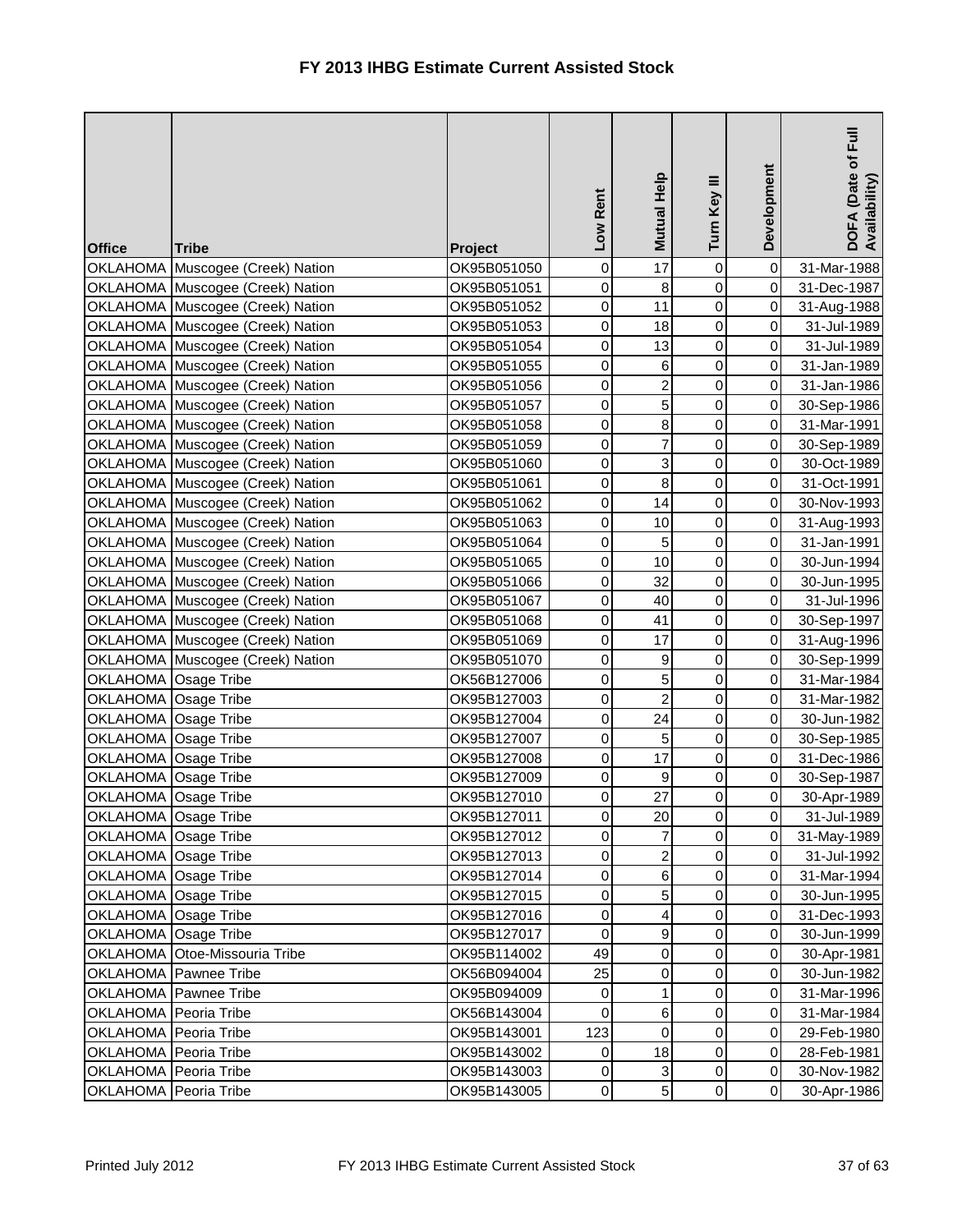| <b>Office</b>         | <b>Tribe</b>                            | Project     | Low Rent         | Mutual Help     | Turn Key III   | Development | DOFA (Date of Full<br>Availability) |
|-----------------------|-----------------------------------------|-------------|------------------|-----------------|----------------|-------------|-------------------------------------|
| OKLAHOMA Peoria Tribe |                                         | OK95B143006 | $\mathbf 0$      | $\overline{a}$  | 0              | $\pmb{0}$   | 30-Jun-1987                         |
| OKLAHOMA Peoria Tribe |                                         | OK95B143007 | 0                | $\infty$        | 0              | $\pmb{0}$   | 30-Sep-1987                         |
| OKLAHOMA Peoria Tribe |                                         | OK95B143008 | $\pmb{0}$        | $\mathbf{g}$    | 0              | $\pmb{0}$   | 31-Mar-1989                         |
| OKLAHOMA Peoria Tribe |                                         | OK95B143009 | $\boldsymbol{0}$ | 11              | 0              | $\mathbf 0$ | 30-Apr-1990                         |
| OKLAHOMA Peoria Tribe |                                         | OK95B143010 | 0                | 13              | 0              | $\pmb{0}$   | 29-Feb-1992                         |
| OKLAHOMA Peoria Tribe |                                         | OK95B143011 | 0                | $\overline{4}$  | 0              | $\mathbf 0$ | 30-Apr-1990                         |
| OKLAHOMA Peoria Tribe |                                         | OK95B143012 | 0                | 13              | 0              | $\pmb{0}$   | 31-Jul-1993                         |
| OKLAHOMA Peoria Tribe |                                         | OK95B143013 | 0                | $\mathbf{1}$    | 0              | $\pmb{0}$   | 31-Mar-1994                         |
| OKLAHOMA Peoria Tribe |                                         | OK95B143014 | $\pmb{0}$        | $\overline{7}$  | 0              | $\pmb{0}$   | 30-Jun-1995                         |
| OKLAHOMA Peoria Tribe |                                         | OK95B143015 | 0                | 13              | 0              | 0           | 28-Feb-1996                         |
| OKLAHOMA Peoria Tribe |                                         | OK95B143016 | 0                | $\overline{a}$  | 0              | $\mathbf 0$ | 28-Feb-1999                         |
| OKLAHOMA Peoria Tribe |                                         | OK95B143016 | $\pmb{0}$        | 16              | 0              | $\pmb{0}$   | 30-Sep-1998                         |
| OKLAHOMA Ponca Tribe  |                                         | OK95B054002 | 10               | $\overline{0}$  | 0              | $\mathbf 0$ | 30-Sep-1971                         |
| OKLAHOMA Ponca Tribe  |                                         | OK95B054005 | 25               | $\overline{0}$  | 0              | $\pmb{0}$   | 31-Jul-1974                         |
| OKLAHOMA Ponca Tribe  |                                         | OK95B054007 | 0                | 15              | 0              | $\pmb{0}$   | 30-Apr-1990                         |
|                       | OKLAHOMA Prairie Band of Potawatomi     | KS95B084003 | 13               | $\overline{0}$  | 0              | $\mathbf 0$ | 31-Aug-1984                         |
|                       | OKLAHOMA Sac and Fox of Missouri        | KS16B151001 | 19               | $\overline{0}$  | 0              | $\pmb{0}$   | 30-Jun-1986                         |
|                       | OKLAHOMA Sac and Fox of Missouri        | KS16B151002 | $\boldsymbol{0}$ | 19              | 0              | 0           | 28-Feb-1990                         |
|                       | OKLAHOMA Sac and Fox of Missouri        | KS95B151003 | $\mathbf 0$      | $\bf{8}$        | 0              | 0           | 31-Jul-1999                         |
|                       | OKLAHOMA Sac and Fox of Missouri        | KS95B151004 | 10               | $\overline{0}$  | 0              |             | 31-Jan-2007                         |
|                       | OKLAHOMA Sac and Fox Tribe              | OK95B090002 | 20               | $\overline{0}$  | 0              | $\mathbf 0$ | 31-Jul-1975                         |
|                       | OKLAHOMA Sac and Fox Tribe              | OK95B090011 | 24               | $\overline{0}$  | 0              | $\pmb{0}$   | 31-Jul-1979                         |
|                       | OKLAHOMA Sac and Fox Tribe              | OK95B090013 | 0                | 13              | 0              | $\mathbf 0$ | 31-Aug-1986                         |
|                       | OKLAHOMA Sac and Fox Tribe              | OK95B090014 | $\pmb{0}$        | 5               | 0              | $\pmb{0}$   | 31-Aug-1986                         |
|                       | OKLAHOMA Sac and Fox Tribe              | OK95B090015 | 0                | 13              | 0              | $\mathbf 0$ | 30-Sep-1988                         |
|                       | OKLAHOMA Sac and Fox Tribe              | OK95B090017 | 0                | 17              | 0              | $\mathbf 0$ | 31-Jul-1990                         |
|                       | OKLAHOMA Sac and Fox Tribe              | OK95B090018 | 0                | $\overline{3}$  | 0              | 0           | 29-Feb-1992                         |
|                       | OKLAHOMA Sac and Fox Tribe              | OK95B090019 | $\pmb{0}$        | 5 <sub>l</sub>  | $\mathbf 0$    | $\mathbf 0$ | 31-Dec-1991                         |
|                       | OKLAHOMA Sac and Fox Tribe              | OK95B090020 | $\mathbf 0$      | 9               | $\overline{0}$ | $\mathbf 0$ | 30-Sep-1993                         |
|                       | OKLAHOMA Sac and Fox Tribe              | OK95B090021 | $\Omega$         | $\mathsf{g}$    | 0              | $\pmb{0}$   | 31-Jan-1995                         |
|                       | OKLAHOMA Sac and Fox Tribe              | OK95B090022 | 30               | $\overline{0}$  | 0              | $\pmb{0}$   | 31-Dec-1997                         |
|                       | OKLAHOMA Seminole Nation                | OK95B093005 | 24               | $\overline{0}$  | 0              | 0           | 31-May-1981                         |
|                       | <b>OKLAHOMA</b> Seminole Nation         | OK95B093006 | 0                | $\mathbf{1}$    | 0              | $\mathbf 0$ | 30-Sep-1982                         |
|                       | OKLAHOMA Seminole Nation                | OK95B093007 | 0                | $\overline{2}$  | 0              | $\mathbf 0$ | 30-Sep-1984                         |
|                       | OKLAHOMA Seminole Nation                | OK95B093008 | 0                | $\overline{9}$  | 0              | $\mathbf 0$ | 28-Feb-1994                         |
|                       | OKLAHOMA Seminole Nation                | OK95B093009 | 0                | $\overline{7}$  | 0              | $\mathbf 0$ | 31-Oct-1992                         |
|                       | <b>OKLAHOMA</b> Seminole Nation         | OK95B093010 | 0                | 13              | 0              | $\mathbf 0$ | 31-Mar-1996                         |
|                       | <b>OKLAHOMA</b> Seminole Nation         | OK95B093011 | 8                | $\overline{0}$  | 0              | $\mathbf 0$ | 31-Oct-1997                         |
|                       | OKLAHOMA Seminole Nation                | OK95B093013 | 0                | $\overline{3}$  | 0              | $\mathbf 0$ | 30-Dec-1998                         |
|                       | OKLAHOMA Texas Band of Kickapoo Indians | TX95B558001 | 20               | $\overline{0}$  | 0              | 0           | 31-Dec-1995                         |
| <b>OKLAHOMA</b>       | <b>Tonkawa Tribe</b>                    | OK56B141002 | 0                | $\overline{9}$  | 0              | $\pmb{0}$   | 29-Feb-1984                         |
| <b>OKLAHOMA</b>       | <b>Tonkawa Tribe</b>                    | OK95B141001 | 50               | $\overline{0}$  | 0              | $\,0\,$     | 31-Mar-1980                         |
| OKLAHOMA              | Tonkawa Tribe                           | OK95B141003 | $\mathbf 0$      | 10 <sup>1</sup> | 0              | $\pmb{0}$   | 31-Mar-1987                         |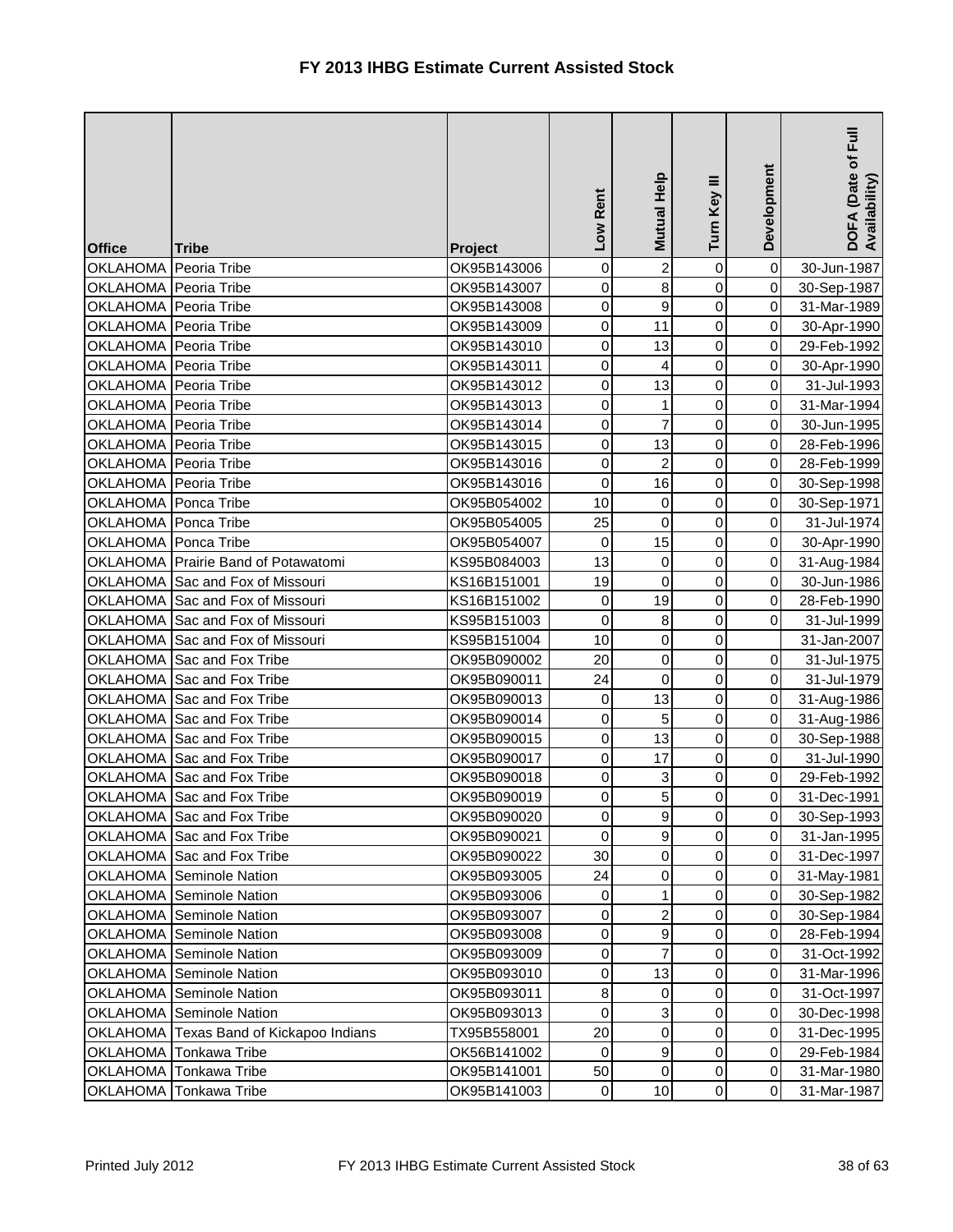## **FY 2013 IHBG Estimate Current Assisted Stock**

| <b>Office</b>         | <b>Tribe</b>                  | Project     | Rent<br>š | <b>Help</b><br>Mutual | Key | Development | 틶<br>৳<br>(Date<br>Availability)<br>DOF |
|-----------------------|-------------------------------|-------------|-----------|-----------------------|-----|-------------|-----------------------------------------|
| <b>OKLAHOMA</b>       | <b>Tonkawa Tribe</b>          | OK95B141004 |           | 12                    |     | $\Omega$    | 30-Jul-2002                             |
|                       | <b>OKLAHOMA</b> Wichita Tribe | OK95B157001 |           | 18                    |     | 0           | 30-Jun-1997                             |
|                       | <b>OKLAHOMA</b> Wichita Tribe | OK95B157002 |           | 38                    |     | 0           | 30-Jul-1998                             |
|                       | <b>OKLAHOMA</b> Wichita Tribe | OK95B157003 | 40        | 0                     |     | 0           | 31-Mar-1998                             |
|                       | OKLAHOMA Wyandotte Tribe      | OK95B162001 |           | 15                    |     | 0           | 31-Jul-2000                             |
| <b>OKLAHOMA TOTAL</b> |                               |             | 3,254     | 3,870                 | 19  | 41          |                                         |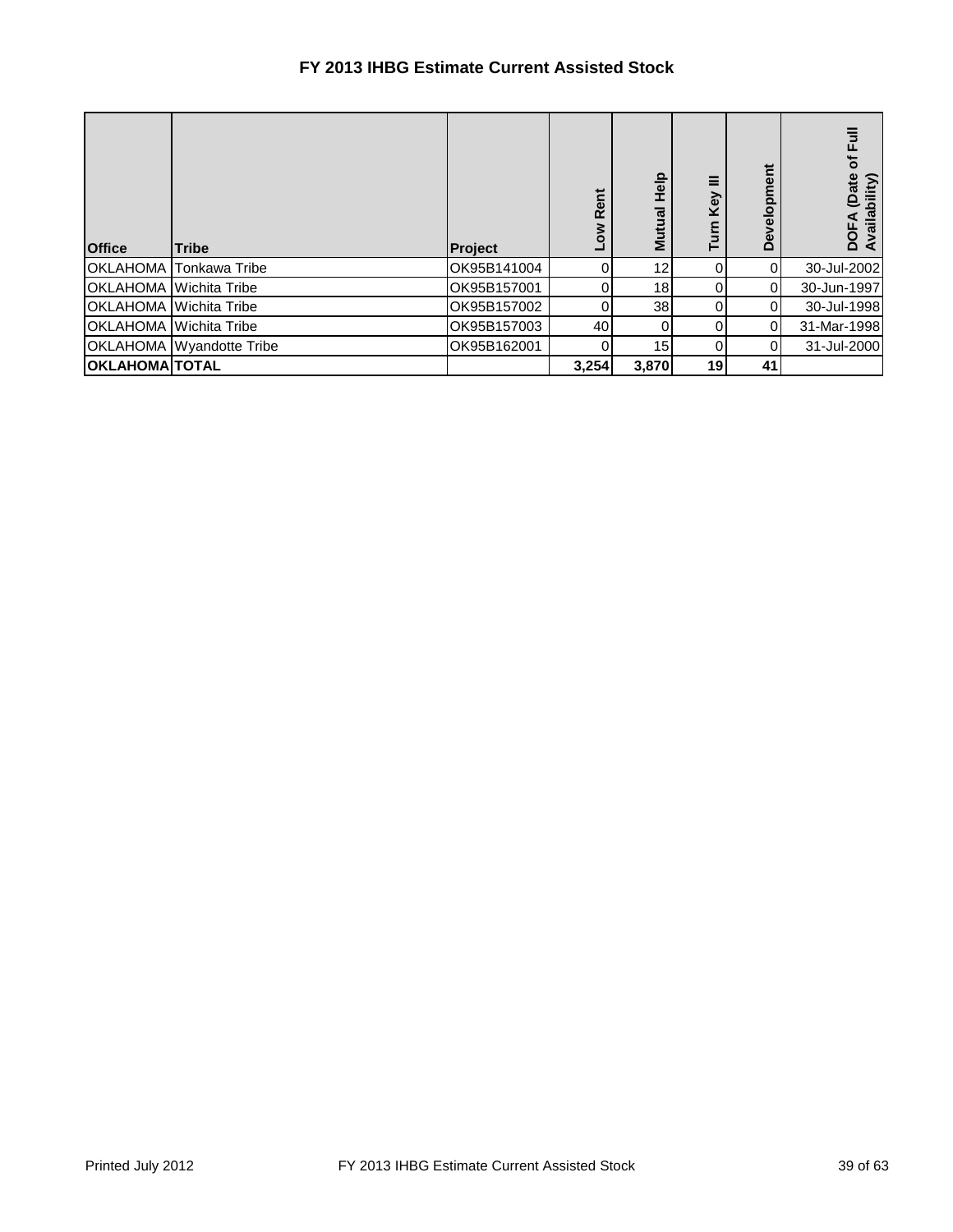| <b>Office</b>  | <b>Tribe</b>                    | Project     | Low Rent       | Mutual Help         | Turn Key III        | Development | $\bar{E}$<br>DOFA (Date of I<br>Availability) |
|----------------|---------------------------------|-------------|----------------|---------------------|---------------------|-------------|-----------------------------------------------|
| <b>PHOENIX</b> | Acoma Pueblo                    | NM99B079001 | 0              | $\mathbf{1}$        | $\mathsf{O}\xspace$ | $\mathbf 0$ | 31-May-1973                                   |
| <b>PHOENIX</b> | Acoma Pueblo                    | NM99B079003 | $\mathbf 0$    | 1                   | 0                   | $\mathbf 0$ | 30-Sep-1980                                   |
| <b>PHOENIX</b> | Acoma Pueblo                    | NM99B079004 | 0              | 1                   | 0                   | 0           | 29-Feb-1984                                   |
| <b>PHOENIX</b> | Acoma Pueblo                    | NM99B079006 | $\mathbf 0$    | 1                   | 0                   | $\pmb{0}$   | 29-Feb-1984                                   |
| <b>PHOENIX</b> | Acoma Pueblo                    | NM99B079007 | 0              | 26                  | 0                   | 0           | 31-Oct-1999                                   |
| <b>PHOENIX</b> | Acoma Pueblo                    | NM99B079008 | 14             | $\mathsf 0$         | 0                   | $\mathbf 0$ | 30-Apr-2002                                   |
| <b>PHOENIX</b> | Acoma Pueblo                    | NM99B079009 | 1              | $\pmb{0}$           | 0                   | 0           | 30-Nov-2002                                   |
| <b>PHOENIX</b> | Acoma Pueblo                    | NM99B079010 | $\mathbf 0$    | 3                   | 0                   | 0           | 30-Apr-2002                                   |
| <b>PHOENIX</b> | Acoma Pueblo                    | NM99B079011 | $\mathbf 0$    | 4                   | 0                   | $\pmb{0}$   | 30-Apr-2002                                   |
| PHOENIX        | Acoma Pueblo                    | NM99B079012 | 0              | 20                  | 0                   | $\pmb{0}$   | 30-Apr-2002                                   |
| <b>PHOENIX</b> | Acoma Pueblo                    | NM99B079013 | 20             | $\mathsf 0$         | 0                   | $\mathbf 0$ | 30-Apr-2002                                   |
| <b>PHOENIX</b> | Ak-Chin                         | AZ99B042001 | 19             | $\mathbf 0$         | 0                   | $\mathbf 0$ | 29-Feb-1992                                   |
| <b>PHOENIX</b> | Ak-Chin                         | AZ99B042002 | 12             | 0                   | 0                   | $\pmb{0}$   | 30-Jun-1992                                   |
| <b>PHOENIX</b> | Berry Creek Rancheria           | CA99B130017 | 15             | 0                   | 0                   | 0           | 31-Oct-1992                                   |
| <b>PHOENIX</b> | Berry Creek Rancheria           | CA99B130018 | $\mathbf 0$    | $\overline{3}$      | 0                   | 0           | 31-Oct-1992                                   |
| PHOENIX        | Berry Creek Rancheria           | CA99B130021 | 0              | ც                   | 0                   | 0           | 31-Dec-1995                                   |
| <b>PHOENIX</b> | Berry Creek Rancheria           | CA99B130023 | 8              | $\mathsf{O}\xspace$ | 0                   | $\mathbf 0$ | 31-Dec-1995                                   |
| <b>PHOENIX</b> | <b>Big Pine Band</b>            | CA99B098004 | 4              | $\pmb{0}$           | 0                   | 0           | 31-Mar-1982                                   |
| <b>PHOENIX</b> | <b>Big Pine Band</b>            | CA99B098005 | 4              | $\mathsf{O}\xspace$ | 0                   | 0           | 31-Mar-1979                                   |
| <b>PHOENIX</b> | <b>Big Pine Band</b>            | CA99B098008 | $\overline{c}$ | $\mathsf{O}$        | 0                   | 0           | 29-Feb-1984                                   |
| <b>PHOENIX</b> | <b>Big Pine Band</b>            | CA99B098010 | $\overline{c}$ | 0                   | 0                   | $\mathbf 0$ | 30-Nov-1987                                   |
| <b>PHOENIX</b> | <b>Big Pine Band</b>            | CA99B098013 | $\mathsf 0$    | $\mathbf{1}$        | 0                   | $\mathbf 0$ | 30-Apr-1993                                   |
| <b>PHOENIX</b> | <b>Big Pine Band</b>            | CA99B098014 | $\mathbf 0$    | 12                  | 0                   | $\mathbf 0$ | 31-May-2001                                   |
| <b>PHOENIX</b> | Bridgeport Paiute Indian Colony | CA99B098006 | 21             | $\pmb{0}$           | 0                   | $\pmb{0}$   | 31-Oct-1980                                   |
| <b>PHOENIX</b> | Cahuilla Band                   | CA99B080052 | 0              | 10                  | 0                   | $\mathbf 0$ | 31-Dec-1993                                   |
| <b>PHOENIX</b> | Campo Band                      | CA99B150001 | 15             | $\mathsf{O}\xspace$ | 0                   | $\mathbf 0$ | 30-Sep-1991                                   |
| <b>PHOENIX</b> | Campo Band                      | CA99B150003 | 18             | 0                   | 0                   | $\pmb{0}$   | 01-Apr-1998                                   |
| <b>PHOENIX</b> | Campo Band                      | CA99B150004 | 0              | $\overline{9}$      | $\pmb{0}$           | $\pmb{0}$   | 01-Apr-1998                                   |
| PHOENIX        | Capitan Grande Band             | CA99B080058 | 0              | 11                  | $\overline{0}$      | $\mathbf 0$ | 31-May-1995                                   |
| <b>PHOENIX</b> | Chemehuevi                      | CA99B133001 | 25             | 0                   | 0                   | 0           | 30-Nov-1988                                   |
| <b>PHOENIX</b> | Chemehuevi                      | CA99B133002 | 0              | $\,6$               | 0                   | $\pmb{0}$   | 30-Sep-1980                                   |
| PHOENIX        | Chemehuevi                      | CA99B133003 | 10             | $\pmb{0}$           | 0                   | $\,0\,$     | 30-Sep-1980                                   |
| <b>PHOENIX</b> | Chemehuevi                      | CA99B133004 | 0              | 15                  | 0                   | $\pmb{0}$   | 31-Oct-1988                                   |
| <b>PHOENIX</b> | Chemehuevi                      | CA99B133005 | 10             | 0                   | 0                   | 0           | 31-Oct-1988                                   |
| <b>PHOENIX</b> | Chemehuevi                      | CA99B133008 | 10             | 0                   | 0                   | 10          | 31-May-2002                                   |
| PHOENIX        | Chicken Ranch Rancheria         | CA99B129021 | $\pmb{0}$      | $\mathbf{3}$        | 0                   | 0           | 30-Apr-2002                                   |
| <b>PHOENIX</b> | Cochiti Pueblo                  | NM99B084004 | 0              | 26                  | 0                   | 0           | 31-May-1998                                   |
| PHOENIX        | Cochiti Pueblo                  | NM99B084005 | 10             | 0                   | 0                   | 0           | 31-May-1998                                   |
| <b>PHOENIX</b> | Cochiti Pueblo                  | NM99B084006 | 0              | 3                   | 0                   | 0           | 31-May-1998                                   |
| PHOENIX        | Cochiti Pueblo                  | NM99B084007 | 1              | $\mathsf{O}$        | 0                   | 0           | 31-May-1998                                   |
| PHOENIX        | Cocopah Tribe                   | AZ99B020003 | 32             | $\pmb{0}$           | 0                   | $\,0\,$     | 31-Oct-1980                                   |
| <b>PHOENIX</b> | Cocopah Tribe                   | AZ99B020004 | 15             | $\overline{0}$      | $\mathsf{O}\xspace$ | $\,0\,$     | 31-Jul-1992                                   |
| <b>PHOENIX</b> | Cocopah Tribe                   | AZ99B020005 | 28             | $\overline{0}$      | $\mathsf{O}\xspace$ | $\pmb{0}$   | 31-Oct-1998                                   |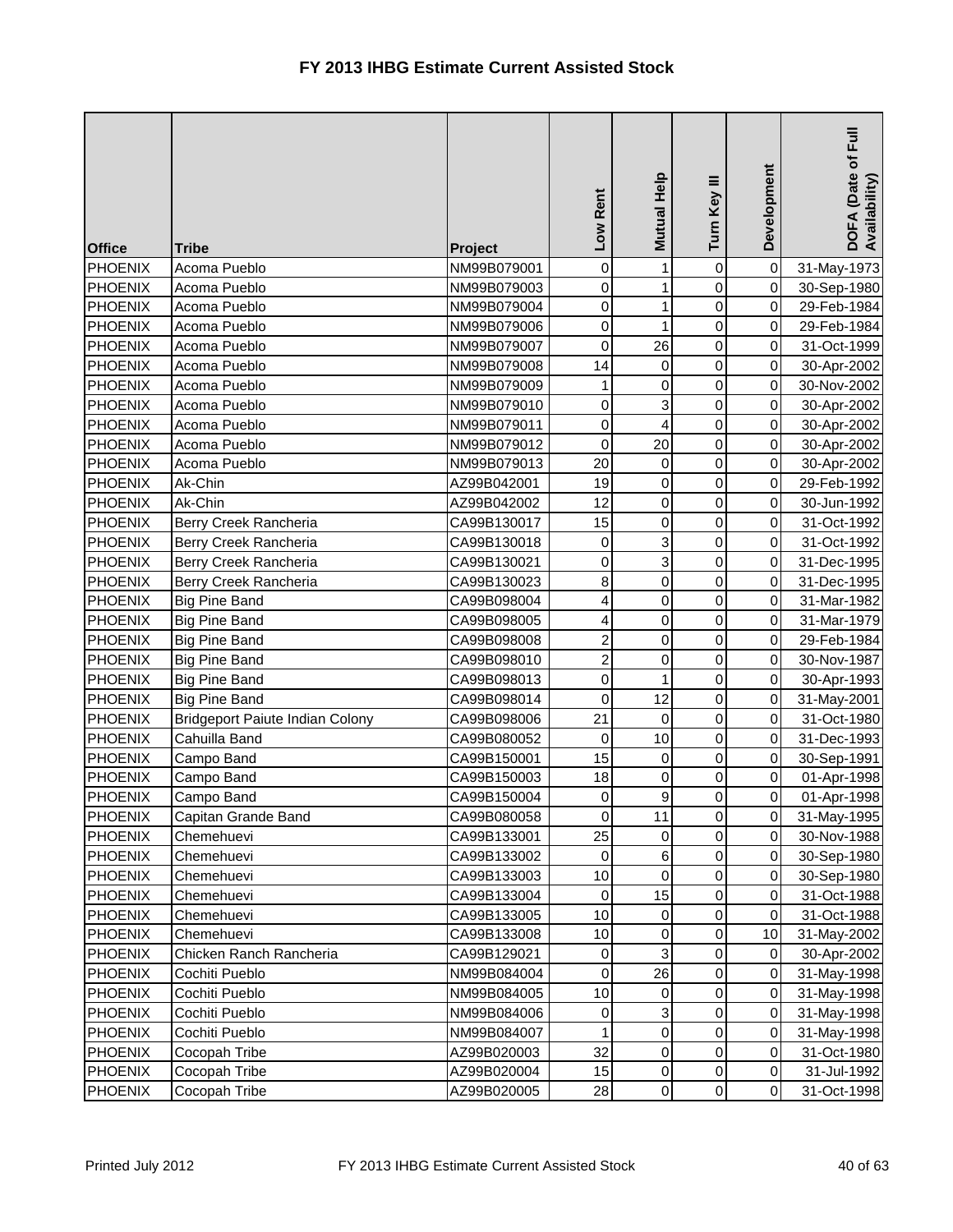| <b>Office</b>  | <b>Tribe</b>                 | Project     | Low Rent       | Mutual Help         | Turn Key III        | Development | DOFA (Date of Full<br>Availability) |
|----------------|------------------------------|-------------|----------------|---------------------|---------------------|-------------|-------------------------------------|
| <b>PHOENIX</b> | Cold Springs Rancheria       | CA99B129004 | 11             | $\mathsf{O}\xspace$ | $\mathsf{O}\xspace$ | $\pmb{0}$   | 30-Sep-1982                         |
| <b>PHOENIX</b> | Cold Springs Rancheria       | CA99B129009 | 8              | $\pmb{0}$           | 0                   | 0           | 31-Dec-1987                         |
| <b>PHOENIX</b> | Cold Springs Rancheria       | CA99B129011 | 10             | $\pmb{0}$           | 0                   | 0           | 31-Dec-1987                         |
| <b>PHOENIX</b> | Cold Springs Rancheria       | CA99B129019 | 1              | $\mathsf 0$         | 0                   | 0           | 30-Sep-1982                         |
| <b>PHOENIX</b> | Cold Springs Rancheria       | CA99B129021 | $\mathbf 0$    | 12                  | 0                   | 0           | 30-Nov-2001                         |
| <b>PHOENIX</b> | Cold Springs Rancheria       | CA99B129022 | $\overline{c}$ | $\mathsf 0$         | 0                   | 18          | 22-Apr-2005                         |
| <b>PHOENIX</b> | Colorado River Indian Tribes | AZ99B018005 | 50             | $\pmb{0}$           | 0                   | 0           | 31-Aug-1972                         |
| <b>PHOENIX</b> | Colorado River Indian Tribes | AZ99B018006 | 99             | $\pmb{0}$           | 0                   | 0           | 30-Nov-1973                         |
| <b>PHOENIX</b> | Colorado River Indian Tribes | AZ99B018007 | 25             | $\mathsf 0$         | 0                   | 0           | 31-Oct-1975                         |
| <b>PHOENIX</b> | Colorado River Indian Tribes | AZ99B018009 | 0              | 6                   | 0                   | 0           | 30-Jun-1980                         |
| <b>PHOENIX</b> | Colorado River Indian Tribes | AZ99B018010 | 50             | $\mathsf 0$         | 0                   | $\,0\,$     | 31-Oct-1982                         |
| <b>PHOENIX</b> | Colorado River Indian Tribes | AZ99B018011 | 0              | 11                  | 0                   | $\,0\,$     | 28-Feb-1982                         |
| <b>PHOENIX</b> | Colorado River Indian Tribes | AZ99B018013 | 0              | 52                  | 0                   | 0           | 31-Dec-1986                         |
| <b>PHOENIX</b> | Colorado River Indian Tribes | AZ99B018014 | $\mathbf 0$    | 23                  | 0                   | 0           | 31-Mar-1990                         |
| <b>PHOENIX</b> | Colorado River Indian Tribes | AZ99B018015 | 0              | 16                  | 0                   | 0           | 31-Jan-1992                         |
| PHOENIX        | Colorado River Indian Tribes | AZ99B018016 | $\mathbf 0$    | 15                  | 0                   | $\mathbf 0$ | 30-Apr-1993                         |
| <b>PHOENIX</b> | Colorado River Indian Tribes | AZ99B018017 | $\mathbf 0$    | $\boldsymbol{9}$    | 0                   | $\mathbf 0$ | 31-Dec-1971                         |
| <b>PHOENIX</b> | Coyote Valley Band           | CA99B097007 | 15             | $\mathsf{O}$        | 0                   | 0           | 28-Feb-1987                         |
| <b>PHOENIX</b> | Coyote Valley Band           | CA99B097009 | 15             | 0                   | 0                   | 0           | 28-Feb-1987                         |
| <b>PHOENIX</b> | Duck Valley Shoshone-Paiute  | NV99B006005 | $\mathbf 0$    | $\mathbf{1}$        | 0                   | 0           | 28-Feb-1979                         |
| <b>PHOENIX</b> | Duck Valley Shoshone-Paiute  | NV99B006008 | 19             | $\mathsf{O}$        | 0                   | $\mathbf 0$ | 30-Sep-1982                         |
| <b>PHOENIX</b> | Duck Valley Shoshone-Paiute  | NV99B006009 | 0              | $\mathbf{1}$        | 0                   | $\mathbf 0$ | 31-Oct-1982                         |
| <b>PHOENIX</b> | Duck Valley Shoshone-Paiute  | NV99B006010 | $\mathbf 0$    | $\mathbf{1}$        | 0                   | $\pmb{0}$   | 31-Jan-1985                         |
| <b>PHOENIX</b> | Duck Valley Shoshone-Paiute  | NV99B006011 | 19             | 0                   | 0                   | 0           | 01-Jul-1986                         |
| <b>PHOENIX</b> | Duck Valley Shoshone-Paiute  | NV99B006012 | 0              | 6                   | 0                   | 0           | 01-Jul-1986                         |
| <b>PHOENIX</b> | Duck Valley Shoshone-Paiute  | NV99B006013 | 25             | 0                   | 0                   | $\mathbf 0$ | 18-Mar-1996                         |
| <b>PHOENIX</b> | Duck Valley Shoshone-Paiute  | NV99B006014 | 0              | 9                   | 0                   | $\pmb{0}$   | 09-Jun-1997                         |
| <b>PHOENIX</b> | Duck Valley Shoshone-Paiute  | NV99B006015 | 12             | $\overline{0}$      | $\pmb{0}$           | 0           | 02-Dec-1998                         |
| PHOENIX        | Duckwater Shoshone           | NV99B015010 | $\bf8$         | $\overline{0}$      | $\overline{0}$      | 0           | 31-Dec-1985                         |
| <b>PHOENIX</b> | Duckwater Shoshone           | NV99B015015 | 10             | 0                   | 0                   | 0           | 31-Dec-1986                         |
| <b>PHOENIX</b> | Ely Shoshone                 | NV99B015008 | 10             | $\pmb{0}$           | 0                   | $\pmb{0}$   | 31-Oct-1985                         |
| <b>PHOENIX</b> | Ely Shoshone                 | NV99B015014 | 18             | 0                   | 0                   | $\,0\,$     | 31-Oct-1985                         |
| <b>PHOENIX</b> | <b>Ely Shoshone</b>          | NV99B015016 | 3              | $\mathbf 0$         | 0                   | 0           | 30-Sep-2000                         |
| <b>PHOENIX</b> | Enterprise Rancheria         | CA99B160001 | 0              | 16                  | 0                   | 0           | 09-Oct-2009                         |
| <b>PHOENIX</b> | Fallon Paiute-Shoshone       | NV99B011006 | 22             | 0                   | 0                   | 0           | 30-Apr-1989                         |
| <b>PHOENIX</b> | Fallon Paiute-Shoshone       | NV99B011007 | 0              | 19                  | 0                   | 0           | 30-Sep-1989                         |
| <b>PHOENIX</b> | Fallon Paiute-Shoshone       | NV99B011008 | 0              | 15                  | 0                   | 0           | 31-May-1992                         |
| <b>PHOENIX</b> | Fallon Paiute-Shoshone       | NV99B011009 | 15             | 0                   | 0                   | 0           | 31-May-1992                         |
| <b>PHOENIX</b> | Fallon Paiute-Shoshone       | NV99B011010 | 0              | 15                  | 0                   | 0           | 31-May-1992                         |
| <b>PHOENIX</b> | Fallon Paiute-Shoshone       | NV99B011011 | 20             | 0                   | 0                   | $\mathbf 0$ | 31-Jan-1995                         |
| PHOENIX        | Fallon Paiute-Shoshone       | NV99B011012 | 0              | 15                  | 0                   | $\,0\,$     | 31-Jan-1995                         |
| <b>PHOENIX</b> | <b>Fort Bidwell</b>          | CA99B083001 | 2              | 0                   | $\pmb{0}$           | $\pmb{0}$   | 31-Oct-1975                         |
| <b>PHOENIX</b> | Fort Bidwell                 | CA99B083005 | $\,6$          | $\overline{0}$      | $\mathsf{O}\xspace$ | $\pmb{0}$   | 31-Oct-1982                         |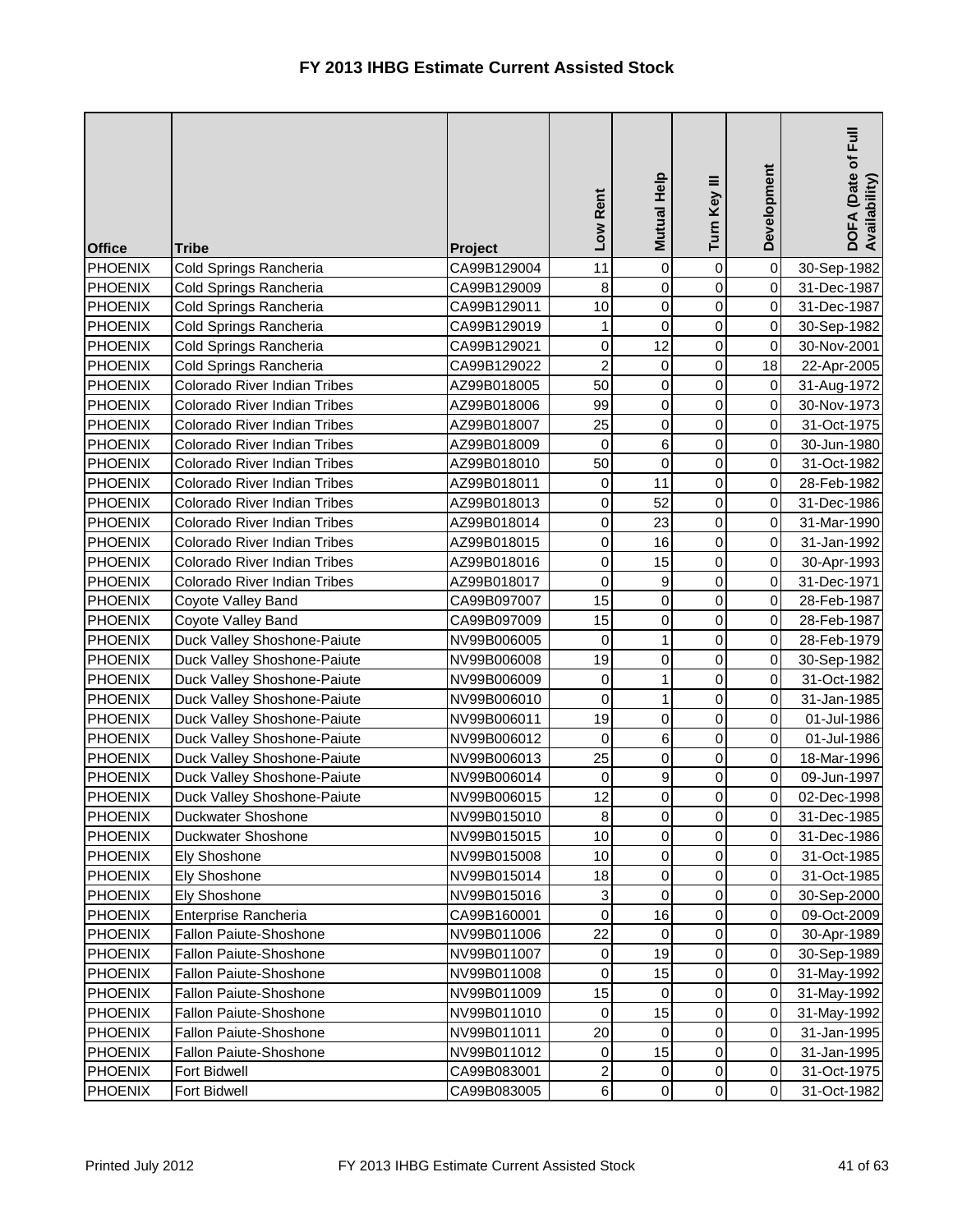| <b>Office</b>  | <b>Tribe</b>         | Project     | Low Rent       | Mutual Help             | Turn Key III        | Development | E<br>DOFA (Date of I<br>Availability) |
|----------------|----------------------|-------------|----------------|-------------------------|---------------------|-------------|---------------------------------------|
| <b>PHOENIX</b> | <b>Fort Bidwell</b>  | CA99B083006 | $\pmb{0}$      | $\bf 8$                 | 0                   | $\mathbf 0$ | 31-Oct-1982                           |
| <b>PHOENIX</b> | Fort Bidwell         | CA99B603004 | 10             | $\overline{\mathsf{o}}$ | 0                   | $\pmb{0}$   | 28-Oct-1999                           |
| <b>PHOENIX</b> | Fort Mojave Tribe    | CA99B100003 | 10             | $\pmb{0}$               | 0                   | $\mathbf 0$ | 30-Apr-1982                           |
| <b>PHOENIX</b> | Fort Mojave Tribe    | CA99B100004 | 50             | $\overline{0}$          | 0                   | $\mathbf 0$ | 31-May-1987                           |
| <b>PHOENIX</b> | Fort Mojave Tribe    | CA99B100006 | $\overline{c}$ | $\mathsf{O}$            | 0                   | 0           | 30-Jun-1985                           |
| <b>PHOENIX</b> | Fort Mojave Tribe    | CA99B100007 | 19             | $\mathsf{O}$            | 0                   | $\pmb{0}$   | 31-Jul-1987                           |
| <b>PHOENIX</b> | Fort Mojave Tribe    | CA99B100008 | 25             | $\mathsf{O}\xspace$     | 0                   | $\mathbf 0$ | 30-Apr-1987                           |
| <b>PHOENIX</b> | Fort Mojave Tribe    | CA99B100009 | 4              | $\pmb{0}$               | 0                   | 0           | 31-Aug-1978                           |
| <b>PHOENIX</b> | Gila River           | AZ99B015005 | 10             | $\mathsf{O}$            | 0                   | $\,0\,$     | 30-Jun-1973                           |
| <b>PHOENIX</b> | Gila River           | AZ99B015006 | 80             | $\mathsf{O}\xspace$     | 0                   | 0           | 28-Feb-1974                           |
| <b>PHOENIX</b> | Gila River           | AZ99B015007 | 10             | $\pmb{0}$               | 0                   | $\pmb{0}$   | 02-Oct-1973                           |
| PHOENIX        | Gila River           | AZ99B015009 | 0              | $\mathbf{1}$            | 0                   | $\mathbf 0$ | 30-Apr-1979                           |
| PHOENIX        | Gila River           | AZ99B015010 | 20             | 0                       | 0                   | $\pmb{0}$   | 31-Jul-1980                           |
| <b>PHOENIX</b> | Gila River           | AZ99B015011 | 30             | $\mathsf{O}\xspace$     | 0                   | $\mathbf 0$ | 30-Sep-1978                           |
| <b>PHOENIX</b> | Gila River           | AZ99B015012 | $\mathbf 0$    | $\overline{a}$          | 0                   | 0           | 31-Jan-1980                           |
| <b>PHOENIX</b> | Gila River           | AZ99B015013 | 20             | $\mathsf{O}$            | 0                   | $\pmb{0}$   | 31-Jan-1981                           |
| <b>PHOENIX</b> | Gila River           | AZ99B015014 | 30             | 0                       | 0                   | $\mathbf 0$ | 31-Jul-1979                           |
| <b>PHOENIX</b> | Gila River           | AZ99B015015 | 50             | $\overline{0}$          | 0                   | $\mathbf 0$ | 30-Jun-1980                           |
| <b>PHOENIX</b> | Gila River           | AZ99B015016 | 30             | $\mathsf{O}\xspace$     | 0                   | $\,0\,$     | 31-Aug-1980                           |
| <b>PHOENIX</b> | Gila River           | AZ99B015017 | 20             | $\mathbf 0$             | 0                   | $\mathbf 0$ | 31-Jan-1980                           |
| <b>PHOENIX</b> | Gila River           | AZ99B015018 | 0              | $\overline{c}$          | 0                   | $\pmb{0}$   | 30-Jun-1982                           |
| <b>PHOENIX</b> | Gila River           | AZ99B015019 | 20             | $\mathbf 0$             | 0                   | $\mathbf 0$ | 31-Aug-1982                           |
| <b>PHOENIX</b> | Gila River           | AZ99B015020 | 71             | $\mathsf{O}$            | 0                   | $\mathbf 0$ | 31-Oct-1986                           |
| <b>PHOENIX</b> | Gila River           | AZ99B015021 | 60             | 0                       | 0                   | $\mathbf 0$ | 30-Apr-1987                           |
| <b>PHOENIX</b> | Gila River           | AZ99B015022 | 0              | 9                       | 0                   | $\pmb{0}$   | 30-Apr-1987                           |
| <b>PHOENIX</b> | Gila River           | AZ99B015023 | 9              | $\mathsf{O}$            | 0                   | $\pmb{0}$   | 31-Jan-1987                           |
| <b>PHOENIX</b> | Gila River           | AZ99B015024 | 64             | 0                       | 0                   | $\mathbf 0$ | 31-Dec-1987                           |
| <b>PHOENIX</b> | Gila River           | AZ99B015025 | 0              | 17                      | 0                   | 0           | 30-Jun-1988                           |
| <b>PHOENIX</b> | Gila River           | AZ99B015026 | 0              | $\mathbf{2}$            | $\overline{0}$      | $\mathbf 0$ | 31-Oct-1986                           |
| <b>PHOENIX</b> | Gila River           | AZ99B015027 | 0              | 5                       | 0                   | $\mathbf 0$ | 31-Oct-1986                           |
| <b>PHOENIX</b> | Gila River           | AZ99B015028 | $\mathbf 0$    | 16                      | $\mathbf 0$         | $\pmb{0}$   | 30-Jun-1988                           |
| <b>PHOENIX</b> | Gila River           | AZ99B015029 | 0              | 20                      | 0                   | $\mathbf 0$ | 31-May-1988                           |
| <b>PHOENIX</b> | Gila River           | AZ99B015030 | 38             | 0                       | 0                   | 0           | 31-Mar-1988                           |
| <b>PHOENIX</b> | Gila River           | AZ99B015031 | 0              | 23                      | 0                   | $\mathbf 0$ | 30-Sep-1992                           |
| <b>PHOENIX</b> | Gila River           | AZ99B015032 | 20             | 0                       | 0                   | $\mathbf 0$ | 31-Jul-1993                           |
| <b>PHOENIX</b> | Gila River           | AZ99B015033 | 94             | 0                       | 0                   | $\mathbf 0$ | 31-Jan-1991                           |
| <b>PHOENIX</b> | Gila River           | AZ99B015034 | 10             | 0                       | 0                   | $\pmb{0}$   | 31-Jul-1993                           |
| <b>PHOENIX</b> | Grindstone Rancheria | CA99B083001 | 0              | $\mathbf{1}$            | 0                   | $\mathbf 0$ | 31-Oct-1975                           |
| <b>PHOENIX</b> | Grindstone Rancheria | CA99B083009 | 12             | 0                       | 0                   | $\mathbf 0$ | 30-Jun-1995                           |
| <b>PHOENIX</b> | Grindstone Rancheria | CA99B083013 | 16             | 0                       | 0                   | $\mathbf 0$ | 31-Mar-1997                           |
| <b>PHOENIX</b> | Grindstone Rancheria | CA99B083015 | 3              | $\pmb{0}$               | 0                   | $\mathbf 0$ | 31-Mar-1997                           |
| <b>PHOENIX</b> | Guidiville Rancheria | CA99B130026 | 18             | $\pmb{0}$               | 0                   | $\pmb{0}$   | 01-Jan-2001                           |
| <b>PHOENIX</b> | Guidiville Rancheria | CA99B130026 | 1              | $\overline{0}$          | $\mathsf{O}\xspace$ | $\mathbf 0$ | 01-Jul-2011                           |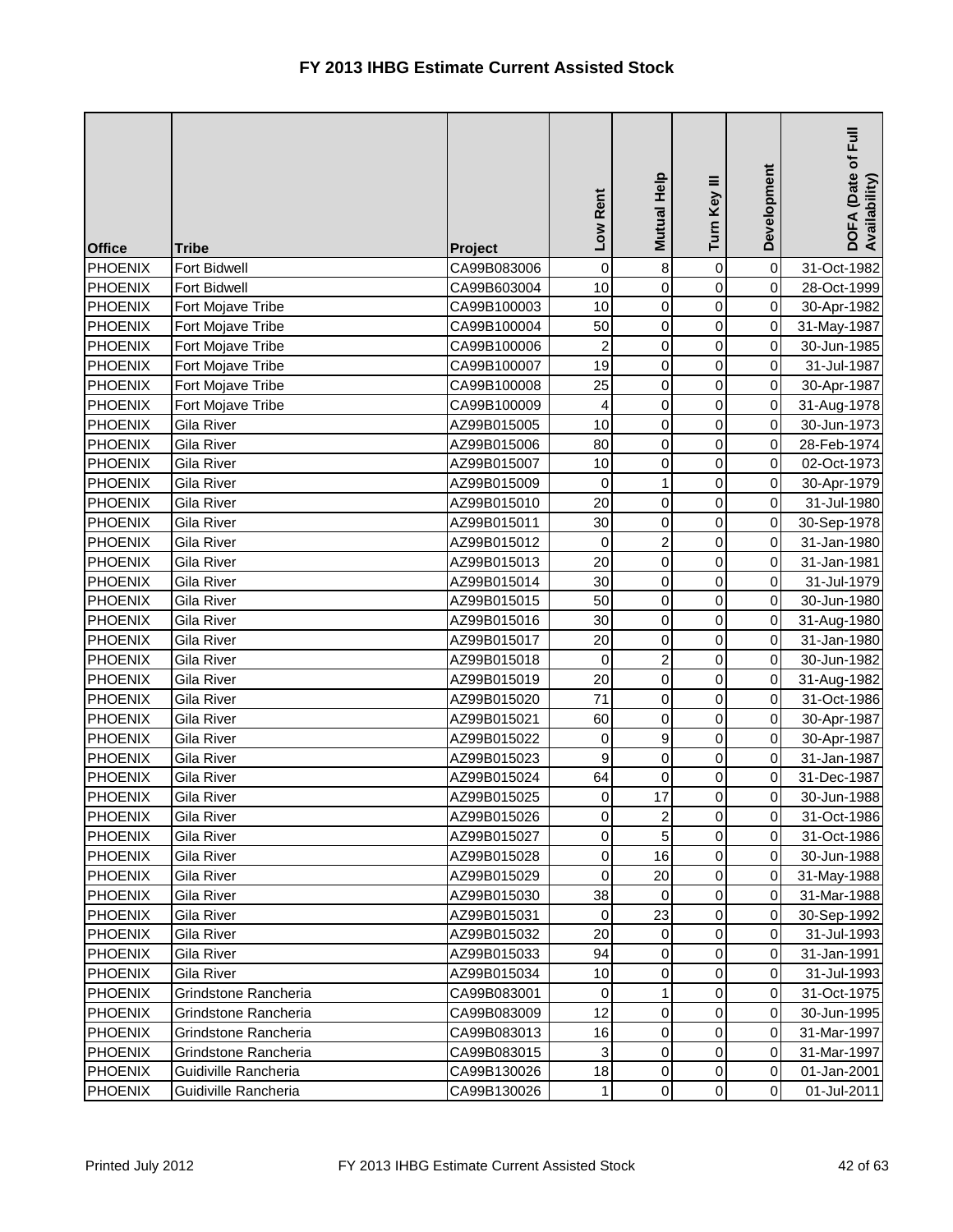| <b>Office</b>  | <b>Tribe</b>             | Project     | Low Rent         | Mutual Help         | Turn Key III   | Development | $E_{\rm{H}}$<br>DOFA (Date of F<br>Availability) |
|----------------|--------------------------|-------------|------------------|---------------------|----------------|-------------|--------------------------------------------------|
| <b>PHOENIX</b> | Hoopa Valley             | CA99B090002 | 30               | $\mathsf{O}\xspace$ | 0              | $\pmb{0}$   | 31-May-1980                                      |
| <b>PHOENIX</b> | Hoopa Valley             | CA99B090004 | 0                | 10                  | 0              | $\pmb{0}$   | 31-Oct-1985                                      |
| <b>PHOENIX</b> | Hoopa Valley             | CA99B090005 | $\mathbf 0$      | 10                  | 0              | $\mathbf 0$ | 31-Oct-1987                                      |
| <b>PHOENIX</b> | Hoopa Valley             | CA99B090008 | $\boldsymbol{0}$ | 28                  | 0              | $\mathbf 0$ | 31-May-1992                                      |
| <b>PHOENIX</b> | Hoopa Valley             | CA99B090009 | 0                | 17                  | 0              | 0           | 28-Feb-1993                                      |
| <b>PHOENIX</b> | Hoopa Valley             | CA99B090010 | 0                | 40                  | 0              | $\mathbf 0$ | 30-Sep-1994                                      |
| <b>PHOENIX</b> | Hoopa Valley             | CA99B090011 | $\mathbf 0$      | 29                  | 0              | $\mathbf 0$ | 01-Apr-1998                                      |
| <b>PHOENIX</b> | Hoopa Valley             | CA99B090012 | 21               | 0                   | $\mathsf 0$    | $\mathbf 0$ | 30-Sep-1997                                      |
| <b>PHOENIX</b> | Hoopa Valley             | CA99B090013 | 0                | 20                  | 0              | 0           | 30-Sep-1997                                      |
| <b>PHOENIX</b> | Hopi                     | AZ99B027007 | 0                | 15                  | $\mathsf 0$    | 0           | 31-Aug-1980                                      |
| PHOENIX        | Hopi                     | AZ99B027011 | $\boldsymbol{0}$ | 87                  | 0              | $\mathbf 0$ | 30-Sep-1984                                      |
| PHOENIX        | Hopi                     | AZ99B027015 | $\pmb{0}$        | 32                  | 0              | $\mathbf 0$ | 30-Nov-1991                                      |
| <b>PHOENIX</b> | Hopi                     | AZ99B027016 | 20               | 0                   | 0              | $\mathbf 0$ | 31-Mar-1993                                      |
| <b>PHOENIX</b> | Hopi                     | AZ99B027017 | $\mathbf 0$      | 15                  | 0              | 0           | 31-Mar-1997                                      |
| <b>PHOENIX</b> | Hopi                     | AZ99B027018 | 13               | $\overline{0}$      | $\mathsf 0$    | 0           | 31-Dec-1997                                      |
| <b>PHOENIX</b> | <b>Hopland Rancheria</b> | CA99B130008 | 10               | $\overline{0}$      | 0              | $\mathbf 0$ | 31-Mar-1988                                      |
| <b>PHOENIX</b> | <b>Hopland Rancheria</b> | CA99B130010 | 10               | $\overline{0}$      | 0              | 0           | 29-Feb-1988                                      |
| <b>PHOENIX</b> | Hualapai                 | AZ99B017002 | $\mathbf 0$      | $\vert$             | $\mathsf 0$    | $\mathbf 0$ | 30-Sep-1973                                      |
| <b>PHOENIX</b> | Hualapai                 | AZ99B017003 | $\mathbf 0$      | $\overline{7}$      | 0              | $\,0\,$     | 31-Mar-1981                                      |
| <b>PHOENIX</b> | Hualapai                 | AZ99B017004 | 30               | $\overline{0}$      | 0              | 0           | 31-Jul-1981                                      |
| <b>PHOENIX</b> | Hualapai                 | AZ99B017007 | 20               | $\overline{0}$      | 0              | $\mathbf 0$ | 30-Apr-1987                                      |
| <b>PHOENIX</b> | Hualapai                 | AZ99B017008 | 10               | $\overline{0}$      | 0              | $\mathbf 0$ | 31-Mar-1988                                      |
| <b>PHOENIX</b> | Hualapai                 | AZ99B017009 | 0                | 14                  | 0              | $\mathbf 0$ | 31-Mar-1988                                      |
| <b>PHOENIX</b> | Hualapai                 | AZ99B017010 | 20               | 0                   | 0              | $\pmb{0}$   | 31-Jul-1989                                      |
| <b>PHOENIX</b> | Hualapai                 | AZ99B017011 | $\mathbf 0$      | 10                  | 0              | $\mathbf 0$ | 31-Oct-1991                                      |
| <b>PHOENIX</b> | Hualapai                 | AZ99B017012 | 25               | $\mathsf{O}\xspace$ | 0              | $\mathbf 0$ | 30-Aug-1991                                      |
| <b>PHOENIX</b> | Hualapai                 | AZ99B017013 | 30               | 0                   | 0              | 0           | 30-Sep-1994                                      |
| <b>PHOENIX</b> | Hualapai                 | AZ99B017014 | 0                | 28                  | 0              | 0           | 31-Dec-1995                                      |
| <b>PHOENIX</b> | <b>Isleta Pueblo</b>     | NM99B081008 | 3                | 23                  | $\overline{0}$ | $\mathbf 0$ | 30-Nov-1998                                      |
| <b>PHOENIX</b> | Isleta Pueblo            | NM99B081009 | 25               | 0                   | 0              | 0           | 30-Nov-1998                                      |
| <b>PHOENIX</b> | Isleta Pueblo            | NM99B081010 | 2                | 0                   | 0              | $\pmb{0}$   | 30-Nov-1998                                      |
| <b>PHOENIX</b> | Isleta Pueblo            | NM99B081011 | 0                | $\overline{a}$      | 0              | 0           | 30-Nov-1998                                      |
| <b>PHOENIX</b> | Jemez Pueblo             | NM99B080002 | 0                | 3 <sup>1</sup>      | 0              | $\pmb{0}$   | 31-Oct-1980                                      |
| <b>PHOENIX</b> | Jemez Pueblo             | NM99B080003 | 0                | 23                  | 0              | $\mathbf 0$ | 31-Oct-1996                                      |
| <b>PHOENIX</b> | Jemez Pueblo             | NM99B080004 | 0                | $\overline{a}$      | 0              | 0           | 31-Dec-1998                                      |
| <b>PHOENIX</b> | Jicarilla Reservation    | NM99B014001 | 22               | $\mathbf{1}$        | 0              | 0           | 31-Jul-1966                                      |
| <b>PHOENIX</b> | Jicarilla Reservation    | NM99B014008 | 29               | $\mathbf{1}$        | 0              | $\mathbf 0$ | 30-Sep-1981                                      |
| <b>PHOENIX</b> | Jicarilla Reservation    | NM99B014009 | 55               | $\mathbf{1}$        | 0              | $\mathbf 0$ | 30-Nov-1981                                      |
| <b>PHOENIX</b> | Jicarilla Reservation    | NM99B014010 | 0                | $\overline{a}$      | 0              | $\mathbf 0$ | 30-Sep-1987                                      |
| <b>PHOENIX</b> | Jicarilla Reservation    | NM99B014011 | 0                | $\overline{a}$      | 0              | 0           | 31-Dec-1987                                      |
| <b>PHOENIX</b> | Jicarilla Reservation    | NM99B014012 | 0                | $\mathbf{1}$        | 0              | 0           | 30-Nov-1986                                      |
| <b>PHOENIX</b> | Jicarilla Reservation    | NM99B014013 | 0                | 5 <sup>1</sup>      | 0              | 0           | 31-May-1991                                      |
| <b>PHOENIX</b> | Jicarilla Reservation    | NM99B014014 | 0                | $\overline{3}$      | 0              | $\pmb{0}$   | 30-Nov-1981                                      |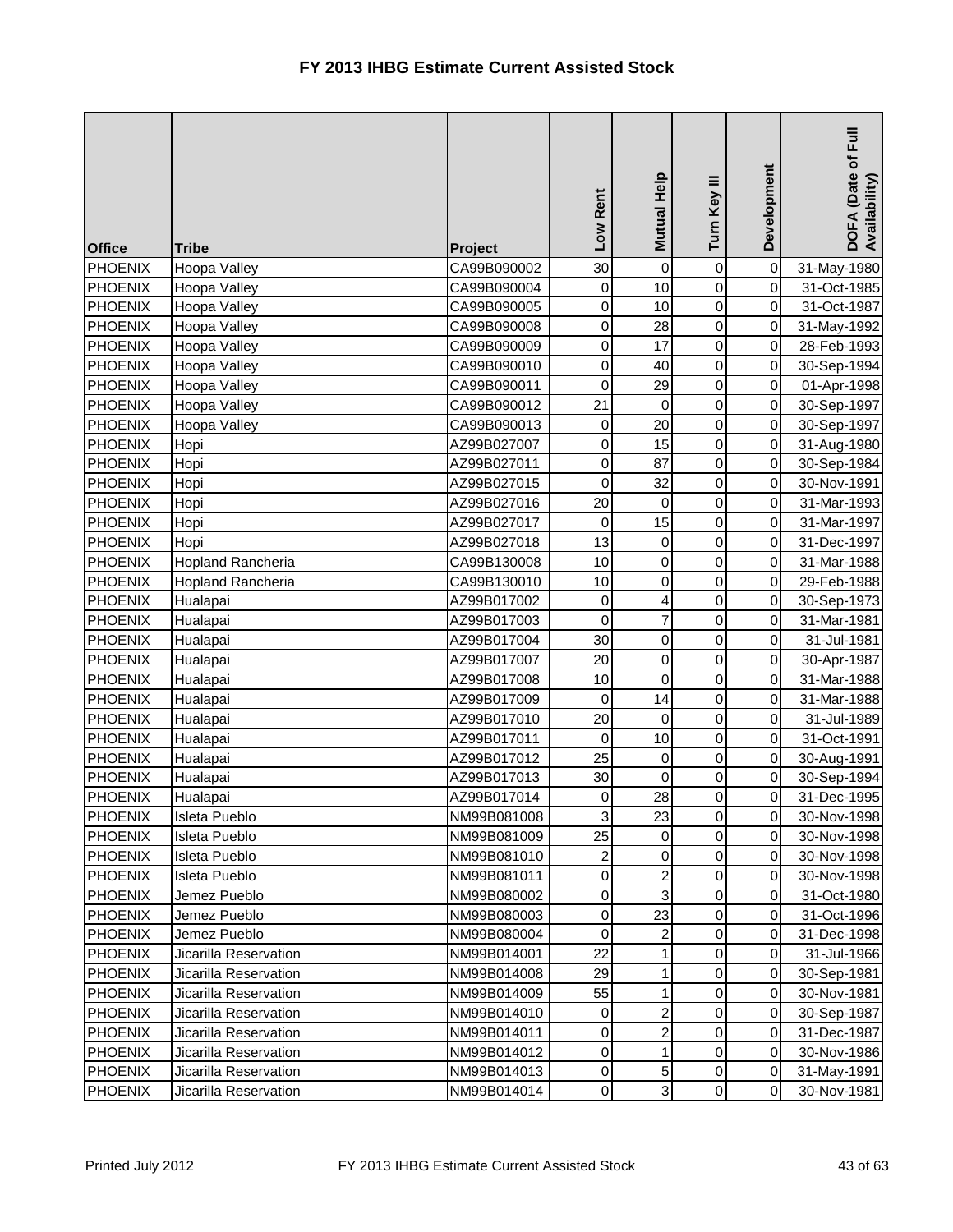| <b>Office</b>  | <b>Tribe</b>                     | Project     | Low Rent                 | Mutual Help             | Turn Key III        | Development | $E_{\rm H}$<br>DOFA (Date of I<br>Availability) |
|----------------|----------------------------------|-------------|--------------------------|-------------------------|---------------------|-------------|-------------------------------------------------|
| <b>PHOENIX</b> | Jicarilla Reservation            | NM99B014015 | 32                       | $\mathsf{O}\xspace$     | 0                   | $\mbox{O}$  | 31-Oct-1996                                     |
| <b>PHOENIX</b> | Jicarilla Reservation            | NM99B014016 | 0                        | $\mathbf{1}$            | 0                   | $\mathbf 0$ | 30-Nov-1986                                     |
| <b>PHOENIX</b> | Kaibab Band of Paiute            | AZ99B024003 | 13                       | $\mathsf{O}$            | 0                   | $\mathbf 0$ | 30-Sep-1982                                     |
| <b>PHOENIX</b> | Kaibab Band of Paiute            | AZ99B024004 | 8                        | $\mathsf{O}$            | 0                   | $\pmb{0}$   | 31-Jan-1987                                     |
| <b>PHOENIX</b> | Kaibab Band of Paiute            | AZ99B024005 | 0                        | 5                       | 0                   | 0           | 31-Jan-1987                                     |
| <b>PHOENIX</b> | Kaibab Band of Paiute            | AZ99B024006 | $\overline{\mathcal{L}}$ | $\mathsf{O}$            | 0                   | $\mathbf 0$ | 31-Dec-1986                                     |
| <b>PHOENIX</b> | Kaibab Band of Paiute            | AZ99B024007 | 0                        | 5 <sup>1</sup>          | 0                   | 0           | 31-Jan-1992                                     |
| <b>PHOENIX</b> | Kaibab Band of Paiute            | AZ99B024008 | 13                       | $\mathsf{O}$            | 0                   | 0           | 30-Sep-1997                                     |
| <b>PHOENIX</b> | Kaibab Band of Paiute            | AZ99B024009 | $\mathbf 0$              | $\overline{a}$          | 0                   | 0           | 31-Aug-1970                                     |
| <b>PHOENIX</b> | Karuk                            | CA99B134003 | 63                       | 0                       | 0                   | 0           | 31-May-1992                                     |
| <b>PHOENIX</b> | Karuk                            | CA99B134004 | 17                       | $\mathsf{O}$            | 0                   | $\mbox{O}$  | 31-May-1993                                     |
| <b>PHOENIX</b> | Karuk                            | CA99B134005 | 15                       | 0                       | 0                   | $\mathbf 0$ | 31-Mar-1997                                     |
| PHOENIX        | Karuk                            | CA99B134006 | 0                        | 5                       | 0                   | 0           | 31-Mar-1997                                     |
| <b>PHOENIX</b> | Karuk                            | CA99B134007 | $\mathbf 0$              | 16                      | 0                   | 0           | 31-May-2001                                     |
| <b>PHOENIX</b> | Karuk                            | CA99B134008 | 16                       | 0                       | 0                   | 0           | 30-Sep-2003                                     |
| <b>PHOENIX</b> | Karuk                            | CA99B134009 | 20                       | 0                       | 0                   | $\mathbf 0$ | 31-May-2001                                     |
| <b>PHOENIX</b> | Karuk                            | CA99B134010 | 10                       | $\overline{0}$          | 0                   | $\mathbf 0$ | 01-Aug-2004                                     |
| <b>PHOENIX</b> | Karuk                            | CA99B134010 | 14                       | 0                       | 0                   | 0           | 01-Sep-2005                                     |
| <b>PHOENIX</b> | La Jolla Band                    | CA99B080027 | 0                        | 13                      | 0                   | 0           | 29-Feb-1988                                     |
| <b>PHOENIX</b> | La Jolla Band                    | CA99B080057 | $\overline{\mathbf{c}}$  | $\mathsf 0$             | 0                   | 0           | 31-Oct-1995                                     |
| <b>PHOENIX</b> | La Jolla Band                    | CA99B080062 | $\mathsf 0$              | 10                      | 0                   | $\mathbf 0$ | 31-Oct-1995                                     |
| <b>PHOENIX</b> | La Jolla Band                    | CA99B080071 | 12                       | $\pmb{0}$               | 0                   | $\mathbf 0$ | 17-Mar-1999                                     |
| <b>PHOENIX</b> | Laguna Pueblo                    | NM99B012001 | 10                       | $\pmb{0}$               | 0                   | $\mathbf 0$ | 28-Feb-1967                                     |
| <b>PHOENIX</b> | Laguna Pueblo                    | NM99B012002 | 29                       | 0                       | 0                   | 0           | 28-Feb-1967                                     |
| <b>PHOENIX</b> | Laguna Pueblo                    | NM99B012006 | 0                        | $\overline{a}$          | 0                   | 0           | 31-Mar-1979                                     |
| <b>PHOENIX</b> | Laguna Pueblo                    | NM99B012008 | 0                        | $\bf 8$                 | 0                   | $\mathbf 0$ | 30-Nov-1997                                     |
| PHOENIX        | Laguna Pueblo                    | NM99B012009 | 10                       | 0                       | 0                   | 0           | 31-Dec-2004                                     |
| <b>PHOENIX</b> | Laguna Pueblo                    | NM99B012010 | 0                        | $\vert$                 | $\mathbf 0$         | 0           | 30-Sep-1999                                     |
| PHOENIX        | Laguna Pueblo                    | NM99B012011 | 30                       | $\overline{0}$          | $\overline{0}$      | 0           | 31-Dec-2004                                     |
| <b>PHOENIX</b> | Laytonville Rancheria            | CA99B130001 | 33                       | 0                       | 0                   | 0           | 31-Jul-1985                                     |
| <b>PHOENIX</b> | Lone Pine Paiute-Shoshone        | CA99B098003 | 36                       | $\pmb{0}$               | 0                   | $\pmb{0}$   | 30-Sep-1997                                     |
| <b>PHOENIX</b> | Lone Pine Paiute-Shoshone        | CA99B098004 | 5                        | 0                       | 0                   | 0           | 31-Mar-1982                                     |
| <b>PHOENIX</b> | Lone Pine Paiute-Shoshone        | CA99B098005 | 3                        | 0                       | 0                   | $\pmb{0}$   | 31-Mar-1979                                     |
| <b>PHOENIX</b> | Lone Pine Paiute-Shoshone        | CA99B098007 | 0                        | $\mathbf{1}$            | 0                   | 0           | 29-Feb-1984                                     |
| <b>PHOENIX</b> | Lone Pine Paiute-Shoshone        | CA99B098010 | $\overline{\mathbf{c}}$  | 0                       | 0                   | 0           | 30-Nov-1987                                     |
| PHOENIX        | Lone Pine Paiute-Shoshone        | CA99B098012 | 0                        | $\overline{c}$          | 0                   | 0           | 30-Sep-1991                                     |
| <b>PHOENIX</b> | Lone Pine Paiute-Shoshone        | CA99B098013 | 0                        | $\mathbf{1}$            | 0                   | 0           | 30-Apr-1993                                     |
| <b>PHOENIX</b> | Lone Pine Paiute-Shoshone        | CA99B098017 | 0                        | 1                       | 0                   | 0           | 30-Nov-1987                                     |
| <b>PHOENIX</b> | Manchester Point Arena Rancheria | CA99B130004 | 28                       | 0                       | 0                   | 0           | 29-Feb-1988                                     |
| PHOENIX        | Manchester Point Arena Rancheria | CA99B130006 | $\overline{2}$           | $\overline{\mathbf{c}}$ | 0                   | 0           | 29-Feb-1988                                     |
| PHOENIX        | Manchester Point Arena Rancheria | CA99B130016 | 8                        | $\pmb{0}$               | 0                   | 0           | 30-Jun-1992                                     |
| <b>PHOENIX</b> | Mesa Grande Band                 | CA99B148001 | 14                       | $\pmb{0}$               | 0                   | $\pmb{0}$   | 01-Mar-1996                                     |
| <b>PHOENIX</b> | Mesa Grande Band                 | CA99B148002 | $\bf 8$                  | $\overline{0}$          | $\mathsf{O}\xspace$ | $\mathbf 0$ | 31-Aug-1999                                     |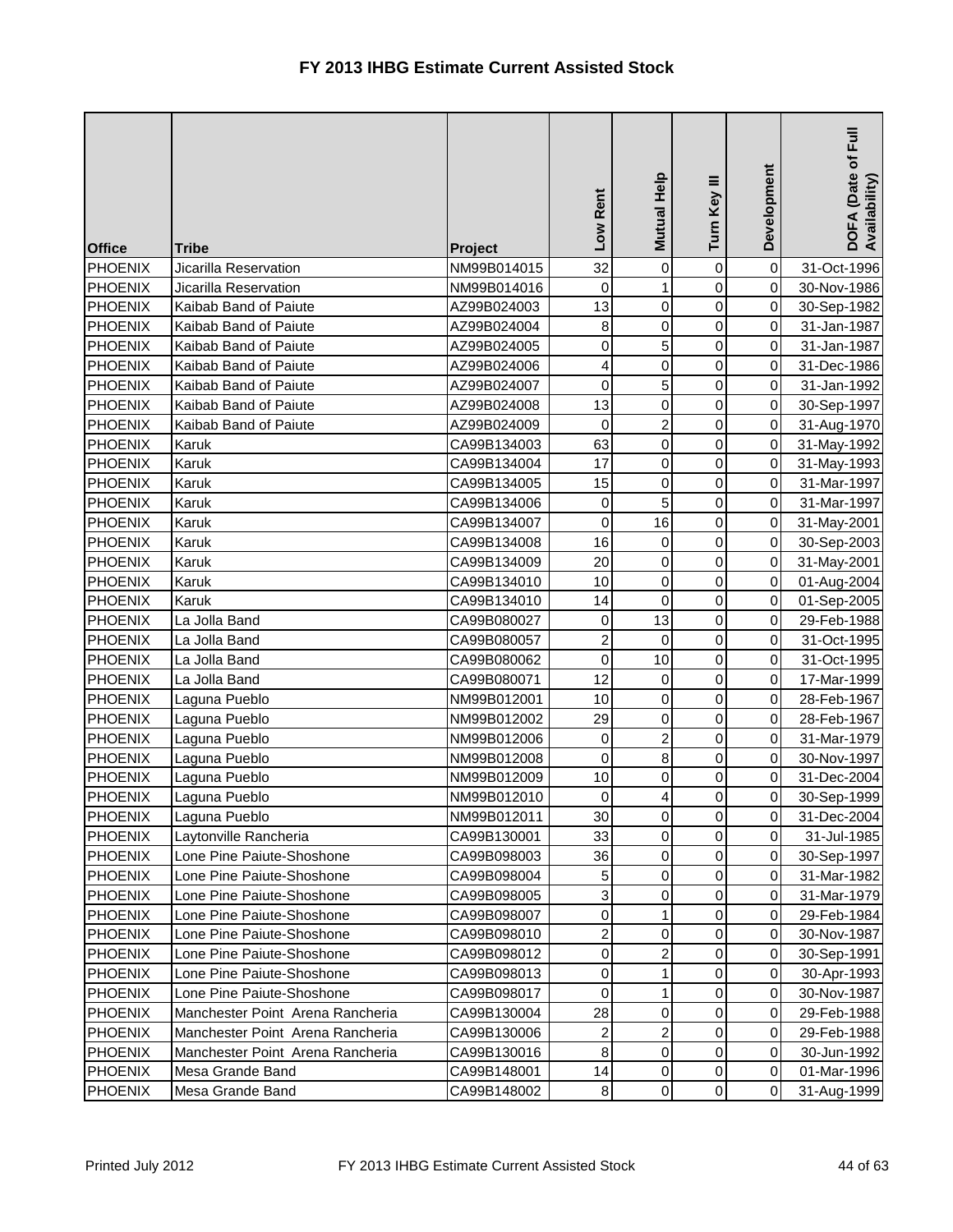| <b>Office</b>  | <b>Tribe</b>                 | Project     | Low Rent         | Mutual Help         | Turn Key III        | Development             | DOFA (Date of Full<br>Availability) |
|----------------|------------------------------|-------------|------------------|---------------------|---------------------|-------------------------|-------------------------------------|
| <b>PHOENIX</b> | <b>Mescalero Reservation</b> | NM99B013001 | 53               | $\overline{0}$      | 0                   | $\mathbf 0$             | 31-Mar-1966                         |
| <b>PHOENIX</b> | <b>Mescalero Reservation</b> | NM99B013003 | 35               | $\overline{0}$      | 0                   | $\mathbf 0$             | 31-Mar-1977                         |
| <b>PHOENIX</b> | <b>Mescalero Reservation</b> | NM99B013004 | 55               | $\overline{0}$      | 0                   | $\mathbf 0$             | 31-Mar-1979                         |
| <b>PHOENIX</b> | <b>Mescalero Reservation</b> | NM99B013005 | 13               | $\overline{0}$      | 0                   | $\mathbf 0$             | 30-Apr-1979                         |
| <b>PHOENIX</b> | <b>Mescalero Reservation</b> | NM99B013006 | 12               | $\mathbf 0$         | 0                   | 0                       | 30-Sep-1980                         |
| <b>PHOENIX</b> | <b>Mescalero Reservation</b> | NM99B013007 | 25               | $\overline{0}$      | 0                   | $\mathbf 0$             | 30-Nov-1981                         |
| <b>PHOENIX</b> | <b>Mescalero Reservation</b> | NM99B013008 | 25               | $\overline{0}$      | 0                   | $\mathbf 0$             | 31-Mar-1984                         |
| <b>PHOENIX</b> | <b>Mescalero Reservation</b> | NM99B013010 | 0                | 1                   | 0                   | 0                       | 31-May-1988                         |
| <b>PHOENIX</b> | <b>Mescalero Reservation</b> | NM99B013011 | 25               | $\overline{0}$      | 0                   | 0                       | 31-May-1988                         |
| <b>PHOENIX</b> | <b>Mescalero Reservation</b> | NM99B013012 | 25               | $\overline{0}$      | $\mathsf 0$         | 0                       | 31-May-1988                         |
| PHOENIX        | <b>Mescalero Reservation</b> | NM99B013014 | 40               | $\overline{0}$      | 0                   | $\mathbf 0$             | 31-May-1993                         |
| PHOENIX        | Moapa Band of Paiute         | NV99B014003 | 0                | $\overline{a}$      | 0                   | $\mathbf 0$             | 30-Sep-1978                         |
| <b>PHOENIX</b> | Moapa Band of Paiute         | NV99B014004 | 39               | $\overline{0}$      | $\mathsf 0$         | $\mathbf 0$             | 31-May-1982                         |
| <b>PHOENIX</b> | Mooretown Rancheria          | CA99B130019 | 18               | $\overline{0}$      | 0                   | 0                       | 31-Aug-1996                         |
| <b>PHOENIX</b> | Mooretown Rancheria          | CA99B130020 | 0                | $\overline{2}$      | $\mathsf 0$         | 0                       | 31-Aug-1996                         |
| <b>PHOENIX</b> | Mooretown Rancheria          | CA99B130022 | 16               | $\overline{0}$      | 0                   | $\mathbf 0$             | 31-Aug-1996                         |
| <b>PHOENIX</b> | Morongo Band of Cahuilla     | CA99B080043 | $\pmb{0}$        | $\overline{a}$      | 0                   | $\mathbf 0$             | 30-Apr-1989                         |
| <b>PHOENIX</b> | Morongo Band of Cahuilla     | CA99B080050 | $\boldsymbol{0}$ | 1                   | 0                   | $\mathbf 0$             | 30-Jun-1992                         |
| <b>PHOENIX</b> | Morongo Band of Cahuilla     | CA99B080061 | $\boldsymbol{0}$ | $\overline{0}$      | 0                   | $\overline{2}$          | 07-May-1996                         |
| <b>PHOENIX</b> | Morongo Band of Cahuilla     | CA99B080064 | $\mathbf 0$      | $\mathsf{O}\xspace$ | 0                   | $\overline{\mathbf{4}}$ |                                     |
| <b>PHOENIX</b> | Nambe Pueblo                 | NM99B040011 | 0                | 17                  | 0                   | $\mbox{O}$              | 30-Sep-1980                         |
| <b>PHOENIX</b> | Nambe Pueblo                 | NM99B040013 | $\pmb{0}$        | $\overline{7}$      | 0                   | $\mathbf 0$             | 30-Sep-1980                         |
| <b>PHOENIX</b> | Nambe Pueblo                 | NM99B040017 | 0                | 14                  | 0                   | $\mathbf 0$             | 30-Apr-1984                         |
| <b>PHOENIX</b> | Nambe Pueblo                 | NM99B040018 | $\mathbf 0$      | 5                   | 0                   | $\mathbf 0$             | 31-Jul-1987                         |
| <b>PHOENIX</b> | Nambe Pueblo                 | NM99B040023 | 0                | 5                   | 0                   | $\mathbf 0$             | 30-Apr-1989                         |
| <b>PHOENIX</b> | Nambe Pueblo                 | NM99B040024 | 0                | 22                  | 0                   | $\mathbf 0$             | 31-Oct-1988                         |
| <b>PHOENIX</b> | Nambe Pueblo                 | NM99B040027 | 0                | 14                  | 0                   | 0                       | 28-Feb-1995                         |
| <b>PHOENIX</b> | Nambe Pueblo                 | NM99B040030 | 20               | $\overline{0}$      | 0                   | 0                       | 31-Jul-1999                         |
| <b>PHOENIX</b> | Navajo Nation                | AZ99B012001 | 60               | $\overline{0}$      | $\overline{0}$      | $\mathbf 0$             | 31-Dec-1968                         |
| <b>PHOENIX</b> | Navajo Nation                | AZ99B012002 | 49               | $\mathbf 0$         | 0                   | 0                       | 30-Apr-1968                         |
| <b>PHOENIX</b> | Navajo Nation                | AZ99B012003 | 108              | $\overline{0}$      | 0                   | $\mathbf 0$             | 30-Apr-1968                         |
| <b>PHOENIX</b> | Navajo Nation                | AZ99B012004 | 40               | $\overline{0}$      | 0                   | $\,0\,$                 | 30-Nov-1967                         |
| <b>PHOENIX</b> | Navajo Nation                | AZ99B012005 | 50               | $\overline{0}$      | 0                   | $\pmb{0}$               | 31-Jan-1967                         |
| <b>PHOENIX</b> | Navajo Nation                | AZ99B012012 | 50               | $\overline{0}$      | 0                   | 0                       | 31-Jan-1971                         |
| <b>PHOENIX</b> | Navajo Nation                | AZ99B012038 | 10               | $\overline{0}$      | 0                   | 0                       | 30-Dec-1974                         |
| <b>PHOENIX</b> | Navajo Nation                | AZ99B012039 | 10               | $\overline{0}$      | $\pmb{0}$           | 0                       | 31-Dec-1975                         |
| <b>PHOENIX</b> | Navajo Nation                | AZ99B012040 | 10               | $\overline{0}$      | 0                   | 0                       | 30-Jun-1976                         |
| <b>PHOENIX</b> | Navajo Nation                | AZ99B012043 | 45               | $\overline{0}$      | 0                   | 0                       | 30-Apr-1979                         |
| <b>PHOENIX</b> | Navajo Nation                | AZ99B012048 | 10               | $\overline{0}$      | 0                   | 0                       | 31-Oct-1978                         |
| <b>PHOENIX</b> | Navajo Nation                | AZ99B012050 | 40               | 0                   | 0                   | 0                       | 31-Aug-1983                         |
| <b>PHOENIX</b> | Navajo Nation                | AZ99B012057 | 150              | $\overline{0}$      | 0                   | $\mbox{O}$              | 30-Apr-1987                         |
| <b>PHOENIX</b> | Navajo Nation                | AZ99B012058 | 37               | $\overline{0}$      | 0                   | 0                       | 31-May-1983                         |
| <b>PHOENIX</b> | Navajo Nation                | AZ99B012059 | 30               | $\overline{0}$      | $\mathsf{O}\xspace$ | 0                       | 31-Dec-1982                         |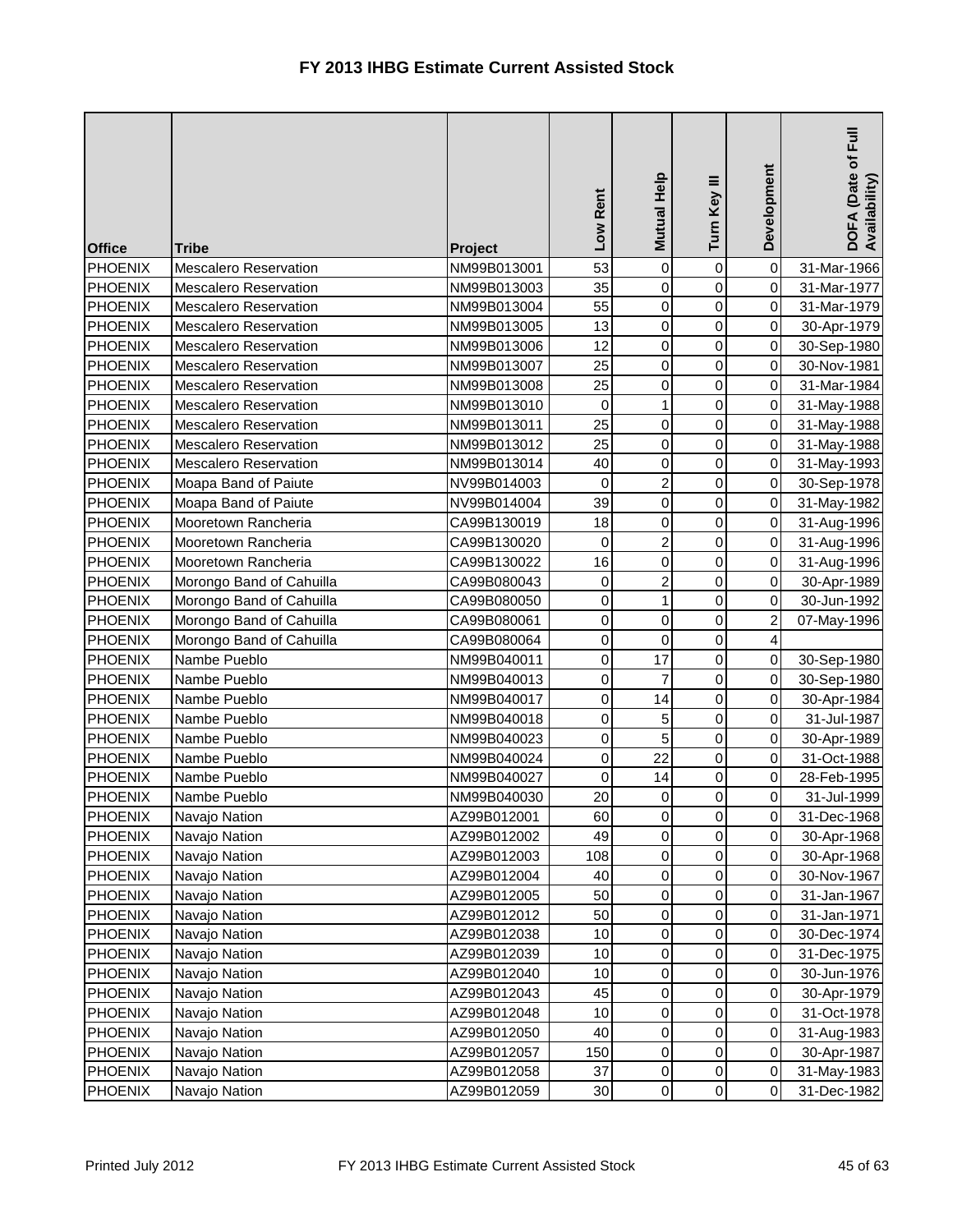| <b>Office</b>  | <b>Tribe</b>  | Project     | Low Rent    | <b>Mutual Help</b>  | Turn Key III        | Development | $E_{\rm{H}}$<br>DOFA (Date of F<br>Availability) |
|----------------|---------------|-------------|-------------|---------------------|---------------------|-------------|--------------------------------------------------|
| <b>PHOENIX</b> | Navajo Nation | AZ99B012060 | 10          | $\overline{0}$      | 0                   | $\mathbf 0$ | 30-Nov-1982                                      |
| <b>PHOENIX</b> | Navajo Nation | AZ99B012061 | 6           | $\overline{0}$      | 0                   | $\mbox{O}$  | 31-Aug-1982                                      |
| <b>PHOENIX</b> | Navajo Nation | AZ99B012062 | 129         | $\overline{0}$      | 0                   | $\mathbf 0$ | 30-Nov-1983                                      |
| <b>PHOENIX</b> | Navajo Nation | AZ99B012063 | 88          | $\overline{0}$      | 0                   | $\mathbf 0$ | 31-Mar-1984                                      |
| <b>PHOENIX</b> | Navajo Nation | AZ99B012067 | 65          | $\overline{0}$      | 0                   | 0           | 30-Nov-1982                                      |
| <b>PHOENIX</b> | Navajo Nation | AZ99B012073 | 15          | $\overline{0}$      | 0                   | $\mathbf 0$ | 31-Oct-1983                                      |
| <b>PHOENIX</b> | Navajo Nation | AZ99B012082 | 50          | $\overline{0}$      | 0                   | $\mathbf 0$ | 30-Sep-1986                                      |
| <b>PHOENIX</b> | Navajo Nation | AZ99B012083 | 70          | $\overline{0}$      | $\mathsf 0$         | $\mathbf 0$ | 31-Aug-1985                                      |
| <b>PHOENIX</b> | Navajo Nation | AZ99B012084 | 0           | 23                  | 0                   | 0           | 31-May-1985                                      |
| <b>PHOENIX</b> | Navajo Nation | AZ99B012085 | 50          | $\mathsf{O}\xspace$ | 0                   | 0           | 31-Aug-1986                                      |
| PHOENIX        | Navajo Nation | AZ99B012086 | 50          | $\overline{0}$      | 0                   | $\mathbf 0$ | 31-Aug-1986                                      |
| <b>PHOENIX</b> | Navajo Nation | AZ99B012087 | 50          | $\pmb{0}$           | 0                   | $\mathbf 0$ | 30-Sep-1986                                      |
| <b>PHOENIX</b> | Navajo Nation | AZ99B012088 | 0           | 27                  | 0                   | $\mathbf 0$ | 30-Sep-1985                                      |
| <b>PHOENIX</b> | Navajo Nation | AZ99B012089 | 0           | $\boldsymbol{9}$    | 0                   | $\,0\,$     | 31-May-1985                                      |
| <b>PHOENIX</b> | Navajo Nation | AZ99B012090 | 0           | 43                  | 0                   | 0           | 31-Oct-1987                                      |
| <b>PHOENIX</b> | Navajo Nation | AZ99B012091 | 0           | 13                  | 0                   | $\mathbf 0$ | 31-Mar-1986                                      |
| <b>PHOENIX</b> | Navajo Nation | AZ99B012093 | 40          | $\overline{0}$      | 0                   | $\mathbf 0$ | 31-Aug-1985                                      |
| <b>PHOENIX</b> | Navajo Nation | AZ99B012094 | 0           | 24                  | 0                   | $\mathbf 0$ | 30-Nov-1987                                      |
| <b>PHOENIX</b> | Navajo Nation | AZ99B012095 | $\mathbf 0$ | 24                  | 0                   | $\mathbf 0$ | 30-Jun-1987                                      |
| <b>PHOENIX</b> | Navajo Nation | AZ99B012096 | 0           | 18                  | 0                   | $\mathbf 0$ | 31-Oct-1987                                      |
| <b>PHOENIX</b> | Navajo Nation | AZ99B012097 | 0           | 14                  | 0                   | $\mathbf 0$ | 31-Dec-1987                                      |
| <b>PHOENIX</b> | Navajo Nation | AZ99B012098 | 33          | $\pmb{0}$           | 0                   | $\mathbf 0$ | 31-Oct-1987                                      |
| <b>PHOENIX</b> | Navajo Nation | AZ99B012099 | 0           | 12                  | 0                   | $\mathbf 0$ | 31-May-1988                                      |
| <b>PHOENIX</b> | Navajo Nation | AZ99B012100 | $\mathbf 0$ | 21                  | 0                   | 0           | 29-Feb-1988                                      |
| <b>PHOENIX</b> | Navajo Nation | AZ99B012101 | 0           | 11                  | 0                   | 0           | 30-Jun-1988                                      |
| <b>PHOENIX</b> | Navajo Nation | AZ99B012102 | $\mathbf 0$ | 12                  | 0                   | $\mathbf 0$ | 31-Dec-1987                                      |
| <b>PHOENIX</b> | Navajo Nation | AZ99B012103 | 65          | $\overline{0}$      | 0                   | 0           | 31-May-1991                                      |
| <b>PHOENIX</b> | Navajo Nation | AZ99B012104 | 0           | 13                  | $\pmb{0}$           | $\pmb{0}$   | 30-Sep-1990                                      |
| <b>PHOENIX</b> | Navajo Nation | AZ99B012105 | 0           | 13                  | $\overline{0}$      | $\mathbf 0$ | 30-Sep-1990                                      |
| <b>PHOENIX</b> | Navajo Nation | AZ99B012106 | 0           | 30                  | 0                   | 0           | 31-Dec-1990                                      |
| <b>PHOENIX</b> | Navajo Nation | AZ99B012107 | 0           | 14                  | $\mathsf{O}\xspace$ | $\mbox{O}$  | 31-May-1991                                      |
| <b>PHOENIX</b> | Navajo Nation | AZ99B012108 | 0           | 34                  | 0                   | $\mbox{O}$  | 31-May-1991                                      |
| <b>PHOENIX</b> | Navajo Nation | AZ99B012109 | 0           | 22                  | 0                   | 0           | 30-Sep-1990                                      |
| <b>PHOENIX</b> | Navajo Nation | AZ99B012110 | 0           | 3                   | 0                   | 0           | 30-Sep-1990                                      |
| <b>PHOENIX</b> | Navajo Nation | AZ99B012111 | 0           | 29                  | 0                   | 0           | 30-Sep-1990                                      |
| <b>PHOENIX</b> | Navajo Nation | AZ99B012112 | 0           | 12                  | $\pmb{0}$           | 0           | 31-May-1992                                      |
| <b>PHOENIX</b> | Navajo Nation | AZ99B012113 | 25          | $\overline{0}$      | 0                   | 0           | 31-May-1992                                      |
| <b>PHOENIX</b> | Navajo Nation | AZ99B012114 | 0           | 32                  | 0                   | $\pmb{0}$   | 30-Apr-1992                                      |
| <b>PHOENIX</b> | Navajo Nation | AZ99B012115 | 0           | 11                  | 0                   | $\pmb{0}$   | 31-Mar-1992                                      |
| <b>PHOENIX</b> | Navajo Nation | AZ99B012116 | 0           | 16                  | 0                   | 0           | 30-Nov-1991                                      |
| <b>PHOENIX</b> | Navajo Nation | AZ99B012117 | 0           | 18                  | 0                   | $\mbox{O}$  | 31-Dec-1991                                      |
| <b>PHOENIX</b> | Navajo Nation | AZ99B012118 | 15          | $\overline{0}$      | 0                   | 0           | 30-Nov-1991                                      |
| <b>PHOENIX</b> | Navajo Nation | AZ99B012119 | $\pmb{0}$   | 22                  | $\mathsf{O}\xspace$ | $\mbox{O}$  | 30-Nov-1992                                      |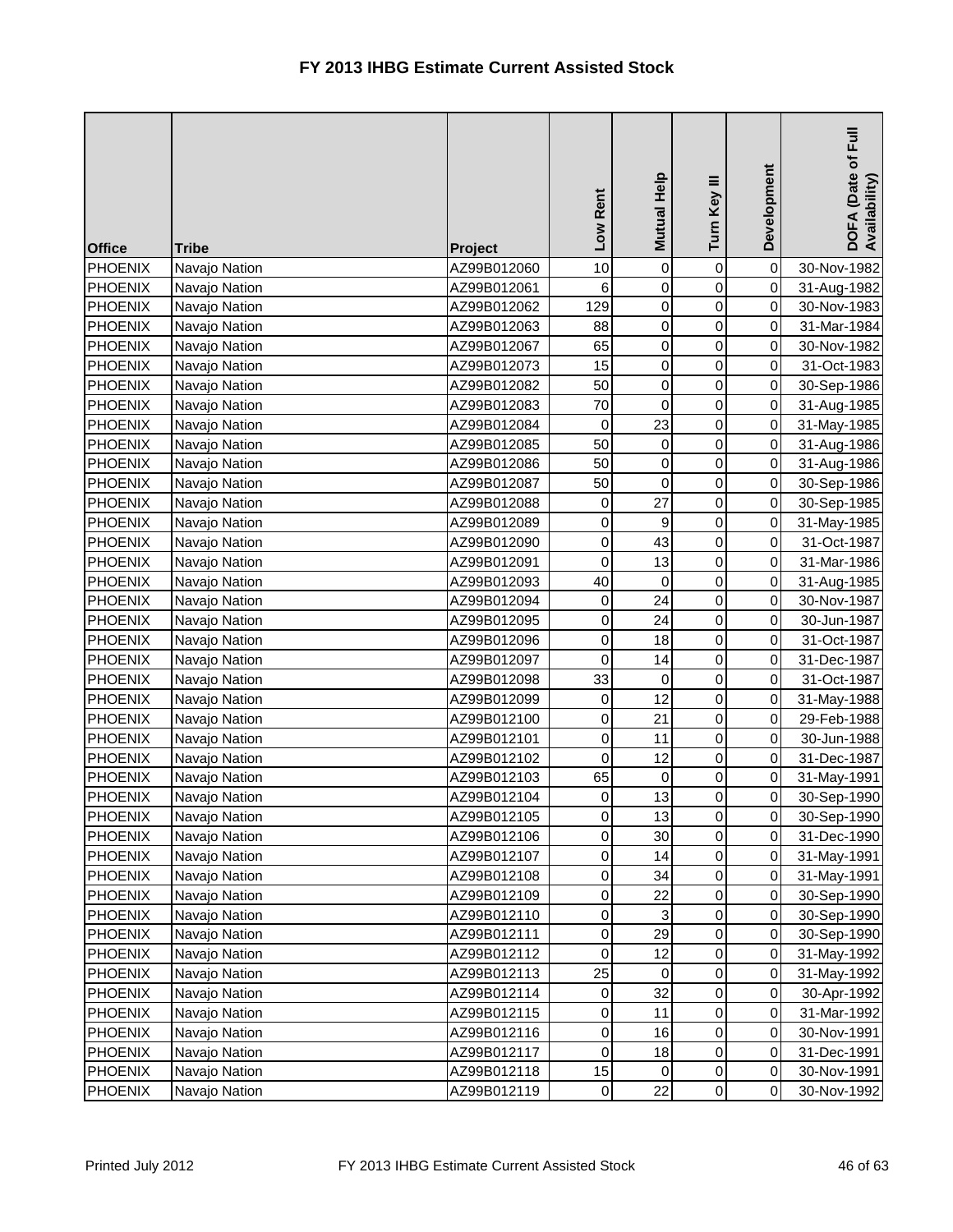| <b>Office</b>  | <b>Tribe</b>  | Project     | Low Rent         | Mutual Help         | Turn Key III        | Development         | $\bar{E}$<br>DOFA (Date of I<br>Availability) |
|----------------|---------------|-------------|------------------|---------------------|---------------------|---------------------|-----------------------------------------------|
| <b>PHOENIX</b> | Navajo Nation | AZ99B012120 | $\pmb{0}$        | 28                  | $\mathsf{O}\xspace$ | $\mathbf 0$         | 30-Apr-1992                                   |
| <b>PHOENIX</b> | Navajo Nation | AZ99B012121 | $\mathbf 0$      | 16                  | $\mathbf 0$         | $\mathsf{O}\xspace$ | 31-Mar-1992                                   |
| <b>PHOENIX</b> | Navajo Nation | AZ99B012122 | 10               | 0                   | 0                   | $\mathbf 0$         | 31-Mar-1992                                   |
| <b>PHOENIX</b> | Navajo Nation | AZ99B012123 | 0                | 12                  | 0                   | $\mathbf 0$         | 31-Dec-1991                                   |
| <b>PHOENIX</b> | Navajo Nation | AZ99B012124 | 10               | $\overline{0}$      | 0                   | $\mathbf 0$         | 31-Dec-1991                                   |
| <b>PHOENIX</b> | Navajo Nation | AZ99B012125 | 0                | 22                  | 0                   | $\pmb{0}$           | 30-Nov-1992                                   |
| <b>PHOENIX</b> | Navajo Nation | AZ99B012126 | 29               | $\overline{0}$      | 0                   | $\mathbf 0$         | 30-Nov-1992                                   |
| <b>PHOENIX</b> | Navajo Nation | AZ99B012127 | 0                | 16                  | 0                   | $\mathbf 0$         | 31-Jul-1994                                   |
| <b>PHOENIX</b> | Navajo Nation | AZ99B012128 | 0                | 27                  | 0                   | $\mathbf 0$         | 30-Apr-1994                                   |
| PHOENIX        | Navajo Nation | AZ99B012129 | $\pmb{0}$        | 13                  | 0                   | $\mathbf 0$         | 31-Jul-1994                                   |
| <b>PHOENIX</b> | Navajo Nation | AZ99B012130 | $\boldsymbol{0}$ | 11                  | 0                   | $\pmb{0}$           | 31-May-1995                                   |
| <b>PHOENIX</b> | Navajo Nation | AZ99B012131 | $\mathbf 0$      | 5                   | 0                   | $\mbox{O}$          | 31-Oct-1994                                   |
| <b>PHOENIX</b> | Navajo Nation | AZ99B012132 | 20               | $\overline{0}$      | $\mathsf 0$         | $\mathbf 0$         | 31-May-1995                                   |
| <b>PHOENIX</b> | Navajo Nation | AZ99B012133 | 19               | $\overline{0}$      | 0                   | $\mathbf 0$         | 31-Oct-1994                                   |
| <b>PHOENIX</b> | Navajo Nation | AZ99B012134 | 19               | $\overline{0}$      | 0                   | $\mbox{O}$          | 31-Jul-1994                                   |
| <b>PHOENIX</b> | Navajo Nation | AZ99B012135 | 19               | $\mathsf{O}\xspace$ | 0                   | $\pmb{0}$           | 31-Jul-1994                                   |
| <b>PHOENIX</b> | Navajo Nation | AZ99B012136 | $\mathbf 0$      | 28                  | 0                   | $\mathbf 0$         | 31-Mar-1995                                   |
| <b>PHOENIX</b> | Navajo Nation | AZ99B012137 | $\mathbf 0$      | 23                  | 0                   | 0                   | 31-Oct-1996                                   |
| <b>PHOENIX</b> | Navajo Nation | AZ99B012138 | 16               | $\mathbf 0$         | 0                   | $\mathbf 0$         | 31-Oct-1996                                   |
| <b>PHOENIX</b> | Navajo Nation | AZ99B012139 | 0                | 25                  | 0                   | $\mathbf 0$         | 31-Oct-1996                                   |
| <b>PHOENIX</b> | Navajo Nation | AZ99B012140 | 0                | 12                  | 0                   | $\mathbf 0$         | 30-Sep-1996                                   |
| <b>PHOENIX</b> | Navajo Nation | AZ99B012141 | $\mathbf 0$      | 10                  | $\mathsf{O}\xspace$ | $\mbox{O}$          | 31-May-1997                                   |
| <b>PHOENIX</b> | Navajo Nation | AZ99B012142 | 0                | 14                  | 0                   | $\,0\,$             | 30-Nov-1998                                   |
| <b>PHOENIX</b> | Navajo Nation | AZ99B012143 | 0                | 17                  | 0                   | $\mathbf 0$         | 31-Oct-1996                                   |
| PHOENIX        | Navajo Nation | AZ99B012144 | 15               | $\overline{0}$      | 0                   | 0                   | 31-May-1997                                   |
| <b>PHOENIX</b> | Navajo Nation | AZ99B012145 | $\,6$            | $\overline{0}$      | 0                   | $\pmb{0}$           | 30-Nov-1998                                   |
| <b>PHOENIX</b> | Navajo Nation | AZ99B012146 | 0                | 11                  | 0                   | $\pmb{0}$           | 31-May-1997                                   |
| <b>PHOENIX</b> | Navajo Nation | AZ99B012147 | 15               | $\overline{0}$      | 0                   | 0                   | 31-May-1997                                   |
| <b>PHOENIX</b> | Navajo Nation | AZ99B012148 | 0                | 57                  | $\overline{0}$      | $\mathbf 0$         | 31-May-1998                                   |
| <b>PHOENIX</b> | Navajo Nation | AZ99B012149 | 20               | 0                   | 0                   | 0                   | 31-May-1998                                   |
| <b>PHOENIX</b> | Navajo Nation | AZ99B012150 | 40               | $\overline{0}$      | $\pmb{0}$           | $\,0\,$             | 31-May-1998                                   |
| <b>PHOENIX</b> | Navajo Nation | AZ99B012151 | 40               | $\overline{0}$      | 0                   | $\mathbf 0$         | 30-Sep-1997                                   |
| <b>PHOENIX</b> | Navajo Nation | AZ99B012152 | 0                | 8                   | 0                   | $\pmb{0}$           | 30-Apr-1999                                   |
| <b>PHOENIX</b> | Navajo Nation | AZ99B012153 | 0                | 25                  | 0                   | $\mathbf 0$         | 31-Jan-1999                                   |
| <b>PHOENIX</b> | Navajo Nation | AZ99B012154 | 0                | 64                  | 0                   | $\pmb{0}$           | 31-Mar-1999                                   |
| <b>PHOENIX</b> | Navajo Nation | AZ99B012155 | 0                | 20                  | $\pmb{0}$           | $\pmb{0}$           | 28-Feb-2000                                   |
| <b>PHOENIX</b> | Navajo Nation | AZ99B012156 | $\pmb{0}$        | 29                  | 0                   | $\,0\,$             | 28-Feb-2000                                   |
| <b>PHOENIX</b> | Navajo Nation | AZ99B012158 | 0                | 10                  | 0                   | 0                   | 28-Feb-2000                                   |
| <b>PHOENIX</b> | Navajo Nation | AZ99B012160 | 10               | $\overline{0}$      | 0                   | $\pmb{0}$           | 31-Mar-2001                                   |
| <b>PHOENIX</b> | Navajo Nation | AZ99B012161 | 54               | $\overline{0}$      | 0                   | 0                   | 31-Mar-1997                                   |
| <b>PHOENIX</b> | Navajo Nation | AZ99B012162 | 0                | 10                  | 0                   | 0                   | 31-Oct-2001                                   |
| <b>PHOENIX</b> | Navajo Nation | AZ99B012163 | 0                | 13                  | 0                   | $\boldsymbol{2}$    | 30-Jun-2001                                   |
| <b>PHOENIX</b> | Navajo Nation | AZ99B012164 | 0                | 25                  | $\mathsf{O}\xspace$ | $\pmb{0}$           | 30-Jun-2001                                   |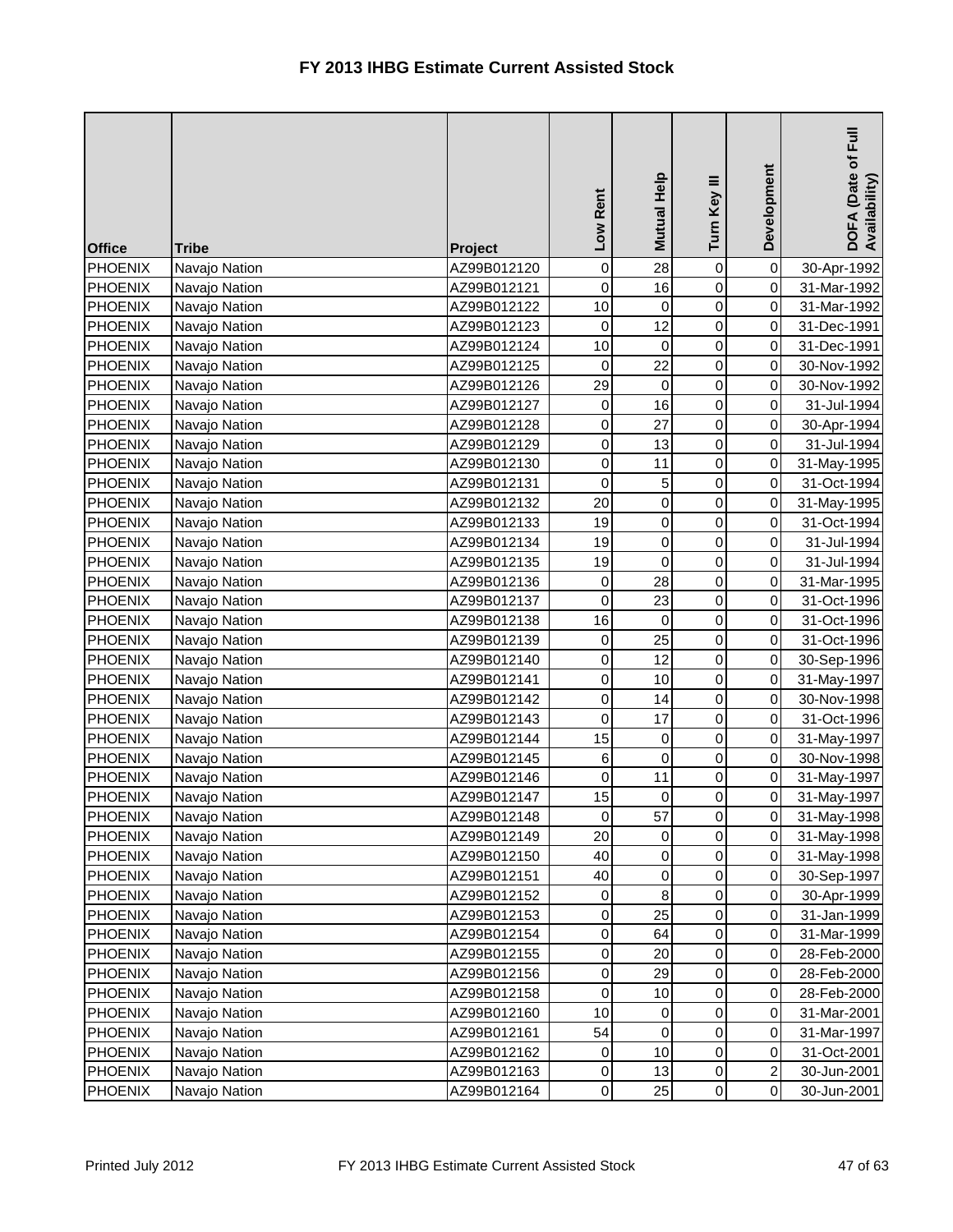| <b>Office</b>  | <b>Tribe</b>  | Project     | Low Rent    | <b>Mutual Help</b> | Turn Key III        | Development | $E_{\rm{H}}$<br>DOFA (Date of I<br>Availability) |
|----------------|---------------|-------------|-------------|--------------------|---------------------|-------------|--------------------------------------------------|
| <b>PHOENIX</b> | Navajo Nation | AZ99B012165 | $\mathbf 0$ | 20                 | 0                   | $\mbox{O}$  | 30-Jun-2001                                      |
| <b>PHOENIX</b> | Navajo Nation | AZ99B012166 | $\mathbf 0$ | 25                 | 0                   | $\pmb{0}$   | 30-Nov-1998                                      |
| <b>PHOENIX</b> | Navajo Nation | NM99B015001 | 60          | $\overline{0}$     | 0                   | $\mathbf 0$ | 30-Nov-1965                                      |
| <b>PHOENIX</b> | Navajo Nation | NM99B015002 | 59          | $\overline{0}$     | 0                   | $\mathbf 0$ | 30-Sep-1976                                      |
| <b>PHOENIX</b> | Navajo Nation | NM99B015003 | 19          | $\overline{0}$     | 0                   | 0           | 31-Oct-1966                                      |
| <b>PHOENIX</b> | Navajo Nation | NM99B015004 | 30          | $\overline{0}$     | 0                   | $\mathbf 0$ | 31-Oct-1966                                      |
| <b>PHOENIX</b> | Navajo Nation | NM99B015005 | 19          | $\overline{0}$     | 0                   | $\mathbf 0$ | 31-Jan-1967                                      |
| <b>PHOENIX</b> | Navajo Nation | NM99B015006 | 100         | $\overline{0}$     | $\mathsf 0$         | $\mathbf 0$ | 30-Apr-1968                                      |
| PHOENIX        | Navajo Nation | NM99B015012 | 50          | $\overline{0}$     | 0                   | $\mathbf 0$ | 30-Apr-1971                                      |
| <b>PHOENIX</b> | Navajo Nation | NM99B015013 | 60          | $\overline{0}$     | $\mathsf 0$         | 0           | 30-Jun-1973                                      |
| PHOENIX        | Navajo Nation | NM99B015014 | 20          | $\overline{0}$     | 0                   | $\mathbf 0$ | 31-Oct-1972                                      |
| <b>PHOENIX</b> | Navajo Nation | NM99B015024 | 10          | $\overline{0}$     | 0                   | $\mathbf 0$ | 28-Feb-1975                                      |
| <b>PHOENIX</b> | Navajo Nation | NM99B015028 | 20          | $\overline{0}$     | $\mathbf 0$         | $\mathbf 0$ | 30-Sep-1975                                      |
| <b>PHOENIX</b> | Navajo Nation | NM99B015030 | 30          | $\overline{0}$     | 0                   | $\,0\,$     | 30-Jun-1975                                      |
| <b>PHOENIX</b> | Navajo Nation | NM99B015032 | 150         | $\overline{0}$     | $\mathsf 0$         | $\mathsf 0$ | 31-Jul-1979                                      |
| <b>PHOENIX</b> | Navajo Nation | NM99B015036 | 105         | $\overline{0}$     | 0                   | $\mathbf 0$ | 31-Aug-1979                                      |
| <b>PHOENIX</b> | Navajo Nation | NM99B015039 | 90          | $\overline{0}$     | 0                   | $\mathbf 0$ | 30-Sep-1980                                      |
| <b>PHOENIX</b> | Navajo Nation | NM99B015040 | 74          | $\overline{0}$     | $\mathsf 0$         | $\mathbf 0$ | 30-Apr-1983                                      |
| <b>PHOENIX</b> | Navajo Nation | NM99B015041 | 100         | $\overline{0}$     | 0                   | $\mathbf 0$ | 30-Apr-1984                                      |
| <b>PHOENIX</b> | Navajo Nation | NM99B015042 | 20          | $\overline{0}$     | 0                   | $\mathbf 0$ | 28-Feb-1983                                      |
| <b>PHOENIX</b> | Navajo Nation | NM99B015043 | 0           | $\mathbf{1}$       | 0                   | $\mathbf 0$ | 31-Jan-1984                                      |
| PHOENIX        | Navajo Nation | NM99B015044 | 20          | $\overline{0}$     | 0                   | $\mathbf 0$ | 30-Jun-1983                                      |
| <b>PHOENIX</b> | Navajo Nation | NM99B015045 | 10          | $\overline{0}$     | 0                   | $\mathbf 0$ | 30-Nov-1983                                      |
| <b>PHOENIX</b> | Navajo Nation | NM99B015046 | 25          | $\overline{0}$     | 0                   | 0           | 31-Jan-1983                                      |
| <b>PHOENIX</b> | Navajo Nation | NM99B015047 | 50          | $\overline{0}$     | 0                   | 0           | 31-Dec-1983                                      |
| <b>PHOENIX</b> | Navajo Nation | NM99B015048 | 100         | $\overline{0}$     | 0                   | $\mathbf 0$ | 31-Jan-1984                                      |
| <b>PHOENIX</b> | Navajo Nation | NM99B015049 | 51          | $\overline{0}$     | 0                   | $\,0\,$     | 29-Feb-1984                                      |
| <b>PHOENIX</b> | Navajo Nation | NM99B015052 | 4           | $\overline{0}$     | 0                   | 0           | 30-Apr-1984                                      |
| <b>PHOENIX</b> | Navajo Nation | NM99B015053 | 0           | 21                 | $\overline{0}$      | $\mathbf 0$ | 31-Mar-1986                                      |
| <b>PHOENIX</b> | Navajo Nation | NM99B015054 | 0           | 3                  | 0                   | 0           | 31-Jan-1985                                      |
| <b>PHOENIX</b> | Navajo Nation | NM99B015055 | 59          | $\overline{0}$     | 0                   | $\pmb{0}$   | 31-Jan-1986                                      |
| <b>PHOENIX</b> | Navajo Nation | NM99B015056 | 0           | 26                 | 0                   | $\,0\,$     | 31-Mar-1987                                      |
| <b>PHOENIX</b> | Navajo Nation | NM99B015057 | 0           | 31                 | 0                   | $\pmb{0}$   | 30-Jun-1987                                      |
| <b>PHOENIX</b> | Navajo Nation | NM99B015058 | 0           | 11                 | 0                   | 0           | 31-Aug-1987                                      |
| <b>PHOENIX</b> | Navajo Nation | NM99B015060 | 0           | 18                 | 0                   | 0           | 31-Aug-1987                                      |
| <b>PHOENIX</b> | Navajo Nation | NM99B015062 | 0           | 25                 | $\pmb{0}$           | 0           | 30-Jun-1987                                      |
| <b>PHOENIX</b> | Navajo Nation | NM99B015063 | 0           | 8                  | 0                   | 0           | 31-Jul-1987                                      |
| <b>PHOENIX</b> | Navajo Nation | NM99B015064 | 0           | 20                 | 0                   | $\pmb{0}$   | 31-Oct-1987                                      |
| <b>PHOENIX</b> | Navajo Nation | NM99B015065 | 0           | 16                 | 0                   | 0           | 31-Dec-1987                                      |
| <b>PHOENIX</b> | Navajo Nation | NM99B015066 | 0           | 11                 | 0                   | 0           | 31-Oct-1990                                      |
| <b>PHOENIX</b> | Navajo Nation | NM99B015067 | 0           | 18                 | 0                   | $\mbox{O}$  | 31-Mar-1991                                      |
| <b>PHOENIX</b> | Navajo Nation | NM99B015068 | 0           | 60                 | 0                   | 0           | 30-Sep-1990                                      |
| <b>PHOENIX</b> | Navajo Nation | NM99B015069 | $\pmb{0}$   | 30                 | $\mathsf{O}\xspace$ | $\pmb{0}$   | 31-Mar-1991                                      |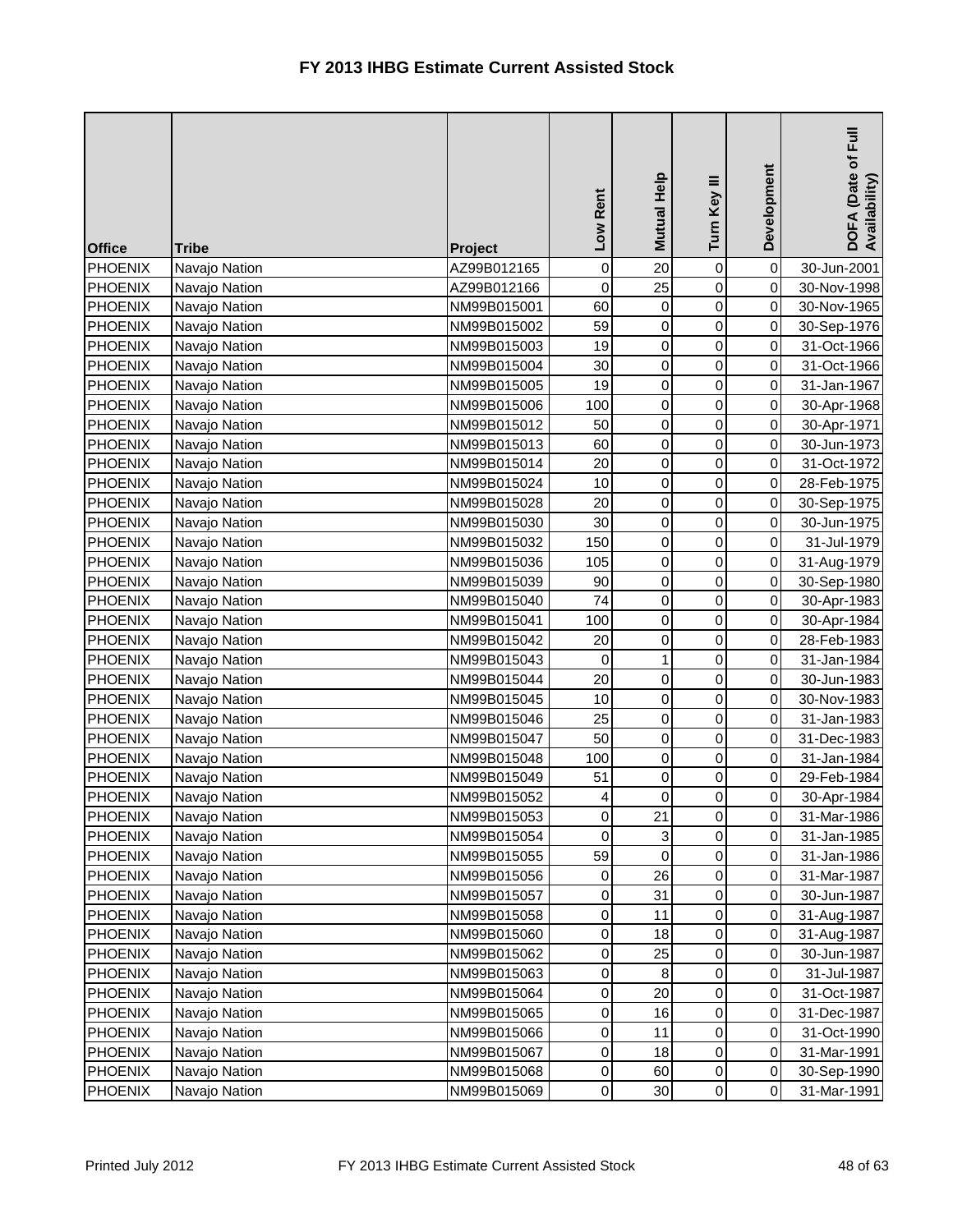| <b>Office</b>  | <b>Tribe</b>  | Project     | Low Rent         | <b>Mutual Help</b>      | Turn Key III        | Development | DOFA (Date of Full<br>Availability) |
|----------------|---------------|-------------|------------------|-------------------------|---------------------|-------------|-------------------------------------|
| <b>PHOENIX</b> | Navajo Nation | NM99B015070 | 0                | 12                      | 0                   | $\mathbf 0$ | 30-Sep-1990                         |
| <b>PHOENIX</b> | Navajo Nation | NM99B015071 | $\pmb{0}$        | 35                      | 0                   | $\mbox{O}$  | 31-Oct-1990                         |
| <b>PHOENIX</b> | Navajo Nation | NM99B015072 | $\mathbf 0$      | 16                      | 0                   | $\mathbf 0$ | 31-Dec-1991                         |
| <b>PHOENIX</b> | Navajo Nation | NM99B015073 | 10               | 0                       | 0                   | $\mathbf 0$ | 31-Dec-1991                         |
| <b>PHOENIX</b> | Navajo Nation | NM99B015074 | 0                | 13                      | 0                   | 0           | 30-Nov-1991                         |
| <b>PHOENIX</b> | Navajo Nation | NM99B015075 | 10               | $\overline{0}$          | 0                   | $\mathbf 0$ | 30-Nov-1991                         |
| <b>PHOENIX</b> | Navajo Nation | NM99B015076 | 0                | 17                      | 0                   | $\mathbf 0$ | 31-Dec-1991                         |
| <b>PHOENIX</b> | Navajo Nation | NM99B015077 | 35               | $\overline{0}$          | $\mathsf 0$         | 0           | 31-Dec-1991                         |
| <b>PHOENIX</b> | Navajo Nation | NM99B015078 | 0                | 10                      | 0                   | 0           | 31-Mar-1992                         |
| <b>PHOENIX</b> | Navajo Nation | NM99B015079 | 20               | $\mathsf{O}\xspace$     | 0                   | 0           | 31-Mar-1992                         |
| PHOENIX        | Navajo Nation | NM99B015080 | 20               | $\overline{0}$          | 0                   | $\mathbf 0$ | 31-Aug-1991                         |
| <b>PHOENIX</b> | Navajo Nation | NM99B015081 | 0                | $\bf{8}$                | 0                   | $\mathbf 0$ | 30-Nov-1991                         |
| <b>PHOENIX</b> | Navajo Nation | NM99B015082 | 10               | $\overline{0}$          | $\mathbf 0$         | $\mathbf 0$ | 30-Nov-1991                         |
| <b>PHOENIX</b> | Navajo Nation | NM99B015083 | $\pmb{0}$        | 17                      | 0                   | $\,0\,$     | 30-Nov-1991                         |
| <b>PHOENIX</b> | Navajo Nation | NM99B015084 | $\mathbf 0$      | 21                      | $\mathsf 0$         | 0           | 30-Nov-1991                         |
| <b>PHOENIX</b> | Navajo Nation | NM99B015085 | 10               | $\mathsf{O}\xspace$     | 0                   | $\mathbf 0$ | 30-Nov-1991                         |
| <b>PHOENIX</b> | Navajo Nation | NM99B015086 | $\mathbf 0$      | 14                      | 0                   | $\mathbf 0$ | 31-Jan-1994                         |
| <b>PHOENIX</b> | Navajo Nation | NM99B015087 | 20               | $\overline{0}$          | $\mathsf 0$         | $\mathbf 0$ | 31-Dec-1993                         |
| <b>PHOENIX</b> | Navajo Nation | NM99B015088 | 0                | $\overline{\mathbf{4}}$ | 0                   | $\,0\,$     | 31-Aug-1992                         |
| <b>PHOENIX</b> | Navajo Nation | NM99B015089 | 18               | $\mathbf 0$             | 0                   | $\,0\,$     | 31-Aug-1992                         |
| <b>PHOENIX</b> | Navajo Nation | NM99B015090 | $\pmb{0}$        | 19                      | 0                   | $\mathbf 0$ | 30-Nov-1993                         |
| <b>PHOENIX</b> | Navajo Nation | NM99B015091 | $\pmb{0}$        | 13                      | 0                   | $\mathbf 0$ | 30-Nov-1993                         |
| <b>PHOENIX</b> | Navajo Nation | NM99B015092 | $\mathbf 0$      | 18                      | 0                   | $\mathbf 0$ | 31-Mar-1994                         |
| <b>PHOENIX</b> | Navajo Nation | NM99B015093 | $\boldsymbol{0}$ | 16                      | 0                   | 0           | 31-Jan-1994                         |
| <b>PHOENIX</b> | Navajo Nation | NM99B015094 | 18               | 0                       | 0                   | 0           | 31-Jan-1994                         |
| <b>PHOENIX</b> | Navajo Nation | NM99B015095 | 17               | $\mathsf{O}\xspace$     | 0                   | $\mathbf 0$ | 31-Mar-1994                         |
| <b>PHOENIX</b> | Navajo Nation | NM99B015096 | 20               | $\overline{0}$          | 0                   | $\mbox{O}$  | 31-Dec-1993                         |
| <b>PHOENIX</b> | Navajo Nation | NM99B015097 | $\pmb{0}$        | 24                      | 0                   | 0           | 31-Jan-1995                         |
| <b>PHOENIX</b> | Navajo Nation | NM99B015098 | 0                | 38                      | $\overline{0}$      | $\mathbf 0$ | 30-Nov-1994                         |
| <b>PHOENIX</b> | Navajo Nation | NM99B015099 | 0                | 24                      | 0                   | 0           | 28-Feb-1997                         |
| <b>PHOENIX</b> | Navajo Nation | NM99B015100 | 0                | $\overline{7}$          | 0                   | $\pmb{0}$   | 31-Oct-1996                         |
| <b>PHOENIX</b> | Navajo Nation | NM99B015101 | 0                | 9                       | 0                   | $\mbox{O}$  | 31-Oct-1996                         |
| <b>PHOENIX</b> | Navajo Nation | NM99B015102 | 0                | 17                      | 0                   | 0           | 31-May-1996                         |
| <b>PHOENIX</b> | Navajo Nation | NM99B015103 | 0                | 25                      | 0                   | 0           | 30-Sep-1996                         |
| <b>PHOENIX</b> | Navajo Nation | NM99B015104 | 11               | 0                       | 0                   | 0           | 31-Oct-1996                         |
| <b>PHOENIX</b> | Navajo Nation | NM99B015105 | 9                | $\overline{0}$          | 0                   | 0           | 31-Oct-1996                         |
| <b>PHOENIX</b> | Navajo Nation | NM99B015106 | 20               | $\overline{0}$          | 0                   | $\mbox{O}$  | 31-May-1996                         |
| <b>PHOENIX</b> | Navajo Nation | NM99B015107 | 14               | $\overline{0}$          | 0                   | 0           | 30-Sep-1996                         |
| <b>PHOENIX</b> | Navajo Nation | NM99B015108 | 0                | 9                       | 0                   | 0           | 30-Sep-1996                         |
| <b>PHOENIX</b> | Navajo Nation | NM99B015109 | 14               | $\overline{0}$          | 0                   | 0           | 30-Jun-1996                         |
| <b>PHOENIX</b> | Navajo Nation | NM99B015110 | 10               | $\overline{0}$          | 0                   | $\,0\,$     | 30-Apr-1996                         |
| <b>PHOENIX</b> | Navajo Nation | NM99B015111 | 0                | $\overline{7}$          | 0                   | $\pmb{0}$   | 30-Apr-1996                         |
| <b>PHOENIX</b> | Navajo Nation | NM99B015112 | $\pmb{0}$        | 37                      | $\mathsf{O}\xspace$ | $\pmb{0}$   | 31-May-1998                         |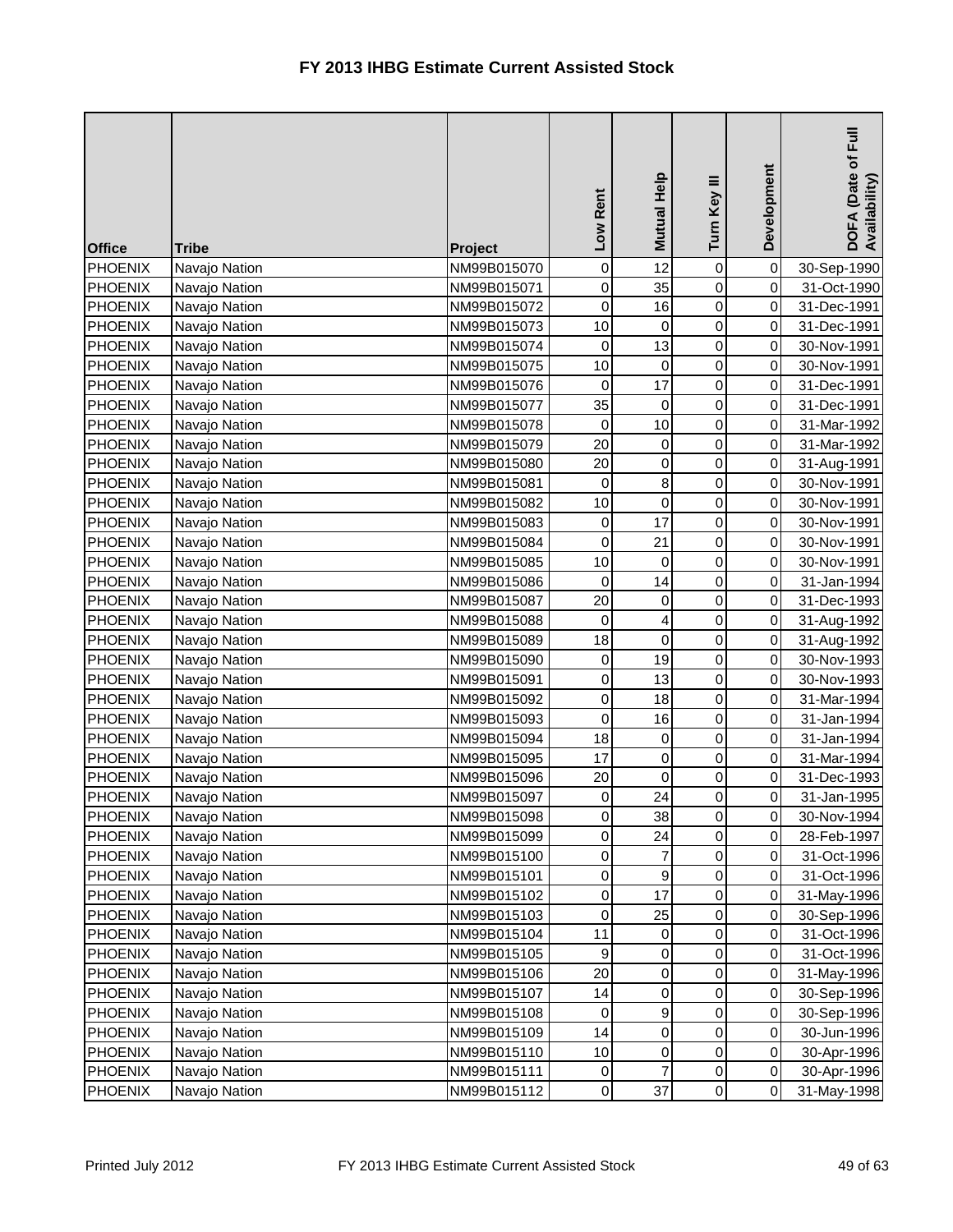| <b>Office</b>  | <b>Tribe</b>                     | Project     | Low Rent         | Mutual Help             | Turn Key III   | Development | Full<br>DOFA (Date of I<br>Availability) |
|----------------|----------------------------------|-------------|------------------|-------------------------|----------------|-------------|------------------------------------------|
| <b>PHOENIX</b> | Navajo Nation                    | NM99B015113 | $\pmb{0}$        | 77                      | 0              | $\mathbf 0$ | 30-Sep-1998                              |
| <b>PHOENIX</b> | Navajo Nation                    | NM99B015114 | $\overline{28}$  | 18                      | $\mathbf 0$    | $\mathbf 0$ | 30-Sep-1980                              |
| <b>PHOENIX</b> | Navajo Nation                    | NM99B015115 | 0                | 20                      | $\mathsf 0$    | 0           | 31-Dec-1999                              |
| <b>PHOENIX</b> | Navajo Nation                    | NM99B015116 | 0                | 15                      | 0              | $\mathbf 0$ | 30-Nov-1999                              |
| <b>PHOENIX</b> | Navajo Nation                    | NM99B015117 | $\boldsymbol{0}$ | 10                      | 0              | 0           | 30-Nov-1999                              |
| <b>PHOENIX</b> | Navajo Nation                    | NM99B015118 | 0                | 10                      | 0              | 0           | 28-Feb-1999                              |
| <b>PHOENIX</b> | Navajo Nation                    | NM99B015119 | 0                | 15                      | 0              | $\mathbf 0$ | 28-Feb-1999                              |
| PHOENIX        | Navajo Nation                    | NM99B015120 | 0                | 20                      | 0              | 0           | 30-Sep-2000                              |
| <b>PHOENIX</b> | Navajo Nation                    | NM99B015121 | $\pmb{0}$        | 10                      | 0              | $\,0\,$     | 31-Dec-1999                              |
| <b>PHOENIX</b> | Navajo Nation                    | NM99B015122 | $\boldsymbol{0}$ | 20                      | 0              | 0           | 30-Nov-2000                              |
| <b>PHOENIX</b> | Navajo Nation                    | NM99B015123 | $\pmb{0}$        | 20                      | 0              | 0           | 31-Dec-2000                              |
| PHOENIX        | Navajo Nation                    | NM99B015124 | $\mathbf 0$      | 15                      | 0              | $\mathbf 0$ | 30-Nov-2000                              |
| <b>PHOENIX</b> | Navajo Nation                    | NM99B015125 | 20               | 0                       | $\mathsf 0$    | 0           | 31-Mar-2002                              |
| <b>PHOENIX</b> | Navajo Nation                    | NM99B015126 | 0                | $6 \mid$                | $\mathbf 0$    | $\mathbf 0$ | 30-Jun-2001                              |
| <b>PHOENIX</b> | Navajo Nation                    | NM99B015127 | 18               | $\overline{0}$          | $\mathsf 0$    | 0           | 30-Jun-2001                              |
| <b>PHOENIX</b> | Navajo Nation                    | NM99B015128 | 0                | 30                      | 0              | 0           | 30-Jun-2001                              |
| <b>PHOENIX</b> | Navajo Nation                    | UT99B005002 | $\mathbf 0$      | 12                      | 0              | $\mathbf 0$ | 31-Aug-1985                              |
| <b>PHOENIX</b> | Navajo Nation                    | UT99B005003 | 0                | 17                      | 0              | 0           | 28-Feb-1986                              |
| <b>PHOENIX</b> | Navajo Nation                    | UT99B005004 | $\mathbf 0$      | 14                      | 0              | $\mathbf 0$ | 31-Oct-1987                              |
| <b>PHOENIX</b> | Ohkay Owingeh (San Juan Pueblo)  | NM99B083005 | $\boldsymbol{0}$ | $\mathbf{2}$            | 0              | 0           | 30-Sep-1980                              |
| <b>PHOENIX</b> | Ohkay Owingeh (San Juan Pueblo)  | NM99B083006 | 0                | $\overline{a}$          | 0              | $\mathbf 0$ | 31-May-1983                              |
| <b>PHOENIX</b> | Ohkay Owingeh (San Juan Pueblo)  | NM99B083007 | $\mathbf 0$      | 10                      | 0              | $\mbox{O}$  | 31-May-1989                              |
| <b>PHOENIX</b> | Ohkay Owingeh (San Juan Pueblo)  | NM99B083008 | 0                | $\mathbf{1}$            | 0              | 0           | 31-Jul-1996                              |
| <b>PHOENIX</b> | Ohkay Owingeh (San Juan Pueblo)  | NM99B083009 | 22               | $\overline{0}$          | 0              | $\mathbf 0$ | 31-Dec-1997                              |
| PHOENIX        | Ohkay Owingeh (San Juan Pueblo)  | NM99B083010 | 3                | $\overline{0}$          | 0              | 0           | 30-Nov-2005                              |
| <b>PHOENIX</b> | Paiute-Shoshone of Bishop Colony | CA99B098002 | 0                | $\bf{8}$                | 0              | 0           | 31-Mar-1979                              |
| <b>PHOENIX</b> | Paiute-Shoshone of Bishop Colony | CA99B098004 | 9                | $\overline{0}$          | 0              | $\mathbf 0$ | 31-Mar-1982                              |
| <b>PHOENIX</b> | Paiute-Shoshone of Bishop Colony | CA99B098005 | 6                | $\overline{0}$          | 0              | 0           | 31-Mar-1979                              |
| <b>PHOENIX</b> | Paiute-Shoshone of Bishop Colony | CA99B098007 | 0                | 14                      | $\overline{0}$ | $\pmb{0}$   | 29-Feb-1984                              |
| <b>PHOENIX</b> | Paiute-Shoshone of Bishop Colony | CA99B098008 | 4                | 0                       | 0              | 0           | 29-Feb-1984                              |
| <b>PHOENIX</b> | Paiute-Shoshone of Bishop Colony | CA99B098009 | 0                | 17                      | 0              | 0           | 30-Nov-1987                              |
| <b>PHOENIX</b> | Paiute-Shoshone of Bishop Colony | CA99B098010 | 3                | 0                       | $\mathsf 0$    | $\mathbf 0$ | 30-Nov-1987                              |
| <b>PHOENIX</b> | Paiute-Shoshone of Bishop Colony | CA99B098011 | 7                | 0                       | 0              | 0           | 30-Sep-1991                              |
| <b>PHOENIX</b> | Paiute-Shoshone of Bishop Colony | CA99B098012 | 0                | 10                      | 0              | 0           | 30-Sep-1991                              |
| <b>PHOENIX</b> | Paiute-Shoshone of Bishop Colony | CA99B098013 | 0                | 13                      | 0              | 0           | 30-Apr-1993                              |
| <b>PHOENIX</b> | Paiute-Shoshone of Bishop Colony | CA99B098015 | 0                | 5                       | 0              | 0           | 15-Jun-1994                              |
| <b>PHOENIX</b> | Paiute-Shoshone of Bishop Colony | CA99B098016 | 0                | $\overline{a}$          | 0              | $\,0\,$     | 30-Nov-1987                              |
| <b>PHOENIX</b> | Paiute-Shoshone of Bishop Colony | CA99B605001 | 0                | $\overline{\mathbf{r}}$ | 0              | 0           | 30-Sep-2002                              |
| <b>PHOENIX</b> | Paiute-Shoshone of Bishop Colony | CA99B605001 | 0                | 6                       | 0              | 0           | 30-Apr-2005                              |
| <b>PHOENIX</b> | Pala Band                        | CA99B080039 | 0                | 18                      | 0              | 0           | 30-Jun-1989                              |
| <b>PHOENIX</b> | Pala Band                        | CA99B080053 | 12               | $\overline{0}$          | 0              | 0           | 30-Nov-1994                              |
| <b>PHOENIX</b> | Pascua Yaqui Tribe               | AZ99B040001 | 48               | 0                       | 0              | $\,0\,$     | 31-Oct-1981                              |
| <b>PHOENIX</b> | Pascua Yaqui Tribe               | AZ99B040002 | $\mathbf 0$      | $\mathbf{1}$            | 0              | 0           | 31-Mar-1983                              |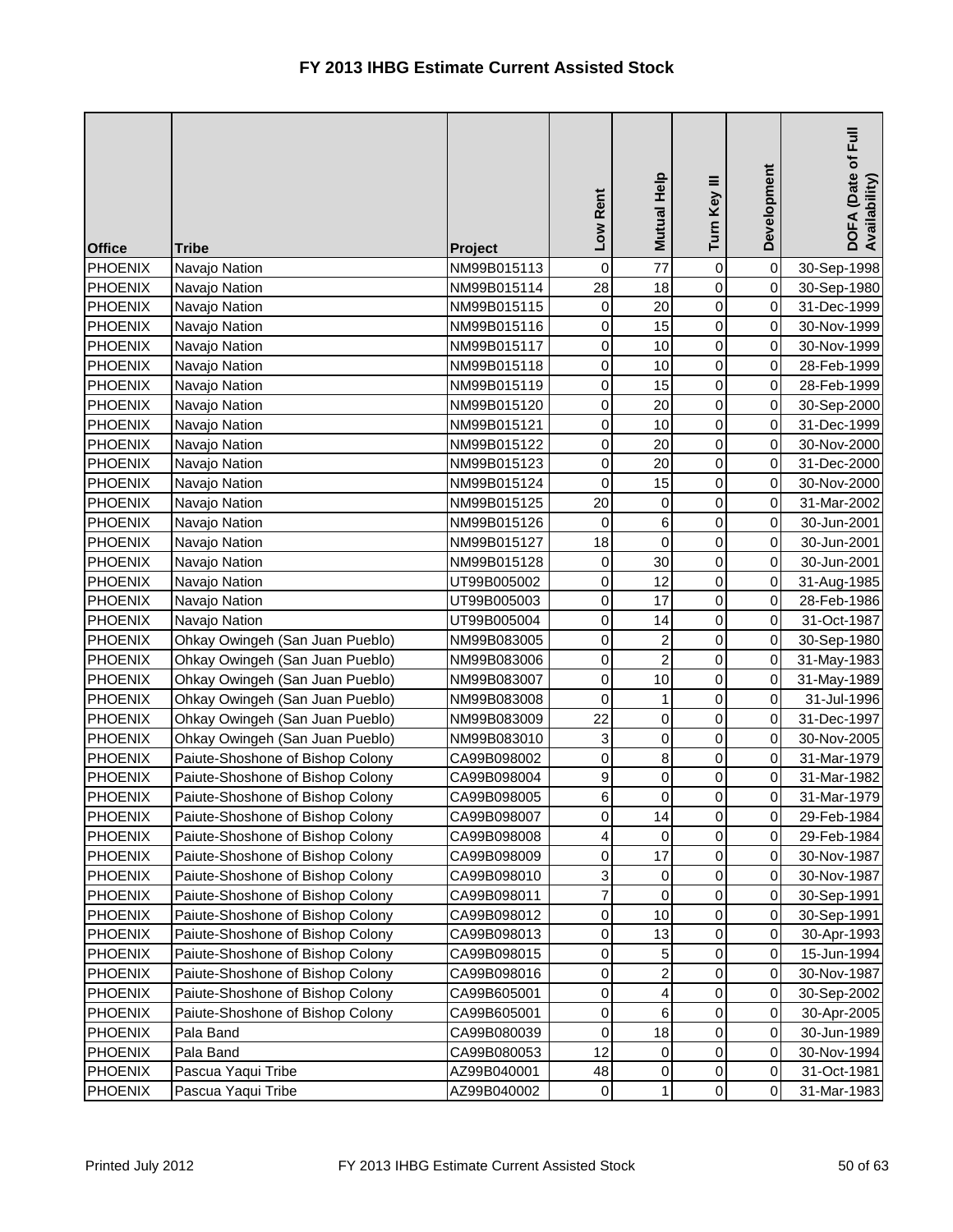| <b>Office</b>  | <b>Tribe</b>               | Project     | Low Rent         | <b>Mutual Help</b>      | Turn Key III        | Development | DOFA (Date of Full<br>Availability) |
|----------------|----------------------------|-------------|------------------|-------------------------|---------------------|-------------|-------------------------------------|
| <b>PHOENIX</b> | Pascua Yaqui Tribe         | AZ99B040003 | 40               | $\overline{0}$          | 0                   | $\mathbf 0$ | 30-Apr-1986                         |
| <b>PHOENIX</b> | Pascua Yaqui Tribe         | AZ99B040004 | 50               | $\overline{0}$          | 0                   | $\mathbf 0$ | 31-Dec-1986                         |
| <b>PHOENIX</b> | Pascua Yaqui Tribe         | AZ99B040005 | 0                | $\mathbf{2}$            | 0                   | $\mathbf 0$ | 31-May-1987                         |
| <b>PHOENIX</b> | Pascua Yaqui Tribe         | AZ99B040006 | 50               | $\overline{0}$          | $\mathsf 0$         | $\mathbf 0$ | 30-Jun-1987                         |
| <b>PHOENIX</b> | Pascua Yaqui Tribe         | AZ99B040007 | 79               | $\mathsf{O}\xspace$     | 0                   | 0           | 31-Dec-1987                         |
| <b>PHOENIX</b> | Pascua Yaqui Tribe         | AZ99B040008 | 0                | $\overline{a}$          | 0                   | $\mathbf 0$ | 30-Nov-1987                         |
| <b>PHOENIX</b> | Pascua Yaqui Tribe         | AZ99B040009 | $\mathbf 0$      | $\overline{a}$          | 0                   | $\mathbf 0$ | 30-Nov-1991                         |
| <b>PHOENIX</b> | Pascua Yaqui Tribe         | AZ99B040010 | 0                | 1                       | $\mathsf 0$         | 0           | 30-Nov-1991                         |
| <b>PHOENIX</b> | Pascua Yaqui Tribe         | AZ99B040011 | 43               | $\overline{0}$          | 0                   | 0           | 30-Apr-1992                         |
| <b>PHOENIX</b> | Pascua Yaqui Tribe         | AZ99B040013 | 20               | $\overline{0}$          | $\mathsf 0$         | 0           | 31-Mar-1995                         |
| PHOENIX        | Pascua Yaqui Tribe         | AZ99B040014 | $\mathbf 0$      | $\overline{a}$          | 0                   | $\mathbf 0$ | 28-Feb-1998                         |
| PHOENIX        | Pascua Yaqui Tribe         | AZ99B040015 | 40               | $\overline{0}$          | 0                   | $\,0\,$     | 28-Feb-1998                         |
| <b>PHOENIX</b> | Pauma Band                 | CA99B080038 | 0                | $\mathbf{1}$            | $\mathsf 0$         | $\mathbf 0$ | 30-Sep-1989                         |
| <b>PHOENIX</b> | Pauma Band                 | CA99B080063 | $\mathbf 0$      | 5                       | $\mathsf 0$         | $\pmb{0}$   | 30-Apr-1995                         |
| <b>PHOENIX</b> | Picayune Rancheria         | CA99B159001 | 12               | $\overline{0}$          | $\mathsf 0$         | 5           | 31-Dec-1999                         |
| <b>PHOENIX</b> | Picayune Rancheria         | CA99B159001 | 3                | $\overline{0}$          | 0                   | $\mathbf 0$ | 08-Feb-2003                         |
| <b>PHOENIX</b> | Picayune Rancheria         | CA99B159002 | $\mathbf 0$      | $\overline{5}$          | 0                   | 3           | 01-May-2011                         |
| <b>PHOENIX</b> | Pinoleville Rancheria      | CA99B130024 | 5                | $\overline{0}$          | 0                   | 14          | 01-Sep-2006                         |
| <b>PHOENIX</b> | Pojoaque Pueblo            | NM99B040014 | $\mathbf 0$      | $\overline{7}$          | 0                   | 0           | 30-Sep-1984                         |
| <b>PHOENIX</b> | Pojoaque Pueblo            | NM99B040021 | $\mathbf 0$      | 5                       | 0                   | $\,0\,$     | 31-May-1987                         |
| <b>PHOENIX</b> | Pojoaque Pueblo            | NM99B040022 | 0                | 10                      | 0                   | $\mathbf 0$ | 30-Apr-1989                         |
| <b>PHOENIX</b> | Pojoaque Pueblo            | NM99B040023 | $\pmb{0}$        | 5                       | 0                   | $\mathbf 0$ | 30-Apr-1989                         |
| <b>PHOENIX</b> | Pojoaque Pueblo            | NM99B040025 | $\mathbf 0$      | $\overline{3}$          | 0                   | $\mathbf 0$ | 30-Apr-1992                         |
| <b>PHOENIX</b> | Pyramid Lake Paiute        | NV99B004003 | $\boldsymbol{0}$ | 1                       | 0                   | 0           | 30-Sep-1978                         |
| <b>PHOENIX</b> | <b>Pyramid Lake Paiute</b> | NV99B004005 | 12               | $\overline{0}$          | 0                   | 0           | 31-Aug-1980                         |
| <b>PHOENIX</b> | Pyramid Lake Paiute        | NV99B004006 | 36               | $\overline{0}$          | 0                   | $\mathbf 0$ | 31-Jul-1981                         |
| <b>PHOENIX</b> | <b>Pyramid Lake Paiute</b> | NV99B004007 | 0                | 5 <sub>l</sub>          | 0                   | 0           | 31-Jul-1982                         |
| <b>PHOENIX</b> | <b>Pyramid Lake Paiute</b> | NV99B004009 | $\mathbf 0$      | 45                      | 0                   | 0           | 31-Dec-1991                         |
| <b>PHOENIX</b> | Pyramid Lake Paiute        | NV99B004010 | $\mathbf 0$      | 35                      | $\overline{0}$      | $\mathbf 0$ | 31-May-1995                         |
| <b>PHOENIX</b> | <b>Pyramid Lake Paiute</b> | NV99B004011 | 0                | 25                      | 0                   | $\pmb{0}$   | 30-Apr-1997                         |
| <b>PHOENIX</b> | Pyramid Lake Paiute        | NV99B004013 | 0                | $\overline{a}$          | 0                   | $\pmb{0}$   | 31-Mar-1998                         |
| <b>PHOENIX</b> | Quartz Valley Rancheria    | CA99B083011 | 10               | $\overline{0}$          | 0                   | 0           | 04-May-2004                         |
| <b>PHOENIX</b> | Quartz Valley Rancheria    | CA99B083012 | 0                | 5 <sub>l</sub>          | 0                   | 0           | 04-May-2004                         |
| <b>PHOENIX</b> | Quartz Valley Rancheria    | CA99B083014 | 1                | $\overline{0}$          | 0                   | 0           | 31-Dec-1997                         |
| <b>PHOENIX</b> | Quartz Valley Rancheria    | CA99B083017 | 10               | $\overline{0}$          | 0                   | 0           | 30-Nov-2000                         |
| <b>PHOENIX</b> | Quechan Tribe              | CA99B054005 | 0                | $\vert$                 | 0                   | 0           | 31-Oct-1979                         |
| <b>PHOENIX</b> | Quechan Tribe              | CA99B054006 | 39               | $\overline{0}$          | 0                   | 0           | 31-Jul-1982                         |
| <b>PHOENIX</b> | Quechan Tribe              | CA99B054007 | 0                | $\overline{\mathbf{r}}$ | 0                   | $\pmb{0}$   | 31-Aug-1982                         |
| <b>PHOENIX</b> | Quechan Tribe              | CA99B054012 | 0                | 22                      | 0                   | 0           | 31-Jul-1990                         |
| <b>PHOENIX</b> | Quechan Tribe              | CA99B054013 | 0                | 29                      | 0                   | 0           | 31-Aug-1993                         |
| <b>PHOENIX</b> | Quechan Tribe              | CA99B054014 | 20               | 0                       | 0                   | $\,0\,$     | 30-Nov-1994                         |
| <b>PHOENIX</b> | Quechan Tribe              | CA99B054015 | 20               | $\overline{0}$          | 0                   | $\,0\,$     | 12-Jun-1997                         |
| <b>PHOENIX</b> | Quechan Tribe              | CA99B054017 | 22               | $\overline{0}$          | $\mathsf{O}\xspace$ | $\mathbf 0$ | 30-Jun-1999                         |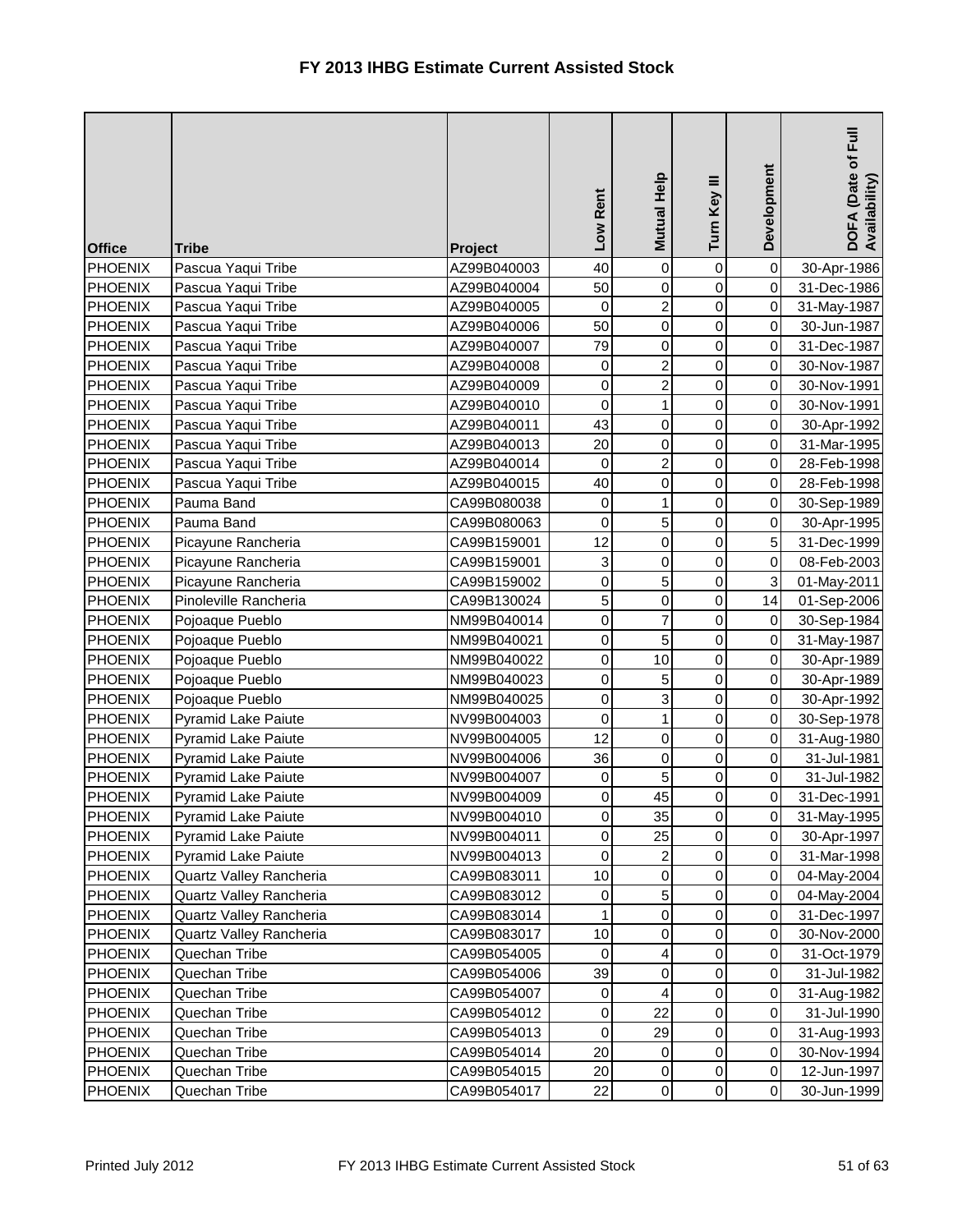| <b>Office</b>  | <b>Tribe</b>              | Project     | Low Rent         | Mutual Help         | Turn Key III        | Development | DOFA (Date of Full<br>Availability) |
|----------------|---------------------------|-------------|------------------|---------------------|---------------------|-------------|-------------------------------------|
| <b>PHOENIX</b> | Redwood Valley Rancheria  | CA99B130011 | $\boldsymbol{9}$ | $\mathsf{O}\xspace$ | 0                   | $\pmb{0}$   | 31-May-1990                         |
| <b>PHOENIX</b> | Reno-Sparks Colony        | NV99B012003 | 29               | $\overline{0}$      | 0                   | $\mathbf 0$ | 30-Sep-1974                         |
| <b>PHOENIX</b> | Reno-Sparks Colony        | NV99B012006 | $\mathbf 0$      | $\mathbf{2}$        | $\mathbf 0$         | $\mathbf 0$ | 31-Oct-1985                         |
| <b>PHOENIX</b> | Reno-Sparks Colony        | NV99B012007 | 20               | $\overline{0}$      | $\mathsf 0$         | $\mathbf 0$ | 31-Jul-1991                         |
| <b>PHOENIX</b> | Reno-Sparks Colony        | NV99B012008 | 0                | 53                  | 0                   | 0           | 30-Sep-1991                         |
| <b>PHOENIX</b> | Reno-Sparks Colony        | NV99B012009 | 0                | 17                  | 0                   | $\mathbf 0$ | 30-Sep-1991                         |
| <b>PHOENIX</b> | Reno-Sparks Colony        | NV99B012010 | $\pmb{0}$        | 20                  | 0                   | $\mathbf 0$ | 14-Jun-1995                         |
| <b>PHOENIX</b> | Reno-Sparks Colony        | NV99B012012 | 29               | 0                   | 0                   | $\mathbf 0$ | 30-Apr-1997                         |
| <b>PHOENIX</b> | Rincon Reservation        | CA99B080010 | $\mathbf 0$      | $\mathbf{1}$        | $\mathsf 0$         | 0           | 30-Jun-1981                         |
| <b>PHOENIX</b> | <b>Rincon Reservation</b> | CA99B080025 | 0                | $\overline{a}$      | $\mathsf 0$         | 0           | 30-Jun-1987                         |
| PHOENIX        | <b>Rincon Reservation</b> | CA99B080049 | 0                | 17                  | 0                   | $\mathbf 0$ | 31-Jul-1991                         |
| PHOENIX        | Rincon Reservation        | CA99B080054 | $\boldsymbol{9}$ | 0                   | 0                   | $\mathbf 0$ | 30-Apr-1994                         |
| <b>PHOENIX</b> | Rincon Reservation        | CA99B080061 | $\mathbf 0$      | $\mathbf{1}$        | $\mathsf 0$         | $\mathbf 0$ | 07-May-1996                         |
| <b>PHOENIX</b> | Rincon Reservation        | CA99B080065 | $\boldsymbol{0}$ | 10                  | 0                   | 0           | 31-Jan-1996                         |
| <b>PHOENIX</b> | <b>Rincon Reservation</b> | CA99B080066 | 6                | 0                   | $\mathsf 0$         | 0           | 31-Jan-1996                         |
| <b>PHOENIX</b> | Robinson Rancheria        | CA99B130003 | $\mathbf 0$      | 20                  | 0                   | $\mathbf 0$ | 28-Feb-1988                         |
| <b>PHOENIX</b> | Robinson Rancheria        | CA99B130005 | 11               | 0                   | 0                   | $\pmb{0}$   | 30-Apr-1988                         |
| <b>PHOENIX</b> | Robinson Rancheria        | CA99B130007 | $\mathbf 0$      | 10                  | 0                   | $\mathbf 0$ | 31-Mar-1988                         |
| <b>PHOENIX</b> | Round Valley Rancheria    | CA99B097001 | $\mathbf 0$      | 38                  | 0                   | $\,0\,$     | 31-Aug-1978                         |
| <b>PHOENIX</b> | Round Valley Rancheria    | CA99B097002 | 29               | 0                   | 0                   | $\,0\,$     | 31-Aug-1978                         |
| <b>PHOENIX</b> | Round Valley Rancheria    | CA99B097004 | $\mathbf 0$      | 22                  | 0                   | $\mathbf 0$ | 31-Aug-1981                         |
| PHOENIX        | Round Valley Rancheria    | CA99B097005 | 22               | $\overline{0}$      | 0                   | $\mathbf 0$ | 31-Aug-1981                         |
| <b>PHOENIX</b> | Salt River Plma-Maricopa  | AZ99B014002 | $\pmb{0}$        | $\overline{4}$      | $\mathsf 0$         | $\mathbf 0$ | 31-Dec-1974                         |
| <b>PHOENIX</b> | Salt River Plma-Maricopa  | AZ99B014004 | $\boldsymbol{0}$ | 30                  | 0                   | 0           | 28-Feb-1979                         |
| <b>PHOENIX</b> | Salt River Plma-Maricopa  | AZ99B014005 | 0                | 13                  | 0                   | $\mathbf 0$ | 28-Feb-1979                         |
| <b>PHOENIX</b> | Salt River PIma-Maricopa  | AZ99B014006 | 0                | 22                  | 0                   | $\mathbf 0$ | 30-Sep-1979                         |
| <b>PHOENIX</b> | Salt River Plma-Maricopa  | AZ99B014007 | 25               | $\overline{0}$      | 0                   | $\,0\,$     | 30-Jun-1980                         |
| <b>PHOENIX</b> | Salt River PIma-Maricopa  | AZ99B014008 | 0                | 11                  | 0                   | 0           | 31-Jul-1981                         |
| <b>PHOENIX</b> | Salt River PIma-Maricopa  | AZ99B014009 | 59               | $\overline{0}$      | $\overline{0}$      | $\mathbf 0$ | 30-Sep-1980                         |
| <b>PHOENIX</b> | Salt River Plma-Maricopa  | AZ99B014011 | 28               | $\mathbf 0$         | 0                   | 0           | 31-Jan-1986                         |
| <b>PHOENIX</b> | Salt River Plma-Maricopa  | AZ99B014013 | 0                | 32                  | $\mathsf{O}\xspace$ | $\,0\,$     | 31-Jan-1989                         |
| <b>PHOENIX</b> | Salt River Plma-Maricopa  | AZ99B014014 | 0                | 11                  | 0                   | $\,0\,$     | 31-Jul-1990                         |
| <b>PHOENIX</b> | Salt River Plma-Maricopa  | AZ99B014015 | 0                | 15                  | 0                   | $\pmb{0}$   | 31-Oct-1991                         |
| <b>PHOENIX</b> | Salt River Plma-Maricopa  | AZ99B014016 | 0                | 19                  | 0                   | 0           | 31-May-1993                         |
| <b>PHOENIX</b> | Salt River Plma-Maricopa  | AZ99B014017 | 40               | 0                   | 0                   | 0           | 31-Oct-1995                         |
| <b>PHOENIX</b> | Salt River Plma-Maricopa  | AZ99B014018 | 20               | $\overline{0}$      | 0                   | 0           | 09-Feb-1999                         |
| <b>PHOENIX</b> | San Carlos Apache         | AZ99B011012 | 0                | $\mathbf{1}$        | 0                   | 0           | 30-Sep-1979                         |
| <b>PHOENIX</b> | San Carlos Apache         | AZ99B011013 | 0                | $\mathbf{2}$        | 0                   | 0           | 31-Jan-1980                         |
| <b>PHOENIX</b> | San Carlos Apache         | AZ99B011015 | 0                | $\mathbf{1}$        | 0                   | 0           | 31-Oct-1979                         |
| <b>PHOENIX</b> | San Carlos Apache         | AZ99B011016 | 99               | 1                   | 0                   | 0           | 30-Jul-1980                         |
| <b>PHOENIX</b> | San Carlos Apache         | AZ99B011017 | 20               | $\overline{0}$      | 0                   | $\mbox{O}$  | 31-Dec-1981                         |
| <b>PHOENIX</b> | San Carlos Apache         | AZ99B011018 | 0                | 160                 | 0                   | 0           | 31-May-1987                         |
| <b>PHOENIX</b> | San Carlos Apache         | AZ99B011019 | 4                | $\overline{0}$      | 0                   | $\mathbf 0$ | 30-Apr-1983                         |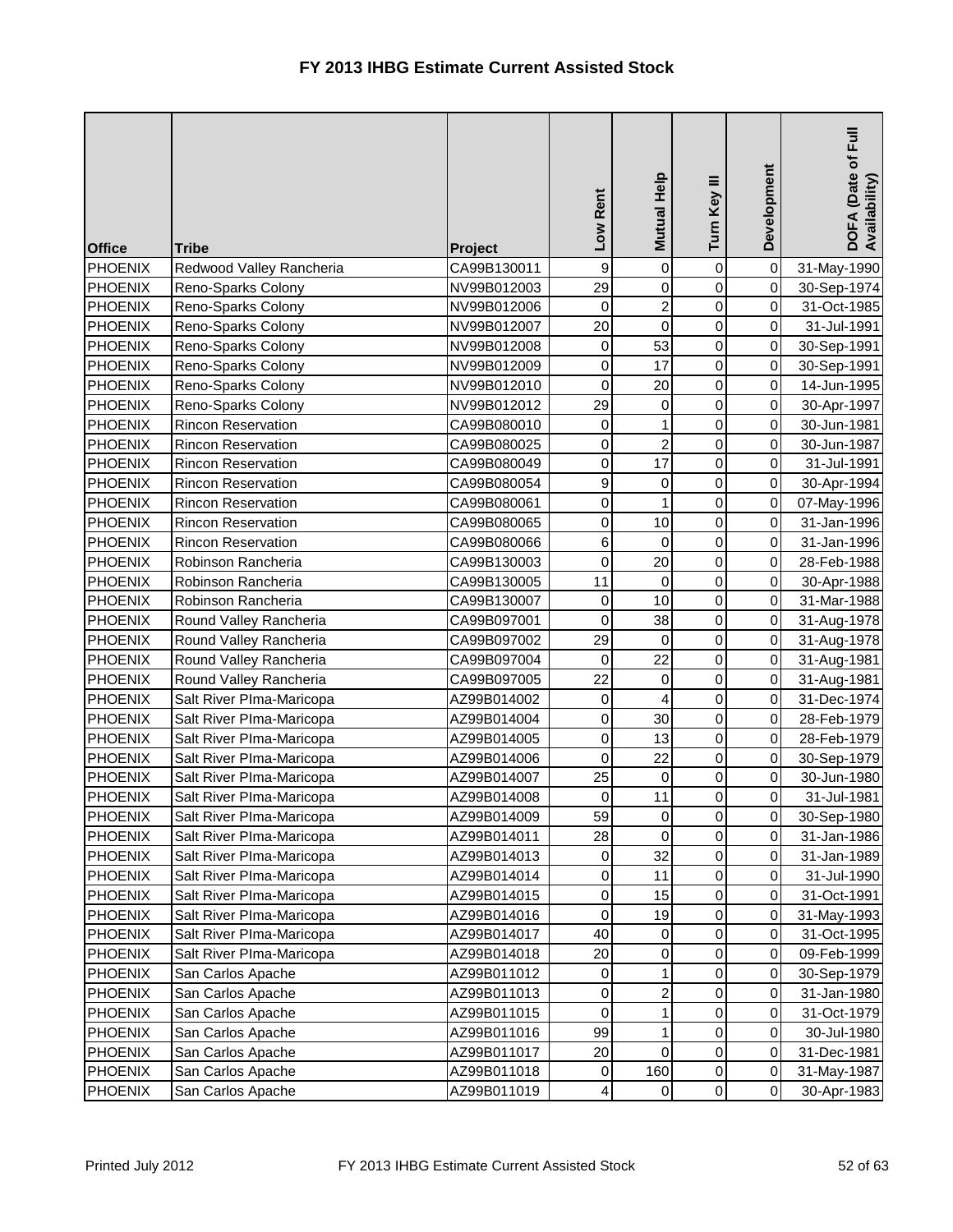| <b>Office</b>  | <b>Tribe</b>              | Project     | Low Rent         | Mutual Help             | Turn Key III        | Development               | DOFA (Date of Full<br>Availability) |
|----------------|---------------------------|-------------|------------------|-------------------------|---------------------|---------------------------|-------------------------------------|
| <b>PHOENIX</b> | San Carlos Apache         | AZ99B011020 | 50               | 0                       | 0                   | $\pmb{0}$                 | 30-Nov-1987                         |
| <b>PHOENIX</b> | San Carlos Apache         | AZ99B011021 | 50               | 0                       | 0                   | $\mathbf 0$               | 30-Nov-1987                         |
| <b>PHOENIX</b> | San Carlos Apache         | AZ99B011022 | 60               | 0                       | 0                   | $\mathbf 0$               | 30-Nov-1987                         |
| <b>PHOENIX</b> | San Carlos Apache         | AZ99B011023 | 20               | 0                       | 0                   | 0                         | 30-Nov-1987                         |
| <b>PHOENIX</b> | San Carlos Apache         | AZ99B011024 | 0                | 54                      | 0                   | 0                         | 30-Jun-1990                         |
| <b>PHOENIX</b> | San Carlos Apache         | AZ99B011025 | 73               | $\overline{7}$          | 0                   | $\mathbf 0$               | 30-Nov-1992                         |
| PHOENIX        | San Carlos Apache         | AZ99B011026 | 0                | 20                      | 0                   | 0                         | 31-Jan-1994                         |
| <b>PHOENIX</b> | San Carlos Apache         | AZ99B011027 | 38               | $\overline{a}$          | 0                   | 0                         | 30-Nov-1994                         |
| PHOENIX        | San Carlos Apache         | AZ99B011029 | 0                | $\bf 8$                 | 0                   | 0                         | 01-Jan-2000                         |
| PHOENIX        | San Carlos Apache         | AZ99B011030 | $\overline{c}$   | 0                       | $\mathsf 0$         | 0                         | 01-Jan-2000                         |
| <b>PHOENIX</b> | San Ildefonso Pueblo      | NM99B040006 | $\boldsymbol{0}$ | $\mathbf{1}$            | 0                   | $\mathbf 0$               | 31-Aug-1978                         |
| <b>PHOENIX</b> | San Ildefonso Pueblo      | NM99B040012 | 0                | $\overline{\mathbf{c}}$ | 0                   | $\mathbf 0$               | 28-Feb-1981                         |
| <b>PHOENIX</b> | San Ildefonso Pueblo      | NM99B040020 | $\mathbf 0$      | 10                      | 0                   | $\mbox{O}$                | 31-May-1987                         |
| <b>PHOENIX</b> | San Ildefonso Pueblo      | NM99B040022 | $\boldsymbol{0}$ | $\boldsymbol{9}$        | 0                   | 0                         | 30-Apr-1989                         |
| <b>PHOENIX</b> | San Ildefonso Pueblo      | NM99B040026 | 0                | 19                      | 0                   | 0                         | 31-Dec-1994                         |
| <b>PHOENIX</b> | San Ildefonso Pueblo      | NM99B040029 | 20               | $\mathsf 0$             | 0                   | $\mathbf 0$               | 31-Jan-2000                         |
| <b>PHOENIX</b> | San Pasqual Band          | CA99B080042 | $\mathsf 0$      | 20                      | 0                   | $\mathbf 0$               | 31-Jul-1989                         |
| <b>PHOENIX</b> | San Pasqual Band          | CA99B080055 | 10               | $\mathbf 0$             | $\mathsf 0$         | 0                         | 31-May-1993                         |
| <b>PHOENIX</b> | San Pasqual Band          | CA99B080059 | 0                | 20                      | 0                   | 0                         | 31-Oct-1995                         |
| <b>PHOENIX</b> | San Pasqual Band          | CA99B080072 | 11               | 0                       | 0                   | 0                         | 28-Nov-1995                         |
| <b>PHOENIX</b> | San Rosa Band of Cahuilla | CA99B080061 | 0                | $\mathbf 1$             | 0                   | $\mathbf 0$               | 30-May-1995                         |
| <b>PHOENIX</b> | San Rosa Band of Cahuilla | CA99B080069 | $\mathbf 0$      | 3                       | 0                   | $\mathbf 0$               | 30-May-1995                         |
| <b>PHOENIX</b> | San Rosa Band of Cahuilla | CA99B080070 | $\mathbf 0$      | $\mathsf{O}\xspace$     | 0                   | $\ensuremath{\mathsf{3}}$ |                                     |
| <b>PHOENIX</b> | Sandia Pueblo             | NM99B031067 | $\mathbf 0$      | 19                      | 0                   | $\mathbf 0$               | 30-Sep-1995                         |
| <b>PHOENIX</b> | Sandia Pueblo             | NM99B031080 | $\mathbf 1$      | 0                       | 0                   | 0                         | 30-Sep-1995                         |
| <b>PHOENIX</b> | Sandia Pueblo             | NM99B087012 | 0                | $\overline{c}$          | 0                   | $\mathbf 0$               | 31-Jan-2000                         |
| <b>PHOENIX</b> | Santa Ana Pueblo          | NM99B087013 | 6                | $\overline{0}$          | 0                   | 0                         | 30-Nov-1999                         |
| <b>PHOENIX</b> | Santa Clara Pueblo        | NM99B082004 | 0                | $\overline{3}$          | 0                   | 0                         | 31-Jul-1980                         |
| PHOENIX        | Santa Clara Pueblo        | NM99B082005 | 0                | $\bf{8}$                | $\overline{0}$      | $\mathbf 0$               | 30-Nov-1987                         |
| <b>PHOENIX</b> | Santa Clara Pueblo        | NM99B082006 | 0                | 40                      | 0                   | 0                         | 31-Mar-1992                         |
| <b>PHOENIX</b> | Santa Clara Pueblo        | NM99B082007 | 0                | 18                      | 0                   | $\,0\,$                   | 31-Mar-1992                         |
| <b>PHOENIX</b> | Santa Clara Pueblo        | NM99B082008 | 0                | 13                      | 0                   | 0                         | 31-Dec-2004                         |
| <b>PHOENIX</b> | Santa Clara Pueblo        | NM99B082009 | 22               | 0                       | 0                   | 0                         | 31-Dec-2004                         |
| <b>PHOENIX</b> | Santa Rosa Rancheria      | CA99B129001 | 23               | 0                       | 0                   | 0                         | 31-Jul-1982                         |
| PHOENIX        | Santa Rosa Rancheria      | CA99B129007 | 20               | 0                       | 0                   | 0                         | 31-Dec-1987                         |
| PHOENIX        | Santa Rosa Rancheria      | CA99B129015 | 0                | 1                       | 0                   | 0                         | 31-Jul-1982                         |
| <b>PHOENIX</b> | Santa Rosa Rancheria      | CA99B129018 | 0                | $\mathbf{1}$            | 0                   | 0                         | 31-Dec-1987                         |
| <b>PHOENIX</b> | Santo Domingo Pueblo      | NM99B078001 | 32               | 0                       | 0                   | 0                         | 30-Sep-1998                         |
| <b>PHOENIX</b> | Santo Domingo Pueblo      | NM99B078002 | 0                | 38                      | 0                   | 10                        | 30-Sep-1998                         |
| PHOENIX        | Santo Domingo Pueblo      | NM99B078003 | 0                | 3                       | 0                   | 0                         | 30-Nov-2004                         |
| PHOENIX        | Sherwood Valley Rancheria | CA99B130014 | 17               | $\pmb{0}$               | 0                   | $\,0\,$                   | 30-Apr-1993                         |
| <b>PHOENIX</b> | Sherwood Valley Rancheria | CA99B130015 | 0                | 5 <sup>1</sup>          | $\pmb{0}$           | 0                         | 30-Apr-1993                         |
| PHOENIX        | Sherwood Valley Rancheria | CA99B130027 | 0                | $\overline{0}$          | $\mathsf{O}\xspace$ | 15                        |                                     |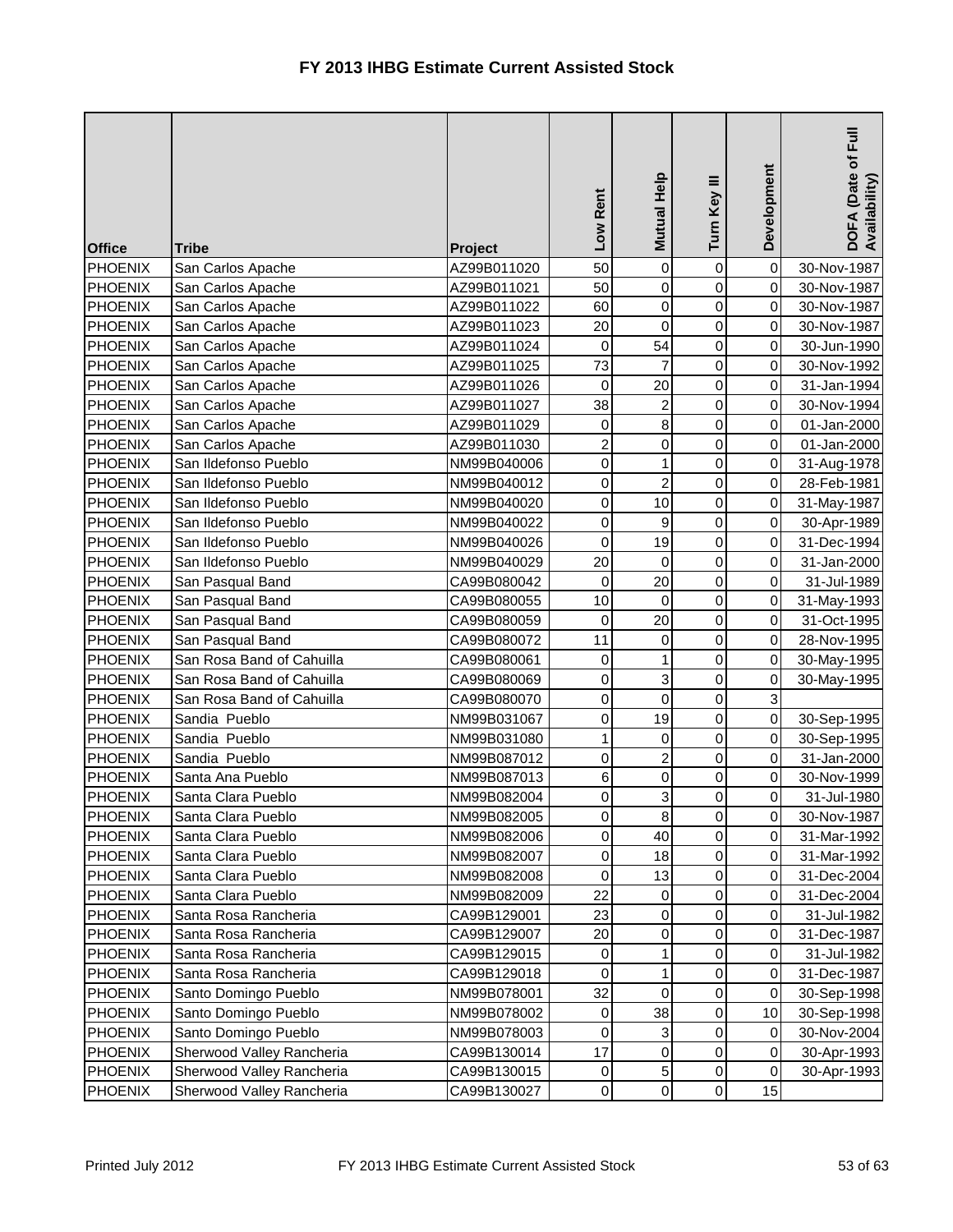| <b>Office</b>  | <b>Tribe</b>                     | Project     | Low Rent         | Mutual Help             | Turn Key III        | Development | $E_{\rm{H}}$<br>DOFA (Date of I<br>Availability) |
|----------------|----------------------------------|-------------|------------------|-------------------------|---------------------|-------------|--------------------------------------------------|
| <b>PHOENIX</b> | Soboba Band                      | CA99B080047 | 0                | $\mathbf{1}$            | 0                   | $\mathbf 0$ | 30-Apr-1991                                      |
| <b>PHOENIX</b> | Soboba Band                      | CA99B080051 | 0                | $\mathbf 1$             | 0                   | $\mathsf 0$ | 31-Jul-1992                                      |
| <b>PHOENIX</b> | Soboba Band                      | CA99B080067 | $\mathbf 0$      | $\overline{\mathbf{r}}$ | 0                   | $\mathbf 0$ | 30-May-1995                                      |
| <b>PHOENIX</b> | Soboba Band                      | CA99B080068 | 3                | 0                       | 0                   | 0           | 30-May-1995                                      |
| <b>PHOENIX</b> | Soboba Band                      | CA99B080073 | 8                | $\mathsf{O}$            | 0                   | 0           | 30-Jun-1998                                      |
| <b>PHOENIX</b> | Susanville Rancheria             | CA99B083002 | 0                | 3                       | 0                   | $\mathbf 0$ | 30-Jun-1980                                      |
| <b>PHOENIX</b> | Susanville Rancheria             | CA99B083004 | 0                | 15                      | 0                   | 0           | 31-May-1984                                      |
| <b>PHOENIX</b> | Susanville Rancheria             | CA99B083008 | 25               | $\pmb{0}$               | 0                   | 0           | 30-Sep-1993                                      |
| <b>PHOENIX</b> | Susanville Rancheria             | CA99B083010 | 6                | $\mathbf 0$             | 0                   | 0           | 31-Dec-1995                                      |
| PHOENIX        | Taos Pueblo                      | NM99B040018 | $\mathbf 0$      | 41                      | 0                   | 0           | 31-Jul-1987                                      |
| <b>PHOENIX</b> | Taos Pueblo                      | NM99B040022 | $\mathbf 0$      | 9                       | 0                   | $\mathbf 0$ | 30-Apr-1989                                      |
| <b>PHOENIX</b> | Te-Moak                          | NV99B016003 | 0                | $\overline{c}$          | 0                   | $\mathbf 0$ | 31-Dec-1980                                      |
| <b>PHOENIX</b> | Te-Moak                          | NV99B016004 | 10               | $\overline{0}$          | 0                   | $\,0\,$     | 30-Nov-1980                                      |
| <b>PHOENIX</b> | Te-Moak                          | NV99B016005 | 49               | $\mathsf{O}$            | $\mathsf 0$         | 0           | 28-Feb-1982                                      |
| <b>PHOENIX</b> | Te-Moak                          | NV99B016006 | 0                | 20                      | 0                   | 0           | 28-Feb-1982                                      |
| PHOENIX        | Te-Moak                          | NV99B016008 | $\mathbf 0$      | 16                      | 0                   | 0           | 31-Aug-1986                                      |
| <b>PHOENIX</b> | Te-Moak                          | NV99B016009 | $\boldsymbol{0}$ | 43                      | 0                   | $\mathbf 0$ | 31-Aug-1988                                      |
| <b>PHOENIX</b> | Te-Moak                          | NV99B016010 | $\mathbf 0$      | 11                      | 0                   | $\,0\,$     | 28-Feb-1989                                      |
| <b>PHOENIX</b> | Te-Moak                          | NV99B016011 | 28               | $\pmb{0}$               | 0                   | $\,0\,$     | 28-Feb-1998                                      |
| <b>PHOENIX</b> | Tesuque Pueblo                   | NM99B040018 | 0                | 4                       | 0                   | 0           | 31-Jul-1987                                      |
| <b>PHOENIX</b> | Tesuque Pueblo                   | NM99B040025 | 0                | 8                       | 0                   | $\mathbf 0$ | 30-Apr-1992                                      |
| <b>PHOENIX</b> | Tesuque Pueblo                   | NM99B040028 | 0                | 10                      | 0                   | $\mathbf 0$ | 28-Feb-1995                                      |
| <b>PHOENIX</b> | Tohono O'Odham Nation            | AZ99B026008 | 10               | 0                       | 0                   | $\mathbf 0$ | 30-Sep-1978                                      |
| <b>PHOENIX</b> | Tohono O'Odham Nation            | AZ99B026012 | 50               | 0                       | 0                   | 0           | 31-May-1974                                      |
| <b>PHOENIX</b> | Tohono O'Odham Nation            | AZ99B026016 | 0                | $\overline{7}$          | 0                   | 0           | 30-Sep-1980                                      |
| <b>PHOENIX</b> | Tohono O'Odham Nation            | AZ99B026019 | 0                | 18                      | 0                   | $\mathbf 0$ | 30-Jun-1981                                      |
| <b>PHOENIX</b> | Tohono O'Odham Nation            | AZ99B026020 | 12               | $\pmb{0}$               | 0                   | 0           | 28-Feb-1983                                      |
| <b>PHOENIX</b> | Tohono O'Odham Nation            | AZ99B026021 | 0                | 16                      | $\pmb{0}$           | $\pmb{0}$   | 31-May-1983                                      |
| <b>PHOENIX</b> | Tohono O'Odham Nation            | AZ99B026022 | 49               | $\overline{0}$          | $\overline{0}$      | $\mathbf 0$ | 30-Jun-1986                                      |
| <b>PHOENIX</b> | Tohono O'Odham Nation            | AZ99B026023 | 0                | 6                       | 0                   | 0           | 30-Jun-1986                                      |
| <b>PHOENIX</b> | Tohono O'Odham Nation            | AZ99B026024 | 0                | 38                      | 0                   | 0           | 30-Nov-1987                                      |
| <b>PHOENIX</b> | Tohono O'Odham Nation            | AZ99B026025 | 0                | $\overline{5}$          | 0                   | 0           | 30-Jun-1987                                      |
| <b>PHOENIX</b> | Tohono O'Odham Nation            | AZ99B026026 | 0                | 28                      | 0                   | $\pmb{0}$   | 31-Mar-1989                                      |
| <b>PHOENIX</b> | Tohono O'Odham Nation            | AZ99B026028 | 0                | 30                      | 0                   | 0           | 31-Mar-1989                                      |
| <b>PHOENIX</b> | Tohono O'Odham Nation            | AZ99B026029 | 0                | 8                       | 0                   | 0           | 31-Dec-1991                                      |
| <b>PHOENIX</b> | Tohono O'Odham Nation            | AZ99B026030 | 0                | 52                      | 0                   | 0           | 30-Apr-1992                                      |
| <b>PHOENIX</b> | Tohono O'Odham Nation            | AZ99B026031 | 0                | 15                      | 0                   | 0           | 31-Mar-1994                                      |
| <b>PHOENIX</b> | Tohono O'Odham Nation            | AZ99B026032 | 0                | 110                     | 0                   | $\mathbf 0$ | 30-Jan-1999                                      |
| <b>PHOENIX</b> | Torres-Martinez Band of Cahuilla | CA99B080035 | 10               | 19                      | 0                   | 0           | 29-Feb-1988                                      |
| PHOENIX        | Torres-Martinez Band of Cahuilla | CA99B080045 | 1                | 0                       | 0                   | $\mathbf 0$ | 30-Apr-1989                                      |
| PHOENIX        | Tule River Indian Tribe          | CA99B099001 | 0                | 3                       | 0                   | 0           | 31-May-1979                                      |
| <b>PHOENIX</b> | Tule River Indian Tribe          | CA99B099002 | 0                | 8 <sup>1</sup>          | 0                   | $\pmb{0}$   | 30-Jun-1988                                      |
| <b>PHOENIX</b> | Tule River Indian Tribe          | CA99B099003 | $\overline{7}$   | $\overline{0}$          | $\mathsf{O}\xspace$ | $\pmb{0}$   | 30-Jun-1988                                      |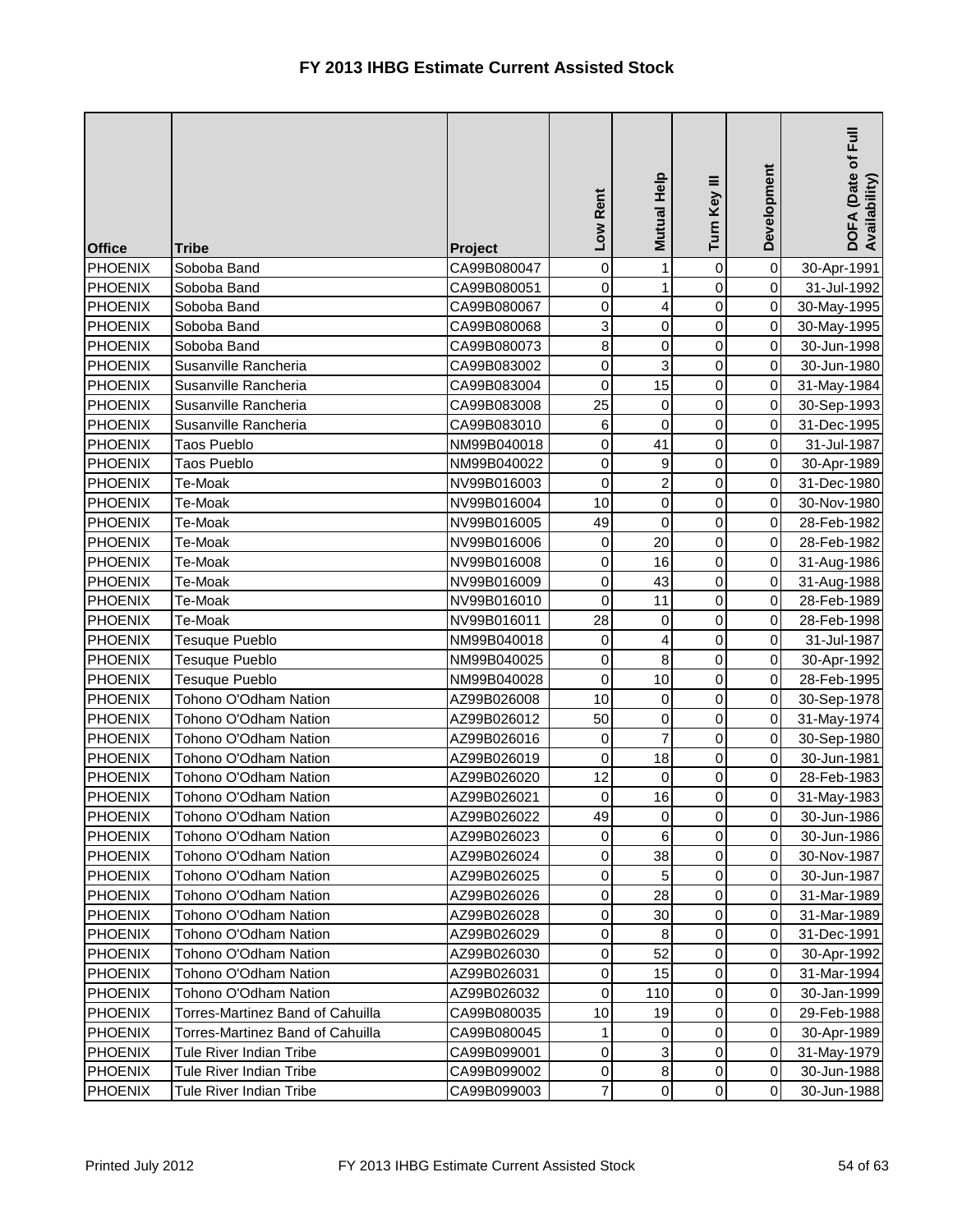| <b>Office</b>  | <b>Tribe</b>                        | Project     | Low Rent         | Mutual Help         | Turn Key III        | Development | DOFA (Date of Full<br>Availability) |
|----------------|-------------------------------------|-------------|------------------|---------------------|---------------------|-------------|-------------------------------------|
| <b>PHOENIX</b> | Tule River Indian Tribe             | CA99B099006 | 19               | $\mathsf{O}\xspace$ | 0                   | $\mathbf 0$ | 29-Mar-1996                         |
| <b>PHOENIX</b> | Tule River Indian Tribe             | CA99B099007 | 0                | 19                  | 0                   | $\mathbf 0$ | 29-Mar-1996                         |
| <b>PHOENIX</b> | Tule River Indian Tribe             | CA99B099009 | 35               | 0                   | 0                   | $\,0\,$     | 10-Feb-2004                         |
| <b>PHOENIX</b> | Tuolumne Band of Me-Wuk Indians     | CA99B129005 | $\mathbf 0$      | 10                  | $\mathsf 0$         | 0           | 31-Jul-1982                         |
| <b>PHOENIX</b> | Tuolumne Band of Me-Wuk Indians     | CA99B129006 | 6                | 0                   | 0                   | 0           | 31-Jul-1982                         |
| <b>PHOENIX</b> | Tuolumne Band of Me-Wuk Indians     | CA99B129012 | 3                | $\mathsf{O}\xspace$ | 0                   | $\mathbf 0$ | 31-May-1999                         |
| <b>PHOENIX</b> | Tuolumne Band of Me-Wuk Indians     | CA99B129013 | $\mathbf 0$      | 10                  | 0                   | $\mathbf 0$ | 31-May-1999                         |
| <b>PHOENIX</b> | Tuolumne Band of Me-Wuk Indians     | CA99B129014 | 0                | $\mathbf{1}$        | 0                   | 0           | 31-Jul-1982                         |
| <b>PHOENIX</b> | Tuolumne Band of Me-Wuk Indians     | CA99B129015 | $\boldsymbol{0}$ | $\mathbf{1}$        | 0                   | 0           | 31-Jul-1982                         |
| <b>PHOENIX</b> | Viejas Group of Capitan Grande      | CA99B080056 | 6                | $\mathbf 0$         | 0                   | 0           | 30-Nov-1993                         |
| <b>PHOENIX</b> | Viejas Group of Capitan Grande      | CA99B080060 | $\boldsymbol{0}$ | $\overline{a}$      | 0                   | $\mathbf 0$ | 31-Oct-1995                         |
| <b>PHOENIX</b> | <b>Walker River Paiute Tribe</b>    | NV99B008005 | $\mathbf 0$      | $\overline{7}$      | 0                   | $\mathbf 0$ | 31-Oct-1981                         |
| <b>PHOENIX</b> | <b>Walker River Paiute Tribe</b>    | NV99B008006 | 10               | $\overline{0}$      | $\mathsf 0$         | $\mathbf 0$ | 31-Mar-1982                         |
| <b>PHOENIX</b> | <b>Walker River Paiute Tribe</b>    | NV99B008007 | $\mathbf 0$      | $\overline{7}$      | 0                   | 0           | 30-Jul-1982                         |
| <b>PHOENIX</b> | <b>Walker River Paiute Tribe</b>    | NV99B008008 | $\mathbf 0$      | 24                  | 0                   | 0           | 31-Oct-1986                         |
| <b>PHOENIX</b> | <b>Walker River Paiute Tribe</b>    | NV99B008009 | 10               | $\mathbf 0$         | 0                   | $\mathbf 0$ | 31-Oct-1986                         |
| <b>PHOENIX</b> | <b>Walker River Paiute Tribe</b>    | NV99B008010 | $\pmb{0}$        | 15                  | 0                   | 0           | 31-May-1988                         |
| PHOENIX        | <b>Walker River Paiute Tribe</b>    | NV99B008011 | $\mathbf 0$      | 20                  | 0                   | 0           | 31-Dec-1992                         |
| <b>PHOENIX</b> | <b>Walker River Paiute Tribe</b>    | NV99B008012 | $\mathbf 0$      | 15                  | 0                   | 0           | 31-Dec-1992                         |
| <b>PHOENIX</b> | <b>Walker River Paiute Tribe</b>    | NV99B008013 | 13               | $\mathsf{O}\xspace$ | $\mathsf 0$         | 0           | 30-Sep-1994                         |
| <b>PHOENIX</b> | <b>Walker River Paiute Tribe</b>    | NV99B008014 | 13               | $\overline{0}$      | 0                   | $\mathbf 0$ | 30-Sep-1994                         |
| <b>PHOENIX</b> | <b>Walker River Paiute Tribe</b>    | NV99B008015 | 22               | $\overline{0}$      | 0                   | $\mathbf 0$ | 30-Nov-2001                         |
| <b>PHOENIX</b> | <b>Washoe Tribe</b>                 | NV99B003007 | 15               | $\overline{0}$      | 0                   | $\mathbf 0$ | 31-Jul-1980                         |
| <b>PHOENIX</b> | Washoe Tribe                        | NV99B003009 | 25               | $\mathbf 0$         | 0                   | 0           | 30-Jun-1984                         |
| <b>PHOENIX</b> | Washoe Tribe                        | NV99B003010 | 40               | 0                   | 0                   | $\mathbf 0$ | 31-Jul-1989                         |
| <b>PHOENIX</b> | Washoe Tribe                        | NV99B003011 | $\pmb{0}$        | 25                  | 0                   | $\mathbf 0$ | 31-May-1989                         |
| <b>PHOENIX</b> | <b>Washoe Tribe</b>                 | NV99B003012 | 0                | 20                  | 0                   | 0           | 29-Feb-1992                         |
| <b>PHOENIX</b> | <b>Washoe Tribe</b>                 | NV99B003013 | 0                | 20                  | 0                   | $\pmb{0}$   | 30-Sep-1995                         |
| <b>PHOENIX</b> | White Mountain Apache (Fort Apache) | AZ99B016007 | 35               | $\overline{0}$      | $\overline{0}$      | $\pmb{0}$   | 30-Jun-1971                         |
| <b>PHOENIX</b> | White Mountain Apache (Fort Apache) | AZ99B016017 | 65               | $\overline{0}$      | 0                   | 0           | 31-Dec-1972                         |
| <b>PHOENIX</b> | White Mountain Apache (Fort Apache) | AZ99B016025 | 0                | $\overline{a}$      | 0                   | $\mbox{O}$  | 31-Mar-1980                         |
| <b>PHOENIX</b> | White Mountain Apache (Fort Apache) | AZ99B016026 | 30               | $\overline{0}$      | 0                   | 0           | 31-Dec-1979                         |
| <b>PHOENIX</b> | White Mountain Apache (Fort Apache) | AZ99B016027 | 48               | $\overline{0}$      | 0                   | 0           | 31-Aug-1980                         |
| PHOENIX        | White Mountain Apache (Fort Apache) | AZ99B016028 | 0                | $\mathbf{1}$        | 0                   | 0           | 31-Aug-1980                         |
| <b>PHOENIX</b> | White Mountain Apache (Fort Apache) | AZ99B016029 | 50               | 0                   | 0                   | 0           | 28-Feb-1981                         |
| <b>PHOENIX</b> | White Mountain Apache (Fort Apache) | AZ99B016030 | 0                | 14                  | 0                   | 0           | 31-Jul-1986                         |
| <b>PHOENIX</b> | White Mountain Apache (Fort Apache) | AZ99B016031 | 5                | $\overline{0}$      | 0                   | 0           | 31-May-1986                         |
| <b>PHOENIX</b> | White Mountain Apache (Fort Apache) | AZ99B016034 | 40               | $\overline{0}$      | 0                   | 0           | 31-Oct-1987                         |
| <b>PHOENIX</b> | White Mountain Apache (Fort Apache) | AZ99B016036 | 50               | $\overline{0}$      | 0                   | 0           | 31-Jan-1988                         |
| <b>PHOENIX</b> | White Mountain Apache (Fort Apache) | AZ99B016037 | 0                | 17                  | 0                   | 0           | 31-Oct-1987                         |
| <b>PHOENIX</b> | White Mountain Apache (Fort Apache) | AZ99B016038 | 50               | 0                   | 0                   | $\mbox{O}$  | 31-Jan-1988                         |
| <b>PHOENIX</b> | White Mountain Apache (Fort Apache) | AZ99B016039 | 0                | 8                   | 0                   | 0           | 30-Jun-1988                         |
| <b>PHOENIX</b> | White Mountain Apache (Fort Apache) | AZ99B016040 | $\boldsymbol{0}$ | 11                  | $\mathsf{O}\xspace$ | $\pmb{0}$   | 31-Oct-1988                         |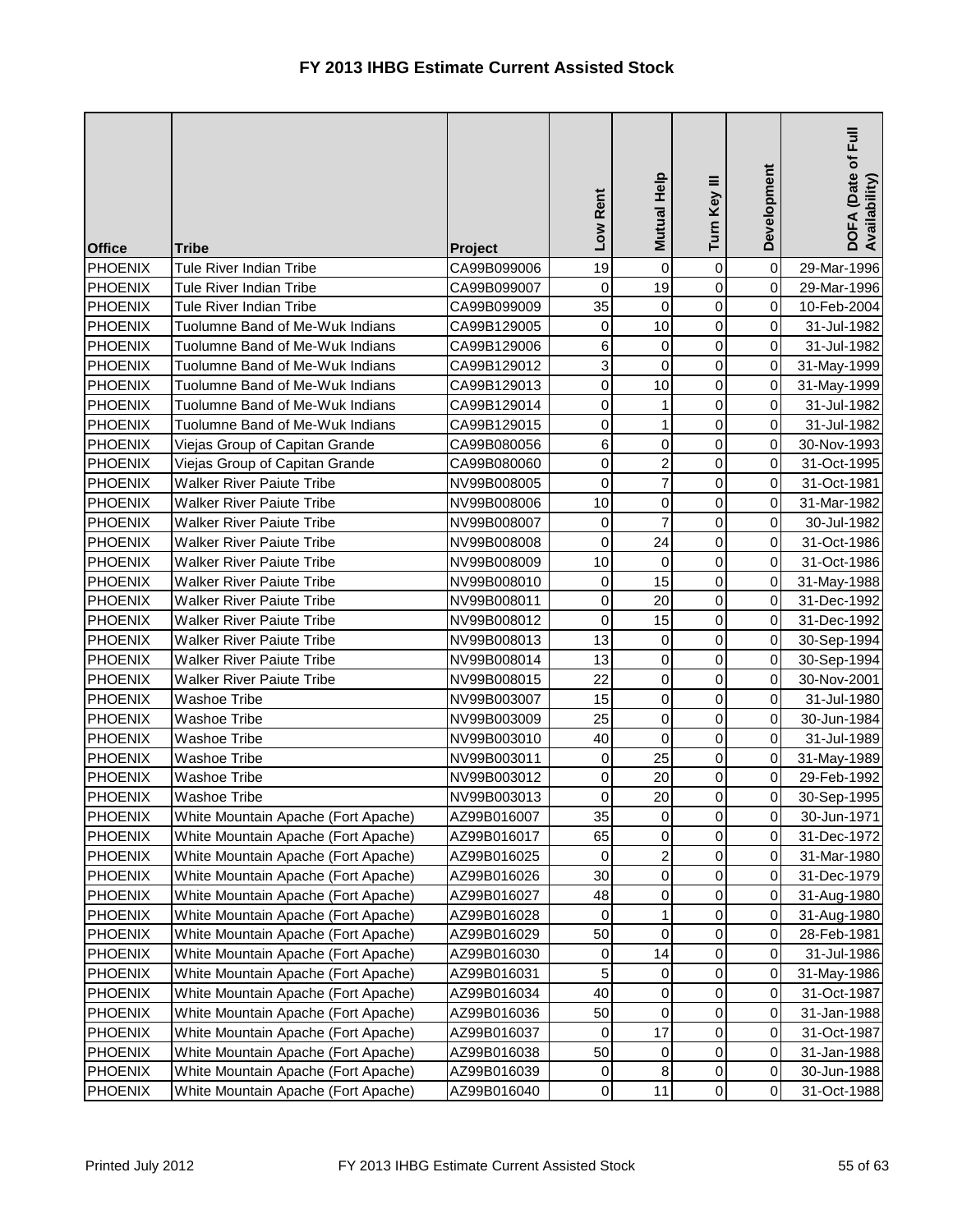| <b>Office</b>  | <b>Tribe</b>                        | Project     | Low Rent         | Mutual Help    | Turn Key III        | Development | $E_{\rm{H}}$<br>DOFA (Date of I<br>Availability) |
|----------------|-------------------------------------|-------------|------------------|----------------|---------------------|-------------|--------------------------------------------------|
| PHOENIX        | White Mountain Apache (Fort Apache) | AZ99B016042 | $\mathbf 0$      | 17             | 0                   | $\mathbf 0$ | 31-Oct-1988                                      |
| <b>PHOENIX</b> | White Mountain Apache (Fort Apache) | AZ99B016043 | 0                | 53             | 0                   | $\mathbf 0$ | 31-Oct-1991                                      |
| <b>PHOENIX</b> | White Mountain Apache (Fort Apache) | AZ99B016044 | $\boldsymbol{0}$ | 17             | 0                   | 0           | 31-Oct-1991                                      |
| <b>PHOENIX</b> | White Mountain Apache (Fort Apache) | AZ99B016045 | $\mathbf 0$      | 29             | $\mathsf 0$         | 0           | 31-Oct-1991                                      |
| <b>PHOENIX</b> | White Mountain Apache (Fort Apache) | AZ99B016046 | 20               | 0              | $\mathsf 0$         | 0           | 30-Apr-1993                                      |
| <b>PHOENIX</b> | White Mountain Apache (Fort Apache) | AZ99B016047 | 0                | 16             | 0                   | $\mathsf 0$ | 30-Apr-1993                                      |
| <b>PHOENIX</b> | White Mountain Apache (Fort Apache) | AZ99B016048 | 75               | $\overline{0}$ | 0                   | $\mathbf 0$ | 31-Jul-1994                                      |
| <b>PHOENIX</b> | White Mountain Apache (Fort Apache) | AZ99B016049 | $\boldsymbol{0}$ | 65             | $\mathsf 0$         | 0           | 31-Jul-1994                                      |
| <b>PHOENIX</b> | White Mountain Apache (Fort Apache) | AZ99B016050 | 75               | $\overline{0}$ | $\mathsf 0$         | 0           | 31-May-1997                                      |
| <b>PHOENIX</b> | White Mountain Apache (Fort Apache) | AZ99B016051 | 0                | 78             | $\mathsf 0$         | 0           | 30-Apr-1998                                      |
| <b>PHOENIX</b> | Yavapai-Apache (Camp Verde)         | AZ99B022004 | 1                | $\mathbf 0$    | 0                   | $\mathbf 0$ | 28-Feb-1983                                      |
| <b>PHOENIX</b> | Yavapai-Apache (Camp Verde)         | AZ99B022006 | 15               | $\overline{0}$ | $\mathsf 0$         | $\mathbf 0$ | 31-Jul-1986                                      |
| <b>PHOENIX</b> | Yavapai-Apache (Camp Verde)         | AZ99B022007 | 20               | $\overline{0}$ | $\mathsf 0$         | $\mathbf 0$ | 30-Jun-1986                                      |
| <b>PHOENIX</b> | Yavapai-Apache (Camp Verde)         | AZ99B022008 | $\mathbf 0$      | $\overline{9}$ | $\mathsf 0$         | 0           | 31-Mar-1987                                      |
| <b>PHOENIX</b> | Yavapai-Apache (Camp Verde)         | AZ99B022009 | 0                | 16             | $\mathsf 0$         | 0           | 30-Jun-1988                                      |
| <b>PHOENIX</b> | Yavapai-Apache (Camp Verde)         | AZ99B022010 | 15               | $\overline{0}$ | $\mathsf 0$         | $\mathbf 0$ | 31-May-1991                                      |
| <b>PHOENIX</b> | Yavapai-Apache (Camp Verde)         | AZ99B022011 | 0                | $\overline{9}$ | 0                   | $\mathbf 0$ | 31-May-1992                                      |
| <b>PHOENIX</b> | Yavapai-Apache (Camp Verde)         | AZ99B022012 | 13               | $\overline{0}$ | 0                   |             | 30-Sep-1997                                      |
| <b>PHOENIX</b> | Yavapai-Apache (Camp Verde)         | AZ99B022013 | $\mathbf{1}$     |                |                     |             | 31-May-1997                                      |
| <b>PHOENIX</b> | Yerington Paiute Tribe              | NV99B010005 | 14               | $\overline{0}$ | 0                   | 0           | 30-Jun-1980                                      |
| <b>PHOENIX</b> | Yerington Paiute Tribe              | NV99B010007 | 0                | 9              | 0                   | $\mathbf 0$ | 30-Nov-1987                                      |
| <b>PHOENIX</b> | Yerington Paiute Tribe              | NV99B010008 | 0                | $\overline{7}$ | 0                   | $\pmb{0}$   | 30-Nov-1987                                      |
| <b>PHOENIX</b> | Yerington Paiute Tribe              | NV99B010009 | 0                | $\overline{7}$ | $\mathsf 0$         | 0           | 31-Mar-1988                                      |
| <b>PHOENIX</b> | Yerington Paiute Tribe              | NV99B010010 | $\boldsymbol{0}$ | $\bf 8$        | $\mathsf 0$         | 0           | 30-Sep-1989                                      |
| <b>PHOENIX</b> | Yerington Paiute Tribe              | NV99B010011 | 0                | 5              | 0                   | $\mathbf 0$ | 30-Sep-1992                                      |
| <b>PHOENIX</b> | Yomba Shoshone Tribe                | NV99B020001 | 22               | $\mathbf 0$    | 0                   | $\mathbf 0$ | 30-Jun-1981                                      |
| <b>PHOENIX</b> | Ysleta Del Sur                      | TX99B429003 | 0                | 24             | 0                   | 0           | 04-Jan-1999                                      |
| <b>PHOENIX</b> | <b>Yurok Tribe</b>                  | CA99B158001 | 11               | $\overline{0}$ | 0                   | 3           | 31-Dec-2001                                      |
| <b>PHOENIX</b> | <b>Yurok Tribe</b>                  | CA99B158001 | 1                | $\overline{0}$ | $\overline{0}$      | $\mathbf 0$ | 05-Jul-2007                                      |
| <b>PHOENIX</b> | Yurok Tribe                         | CA99B158002 | $\overline{7}$   | 0              | 0                   | 0           | 30-Sep-2004                                      |
| <b>PHOENIX</b> | Yurok Tribe                         | CA99B158002 | 25               | $\overline{0}$ | 0                   | $\pmb{0}$   | 19-Jun-2009                                      |
| <b>PHOENIX</b> | Yurok Tribe                         | CA99B158003 | 0                | $\mathbf{1}$   | 0                   | $\pmb{0}$   | 16-Apr-2001                                      |
| <b>PHOENIX</b> | Yurok Tribe                         | CA99B158003 | 0                | $\mathbf{2}$   | 0                   | $\pmb{0}$   | 12-Jun-2001                                      |
| <b>PHOENIX</b> | Yurok Tribe                         | CA99B158003 | 0                | $\mathbf{1}$   | 0                   | $\mathbf 0$ | 10-Jul-2001                                      |
| <b>PHOENIX</b> | Yurok Tribe                         | CA99B158003 | 0                | 1              | 0                   | 0           | 31-Dec-2001                                      |
| <b>PHOENIX</b> | Yurok Tribe                         | CA99B158003 | 0                | 1              | 0                   | $\pmb{0}$   | 31-Aug-2002                                      |
| <b>PHOENIX</b> | Yurok Tribe                         | CA99B158003 | 0                | 19             | 0                   | 0           | 30-Sep-2009                                      |
| <b>PHOENIX</b> | Yurok Tribe                         | CA99B158003 | 0                | 1              | 0                   | $\mathbf 0$ | 18-Mar-2004                                      |
| <b>PHOENIX</b> | Yurok Tribe                         | CA99B158003 | 0                | 1              | 0                   | 0           | 04-May-2004                                      |
| <b>PHOENIX</b> | Yurok Tribe                         | CA99B158003 | 0                | $\overline{a}$ | 0                   | 0           | 30-Sep-2005                                      |
| <b>PHOENIX</b> | Yurok Tribe                         | CA99B158003 | 0                | $\overline{a}$ | 0                   | $\pmb{0}$   | 30-Sep-2002                                      |
| <b>PHOENIX</b> | Zia Pueblo                          | NM99B031061 | 0                | 10             | 0                   | $\pmb{0}$   | 30-Nov-1987                                      |
| <b>PHOENIX</b> | Zia Pueblo                          | NM99B031062 | $\boldsymbol{0}$ | $\overline{2}$ | $\mathsf{O}\xspace$ | $\mathbf 0$ | 30-Nov-1987                                      |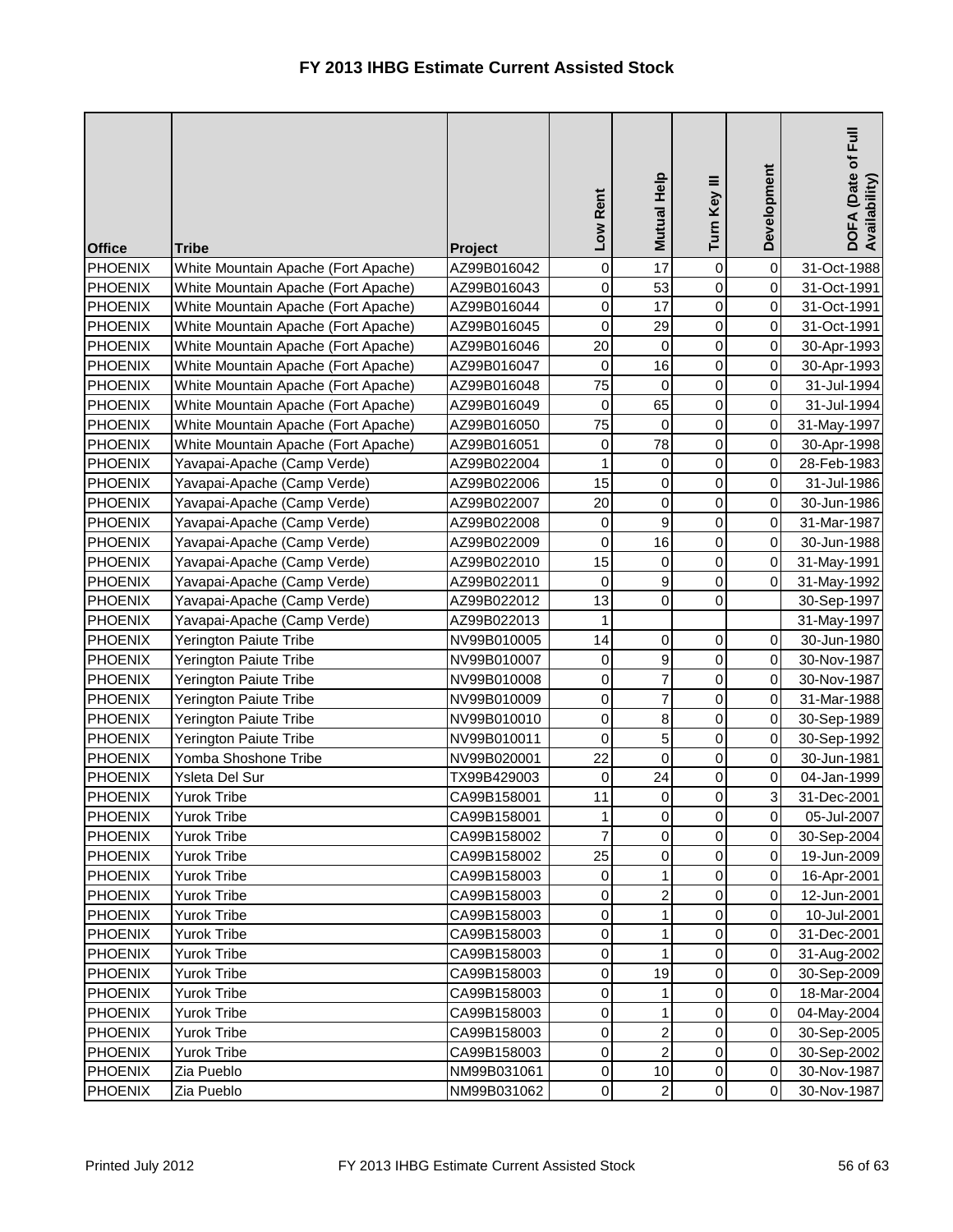| <b>Office</b>  | <b>Tribe</b> | <b>Project</b> | <b>Rent</b><br><b>NOT</b> | Help<br>Mutual | Key<br>Turn | Development    | of Full<br>(Date<br>Availability)<br><b>DOFA</b> |
|----------------|--------------|----------------|---------------------------|----------------|-------------|----------------|--------------------------------------------------|
| <b>PHOENIX</b> | Zia Pueblo   | NM99B031068    | 0                         | 21             | 0           | $\overline{0}$ | 30-Jun-1996                                      |
| <b>PHOENIX</b> | Zuni Tribe   | NM99B019005    | 2                         | 0              | 4           | $\overline{0}$ | 31-Oct-1972                                      |
| <b>PHOENIX</b> | Zuni Tribe   | NM99B019006    | 0                         | 6              | 0           | 0              | 31-May-1972                                      |
| <b>PHOENIX</b> | Zuni Tribe   | NM99B019008    | 50                        | 0              | 0           | $\Omega$       | 31-Mar-1977                                      |
| <b>PHOENIX</b> | Zuni Tribe   | NM99B019009    | 74                        | 0              | 0           | $\overline{0}$ | 28-Feb-1982                                      |
| <b>PHOENIX</b> | Zuni Tribe   | NM99B019011    | 3                         | 0              | 0           | $\overline{0}$ | 30-Sep-1982                                      |
| <b>PHOENIX</b> | Zuni Tribe   | NM99B019012    | 0                         | 27             | 0           | $\overline{0}$ | 31-Jul-1986                                      |
| <b>PHOENIX</b> | Zuni Tribe   | NM99B019013    | 40                        | 0              | 0           | $\overline{0}$ | 31-Jul-1986                                      |
| <b>PHOENIX</b> | Zuni Tribe   | NM99B019015    | 22                        | 0              | 0           | $\overline{0}$ | 31-Dec-1997                                      |
| <b>PHOENIX</b> | Zuni Tribe   | NM99B019016    | 0                         | 5              | 0           | $\overline{0}$ | 30-Apr-2007                                      |
| <b>PHOENIX</b> | Zuni Tribe   | NM99B019017    | 5                         | 0              | 0           | $\overline{0}$ | 30-Apr-2007                                      |
| <b>PHOENIX</b> | <b>TOTAL</b> |                | 9,258                     | 5,759          |             | 89             |                                                  |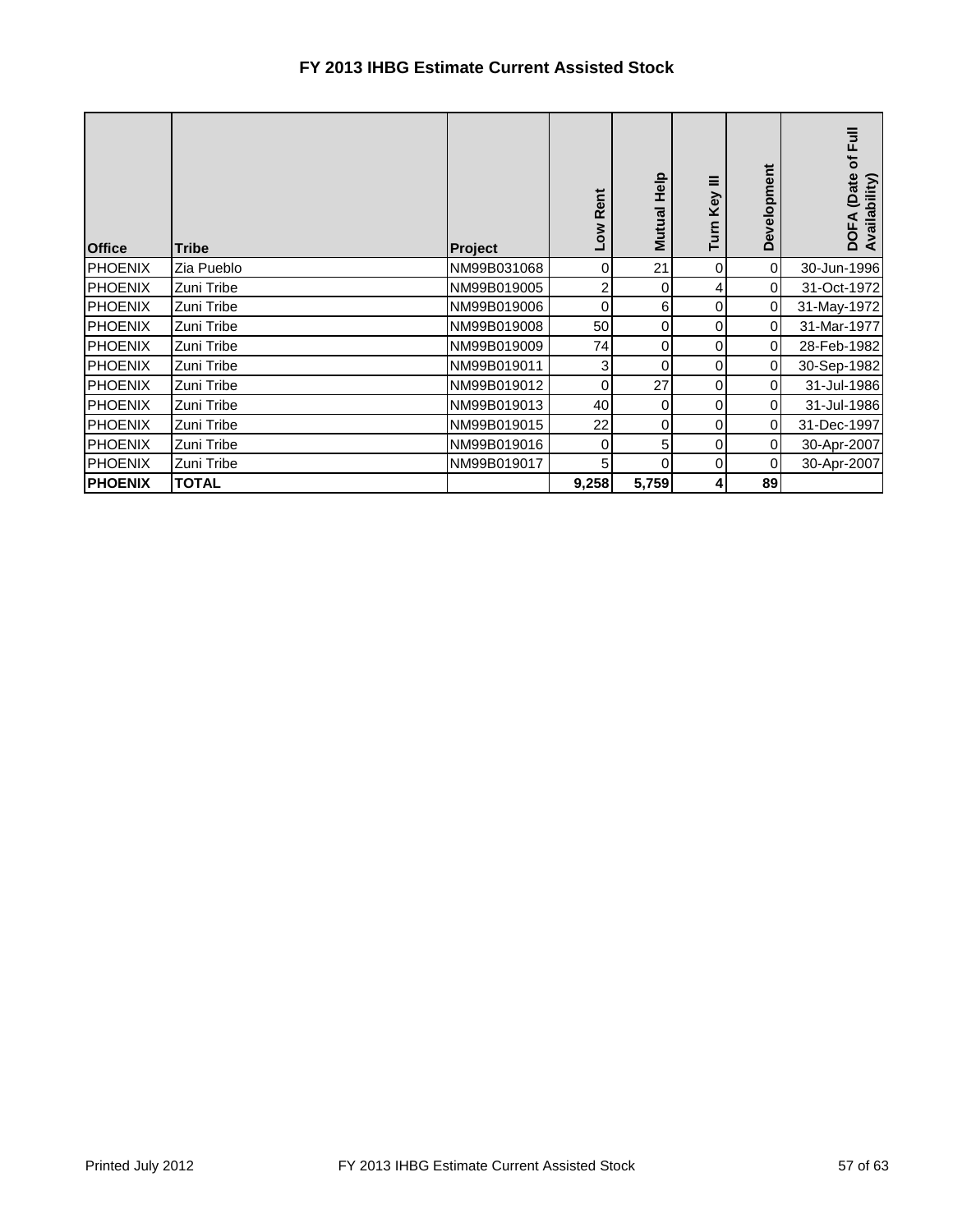| <b>Office</b>  | <b>Tribe</b>                        | Project     | Low Rent         | Mutual Help         | Turn Key III        | Development | Ē<br>DOFA (Date of I<br>Availability) |
|----------------|-------------------------------------|-------------|------------------|---------------------|---------------------|-------------|---------------------------------------|
| <b>SEATTLE</b> | <b>Burns Paiute Colony</b>          | OR97B039001 | $\pmb{0}$        | 18                  | $\mathsf{O}\xspace$ | $\mathbf 0$ | 31-Mar-1999                           |
| <b>SEATTLE</b> | <b>Chehalis Confederated Tribes</b> | WA19B048002 | 29               | 0                   | 0                   | 0           | 30-Nov-1983                           |
| <b>SEATTLE</b> | <b>Chehalis Confederated Tribes</b> | WA97B048001 | 0                | $\overline{c}$      | 0                   | 0           | 28-Feb-1978                           |
| <b>SEATTLE</b> | <b>Chehalis Confederated Tribes</b> | WA97B048003 | 21               | $\mathbf 0$         | 0                   | 0           | 30-Jun-1987                           |
| <b>SEATTLE</b> | <b>Chehalis Confederated Tribes</b> | WA97B048005 | 0                | دى                  | 0                   | 0           | 25-Nov-1997                           |
| <b>SEATTLE</b> | <b>Chehalis Confederated Tribes</b> | WA97B048007 | $\boldsymbol{0}$ | $\overline{c}$      | 0                   | 0           | 31-Jan-2000                           |
| <b>SEATTLE</b> | <b>Chehalis Confederated Tribes</b> | WA97B048008 | 5                | $\pmb{0}$           | 0                   | 0           | 29-Feb-2008                           |
| <b>SEATTLE</b> | Coeur D'Alene Tribe                 | ID16B007008 | 0                | $\mathbf{1}$        | 0                   | 0           | 31-Aug-1984                           |
| <b>SEATTLE</b> | Coeur D'Alene Tribe                 | ID16B007009 | 16               | 0                   | 0                   | 0           | 30-Apr-1984                           |
| <b>SEATTLE</b> | Coeur D'Alene Tribe                 | ID16B007010 | 0                | 3                   | 0                   | 0           | 31-Aug-1984                           |
| <b>SEATTLE</b> | Coeur D'Alene Tribe                 | ID97B007006 | 45               | $\mathsf{O}\xspace$ | 0                   | 0           | 30-Sep-1981                           |
| <b>SEATTLE</b> | Coeur D'Alene Tribe                 | ID97B007013 | 0                | 1                   | 0                   | 0           | 31-Aug-1984                           |
| <b>SEATTLE</b> | Coeur D'Alene Tribe                 | ID97B007015 | 11               | 0                   | 0                   | 0           | 31-Mar-1990                           |
| <b>SEATTLE</b> | Coeur D'Alene Tribe                 | ID97B007016 | $\mathbf 0$      | 4                   | 0                   | 0           | 31-May-1990                           |
| <b>SEATTLE</b> | Coeur D'Alene Tribe                 | ID97B007018 | $\boldsymbol{0}$ | 12                  | 0                   | 0           | 31-Aug-1994                           |
| <b>SEATTLE</b> | Coeur D'Alene Tribe                 | ID97B007021 | 9                | 0                   | 0                   | 1           | 31-Dec-1998                           |
| <b>SEATTLE</b> | Coeur D'Alene Tribe                 | ID97B007022 | $\pmb{0}$        | 19                  | $\mathsf{O}\xspace$ | 1           | 31-Dec-1998                           |
| <b>SEATTLE</b> | Coeur D'Alene Tribe                 | ID97B007025 | 5                | $\pmb{0}$           | 0                   | 0           | 31-Dec-1998                           |
| <b>SEATTLE</b> | <b>Colville Confederated Tribes</b> | WA19B043007 | 48               | $\overline{a}$      | 0                   | 0           | 31-Dec-1980                           |
| <b>SEATTLE</b> | <b>Colville Confederated Tribes</b> | WA19B043008 | 0                | $\overline{c}$      | 0                   | $\mathbf 0$ | 30-Apr-1981                           |
| <b>SEATTLE</b> | <b>Colville Confederated Tribes</b> | WA19B043009 | 56               | $\overline{2}$      | 0                   | 0           | 30-Jun-1982                           |
| <b>SEATTLE</b> | <b>Colville Confederated Tribes</b> | WA97B043002 | 43               | $\mathbf{1}$        | 0                   | $\mathsf 0$ | 30-Jun-1977                           |
| <b>SEATTLE</b> | <b>Colville Confederated Tribes</b> | WA97B043003 | 30               | 1                   | 0                   | 0           | 31-Aug-1978                           |
| <b>SEATTLE</b> | <b>Colville Confederated Tribes</b> | WA97B043004 | 0                | 5                   | 0                   | $\mathbf 0$ | 31-Jan-1979                           |
| <b>SEATTLE</b> | <b>Colville Confederated Tribes</b> | WA97B043005 | 40               | $\overline{c}$      | 0                   | $\mathbf 0$ | 31-Jan-1980                           |
| <b>SEATTLE</b> | <b>Colville Confederated Tribes</b> | WA97B043006 | $\boldsymbol{0}$ | 1                   | 0                   | $\pmb{0}$   | 31-Jan-1980                           |
| <b>SEATTLE</b> | <b>Colville Confederated Tribes</b> | WA97B043012 | 61               | 3                   | 0                   | 0           | 30-Jun-1983                           |
| <b>SEATTLE</b> | <b>Colville Confederated Tribes</b> | WA97B043014 | 0                | $\bf{8}$            | $\mathbf 0$         | $\pmb{0}$   | 31-May-1986                           |
| <b>SEATTLE</b> | <b>Colville Confederated Tribes</b> | WA97B043017 | 0                | 8 <sup>1</sup>      | $\overline{0}$      | 0           | 31-Mar-1999                           |
| <b>SEATTLE</b> | Coos Bay Confederated Tribes        | OR97B036001 | 15               | 0                   | 0                   | 0           | 28-Feb-2001                           |
| <b>SEATTLE</b> | Coquille Indian Tribe               | OR97B038001 | 50               | 0                   | 0                   | $\pmb{0}$   | 30-Jun-1997                           |
| <b>SEATTLE</b> | Coquille Indian Tribe               | OR97B038002 | 0                | 18                  | 0                   | $\pmb{0}$   | 30-Jun-1997                           |
| <b>SEATTLE</b> | Fort Hall Shoshone-Bannock          | ID16B009005 | 0                | 4                   | 0                   | 0           | 31-Jan-1984                           |
| <b>SEATTLE</b> | Fort Hall Shoshone-Bannock          | ID16B009006 | 19               | 0                   | 0                   | 0           | 31-Mar-1983                           |
| <b>SEATTLE</b> | Fort Hall Shoshone-Bannock          | ID97B009003 | 60               | 0                   | 0                   | 0           | 31-Oct-1975                           |
| <b>SEATTLE</b> | Fort Hall Shoshone-Bannock          | ID97B009009 | 0                | 24                  | 0                   | 0           | 31-Aug-1992                           |
| <b>SEATTLE</b> | Fort Hall Shoshone-Bannock          | ID97B009010 | 15               | $\mathbf 0$         | 0                   | 0           | 30-Sep-1991                           |
| <b>SEATTLE</b> | Fort Hall Shoshone-Bannock          | ID97B009011 | 0                | 22                  | 0                   | 0           | 31-May-1994                           |
| <b>SEATTLE</b> | Fort Hall Shoshone-Bannock          | ID97B009014 | 5                | 0                   | 0                   | 0           | 31-Oct-2000                           |
| <b>SEATTLE</b> | Fort Hall Shoshone-Bannock          | ID97B009015 | 0                | 5                   | 0                   | 0           | 31-May-2001                           |
| <b>SEATTLE</b> | Fort Hall Shoshone-Bannock          | ID97B009016 | 5                | $\mathbf 0$         | 0                   | 0           | 31-May-2001                           |
| <b>SEATTLE</b> | <b>Grand Ronde</b>                  | OR97B040001 | 15               | $\pmb{0}$           | 0                   | $\pmb{0}$   | 31-Aug-2000                           |
| <b>SEATTLE</b> | <b>Grand Ronde</b>                  | OR97B040002 | $\sqrt{5}$       | $\pmb{0}$           | $\mathsf{O}\xspace$ | $\mathbf 0$ | 31-Aug-2000                           |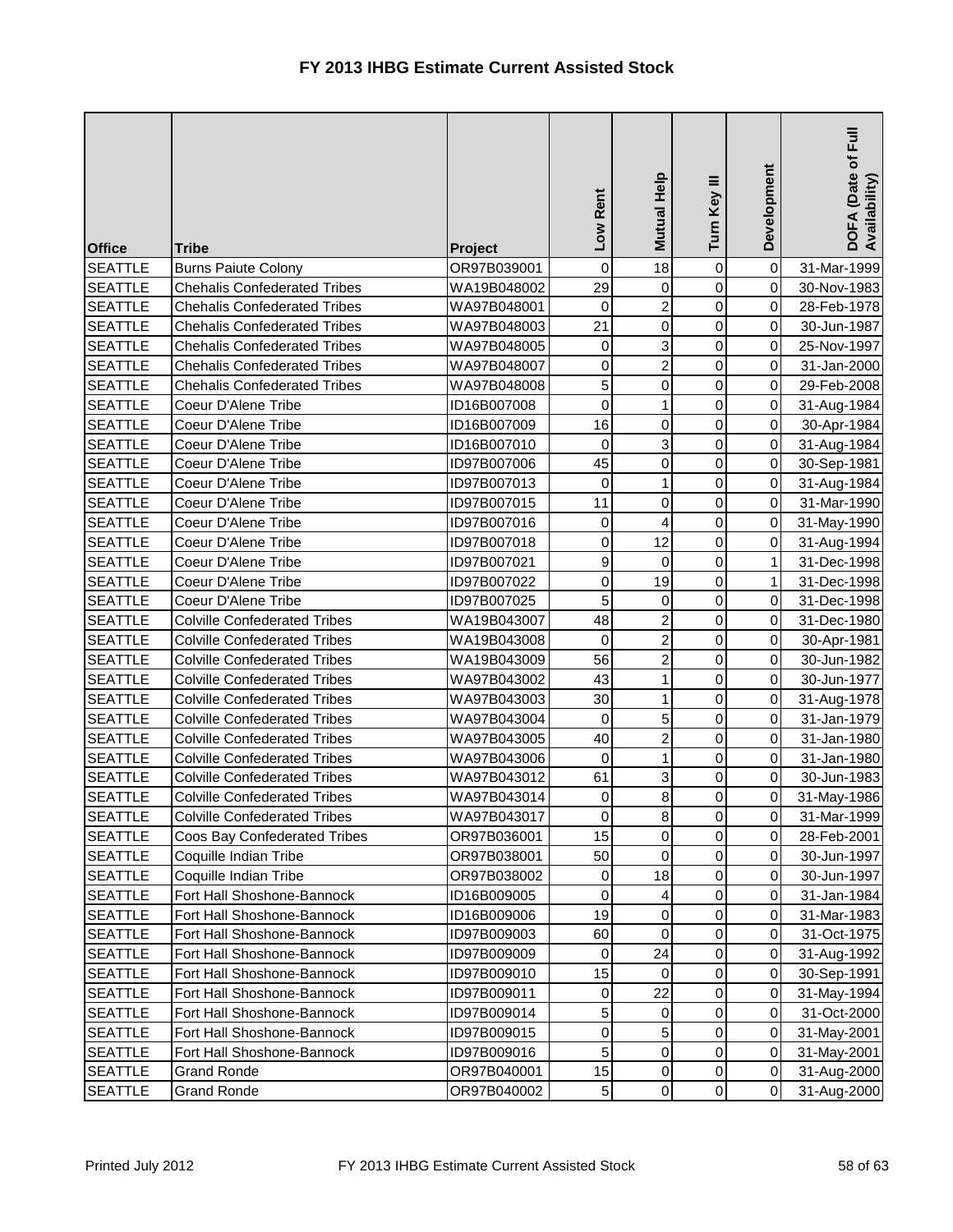| <b>Office</b>  | <b>Tribe</b>                 | Project     | Low Rent    | Mutual Help             | Turn Key III        | Development | DOFA (Date of Full<br>Availability) |
|----------------|------------------------------|-------------|-------------|-------------------------|---------------------|-------------|-------------------------------------|
| <b>SEATTLE</b> | Hoh Indian Tribe             | WA19B052006 | 0           | 3                       | 0                   | $\mathbf 0$ | 30-Nov-1983                         |
| <b>SEATTLE</b> | Hoh Indian Tribe             | WA97B052032 | 4           | $\mathsf{O}$            | 0                   | $\mathbf 0$ | 01-Feb-1997                         |
| <b>SEATTLE</b> | Kalispel Indian Community    | WA97B037009 | $\mathbf 0$ | $\mathbf{1}$            | 0                   | 0           | 30-Nov-1990                         |
| <b>SEATTLE</b> | Kalispel Indian Community    | WA97B037012 | 0           | 9                       | 0                   | 0           | 31-Dec-1996                         |
| <b>SEATTLE</b> | Kalispel Indian Community    | WA97B600371 | 3           | 0                       | $\mathsf 0$         | 0           | 30-Sep-2000                         |
| <b>SEATTLE</b> | Kalispel Indian Community    | WA97B600372 | 0           | 3                       | 0                   | $\mathbf 0$ | 30-Sep-2000                         |
| <b>SEATTLE</b> | Klamath Indian Tribe         | OR97B037001 | 0           | $\pmb{0}$               | 0                   | 3           | 31-Mar-1997                         |
| <b>SEATTLE</b> | Klamath Indian Tribe         | OR97B037004 | $\mathbf 0$ | 5                       | 0                   | 0           | 28-Feb-1999                         |
| <b>SEATTLE</b> | Klamath Indian Tribe         | OR97B037005 | 6           | $\mathsf{O}$            | 0                   | 0           | 28-Feb-1999                         |
| <b>SEATTLE</b> | Kootenai Tribe               | ID97B022001 | $\mathbf 0$ | $\overline{\mathbf{r}}$ | 0                   | 0           | 28-Feb-1986                         |
| <b>SEATTLE</b> | Lower Elwha Tribal Community | WA97B050004 | $\mathbf 0$ | 8                       | 0                   | 0           | 16-Apr-1994                         |
| <b>SEATTLE</b> | Lower Elwha Tribal Community | WA97B050005 | 0           | 10                      | 0                   | $\mathbf 0$ | 30-Apr-1994                         |
| <b>SEATTLE</b> | Lower Elwha Tribal Community | WA97B050007 | 0           | 21                      | 0                   | $\pmb{0}$   | 30-Apr-1994                         |
| <b>SEATTLE</b> | Lower Elwha Tribal Community | WA97B050009 | $\mathbf 0$ | 20                      | 0                   | 0           | 31-Aug-1996                         |
| <b>SEATTLE</b> | Lower Elwha Tribal Community | WA97B050011 | 5           | 0                       | 0                   | 0           | 31-Jul-1999                         |
| <b>SEATTLE</b> | Lower Elwha Tribal Community | WA97B050012 | $\mathbf 0$ | $\overline{5}$          | 0                   | 0           | 31-Jul-1999                         |
| <b>SEATTLE</b> | Lummi Tribe                  | WA97B028004 | 25          | $\pmb{0}$               | 0                   | $\mathbf 0$ | 30-Apr-1975                         |
| <b>SEATTLE</b> | Lummi Tribe                  | WA97B028007 | 35          | 0                       | 0                   | 0           | 30-Jun-1989                         |
| <b>SEATTLE</b> | Lummi Tribe                  | WA97B028011 | 0           | 21                      | 0                   | 0           | 31-Aug-1995                         |
| <b>SEATTLE</b> | Lummi Tribe                  | WA97B028012 | 15          | 0                       | 0                   | 0           | 31-Mar-1996                         |
| <b>SEATTLE</b> | Lummi Tribe                  | WA97B028013 | 0           | 26                      | 0                   | $\mathbf 0$ | 30-Sep-1996                         |
| <b>SEATTLE</b> | Lummi Tribe                  | WA97B028014 | 20          | 0                       | 0                   | $\,0\,$     | 30-Mar-1997                         |
| <b>SEATTLE</b> | Lummi Tribe                  | WA97B028015 | 0           | 33                      | 0                   | $\mathbf 0$ | 30-Sep-1998                         |
| <b>SEATTLE</b> | Lummi Tribe                  | WA97B028023 | 0           | 5                       | 0                   | 0           | 31-Dec-1998                         |
| <b>SEATTLE</b> | Makah Indian Tribe           | WA19B029004 | 22          | 0                       | 0                   | $\mathbf 0$ | 31-Mar-1982                         |
| <b>SEATTLE</b> | Makah Indian Tribe           | WA97B029010 | 0           | $\overline{7}$          | 0                   | $\pmb{0}$   | 31-Jan-1995                         |
| <b>SEATTLE</b> | Makah Indian Tribe           | WA97B029013 | 18          | $\overline{0}$          | 0                   | 0           | 31-Dec-1996                         |
| <b>SEATTLE</b> | Makah Indian Tribe           | WA97B029014 | 5           | $\overline{0}$          | 0                   | $\pmb{0}$   | 30-Nov-1999                         |
| <b>SEATTLE</b> | Muckleshoot Indian Tribe     | WA97B040001 | 40          | $\overline{0}$          | $\overline{0}$      | $\mathbf 0$ | 31-Dec-1980                         |
| <b>SEATTLE</b> | Muckleshoot Indian Tribe     | WA97B040003 | 24          | 0                       | 0                   | 0           | 30-Sep-1998                         |
| <b>SEATTLE</b> | Muckleshoot Indian Tribe     | WA97B040004 | 40          | $\pmb{0}$               | 0                   | 0           | 28-Sep-2007                         |
| <b>SEATTLE</b> | Nez Perce Tribe              | ID97B008007 | 60          | 0                       | 0                   | 0           | 30-Sep-1977                         |
| <b>SEATTLE</b> | Nez Perce Tribe              | ID97B008008 | 0           | 1                       | 0                   | $\mathbf 0$ | 31-Aug-1980                         |
| <b>SEATTLE</b> | Nez Perce Tribe              | ID97B008011 | 0           | 5                       | 0                   | $\mathbf 0$ | 30-Apr-1984                         |
| <b>SEATTLE</b> | Nez Perce Tribe              | ID97B008014 | 0           | 17                      | 0                   | 0           | 31-Aug-1991                         |
| <b>SEATTLE</b> | Nez Perce Tribe              | ID97B008015 | 29          | 0                       | 0                   | 0           | 30-Sep-1993                         |
| <b>SEATTLE</b> | Nez Perce Tribe              | ID97B008017 | 0           | 14                      | 0                   | $\pmb{0}$   | 31-Dec-1994                         |
| <b>SEATTLE</b> | Nez Perce Tribe              | ID97B008021 | 0           | 3                       | 0                   | 0           | 30-Sep-1996                         |
| <b>SEATTLE</b> | Nez Perce Tribe              | ID97B008022 | 0           | 1                       | 0                   | 0           | 30-Sep-1996                         |
| <b>SEATTLE</b> | Nisqually Indian Community   | WA97B052002 | 0           | 1                       | 0                   | 0           | 31-Dec-1980                         |
| <b>SEATTLE</b> | Nisqually Indian Community   | WA97B052008 | 0           | $\overline{7}$          | 0                   | 0           | 30-Apr-1986                         |
| <b>SEATTLE</b> | Nisqually Indian Community   | WA97B052011 | 0           | 19                      | $\pmb{0}$           | 0           | 28-Feb-1987                         |
| <b>SEATTLE</b> | Nisqually Indian Community   | WA97B052012 | 0           | 11                      | $\mathsf{O}\xspace$ | $\pmb{0}$   | 30-Apr-1988                         |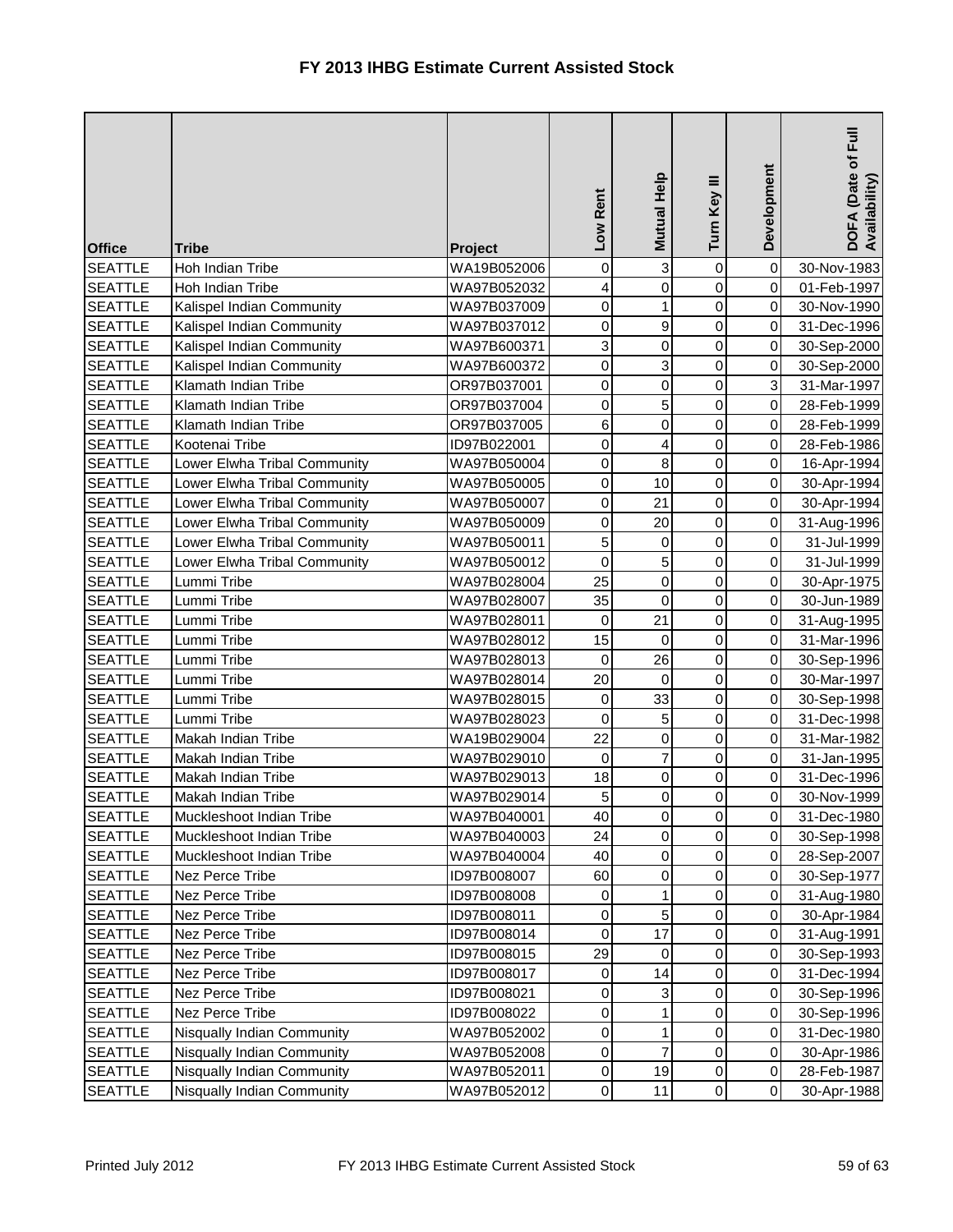| <b>Office</b>  | <b>Tribe</b>                      | Project     | Low Rent         | Mutual Help         | Turn Key III        | Development | DOFA (Date of Full<br>Availability) |
|----------------|-----------------------------------|-------------|------------------|---------------------|---------------------|-------------|-------------------------------------|
| <b>SEATTLE</b> | Nisqually Indian Community        | WA97B052016 | 0                | 3                   | $\mathsf 0$         | $\mathbf 0$ | 30-Apr-1988                         |
| <b>SEATTLE</b> | Nisqually Indian Community        | WA97B052032 | 5                | $\mathsf{O}\xspace$ | 0                   | $\mathbf 0$ | 30-Sep-2000                         |
| <b>SEATTLE</b> | Nisqually Indian Community        | WA97B052035 | 5                | $\pmb{0}$           | 0                   | $\mathbf 0$ | 31-Mar-1999                         |
| <b>SEATTLE</b> | Nisqually Indian Community        | WA97B052040 | 0                | $\overline{5}$      | 0                   | $\pmb{0}$   | 31-Jul-1998                         |
| <b>SEATTLE</b> | Nooksack Tribe                    | WA19B056002 | 0                | 4                   | 0                   | 0           | 31-Dec-1980                         |
| <b>SEATTLE</b> | Nooksack Tribe                    | WA97B056001 | 0                | ω                   | 0                   | $\mathbf 0$ | 31-Dec-1979                         |
| <b>SEATTLE</b> | Nooksack Tribe                    | WA97B056003 | 0                | 17                  | 0                   | 0           | 31-Aug-1984                         |
| <b>SEATTLE</b> | Nooksack Tribe                    | WA97B056005 | $\mathbf 0$      | 11                  | 0                   | 0           | 31-Jan-1992                         |
| <b>SEATTLE</b> | Nooksack Tribe                    | WA97B056006 | $\mathbf 0$      | 16                  | 0                   | 0           | 31-Jul-1994                         |
| <b>SEATTLE</b> | Nooksack Tribe                    | WA97B056007 | $\mathbf 0$      | $\overline{7}$      | 0                   | $\pmb{0}$   | 31-Jul-1994                         |
| <b>SEATTLE</b> | Nooksack Tribe                    | WA97B056008 | $\overline{7}$   | $\mathsf{O}\xspace$ | 0                   | $\mathbf 0$ | 30-Sep-1999                         |
| <b>SEATTLE</b> | Port Gamble Indian Community      | WA19B044004 | 10               | $\pmb{0}$           | 0                   | $\mathbf 0$ | 31-Mar-1983                         |
| <b>SEATTLE</b> | Port Gamble Indian Community      | WA97B044001 | 5                | 0                   | 0                   | 0           | 30-May-1974                         |
| <b>SEATTLE</b> | Port Gamble Indian Community      | WA97B044003 | 20               | $\mathsf{O}$        | 0                   | 0           | 31-Oct-1977                         |
| <b>SEATTLE</b> | Port Gamble Indian Community      | WA97B044006 | 0                | 10                  | 0                   | 0           | 31-May-1993                         |
| <b>SEATTLE</b> | Port Gamble Indian Community      | WA97B044008 | 0                | 10                  | 0                   | $\mathbf 0$ | 31-Jan-1996                         |
| <b>SEATTLE</b> | Port Gamble Indian Community      | WA97B044010 | $\boldsymbol{0}$ | $\boldsymbol{9}$    | 0                   | $\mathbf 0$ | 30-Apr-1998                         |
| <b>SEATTLE</b> | Port Gamble Indian Community      | WA97B044011 | 6                | $\pmb{0}$           | 0                   | 0           | 30-Apr-1998                         |
| <b>SEATTLE</b> | <b>Puyallup Tribe</b>             | WA97B063002 | 27               | $\mathbf 0$         | 0                   | $\pmb{0}$   | 31-Jul-1990                         |
| <b>SEATTLE</b> | <b>Puyallup Tribe</b>             | WA97B063005 | 0                | 23                  | 0                   | $\pmb{0}$   | 31-Jul-1990                         |
| <b>SEATTLE</b> | Puyallup Tribe                    | WA97B063006 | 5                | $\mathbf 0$         | 0                   | $\mathbf 0$ | 04-Aug-2006                         |
| <b>SEATTLE</b> | Puyallup Tribe                    | WA97B063007 | $\mathbf 0$      | 5                   | 0                   | $\mathbf 0$ | 04-Aug-2006                         |
| <b>SEATTLE</b> | Quileute Tribe                    | WA97B047002 | 0                | 24                  | 0                   | $\pmb{0}$   | 31-Mar-1996                         |
| <b>SEATTLE</b> | Quileute Tribe                    | WA97B047003 | $\mathbf 0$      | 4                   | 0                   | $\pmb{0}$   | 30-Sep-1997                         |
| <b>SEATTLE</b> | Quileute Tribe                    | WA97B047004 | 0                | 4                   | 0                   | $\mathbf 0$ | 30-Sep-1997                         |
| <b>SEATTLE</b> | Quileute Tribe                    | WA97B047005 | 3                | 3                   | 0                   | $\mathbf 0$ | 31-Dec-1998                         |
| <b>SEATTLE</b> | Quinault                          | WA97B027005 | 0                | $\mathbf{1}$        | 0                   | 0           | 31-Jan-1980                         |
| <b>SEATTLE</b> | Quinault                          | WA97B027006 | 0                | 5 <sub>l</sub>      | 0                   | 0           | 31-Jul-1981                         |
| <b>SEATTLE</b> | <b>Quinault Tribe</b>             | WA97B027003 | 40               | $\overline{0}$      | $\overline{0}$      | $\mathbf 0$ | 30-Jul-1974                         |
| <b>SEATTLE</b> | <b>Quinault Tribe</b>             | WA97B027007 | 10               | 0                   | 0                   | 0           | 31-Jul-1981                         |
| <b>SEATTLE</b> | <b>Quinault Tribe</b>             | WA97B027009 | 0                | $\overline{c}$      | 0                   | $\pmb{0}$   | 30-Apr-1985                         |
| <b>SEATTLE</b> | <b>Quinault Tribe</b>             | WA97B027010 | 0                | 16                  | 0                   | $\,0\,$     | 30-Sep-1995                         |
| <b>SEATTLE</b> | <b>Quinault Tribe</b>             | WA97B027011 | 5                | 0                   | 0                   | 0           | 02-Feb-2005                         |
| <b>SEATTLE</b> | <b>Quinault Tribe</b>             | WA97B027012 | 0                | 5                   | 0                   | 0           | 02-Feb-2005                         |
| <b>SEATTLE</b> | Sauk-Suiattle Indian Tribe        | WA97B062003 | 0                | 14                  | 0                   | $\mathbf 0$ | 31-Jul-1984                         |
| <b>SEATTLE</b> | Shoalwater Bay Tribe              | WA97B052008 | 0                | 3                   | 0                   | 0           | 30-Apr-1986                         |
| <b>SEATTLE</b> | Shoalwater Bay Tribe              | WA97B052021 | 1                | $\overline{0}$      | 0                   | 0           | 28-Feb-2000                         |
| <b>SEATTLE</b> | Shoalwater Bay Tribe              | WA97B052046 | 3                | 0                   | 0                   | 0           | 30-Apr-2003                         |
| <b>SEATTLE</b> | Shoalwater Bay Tribe              | WA97B052051 | 0                | 4                   | 0                   | 1           | 31-Jul-2000                         |
| <b>SEATTLE</b> | <b>Siletz Confederated Tribes</b> | OR97B035001 | 0                | 26                  | 0                   | $\pmb{0}$   | 31-Mar-1989                         |
| <b>SEATTLE</b> | <b>Siletz Confederated Tribes</b> | OR97B035002 | 0                | 13                  | 0                   | 0           | 31-Aug-1991                         |
| <b>SEATTLE</b> | <b>Siletz Confederated Tribes</b> | OR97B035004 | 26               | $\pmb{0}$           | $\pmb{0}$           | $\pmb{0}$   | 30-Apr-1996                         |
| <b>SEATTLE</b> | <b>Siletz Confederated Tribes</b> | OR97B035007 | 25               | $\overline{0}$      | $\mathsf{O}\xspace$ | $\pmb{0}$   | 30-Sep-1997                         |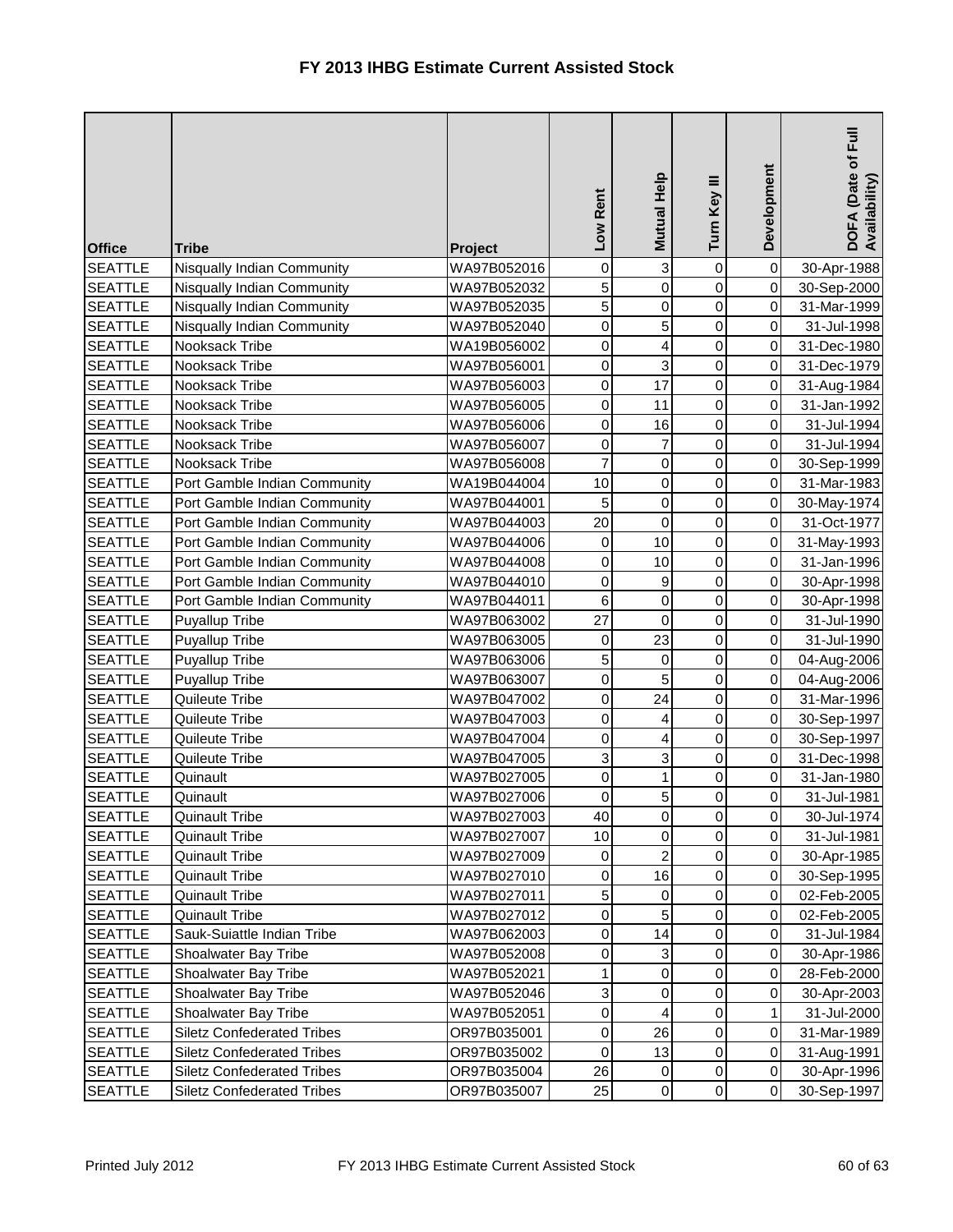| <b>Office</b>  | <b>Tribe</b>                      | Project     | Low Rent                | Mutual Help             | Turn Key III        | Development | DOFA (Date of Full<br>Availability) |
|----------------|-----------------------------------|-------------|-------------------------|-------------------------|---------------------|-------------|-------------------------------------|
| <b>SEATTLE</b> | <b>Siletz Confederated Tribes</b> | OR97B035008 | 0                       | 5                       | $\mathsf{O}\xspace$ | $\mathbf 0$ | 28-Feb-2001                         |
| <b>SEATTLE</b> | <b>Siletz Confederated Tribes</b> | OR97B035009 | 0                       | 5                       | 0                   | 0           | 28-Feb-2001                         |
| <b>SEATTLE</b> | <b>Siletz Confederated Tribes</b> | OR97B035010 | 1                       | $\mathsf{O}$            | 0                   | 0           | 28-Feb-2001                         |
| <b>SEATTLE</b> | <b>Siletz Confederated Tribes</b> | OR97B035011 | 0                       | 5                       | 0                   | 0           | 28-Feb-2001                         |
| <b>SEATTLE</b> | <b>Siletz Confederated Tribes</b> | OR97B035012 | 5                       | $\mathsf{O}$            | 0                   | 0           | 28-Feb-2001                         |
| <b>SEATTLE</b> | Skokomish Indian Tribe            | WA97B052008 | 0                       | 8                       | 0                   | $\mathbf 0$ | 30-Apr-1986                         |
| <b>SEATTLE</b> | Skokomish Indian Tribe            | WA97B052019 | 0                       | 19                      | 0                   | $\mathbf 0$ | 31-Mar-1992                         |
| <b>SEATTLE</b> | Skokomish Indian Tribe            | WA97B052021 | 9                       | $\pmb{0}$               | 0                   | 0           | 28-Feb-1999                         |
| <b>SEATTLE</b> | Skokomish Indian Tribe            | WA97B052038 | 5                       | $\pmb{0}$               | 0                   | 0           | 31-Mar-2000                         |
| <b>SEATTLE</b> | Spokane Tribe                     | WA19B037004 | 32                      | $\mathsf{O}$            | 0                   | 0           | 31-Dec-1981                         |
| <b>SEATTLE</b> | Spokane Tribe                     | WA97B037003 | 0                       | $\overline{a}$          | 0                   | $\pmb{0}$   | 30-Jun-1981                         |
| <b>SEATTLE</b> | Spokane Tribe                     | WA97B037005 | 52                      | $\overline{0}$          | 0                   | $\pmb{0}$   | 29-Feb-1984                         |
| <b>SEATTLE</b> | Spokane Tribe                     | WA97B037006 | $\pmb{0}$               | $\overline{c}$          | 0                   | $\pmb{0}$   | 30-Apr-1986                         |
| <b>SEATTLE</b> | Spokane Tribe                     | WA97B037008 | $\overline{2}$          | 15                      | 0                   | 0           | 30-Nov-1987                         |
| <b>SEATTLE</b> | Spokane Tribe                     | WA97B037009 | 1                       | 25                      | 0                   | 0           | 30-Nov-1990                         |
| <b>SEATTLE</b> | Spokane Tribe                     | WA97B037013 | 0                       | 9                       | 0                   | 0           | 31-Jan-1997                         |
| <b>SEATTLE</b> | Spokane Tribe                     | WA97B037014 | 16                      | $\overline{0}$          | 0                   | $\mathbf 0$ | 31-Aug-1997                         |
| <b>SEATTLE</b> | Spokane Tribe                     | WA97B037024 | 0                       | $\overline{\mathbf{r}}$ | 0                   | 0           | 31-Aug-2000                         |
| <b>SEATTLE</b> | Spokane Tribe                     | WA97B037025 | 6                       | $\mathsf{O}$            | 0                   | 0           | 31-Mar-2000                         |
| <b>SEATTLE</b> | Squaxin Island Tribe              | WA97B052001 | 0                       | $\mathbf{1}$            | 0                   | 0           | 31-Dec-1977                         |
| <b>SEATTLE</b> | Squaxin Island Tribe              | WA97B052003 | 0                       | 3                       | 0                   | $\pmb{0}$   | 28-Feb-1982                         |
| <b>SEATTLE</b> | Squaxin Island Tribe              | WA97B052017 | 0                       | 20                      | 0                   | $\pmb{0}$   | 29-Feb-1992                         |
| <b>SEATTLE</b> | Squaxin Island Tribe              | WA97B052021 | 10                      | 0                       | 0                   | $\pmb{0}$   | 23-Oct-1997                         |
| <b>SEATTLE</b> | Squaxin Island Tribe              | WA97B052032 | $\overline{7}$          | 0                       | 0                   | 0           | 01-Jun-1998                         |
| <b>SEATTLE</b> | Squaxin Island Tribe              | WA97B052036 | $\overline{\mathbf{c}}$ | $\mathsf{O}$            | 0                   | $\mathbf 0$ | 01-Jun-1998                         |
| <b>SEATTLE</b> | Squaxin Island Tribe              | WA97B052042 | $\overline{c}$          | $\mathsf{O}$            | 0                   | 0           | 31-Jan-2002                         |
| <b>SEATTLE</b> | Squaxin Island Tribe              | WA97B052052 | 0                       | 5 <sub>l</sub>          | 0                   | 0           | 31-Jan-2002                         |
| <b>SEATTLE</b> | <b>Suquamish Tribal Council</b>   | WA97B052002 | 0                       | 5 <sup>1</sup>          | $\mathbf 0$         | 0           | 31-Dec-1980                         |
| <b>SEATTLE</b> | Suquamish Tribal Council          | WA97B052008 | 0                       | $\overline{7}$          | $\overline{0}$      | $\mathbf 0$ | 30-Apr-1986                         |
| <b>SEATTLE</b> | <b>Suquamish Tribal Council</b>   | WA97B052014 | 0                       | 23                      | 0                   | $\mathbf 0$ | 31-Mar-1992                         |
| <b>SEATTLE</b> | <b>Suquamish Tribal Council</b>   | WA97B052020 | 4                       | 0                       | 0                   | $\pmb{0}$   | 30-Sep-1993                         |
| <b>SEATTLE</b> | Suquamish Tribal Council          | WA97B052034 | 5                       | 0                       | 0                   | 0           | 28-Feb-1999                         |
| <b>SEATTLE</b> | Suquamish Tribal Council          | WA97B052041 | 0                       | 5 <sup>1</sup>          | 0                   | 0           | 31-Aug-1998                         |
| <b>SEATTLE</b> | Swinomish Indians                 | WA97B023003 | 16                      | 0                       | 0                   | 0           | 31-Dec-1972                         |
| <b>SEATTLE</b> | Swinomish Indians                 | WA97B023004 | 16                      | 0                       | 0                   | 0           | 30-Apr-1980                         |
| <b>SEATTLE</b> | Swinomish Indians                 | WA97B023006 | 36                      | 0                       | 0                   | 0           | 31-Aug-1985                         |
| <b>SEATTLE</b> | Swinomish Indians                 | WA97B023007 | 10                      | 0                       | 0                   | 0           | 31-Dec-1993                         |
| <b>SEATTLE</b> | Swinomish Indians                 | WA97B023008 | 0                       | 4                       | 0                   | 0           | 30-Jun-1998                         |
| <b>SEATTLE</b> | <b>Tulalip Tribes</b>             | WA19B051002 | 0                       | $\mathbf{1}$            | 0                   | 0           | 31-Mar-1982                         |
| <b>SEATTLE</b> | <b>Tulalip Tribes</b>             | WA19B051003 | 19                      | 0                       | 0                   | $\mathbf 0$ | 31-Jan-1982                         |
| <b>SEATTLE</b> | <b>Tulalip Tribes</b>             | WA19B051004 | 0                       | $\overline{7}$          | 0                   | $\pmb{0}$   | 31-May-1986                         |
| <b>SEATTLE</b> | <b>Tulalip Tribes</b>             | WA19B051005 | 14                      | $\overline{0}$          | $\pmb{0}$           | $\pmb{0}$   | 31-May-1986                         |
| <b>SEATTLE</b> | <b>Tulalip Tribes</b>             | WA97B051001 | 40                      | $\overline{0}$          | $\mathsf{O}\xspace$ | $\pmb{0}$   | 31-May-1978                         |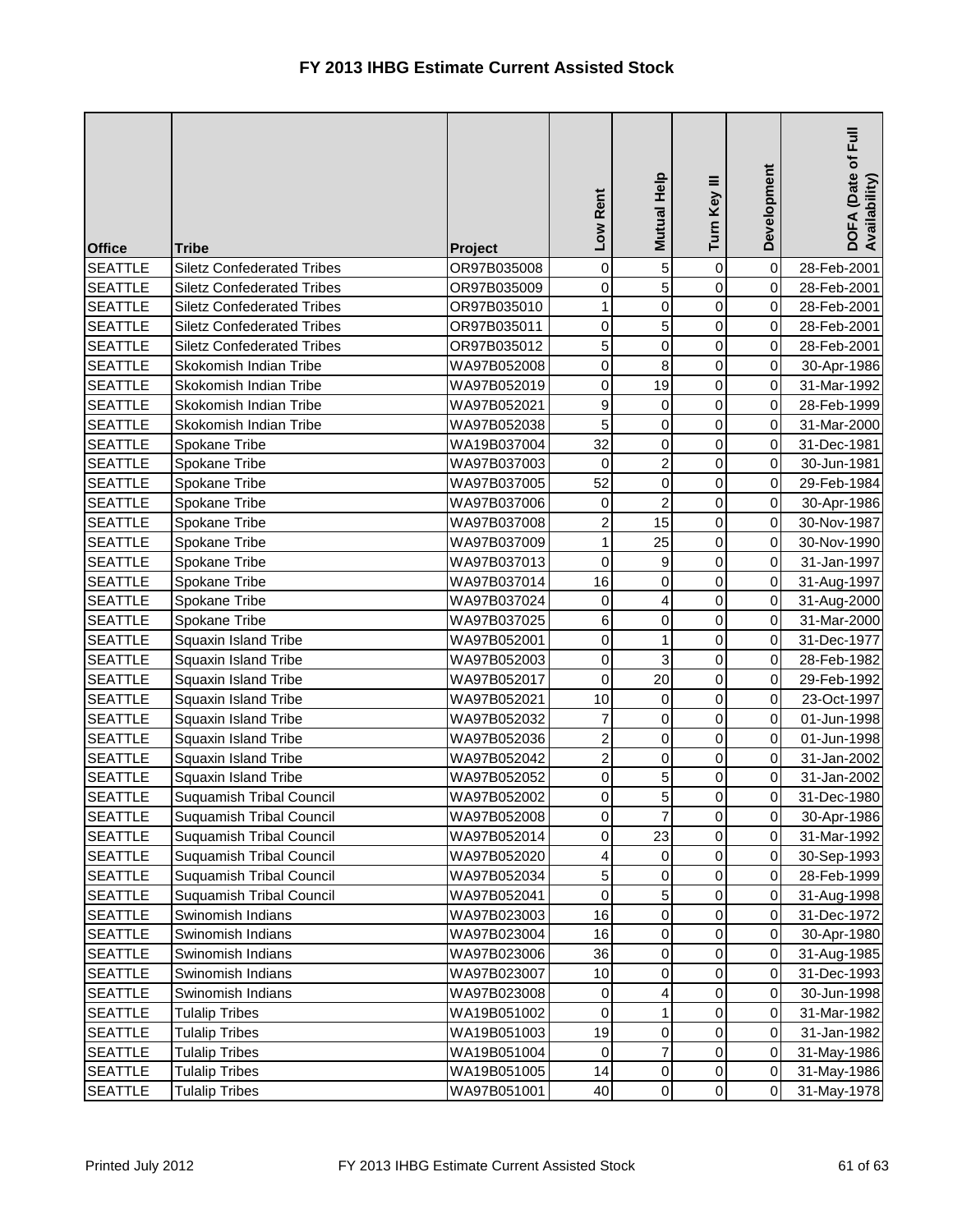| $\mathbf{1}$<br><b>SEATTLE</b><br><b>Tulalip Tribes</b><br>0<br>0<br>$\pmb{0}$<br>31-May-1986<br>WA97B051006<br>17<br>$\mathbf 0$<br>0<br>$\mathbf 0$<br><b>SEATTLE</b><br><b>Tulalip Tribes</b><br>WA97B051007<br>31-Oct-1991<br>$\mathbf 0$<br>0<br>$\mathbf 0$<br><b>SEATTLE</b><br><b>Tulalip Tribes</b><br>WA97B051009<br>4<br>31-Oct-1991<br>15<br>0<br>$\mathbf 0$<br>$\mathbf 0$<br><b>SEATTLE</b><br><b>Tulalip Tribes</b><br>WA97B051010<br>31-Oct-1991<br>0<br><b>SEATTLE</b><br>20<br>$\pmb{0}$<br><b>Tulalip Tribes</b><br>WA97B051011<br>0<br>31-Oct-1991<br><b>SEATTLE</b><br>17<br><b>Tulalip Tribes</b><br>WA97B051013<br>0<br>$\mathbf 0$<br>31-Dec-1992<br>0<br>0<br>$\boldsymbol{0}$<br>11<br><b>SEATTLE</b><br><b>Tulalip Tribes</b><br>WA97B051016<br>$\pmb{0}$<br>31-Dec-1991<br>5 <sub>l</sub><br>0<br><b>SEATTLE</b><br><b>Tulalip Tribes</b><br>WA97B051017<br>0<br>0<br>31-Dec-1991<br>$\mathsf{O}$<br>0<br>19<br>0<br><b>SEATTLE</b><br><b>Tulalip Tribes</b><br>WA97B051018<br>30-Nov-1994<br>34<br>0<br><b>SEATTLE</b><br>WA97B051019<br>0<br><b>Tulalip Tribes</b><br>0<br>30-Nov-1994<br>15<br><b>SEATTLE</b><br><b>Tulalip Tribes</b><br>WA97B051022<br>0<br>0<br>$\pmb{0}$<br>31-Dec-1996<br>0<br>50<br>$\pmb{0}$<br>$\mathbf 0$<br><b>SEATTLE</b><br><b>Umatilla Confederated Tribes</b><br>OR97B012002<br>28-Feb-1974<br>0<br><b>SEATTLE</b><br>10<br>0<br>0<br><b>Umatilla Confederated Tribes</b><br>OR97B012005<br>30-Jun-1978<br>$\mathsf{O}\xspace$<br>0<br><b>SEATTLE</b><br>50<br>0<br><b>Umatilla Confederated Tribes</b><br>28-Feb-1981<br>OR97B012006<br>$\overline{2}$<br>$\mathsf 3$<br>0<br><b>SEATTLE</b><br><b>Umatilla Confederated Tribes</b><br>0<br>OR97B012013<br>31-Oct-2000<br><b>SEATTLE</b><br>0<br><b>Umatilla Confederated Tribes</b><br>OR97B012014<br>20<br>0<br>$\pmb{0}$<br>31-Dec-1997<br>30<br>0<br><b>SEATTLE</b><br>$\mathbf 0$<br>$\mathbf 0$<br><b>Upper Skagit Tribe</b><br>WA97B062001<br>30-Apr-1983<br><b>SEATTLE</b><br>0<br>$\pmb{0}$<br><b>Upper Skagit Tribe</b><br>WA97B062004<br>20<br>0<br>30-Jun-1999<br>$\overline{0}$<br>0<br>$\pmb{0}$<br><b>SEATTLE</b><br><b>Upper Skagit Tribe</b><br>WA97B062006<br>$\,6$<br>30-Jun-1999<br>$\overline{0}$<br>0<br>50<br><b>SEATTLE</b><br>Warm Springs Confederated Tribes<br>0<br>OR97B013001<br>01-May-1973<br>$\pmb{0}$<br><b>SEATTLE</b><br>Warm Springs Confederated Tribes<br>0<br>0<br>OR97B013002<br>50<br>28-Feb-1979<br>12<br>0<br>$\mathbf 0$<br><b>SEATTLE</b><br>Warm Springs Confederated Tribes<br>OR97B013003<br>0<br>31-Jan-1987<br>0<br><b>SEATTLE</b><br>Warm Springs Confederated Tribes<br>0<br>13<br>0<br>OR97B013008<br>31-Jan-1995<br>28<br>0<br>$\overline{\mathbf{4}}$<br><b>SEATTLE</b><br>Warm Springs Confederated Tribes<br>0<br>OR97B013009<br>31-Aug-1997<br>$\overline{5}$<br>0<br><b>SEATTLE</b><br>$\mathbf 0$<br>0<br>Warm Springs Confederated Tribes<br>OR97B013011<br>31-Mar-2000<br>$\bf{8}$<br><b>SEATTLE</b><br>0<br>WA19B022013<br>$\mathbf 0$<br>$\pmb{0}$<br>Yakama Indian Nation<br>31-May-1981<br><b>SEATTLE</b><br>$\mathbf 0$<br>0<br>$\mathbf 0$<br>Yakama Indian Nation<br>WA19B022014<br>24<br>31-Jul-1981<br>0<br><b>SEATTLE</b><br>19<br>0<br>WA19B022015<br>0<br>31-Aug-1982<br>Yakama Indian Nation<br><b>SEATTLE</b><br>WA97B022002<br>30<br>$\overline{0}$<br>Yakama Indian Nation<br>$\overline{0}$<br>$\mathbf 0$<br>31-Jul-1967<br>0<br>0<br><b>SEATTLE</b><br>WA97B022006<br>$\mathbf 0$<br>Yakama Indian Nation<br>60<br>31-Dec-1973<br>0<br><b>SEATTLE</b><br>WA97B022008<br>$\mathbf 0$<br>$\pmb{0}$<br>Yakama Indian Nation<br>30<br>30-Nov-1977<br>0<br>$\mathbf 0$<br>$\pmb{0}$<br><b>SEATTLE</b><br>Yakama Indian Nation<br>WA97B022009<br>30<br>31-Mar-1978<br>5 <sup>1</sup><br>0<br>0<br><b>SEATTLE</b><br>Yakama Indian Nation<br>WA97B022010<br>0<br>30-Oct-1977<br>0<br>45<br>0<br>0<br><b>SEATTLE</b><br>Yakama Indian Nation<br>WA97B022011<br>31-Aug-1980<br>7<br><b>SEATTLE</b><br>Yakama Indian Nation<br>WA97B022012<br>0<br>$\mathbf 0$<br>0<br>31-Jul-1980<br>85<br><b>SEATTLE</b><br>WA97B022017<br>1<br>0<br>Yakama Indian Nation<br>0<br>28-Feb-1985<br>0<br><b>SEATTLE</b><br>Yakama Indian Nation<br>WA97B022018<br>0<br>21<br>$\mathbf 0$<br>30-Jun-1986<br>0<br>WA97B022020<br>0<br>21<br>0<br><b>SEATTLE</b><br>Yakama Indian Nation<br>31-Dec-1987 | <b>Office</b> | <b>Tribe</b> | Project | Low Rent | Mutual Help | Turn Key III | Development | Full<br>DOFA (Date of I<br>Availability) |
|----------------------------------------------------------------------------------------------------------------------------------------------------------------------------------------------------------------------------------------------------------------------------------------------------------------------------------------------------------------------------------------------------------------------------------------------------------------------------------------------------------------------------------------------------------------------------------------------------------------------------------------------------------------------------------------------------------------------------------------------------------------------------------------------------------------------------------------------------------------------------------------------------------------------------------------------------------------------------------------------------------------------------------------------------------------------------------------------------------------------------------------------------------------------------------------------------------------------------------------------------------------------------------------------------------------------------------------------------------------------------------------------------------------------------------------------------------------------------------------------------------------------------------------------------------------------------------------------------------------------------------------------------------------------------------------------------------------------------------------------------------------------------------------------------------------------------------------------------------------------------------------------------------------------------------------------------------------------------------------------------------------------------------------------------------------------------------------------------------------------------------------------------------------------------------------------------------------------------------------------------------------------------------------------------------------------------------------------------------------------------------------------------------------------------------------------------------------------------------------------------------------------------------------------------------------------------------------------------------------------------------------------------------------------------------------------------------------------------------------------------------------------------------------------------------------------------------------------------------------------------------------------------------------------------------------------------------------------------------------------------------------------------------------------------------------------------------------------------------------------------------------------------------------------------------------------------------------------------------------------------------------------------------------------------------------------------------------------------------------------------------------------------------------------------------------------------------------------------------------------------------------------------------------------------------------------------------------------------------------------------------------------------------------------------------------------------------------------------------------------------------------------------------------------------------------------------------------------------------------------------------------------------------------------------------------------------------------------------------------------------------------------------------------------------------------------------------------------------------------------------------------------------------------------------------------------------------------------------------------------------------------------------------------------------------------------------------------------------------------------------|---------------|--------------|---------|----------|-------------|--------------|-------------|------------------------------------------|
|                                                                                                                                                                                                                                                                                                                                                                                                                                                                                                                                                                                                                                                                                                                                                                                                                                                                                                                                                                                                                                                                                                                                                                                                                                                                                                                                                                                                                                                                                                                                                                                                                                                                                                                                                                                                                                                                                                                                                                                                                                                                                                                                                                                                                                                                                                                                                                                                                                                                                                                                                                                                                                                                                                                                                                                                                                                                                                                                                                                                                                                                                                                                                                                                                                                                                                                                                                                                                                                                                                                                                                                                                                                                                                                                                                                                                                                                                                                                                                                                                                                                                                                                                                                                                                                                                                                                                                            |               |              |         |          |             |              |             |                                          |
|                                                                                                                                                                                                                                                                                                                                                                                                                                                                                                                                                                                                                                                                                                                                                                                                                                                                                                                                                                                                                                                                                                                                                                                                                                                                                                                                                                                                                                                                                                                                                                                                                                                                                                                                                                                                                                                                                                                                                                                                                                                                                                                                                                                                                                                                                                                                                                                                                                                                                                                                                                                                                                                                                                                                                                                                                                                                                                                                                                                                                                                                                                                                                                                                                                                                                                                                                                                                                                                                                                                                                                                                                                                                                                                                                                                                                                                                                                                                                                                                                                                                                                                                                                                                                                                                                                                                                                            |               |              |         |          |             |              |             |                                          |
|                                                                                                                                                                                                                                                                                                                                                                                                                                                                                                                                                                                                                                                                                                                                                                                                                                                                                                                                                                                                                                                                                                                                                                                                                                                                                                                                                                                                                                                                                                                                                                                                                                                                                                                                                                                                                                                                                                                                                                                                                                                                                                                                                                                                                                                                                                                                                                                                                                                                                                                                                                                                                                                                                                                                                                                                                                                                                                                                                                                                                                                                                                                                                                                                                                                                                                                                                                                                                                                                                                                                                                                                                                                                                                                                                                                                                                                                                                                                                                                                                                                                                                                                                                                                                                                                                                                                                                            |               |              |         |          |             |              |             |                                          |
|                                                                                                                                                                                                                                                                                                                                                                                                                                                                                                                                                                                                                                                                                                                                                                                                                                                                                                                                                                                                                                                                                                                                                                                                                                                                                                                                                                                                                                                                                                                                                                                                                                                                                                                                                                                                                                                                                                                                                                                                                                                                                                                                                                                                                                                                                                                                                                                                                                                                                                                                                                                                                                                                                                                                                                                                                                                                                                                                                                                                                                                                                                                                                                                                                                                                                                                                                                                                                                                                                                                                                                                                                                                                                                                                                                                                                                                                                                                                                                                                                                                                                                                                                                                                                                                                                                                                                                            |               |              |         |          |             |              |             |                                          |
|                                                                                                                                                                                                                                                                                                                                                                                                                                                                                                                                                                                                                                                                                                                                                                                                                                                                                                                                                                                                                                                                                                                                                                                                                                                                                                                                                                                                                                                                                                                                                                                                                                                                                                                                                                                                                                                                                                                                                                                                                                                                                                                                                                                                                                                                                                                                                                                                                                                                                                                                                                                                                                                                                                                                                                                                                                                                                                                                                                                                                                                                                                                                                                                                                                                                                                                                                                                                                                                                                                                                                                                                                                                                                                                                                                                                                                                                                                                                                                                                                                                                                                                                                                                                                                                                                                                                                                            |               |              |         |          |             |              |             |                                          |
|                                                                                                                                                                                                                                                                                                                                                                                                                                                                                                                                                                                                                                                                                                                                                                                                                                                                                                                                                                                                                                                                                                                                                                                                                                                                                                                                                                                                                                                                                                                                                                                                                                                                                                                                                                                                                                                                                                                                                                                                                                                                                                                                                                                                                                                                                                                                                                                                                                                                                                                                                                                                                                                                                                                                                                                                                                                                                                                                                                                                                                                                                                                                                                                                                                                                                                                                                                                                                                                                                                                                                                                                                                                                                                                                                                                                                                                                                                                                                                                                                                                                                                                                                                                                                                                                                                                                                                            |               |              |         |          |             |              |             |                                          |
|                                                                                                                                                                                                                                                                                                                                                                                                                                                                                                                                                                                                                                                                                                                                                                                                                                                                                                                                                                                                                                                                                                                                                                                                                                                                                                                                                                                                                                                                                                                                                                                                                                                                                                                                                                                                                                                                                                                                                                                                                                                                                                                                                                                                                                                                                                                                                                                                                                                                                                                                                                                                                                                                                                                                                                                                                                                                                                                                                                                                                                                                                                                                                                                                                                                                                                                                                                                                                                                                                                                                                                                                                                                                                                                                                                                                                                                                                                                                                                                                                                                                                                                                                                                                                                                                                                                                                                            |               |              |         |          |             |              |             |                                          |
|                                                                                                                                                                                                                                                                                                                                                                                                                                                                                                                                                                                                                                                                                                                                                                                                                                                                                                                                                                                                                                                                                                                                                                                                                                                                                                                                                                                                                                                                                                                                                                                                                                                                                                                                                                                                                                                                                                                                                                                                                                                                                                                                                                                                                                                                                                                                                                                                                                                                                                                                                                                                                                                                                                                                                                                                                                                                                                                                                                                                                                                                                                                                                                                                                                                                                                                                                                                                                                                                                                                                                                                                                                                                                                                                                                                                                                                                                                                                                                                                                                                                                                                                                                                                                                                                                                                                                                            |               |              |         |          |             |              |             |                                          |
|                                                                                                                                                                                                                                                                                                                                                                                                                                                                                                                                                                                                                                                                                                                                                                                                                                                                                                                                                                                                                                                                                                                                                                                                                                                                                                                                                                                                                                                                                                                                                                                                                                                                                                                                                                                                                                                                                                                                                                                                                                                                                                                                                                                                                                                                                                                                                                                                                                                                                                                                                                                                                                                                                                                                                                                                                                                                                                                                                                                                                                                                                                                                                                                                                                                                                                                                                                                                                                                                                                                                                                                                                                                                                                                                                                                                                                                                                                                                                                                                                                                                                                                                                                                                                                                                                                                                                                            |               |              |         |          |             |              |             |                                          |
|                                                                                                                                                                                                                                                                                                                                                                                                                                                                                                                                                                                                                                                                                                                                                                                                                                                                                                                                                                                                                                                                                                                                                                                                                                                                                                                                                                                                                                                                                                                                                                                                                                                                                                                                                                                                                                                                                                                                                                                                                                                                                                                                                                                                                                                                                                                                                                                                                                                                                                                                                                                                                                                                                                                                                                                                                                                                                                                                                                                                                                                                                                                                                                                                                                                                                                                                                                                                                                                                                                                                                                                                                                                                                                                                                                                                                                                                                                                                                                                                                                                                                                                                                                                                                                                                                                                                                                            |               |              |         |          |             |              |             |                                          |
|                                                                                                                                                                                                                                                                                                                                                                                                                                                                                                                                                                                                                                                                                                                                                                                                                                                                                                                                                                                                                                                                                                                                                                                                                                                                                                                                                                                                                                                                                                                                                                                                                                                                                                                                                                                                                                                                                                                                                                                                                                                                                                                                                                                                                                                                                                                                                                                                                                                                                                                                                                                                                                                                                                                                                                                                                                                                                                                                                                                                                                                                                                                                                                                                                                                                                                                                                                                                                                                                                                                                                                                                                                                                                                                                                                                                                                                                                                                                                                                                                                                                                                                                                                                                                                                                                                                                                                            |               |              |         |          |             |              |             |                                          |
|                                                                                                                                                                                                                                                                                                                                                                                                                                                                                                                                                                                                                                                                                                                                                                                                                                                                                                                                                                                                                                                                                                                                                                                                                                                                                                                                                                                                                                                                                                                                                                                                                                                                                                                                                                                                                                                                                                                                                                                                                                                                                                                                                                                                                                                                                                                                                                                                                                                                                                                                                                                                                                                                                                                                                                                                                                                                                                                                                                                                                                                                                                                                                                                                                                                                                                                                                                                                                                                                                                                                                                                                                                                                                                                                                                                                                                                                                                                                                                                                                                                                                                                                                                                                                                                                                                                                                                            |               |              |         |          |             |              |             |                                          |
|                                                                                                                                                                                                                                                                                                                                                                                                                                                                                                                                                                                                                                                                                                                                                                                                                                                                                                                                                                                                                                                                                                                                                                                                                                                                                                                                                                                                                                                                                                                                                                                                                                                                                                                                                                                                                                                                                                                                                                                                                                                                                                                                                                                                                                                                                                                                                                                                                                                                                                                                                                                                                                                                                                                                                                                                                                                                                                                                                                                                                                                                                                                                                                                                                                                                                                                                                                                                                                                                                                                                                                                                                                                                                                                                                                                                                                                                                                                                                                                                                                                                                                                                                                                                                                                                                                                                                                            |               |              |         |          |             |              |             |                                          |
|                                                                                                                                                                                                                                                                                                                                                                                                                                                                                                                                                                                                                                                                                                                                                                                                                                                                                                                                                                                                                                                                                                                                                                                                                                                                                                                                                                                                                                                                                                                                                                                                                                                                                                                                                                                                                                                                                                                                                                                                                                                                                                                                                                                                                                                                                                                                                                                                                                                                                                                                                                                                                                                                                                                                                                                                                                                                                                                                                                                                                                                                                                                                                                                                                                                                                                                                                                                                                                                                                                                                                                                                                                                                                                                                                                                                                                                                                                                                                                                                                                                                                                                                                                                                                                                                                                                                                                            |               |              |         |          |             |              |             |                                          |
|                                                                                                                                                                                                                                                                                                                                                                                                                                                                                                                                                                                                                                                                                                                                                                                                                                                                                                                                                                                                                                                                                                                                                                                                                                                                                                                                                                                                                                                                                                                                                                                                                                                                                                                                                                                                                                                                                                                                                                                                                                                                                                                                                                                                                                                                                                                                                                                                                                                                                                                                                                                                                                                                                                                                                                                                                                                                                                                                                                                                                                                                                                                                                                                                                                                                                                                                                                                                                                                                                                                                                                                                                                                                                                                                                                                                                                                                                                                                                                                                                                                                                                                                                                                                                                                                                                                                                                            |               |              |         |          |             |              |             |                                          |
|                                                                                                                                                                                                                                                                                                                                                                                                                                                                                                                                                                                                                                                                                                                                                                                                                                                                                                                                                                                                                                                                                                                                                                                                                                                                                                                                                                                                                                                                                                                                                                                                                                                                                                                                                                                                                                                                                                                                                                                                                                                                                                                                                                                                                                                                                                                                                                                                                                                                                                                                                                                                                                                                                                                                                                                                                                                                                                                                                                                                                                                                                                                                                                                                                                                                                                                                                                                                                                                                                                                                                                                                                                                                                                                                                                                                                                                                                                                                                                                                                                                                                                                                                                                                                                                                                                                                                                            |               |              |         |          |             |              |             |                                          |
|                                                                                                                                                                                                                                                                                                                                                                                                                                                                                                                                                                                                                                                                                                                                                                                                                                                                                                                                                                                                                                                                                                                                                                                                                                                                                                                                                                                                                                                                                                                                                                                                                                                                                                                                                                                                                                                                                                                                                                                                                                                                                                                                                                                                                                                                                                                                                                                                                                                                                                                                                                                                                                                                                                                                                                                                                                                                                                                                                                                                                                                                                                                                                                                                                                                                                                                                                                                                                                                                                                                                                                                                                                                                                                                                                                                                                                                                                                                                                                                                                                                                                                                                                                                                                                                                                                                                                                            |               |              |         |          |             |              |             |                                          |
|                                                                                                                                                                                                                                                                                                                                                                                                                                                                                                                                                                                                                                                                                                                                                                                                                                                                                                                                                                                                                                                                                                                                                                                                                                                                                                                                                                                                                                                                                                                                                                                                                                                                                                                                                                                                                                                                                                                                                                                                                                                                                                                                                                                                                                                                                                                                                                                                                                                                                                                                                                                                                                                                                                                                                                                                                                                                                                                                                                                                                                                                                                                                                                                                                                                                                                                                                                                                                                                                                                                                                                                                                                                                                                                                                                                                                                                                                                                                                                                                                                                                                                                                                                                                                                                                                                                                                                            |               |              |         |          |             |              |             |                                          |
|                                                                                                                                                                                                                                                                                                                                                                                                                                                                                                                                                                                                                                                                                                                                                                                                                                                                                                                                                                                                                                                                                                                                                                                                                                                                                                                                                                                                                                                                                                                                                                                                                                                                                                                                                                                                                                                                                                                                                                                                                                                                                                                                                                                                                                                                                                                                                                                                                                                                                                                                                                                                                                                                                                                                                                                                                                                                                                                                                                                                                                                                                                                                                                                                                                                                                                                                                                                                                                                                                                                                                                                                                                                                                                                                                                                                                                                                                                                                                                                                                                                                                                                                                                                                                                                                                                                                                                            |               |              |         |          |             |              |             |                                          |
|                                                                                                                                                                                                                                                                                                                                                                                                                                                                                                                                                                                                                                                                                                                                                                                                                                                                                                                                                                                                                                                                                                                                                                                                                                                                                                                                                                                                                                                                                                                                                                                                                                                                                                                                                                                                                                                                                                                                                                                                                                                                                                                                                                                                                                                                                                                                                                                                                                                                                                                                                                                                                                                                                                                                                                                                                                                                                                                                                                                                                                                                                                                                                                                                                                                                                                                                                                                                                                                                                                                                                                                                                                                                                                                                                                                                                                                                                                                                                                                                                                                                                                                                                                                                                                                                                                                                                                            |               |              |         |          |             |              |             |                                          |
|                                                                                                                                                                                                                                                                                                                                                                                                                                                                                                                                                                                                                                                                                                                                                                                                                                                                                                                                                                                                                                                                                                                                                                                                                                                                                                                                                                                                                                                                                                                                                                                                                                                                                                                                                                                                                                                                                                                                                                                                                                                                                                                                                                                                                                                                                                                                                                                                                                                                                                                                                                                                                                                                                                                                                                                                                                                                                                                                                                                                                                                                                                                                                                                                                                                                                                                                                                                                                                                                                                                                                                                                                                                                                                                                                                                                                                                                                                                                                                                                                                                                                                                                                                                                                                                                                                                                                                            |               |              |         |          |             |              |             |                                          |
|                                                                                                                                                                                                                                                                                                                                                                                                                                                                                                                                                                                                                                                                                                                                                                                                                                                                                                                                                                                                                                                                                                                                                                                                                                                                                                                                                                                                                                                                                                                                                                                                                                                                                                                                                                                                                                                                                                                                                                                                                                                                                                                                                                                                                                                                                                                                                                                                                                                                                                                                                                                                                                                                                                                                                                                                                                                                                                                                                                                                                                                                                                                                                                                                                                                                                                                                                                                                                                                                                                                                                                                                                                                                                                                                                                                                                                                                                                                                                                                                                                                                                                                                                                                                                                                                                                                                                                            |               |              |         |          |             |              |             |                                          |
|                                                                                                                                                                                                                                                                                                                                                                                                                                                                                                                                                                                                                                                                                                                                                                                                                                                                                                                                                                                                                                                                                                                                                                                                                                                                                                                                                                                                                                                                                                                                                                                                                                                                                                                                                                                                                                                                                                                                                                                                                                                                                                                                                                                                                                                                                                                                                                                                                                                                                                                                                                                                                                                                                                                                                                                                                                                                                                                                                                                                                                                                                                                                                                                                                                                                                                                                                                                                                                                                                                                                                                                                                                                                                                                                                                                                                                                                                                                                                                                                                                                                                                                                                                                                                                                                                                                                                                            |               |              |         |          |             |              |             |                                          |
|                                                                                                                                                                                                                                                                                                                                                                                                                                                                                                                                                                                                                                                                                                                                                                                                                                                                                                                                                                                                                                                                                                                                                                                                                                                                                                                                                                                                                                                                                                                                                                                                                                                                                                                                                                                                                                                                                                                                                                                                                                                                                                                                                                                                                                                                                                                                                                                                                                                                                                                                                                                                                                                                                                                                                                                                                                                                                                                                                                                                                                                                                                                                                                                                                                                                                                                                                                                                                                                                                                                                                                                                                                                                                                                                                                                                                                                                                                                                                                                                                                                                                                                                                                                                                                                                                                                                                                            |               |              |         |          |             |              |             |                                          |
|                                                                                                                                                                                                                                                                                                                                                                                                                                                                                                                                                                                                                                                                                                                                                                                                                                                                                                                                                                                                                                                                                                                                                                                                                                                                                                                                                                                                                                                                                                                                                                                                                                                                                                                                                                                                                                                                                                                                                                                                                                                                                                                                                                                                                                                                                                                                                                                                                                                                                                                                                                                                                                                                                                                                                                                                                                                                                                                                                                                                                                                                                                                                                                                                                                                                                                                                                                                                                                                                                                                                                                                                                                                                                                                                                                                                                                                                                                                                                                                                                                                                                                                                                                                                                                                                                                                                                                            |               |              |         |          |             |              |             |                                          |
|                                                                                                                                                                                                                                                                                                                                                                                                                                                                                                                                                                                                                                                                                                                                                                                                                                                                                                                                                                                                                                                                                                                                                                                                                                                                                                                                                                                                                                                                                                                                                                                                                                                                                                                                                                                                                                                                                                                                                                                                                                                                                                                                                                                                                                                                                                                                                                                                                                                                                                                                                                                                                                                                                                                                                                                                                                                                                                                                                                                                                                                                                                                                                                                                                                                                                                                                                                                                                                                                                                                                                                                                                                                                                                                                                                                                                                                                                                                                                                                                                                                                                                                                                                                                                                                                                                                                                                            |               |              |         |          |             |              |             |                                          |
|                                                                                                                                                                                                                                                                                                                                                                                                                                                                                                                                                                                                                                                                                                                                                                                                                                                                                                                                                                                                                                                                                                                                                                                                                                                                                                                                                                                                                                                                                                                                                                                                                                                                                                                                                                                                                                                                                                                                                                                                                                                                                                                                                                                                                                                                                                                                                                                                                                                                                                                                                                                                                                                                                                                                                                                                                                                                                                                                                                                                                                                                                                                                                                                                                                                                                                                                                                                                                                                                                                                                                                                                                                                                                                                                                                                                                                                                                                                                                                                                                                                                                                                                                                                                                                                                                                                                                                            |               |              |         |          |             |              |             |                                          |
|                                                                                                                                                                                                                                                                                                                                                                                                                                                                                                                                                                                                                                                                                                                                                                                                                                                                                                                                                                                                                                                                                                                                                                                                                                                                                                                                                                                                                                                                                                                                                                                                                                                                                                                                                                                                                                                                                                                                                                                                                                                                                                                                                                                                                                                                                                                                                                                                                                                                                                                                                                                                                                                                                                                                                                                                                                                                                                                                                                                                                                                                                                                                                                                                                                                                                                                                                                                                                                                                                                                                                                                                                                                                                                                                                                                                                                                                                                                                                                                                                                                                                                                                                                                                                                                                                                                                                                            |               |              |         |          |             |              |             |                                          |
|                                                                                                                                                                                                                                                                                                                                                                                                                                                                                                                                                                                                                                                                                                                                                                                                                                                                                                                                                                                                                                                                                                                                                                                                                                                                                                                                                                                                                                                                                                                                                                                                                                                                                                                                                                                                                                                                                                                                                                                                                                                                                                                                                                                                                                                                                                                                                                                                                                                                                                                                                                                                                                                                                                                                                                                                                                                                                                                                                                                                                                                                                                                                                                                                                                                                                                                                                                                                                                                                                                                                                                                                                                                                                                                                                                                                                                                                                                                                                                                                                                                                                                                                                                                                                                                                                                                                                                            |               |              |         |          |             |              |             |                                          |
|                                                                                                                                                                                                                                                                                                                                                                                                                                                                                                                                                                                                                                                                                                                                                                                                                                                                                                                                                                                                                                                                                                                                                                                                                                                                                                                                                                                                                                                                                                                                                                                                                                                                                                                                                                                                                                                                                                                                                                                                                                                                                                                                                                                                                                                                                                                                                                                                                                                                                                                                                                                                                                                                                                                                                                                                                                                                                                                                                                                                                                                                                                                                                                                                                                                                                                                                                                                                                                                                                                                                                                                                                                                                                                                                                                                                                                                                                                                                                                                                                                                                                                                                                                                                                                                                                                                                                                            |               |              |         |          |             |              |             |                                          |
|                                                                                                                                                                                                                                                                                                                                                                                                                                                                                                                                                                                                                                                                                                                                                                                                                                                                                                                                                                                                                                                                                                                                                                                                                                                                                                                                                                                                                                                                                                                                                                                                                                                                                                                                                                                                                                                                                                                                                                                                                                                                                                                                                                                                                                                                                                                                                                                                                                                                                                                                                                                                                                                                                                                                                                                                                                                                                                                                                                                                                                                                                                                                                                                                                                                                                                                                                                                                                                                                                                                                                                                                                                                                                                                                                                                                                                                                                                                                                                                                                                                                                                                                                                                                                                                                                                                                                                            |               |              |         |          |             |              |             |                                          |
|                                                                                                                                                                                                                                                                                                                                                                                                                                                                                                                                                                                                                                                                                                                                                                                                                                                                                                                                                                                                                                                                                                                                                                                                                                                                                                                                                                                                                                                                                                                                                                                                                                                                                                                                                                                                                                                                                                                                                                                                                                                                                                                                                                                                                                                                                                                                                                                                                                                                                                                                                                                                                                                                                                                                                                                                                                                                                                                                                                                                                                                                                                                                                                                                                                                                                                                                                                                                                                                                                                                                                                                                                                                                                                                                                                                                                                                                                                                                                                                                                                                                                                                                                                                                                                                                                                                                                                            |               |              |         |          |             |              |             |                                          |
|                                                                                                                                                                                                                                                                                                                                                                                                                                                                                                                                                                                                                                                                                                                                                                                                                                                                                                                                                                                                                                                                                                                                                                                                                                                                                                                                                                                                                                                                                                                                                                                                                                                                                                                                                                                                                                                                                                                                                                                                                                                                                                                                                                                                                                                                                                                                                                                                                                                                                                                                                                                                                                                                                                                                                                                                                                                                                                                                                                                                                                                                                                                                                                                                                                                                                                                                                                                                                                                                                                                                                                                                                                                                                                                                                                                                                                                                                                                                                                                                                                                                                                                                                                                                                                                                                                                                                                            |               |              |         |          |             |              |             |                                          |
|                                                                                                                                                                                                                                                                                                                                                                                                                                                                                                                                                                                                                                                                                                                                                                                                                                                                                                                                                                                                                                                                                                                                                                                                                                                                                                                                                                                                                                                                                                                                                                                                                                                                                                                                                                                                                                                                                                                                                                                                                                                                                                                                                                                                                                                                                                                                                                                                                                                                                                                                                                                                                                                                                                                                                                                                                                                                                                                                                                                                                                                                                                                                                                                                                                                                                                                                                                                                                                                                                                                                                                                                                                                                                                                                                                                                                                                                                                                                                                                                                                                                                                                                                                                                                                                                                                                                                                            |               |              |         |          |             |              |             |                                          |
|                                                                                                                                                                                                                                                                                                                                                                                                                                                                                                                                                                                                                                                                                                                                                                                                                                                                                                                                                                                                                                                                                                                                                                                                                                                                                                                                                                                                                                                                                                                                                                                                                                                                                                                                                                                                                                                                                                                                                                                                                                                                                                                                                                                                                                                                                                                                                                                                                                                                                                                                                                                                                                                                                                                                                                                                                                                                                                                                                                                                                                                                                                                                                                                                                                                                                                                                                                                                                                                                                                                                                                                                                                                                                                                                                                                                                                                                                                                                                                                                                                                                                                                                                                                                                                                                                                                                                                            |               |              |         |          |             |              |             |                                          |
|                                                                                                                                                                                                                                                                                                                                                                                                                                                                                                                                                                                                                                                                                                                                                                                                                                                                                                                                                                                                                                                                                                                                                                                                                                                                                                                                                                                                                                                                                                                                                                                                                                                                                                                                                                                                                                                                                                                                                                                                                                                                                                                                                                                                                                                                                                                                                                                                                                                                                                                                                                                                                                                                                                                                                                                                                                                                                                                                                                                                                                                                                                                                                                                                                                                                                                                                                                                                                                                                                                                                                                                                                                                                                                                                                                                                                                                                                                                                                                                                                                                                                                                                                                                                                                                                                                                                                                            |               |              |         |          |             |              |             |                                          |
|                                                                                                                                                                                                                                                                                                                                                                                                                                                                                                                                                                                                                                                                                                                                                                                                                                                                                                                                                                                                                                                                                                                                                                                                                                                                                                                                                                                                                                                                                                                                                                                                                                                                                                                                                                                                                                                                                                                                                                                                                                                                                                                                                                                                                                                                                                                                                                                                                                                                                                                                                                                                                                                                                                                                                                                                                                                                                                                                                                                                                                                                                                                                                                                                                                                                                                                                                                                                                                                                                                                                                                                                                                                                                                                                                                                                                                                                                                                                                                                                                                                                                                                                                                                                                                                                                                                                                                            |               |              |         |          |             |              |             |                                          |
| 0<br>0                                                                                                                                                                                                                                                                                                                                                                                                                                                                                                                                                                                                                                                                                                                                                                                                                                                                                                                                                                                                                                                                                                                                                                                                                                                                                                                                                                                                                                                                                                                                                                                                                                                                                                                                                                                                                                                                                                                                                                                                                                                                                                                                                                                                                                                                                                                                                                                                                                                                                                                                                                                                                                                                                                                                                                                                                                                                                                                                                                                                                                                                                                                                                                                                                                                                                                                                                                                                                                                                                                                                                                                                                                                                                                                                                                                                                                                                                                                                                                                                                                                                                                                                                                                                                                                                                                                                                                     |               |              |         |          |             |              |             |                                          |
| $\mathbf 0$<br><b>SEATTLE</b><br>Yakama Indian Nation<br>WA97B022022<br>30<br>30-Apr-1988<br>76<br>0<br><b>SEATTLE</b><br>0                                                                                                                                                                                                                                                                                                                                                                                                                                                                                                                                                                                                                                                                                                                                                                                                                                                                                                                                                                                                                                                                                                                                                                                                                                                                                                                                                                                                                                                                                                                                                                                                                                                                                                                                                                                                                                                                                                                                                                                                                                                                                                                                                                                                                                                                                                                                                                                                                                                                                                                                                                                                                                                                                                                                                                                                                                                                                                                                                                                                                                                                                                                                                                                                                                                                                                                                                                                                                                                                                                                                                                                                                                                                                                                                                                                                                                                                                                                                                                                                                                                                                                                                                                                                                                                |               |              |         |          |             |              |             |                                          |
| Yakama Indian Nation<br>WA97B022023<br>31-Aug-1991<br>0<br><b>SEATTLE</b><br>WA97B022025<br>30<br>0<br>0<br>Yakama Indian Nation<br>0<br>31-Aug-1991                                                                                                                                                                                                                                                                                                                                                                                                                                                                                                                                                                                                                                                                                                                                                                                                                                                                                                                                                                                                                                                                                                                                                                                                                                                                                                                                                                                                                                                                                                                                                                                                                                                                                                                                                                                                                                                                                                                                                                                                                                                                                                                                                                                                                                                                                                                                                                                                                                                                                                                                                                                                                                                                                                                                                                                                                                                                                                                                                                                                                                                                                                                                                                                                                                                                                                                                                                                                                                                                                                                                                                                                                                                                                                                                                                                                                                                                                                                                                                                                                                                                                                                                                                                                                       |               |              |         |          |             |              |             |                                          |
| $\mathsf{O}\xspace$<br>0<br><b>SEATTLE</b><br>Yakama Indian Nation<br>23<br>0<br>WA97B022028<br>31-Jul-1994                                                                                                                                                                                                                                                                                                                                                                                                                                                                                                                                                                                                                                                                                                                                                                                                                                                                                                                                                                                                                                                                                                                                                                                                                                                                                                                                                                                                                                                                                                                                                                                                                                                                                                                                                                                                                                                                                                                                                                                                                                                                                                                                                                                                                                                                                                                                                                                                                                                                                                                                                                                                                                                                                                                                                                                                                                                                                                                                                                                                                                                                                                                                                                                                                                                                                                                                                                                                                                                                                                                                                                                                                                                                                                                                                                                                                                                                                                                                                                                                                                                                                                                                                                                                                                                                |               |              |         |          |             |              |             |                                          |
| 2<br>$\Omega$<br>$\mathbf 0$<br><b>SEATTLE</b><br>Yakama Indian Nation<br>WA97B022031<br>9<br>31-Jul-2001                                                                                                                                                                                                                                                                                                                                                                                                                                                                                                                                                                                                                                                                                                                                                                                                                                                                                                                                                                                                                                                                                                                                                                                                                                                                                                                                                                                                                                                                                                                                                                                                                                                                                                                                                                                                                                                                                                                                                                                                                                                                                                                                                                                                                                                                                                                                                                                                                                                                                                                                                                                                                                                                                                                                                                                                                                                                                                                                                                                                                                                                                                                                                                                                                                                                                                                                                                                                                                                                                                                                                                                                                                                                                                                                                                                                                                                                                                                                                                                                                                                                                                                                                                                                                                                                  |               |              |         |          |             |              |             |                                          |
| $\pmb{0}$<br>15<br><b>SEATTLE</b><br>2,070<br>1,320<br>TOTAL                                                                                                                                                                                                                                                                                                                                                                                                                                                                                                                                                                                                                                                                                                                                                                                                                                                                                                                                                                                                                                                                                                                                                                                                                                                                                                                                                                                                                                                                                                                                                                                                                                                                                                                                                                                                                                                                                                                                                                                                                                                                                                                                                                                                                                                                                                                                                                                                                                                                                                                                                                                                                                                                                                                                                                                                                                                                                                                                                                                                                                                                                                                                                                                                                                                                                                                                                                                                                                                                                                                                                                                                                                                                                                                                                                                                                                                                                                                                                                                                                                                                                                                                                                                                                                                                                                               |               |              |         |          |             |              |             |                                          |